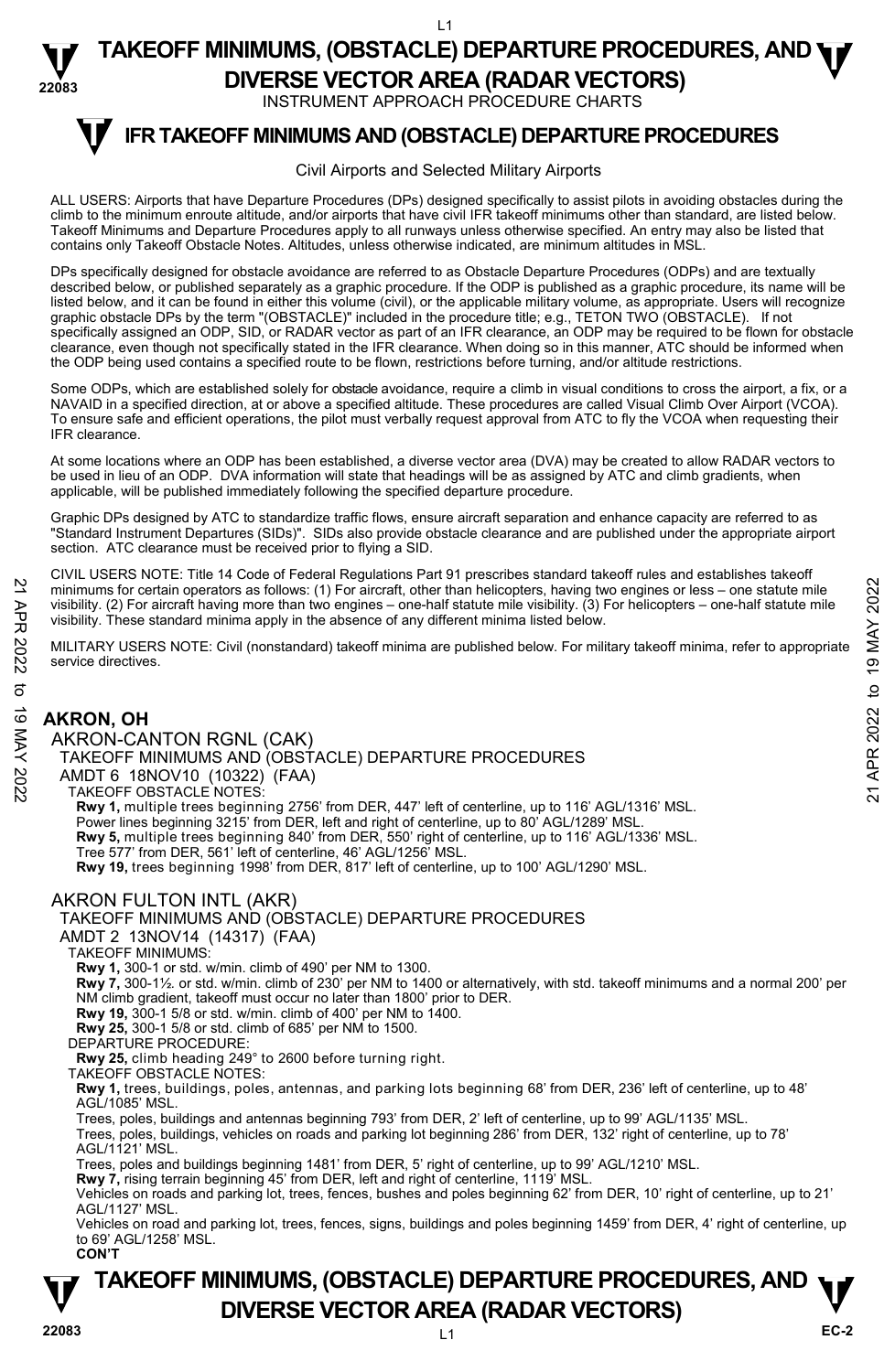#### **22083 TAKEOFF MINIMUMS, (OBSTACLE) DEPARTURE PROCEDURES, AND <b>WE**<br>DREBSE VECTOR AREA (BADAR VECTORS) **DIVERSE VECTOR AREA (RADAR VECTORS)**

# **AKRON, OH (CON'T)**

AKRON FULTON INTL (AKR) (CON'T)

 **Rwy 7 (CON'T),** vehicles on roads, trees, fences and poles beginning 251' from DER, 318' left of centerline, up to 48' AGL/1134' MSL.

Vehicles on roads, trees, fences, antennas and poles beginning 692' from DER, on centerline and left of centerline, up to 93' AGL/1213' MSL.

**Rwy 19,** rising terrain beginning 3' from DER, left and right of centerline, up to 1183' MSL.

Trees, poles, vehicles, fences, and goalpost beginning 119' from DER, 36' left of centerline, up to 30' AGL/1082' MSL. Trees, buildings, poles, vehicles, traffic lights and parking lots beginning 1019' from DER, 4' left of centerline, up to 83' AGL/1192' MSL.

Trees, poles, and buildings beginning 3940' from DER, 1' left of centerline, up to 102' AGL/1260' MSL.

Trees, buildings and lights beginning 681' from DER, 431' right of centerline, up to 70' AGL/1115' MSL.

Trees, towers, lights, buildings, fences, poles and vehicles on road beginning 1690' from DER, 3' right of centerline, up to 99' AGL/1262' MSL.

**Rwy 25,** rising terrain beginning 70' from DER, left and right of centerline, up to 1177' MSL.

Railroad track with train beginning 66' from DER, crossing centerline right to left, 23' AGL/1096' MSL.

Trees, fences and vehicles on roads beginning 53' from DER, 352' right of centerline, up to 71' AGL/1165' MSL.<br>Trees, bushes, poles, lights, antennas, fences, vehicles on roads and parking lots beginning 1405' from DER, 5' centerline, up to 102' AGL/1229' MSL.

Trees beginning 503' from DER, 375' left of centerline, up to 77' AGL/1157' MSL.

Trees, bushes, poles, fences and vehicles on road beginning 1293' from DER, on centerline and left of centerline, up to 106' AGL/1227' MSL.

Towers and antenna beginning 1.4 NM from DER, 216' left of centerline, up to 309' AGL/1343' MSL.

### **ANDERSON, IN**

#### ANDERSON MUNI-DARLINGTON FLD (AID)

TAKEOFF MINIMUMS AND (OBSTACLE) DEPARTURE PROCEDURES

AMDT1 10MAR11 (21112) (FAA)

TAKEOFF MINIMUMS:

**Rwy 30,** 300-1¼ or std. w/min. climb of 220' per NM to 1200, or alternatively, with std. takeoff minimums and a normal 200' per NM climb gradient, takeoff must occur no later than 1500' prior to DER.

TAKEOFF OBSTACLE NOTES:

**Rwy 12,** pole and trees beginning 509' from DER, 519' left of centerline, up to 100' AGL/1005' MSL.<br>Trees beginning 1947' from DER, 446' right of centerline, up to 100' AGL/1010' MSL.

Railroad 944' from DER, left and right of centerline, up to 23' AGL/945' MSL.

**Rwy 18,** trees beginning 437' from DER, 169' left of centerline, up to 100' AGL/951' MSL.<br>Trees beginning 440' from DER, 159' right of centerline, up to 100' AGL/1015' MSL.

Vehicles on road beginning 373' from DER, left and right of centerline, up to 15' AGL/922' MSL.

Terrain 417' from DER, 299' left of centerline, 0' AGL/918' MSL.

**Rwy 30,** tower and trees beginning 1516' from DER, 519' left of centerline, up to 161' AGL/1057' MSL. Trees beginning 389' from DER, 344' right of centerline, up to 100' AGL/1009' MSL. 22 May 20, both Vac Homes beginning of the May 2021 for the CCC-RSTACLE NOW 2022 MSL.<br>
These beginning 1947 from DER, 446 right of centerline, up to 100' AGL/1010' MSL.<br>
Trees beginning 1947 from DER, 446 right of centerli

Vehicles on road beginning 152' from DER, left and right of centerline, up to 15' AGL/884' MSL.

**Rwy 36,** trees beginning 850' from DER, 133' left of centerline, up to 100' AGL/999' MSL.

Building and trees beginning 277' from DER, 361' right of centerline, up to 100' AGL/1009' MSL.

Vehicles on road beginning 165' from DER, left and right of centerline, up to 15' AGL/925' MSL.

### **ANGOLA, IN**

#### TRI-STATE STEUBEN COUNTY (ANQ)

#### TAKEOFF MINIMUMS AND (OBSTACLE) DEPARTURE PROCEDURES

AMDT 1 31DEC20 (20366) (FAA)

TAKEOFF MINIMUMS:

**Rwy 5,** 300-1¼ or std. w/ min. climb of 360' per NM to 1300. TAKEOFF OBSTACLE NOTES:

**Rwy 5,** fence, terrain beginning 8' from DER, 268' left of centerline, up to 6' AGL/1003' MSL.

Tree 9' from DER, 460' right of centerline, 1036' MSL.

Trees beginning 170' from DER, 335' left of centerline, up to 1027' MSL. Trees beginning 237' from DER, 88' right of centerline, up to 1048' MSL.

Trees beginning 655' from DER, 292' right of centerline, up to 1075' MSL.

Trees beginning 845' from DER, 398' left of centerline, up to 1034' MSL.

Tree 1013' from DER, 671' left of centerline, 1040' MSL.

Trees beginning 1092' from DER, 585' left of centerline, up to 1074' MSL.

Tree 1312' from DER, 800' right of centerline, 1078' MSL.

Trees beginning 1397' from DER, 148' right of centerline, up to 1097' MSL. Trees beginning 1709' from DER, 257' left of centerline, up to 1076' MSL.

Tree 1739' from DER, 928' right of centerline, 1098' MSL.

Trees, buildings, pole beginning 1740' from DER, 202' right of centerline, up to 1099' MSL. Trees beginning 1828' from DER, 35' left of centerline, up to 1079' MSL.

Trees, poles, buildings, catenary beginning 1895' from DER, 18' right of centerline, up to 1103' MSL.

Trees, fence, terrain, pole beginning 1984' from DER, 14' left of centerline, up to 1106' MSL.

Trees, fence, poles, terrain, buildings, vehicles on traverse way beginning 2205' from DER, 1' left of centerline, up to 1122' MSL.

**CON'T**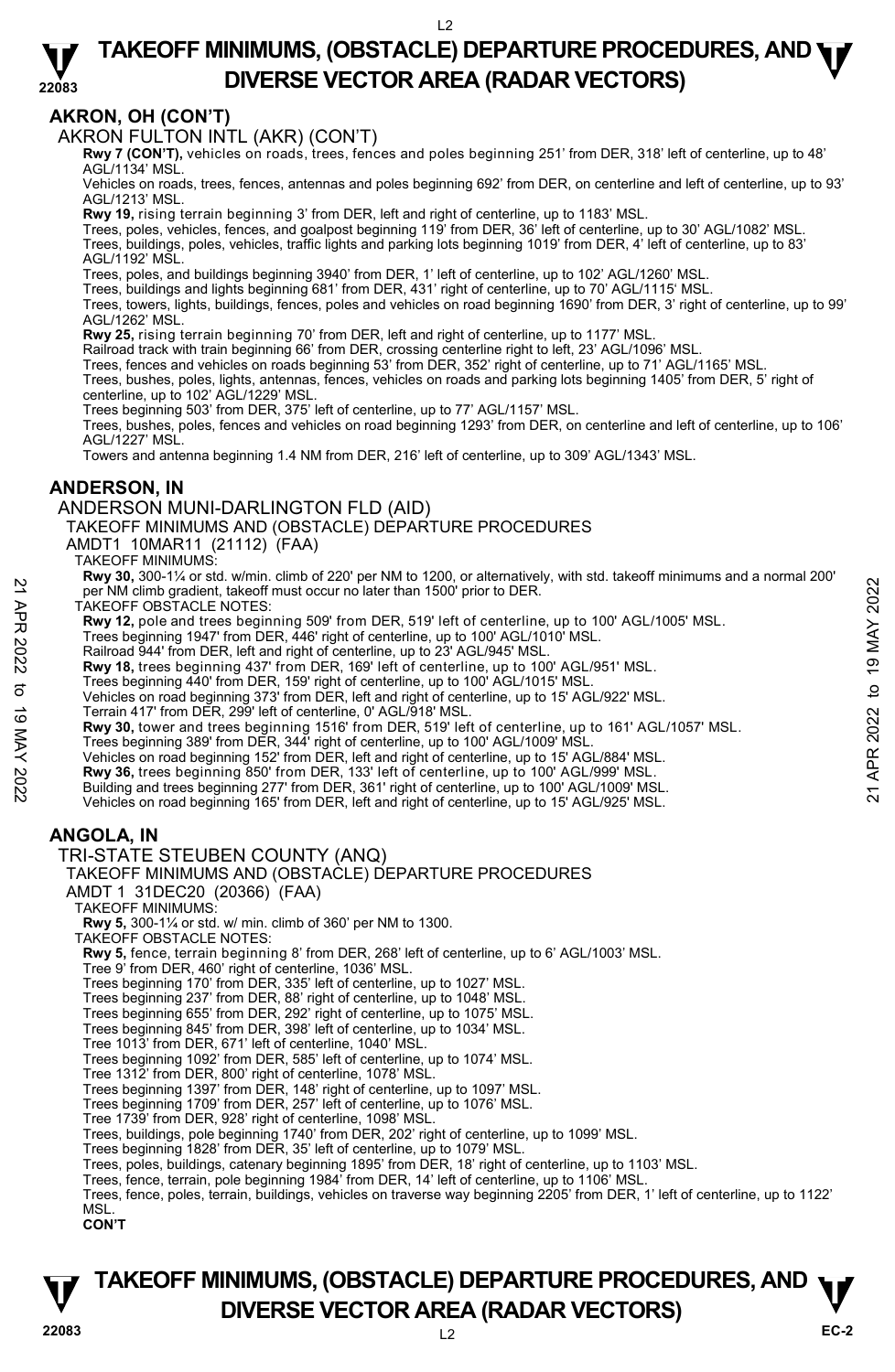#### **22083 TAKEOFF MINIMUMS, (OBSTACLE) DEPARTURE PROCEDURES, AND <b>WE**<br>DREBSE VECTOR AREA (BADAR VECTORS) **DIVERSE VECTOR AREA (RADAR VECTORS)**

# **ANGOLA, IN (CON'T)**

TRI-STATE STEUBEN COUNTY (ANQ) (CON'T) **Rwy 5 (CON'T),** trees, buildings, terrain, fence, tower, poles, general utility beginning 2628' from DER, 77' left of centerline, up to 1130' MSL. Trees, pole, terrain, fence beginning 2927' from DER, 113' left of centerline, up to 1141' MSL. Tree 3495' from DER, 459' right of centerline, up to 1125' MSL. Trees beginning 3582' from DER, 366' right of centerline, up to 1134' MSL. Trees beginning 3659' from DER, 652' right of centerline, up to 1140' MSL. Trees beginning 3679' from DER, 117' right of centerline, up to 1141' MSL. Trees, fence, terrain, beginning 3724' from DER, 218' left of centerline, up to 1147' MSL. Trees, fence, terrain, buildings beginning 3819' from DER, 30' left of centerline, up to 1164' MSL. Trees beginning 3838' from DER, 22' right of centerline, up to 1154' MSL. Trees beginning 4029' from DER, abeam centerline, up to 1160' MSL. Trees beginning 5636' from DER, 50' left of centerline, up to 1173' MSL. Trees beginning 5721' from DER, 108' left of centerline, up to 1181' MSL. Trees beginning 5832' from DER, 66' left of centerline, up to 1194' MSL. Tree 6072' from DER, 522' left of centerline, 1171' MSL. **Rwy 23,** vehicles on traverse way beginning 71' from DER, 343' left of centerline, 998' MSL. Vehicles on traverse way beginning 114' from DER, 317' right of centerline, up to 1001' MSL. Building 121' from DER, 456' left of centerline, 22' AGL/1003' MSL. Building, vehicles on traverse way beginning 172' from DER, 229' left of centerline, up to 28' AGL/1012' MSL. Trees, vehicles on traverse way, terrain beginning 245' from DER, 7' left of centerline, up to 1029' MSL.<br>Trees beginning 270' from DER, 374' right of centerline, up to 1002' MSL.<br>Trees beginning 497' from DER, 149' right Tree 631' from DER, 224' right of centerline, 1018' MSL. Trees beginning 632' from DER, 78' right of centerline, up to 1023' MSL. Trees, poles, terrain beginning 730' from DER, 74' right of centerline, up to 1053' MSL. Terrain beginning 900' from DER, 10' left of centerline, up to 1031' MSL. Tree 1331' from DER, 104' left of centerline, 1034' MSL. Tree 1338' from DER, 18' left of centerline, 1036' MSL. Trees beginning 1565' from DER, abeam centerline, up to 1061' MSL. Tree 1623' from DER, 221' left of centerline, 1041' MSL. Trees beginning 1682' from DER, 283' left of centerline, up to 1042' MSL. Tree 1818' from DER, 367' left of centerline, 1053' MSL. Trees beginning 1885' from DER, 2' left of centerline, up to 1065' MSL. Trees beginning 2188' from DER, 629' left of centerline, up to 1067' MSL. Trees beginning 2355' from DER, 621' left of centerline, up to 1072' MSL. Trees beginning 2823' from DER, 37' left of centerline, up to 1082' MSL. Trees beginning 3045' from DER, 35' left of centerline, up to 1092' MSL. Trees beginning 3053' from DER, 89' right of centerline, up to 1084' MSL. **ASHLAND, OH**  ASHLAND COUNTY (3G4) TAKEOFF MINIMUMS AND (OBSTACLE) DEPARTURE PROCEDURES AMDT 3 06MAY10 (10126) (FAA) TAKEOFF OBSTACLE NOTES: **Rwy 1,** trees beginning 61' from DER, 194' right of centerline, up to 50' AGL/1249' MSL. **Rwy 19,** trees beginning 5' from DER, 167' left of centerline, up to 50' AGL/1259' MSL. **ASHTABULA, OH**  NORTHEAST OHIO RGNL (HZY) TAKEOFF MINIMUMS AND (OBSTACLE) DEPARTURE PROCEDURES AMDT 1 12OCT17 (17285) (FAA) TAKEOFF OBSTACLE NOTES: **Rwy 9,** tree 492' from DER, 507' left of centerline, 23' AGL/942' MSL. Tree 904' from DER, 708' left of centerline, 5' AGL/962' MSL. Tree 1187' from DER, 650' left of centerline, 14' AGL/966' MSL. Trees beginning 1259' from DER, 629' left of centerline, up to 40' AGL/967' MSL. Tree 1370' from DER, 739' left of centerline, 76' AGL/995' MSL. Trees beginning 1464' from DER, 619' left of centerline, up to 83' AGL/1002' MSL. Trees beginning 1613' from DER, 699' left of centerline, up to 90' AGL/1010' MSL. Trees beginning 1737' from DER, 575' left of centerline, up to 103' AGL/1023' MSL. Trees beginning 1778' from DER, 468' left of centerline, up to 105' AGL/1026' MSL. Tree 2099' from DER, 816' right of centerline, 49' AGL/981' MSL. Tree 2139' from DER, 748' right of centerline, 73' AGL/999' MSL. Trees beginning 2201' from DER, 169' right of centerline, up to 75' AGL/1003' MSL.<br>**Rwy 27,** trees beginning 746' from DER, 646' right of centerline, up to 45' AGL/939' MSL. Pole 801' from DER, 484' left of centerline, 29' AGL/937' MSL. Pole 818' from DER, 645' left of centerline, 35' AGL/938' MSL. Trees beginning 1059' from DER, 678' right of centerline, up to 59' AGL/949' MSL. Trees beginning 1134' from DER, 646' right of centerline, up to 84' AGL/978' MSL. **CON'T** Tree 1623' from DER, 221' left of centerline, 1041' MSL.<br>
Tree 1623' from DER, 221' left of centerline, 1041' MSL.<br>
Tree 1623' from DER, 367' left of centerline, 1053' MSL.<br>
Tree 1818' from DER, 367' left of centerline, up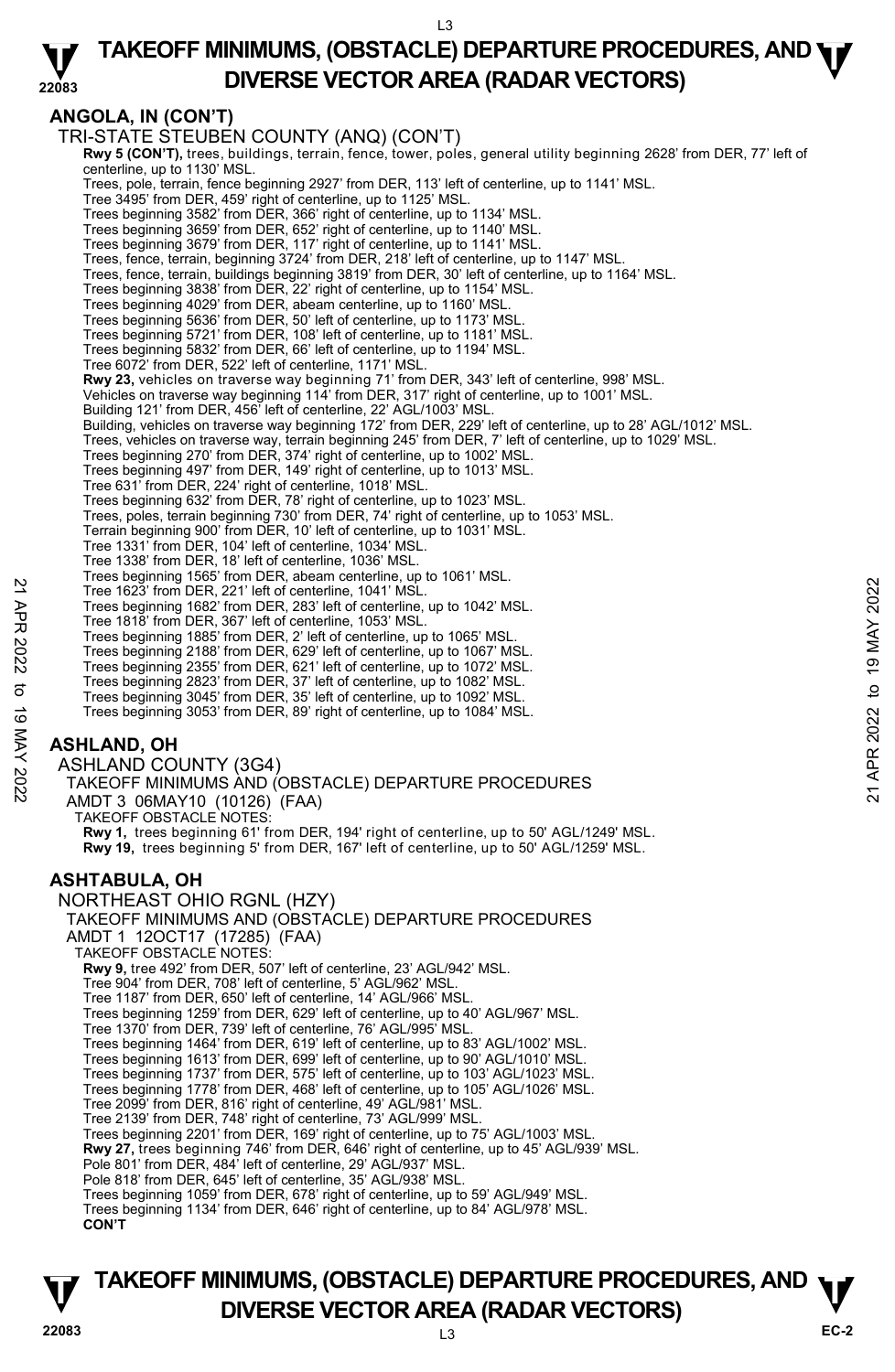## **ASHTABULA, OH (CON'T)**

NORTHEAST OHIO RGNL (HZY) (CON'T)

**Rwy 27 (CON'T),** trees beginning 1182' from DER, 740' left of centerline, up to 72' AGL/966' MSL.<br>Trees beginning 1978' from DER, 546' right of centerline, up to 92' AGL/991' MSL.

Tree 3418' from DER, 811' left of centerline, 97' AGL/995' MSL.

Tree 3717' from DER, 1073' left of centerline, 105' AGL/1003' MSL

# **ATHENS (ALBANY), OH**

OHIO UNIVERSITY (UNI)

TAKEOFF MINIMUMS AND (OBSTACLE) DEPARTURE PROCEDURES

ORIG-A 23JUL15 (15204) (FAA)

TAKEOFF MINIMUMS:

**Rwy 7,** 200-1 or std. w/ min. climb of 310' per NM to 1000.

**Rwy 25,** 200-1 or std. w/ min. climb of 360' per NM to 1000.

TAKEOFF OBSTACLE NOTES:

**Rwy 7,** trees beginning 4439' from DER, 1034' left of centerline, up to 100' AGL/933' MSL.<br>Trees beginning 2869' from DER, 1171' right of centerline, up to 100' AGL/879' MSL.

Vehicle abeam DER 451' left of centerline, 17' AGL/769' MSL.

**Rwy 25,** trees beginning 3371' from DER, 425' left of centerline, up to 100' AGL/925' MSL. Trees beginning 1221' from DER, 624' right of centerline, up to 100' AGL/999' MSL.

#### **AUBURN, IN**

DE KALB COUNTY(GWB) TAKEOFF MINIMUMS AND (OBSTACLE) DEPARTURE PROCEDURES AMDT 1 28SEP06 (06271) (FAA) TAKEOFF OBSTACLE NOTES: **Rwy 9,** multiple trees beginning 428' from DER, 227' right of centerline, up to 100' AG/979' MSL. **Rwy 27,** multiple trees beginning 83' from DER, 207' left of centerline, up to 100' AGL/939' MSL.<br>Multiple tree beginning 1377' from DER, 316' right of centerline, up to 100' AGL/930' MSL.

### **BARNESVILLE, OH**

BARNESVILLE-BRADFIELD (6G5) TAKEOFF MINIMUMS AND (OBSTACLE) DEPARTURE PROCEDURES ORIG 24OCT85 (85297) (FAA) TAKEOFF MINIMUMS: **Rwys 9, 27,** 300-1. 22<br> **BARNESVILLE, OH**<br>
BARNESVILLE-BRADFIELD (6G5)<br>
TAKEOFF MINIMUMS AND (OBSTACLE) DEPARTURE PROCEDURES<br>
ORIG 240CT85 (85297) (FAA)<br>
ORIG 240CT85 (85297) (FAA)<br>
TAKEOFF MINIMUMS:<br> **BATAVIA, OH**<br>
CLERMONT COUNTY (I69)<br>
TA

### **BATAVIA, OH**

CLERMONT COUNTY (I69) TAKEOFF MINIMUMS AND (OBSTACLE) DEPARTURE PROCEDURES ORIG 03MAY12 (12124) (FAA) TAKEOFF OBSTACLE NOTES: **Rwy 4,** terrain 8' from DER, 311' left of centerline, 813' MSL. Trees beginning 89' from DER, left and right of centerline, up to 100' AGL/899' MSL. Fence 195' from DER, 276' left of centerline, up to 19' AGL/819' MSL. Vehicles on roadway beginning 237' from DER, left and right of centerline, up to 15' AGL/824' MSL. Windsock 408' from DER, 225' right of centerline, up to 24' AGL/824' MSL.<br>**Rwy 22,** buildings 55' from DER, left and right of centerline, up to 22' AGL/862' MSL. Trees beginning 81' from DER, left and right of centerline, up to 100' AGL/ 967' MSL. Fences beginning 102' from DER, left and right of centerline, up to 17' AGL/857' MSL. Poles beginning 195' from DER, left and right of centerline, up to 45' AGL/ 885' MSL. Vehicles on roadway beginning 216' from DER, left and right of centerline, up to 15' AGL/866' MSL. Sign 441' from DER, 231' left of centerline, up to 19' AGL/859' MSL.

### **BEDFORD, IN**

VIRGIL I GRISSOM MUNI (BFR) TAKEOFF MINIMUMS AND (OBSTACLE) DEPARTURE PROCEDURES ORIG 22SEP11 (11265) (FAA) TAKEOFF OBSTACLE NOTES: **Rwy 6,** trees beginning 321' from DER, left and right of centerline, up to 112' AGL/830' MSL. **Rwy 13,** trees beginning 78' from DER, left and right of centerline, up to 110' AGL/849' MSL. **Rwy 24,** trees beginning 534' from DER, left and right of centerline, up to 100' AGL/800' MSL.

**Rwy 31,** trees beginning 27' from DER, left and right of centerline, up to 107' AGL/806' MSL.

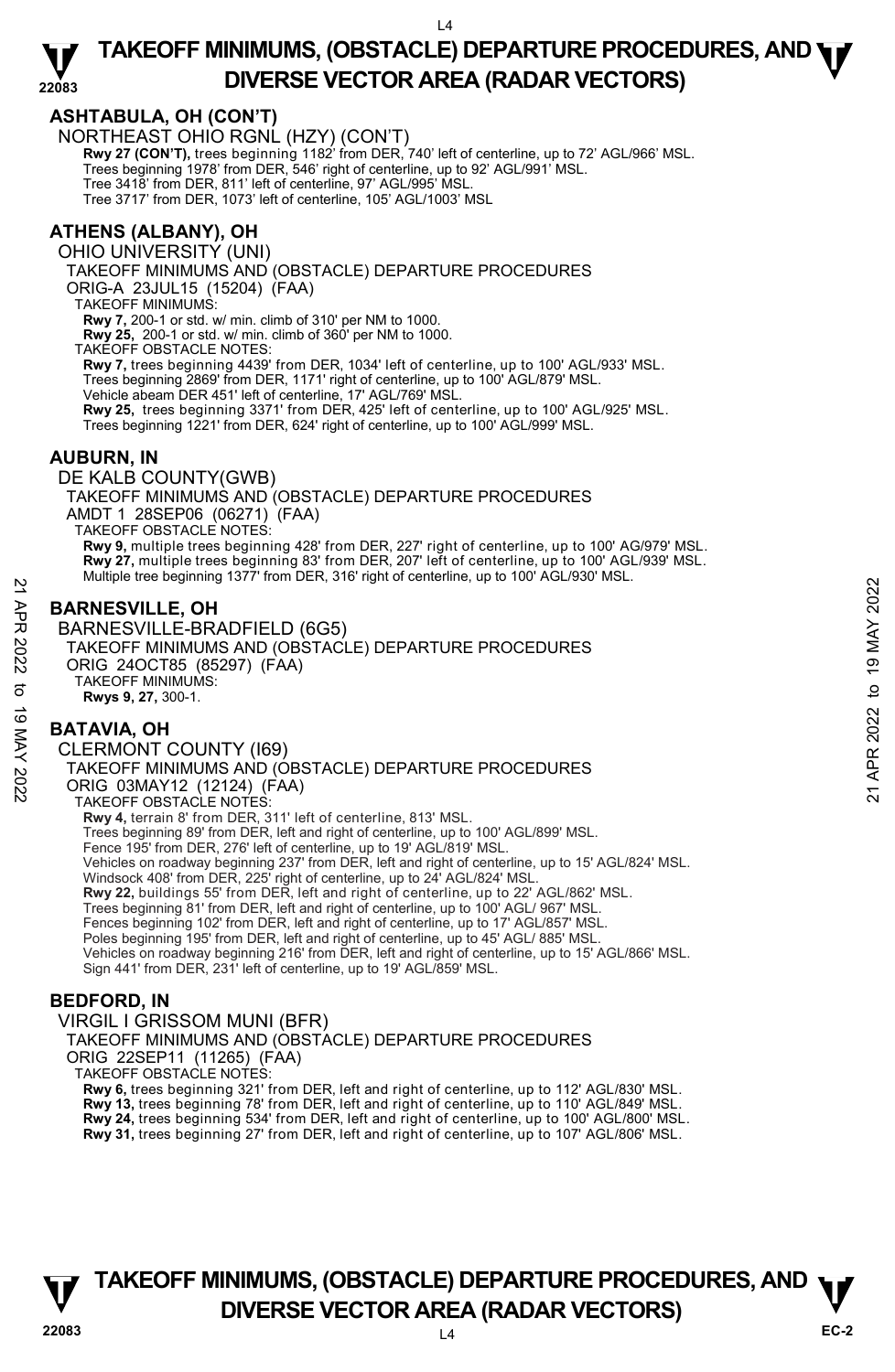### **BELLEFONTAINE, OH**

BELLEFONTAINE RGNL (EDJ)

TAKEOFF MINIMUMS AND (OBSTACLE) DEPARTURE PROCEDURES

ORIG-A 18OCT12 (12292) (FAA)

TAKEOFF MINIMUMS:

**Rwy 7,** std. w/min. climb of 245' per NM to 2100. DEPARTURE PROCEDURE:

**Rwy 7,** climb heading 074° to 2100 before proceeding on course.

TAKEOFF OBSTACLE NOTES:

**Rwy 7,** trees beginning 2172' from DER, 43' right of centerline, up to 99' AGL/ 1224' MSL.<br>Trees beginning 2252' from DER, 77' left of centerline, up to 89' AGL/1228' MSL. **Rwy 25,** tree 508' from DER, 539' right of centerline, 35' AGL/ 1144' MSL.

Ground 66' from DER, 494' right of centerline, 1107' MSL.

# **BLOOMINGTON, IN**

MONROE COUNTY (BMG) TAKEOFF MINIMUMS AND (OBSTACLE) DEPARTURE PROCEDURES AMDT 6 25AUG11 (11237) (FAA) TAKEOFF MINIMUMS: **Rwy 24,** 300-1. TAKEOFF OBSTACLE NOTES: **Rwy 6,** poles and building beginning 424' from DER, 332' left of centerline, up to 29' AGL/874' MSL.<br>Trees beginning 491' from DER, left and right of centerline, up to 72' AGL/972' MSL. Fence 181' from DER, 115' right of centerline, 6' AGL/846' MSL. Vehicle on road beginning 89' from DER, left and right of centerline,15' AGL/862' MSL. **Rwy 17,** vehicle on road 187' from DER, 18' right of centerline, 15' AGL/850' MSL.<br>Tree 1263' from DER, 625' right of centerline, 32' AGL/871' MSL. Bush 855' from DER, 594' left of centerline, 25' AGL/862' MSL. **Rwy 24,** trees and poles beginning 158' from DER, left and right of centerline, up to 85' AGL/1021' MSL. Fence 394' from DER, 72' left of centerline, 9' AGL/849' MSL. Buildings beginning 1990' from DER, 321' right of centerline, up to 25' AGL/952' MSL. Vehicle on road beginning 45' from DER, left and right of centerline, 15' AGL/945' MSL. **Rwy 35,** trees beginning 2119' from DER, 120' left and right of centerline, up to 85' AGL/975' MSL. **BLUFFTON, OH**  Pence 394 rrom DER, 22 trett of centerline, y RGL/842' MSL.<br>
Buildings beginning 1990' from DER, 321' right of centerline, up to 25' AGL/952' MSL.<br>
Vehicle on road beginning 45' from DER, 120' left and right of centerline

### BLUFFTON (5G7)

TAKEOFF MINIMUMS AND (OBSTACLE) DEPARTURE PROCEDURES

AMDT 1A 15OCT15 (15288) (FAA)

TAKEOFF OBSTACLE NOTES:

**Rwy 5,** runway lights beginning 9' from DER, left and right of centerline, up to 3' AGL/848' MSL.

Road and pole beginning 53' from DER, left and right of centerline, up to 42' AGL/889' MSL.

Roads beginning 211' from DER, 330' right of centerline, up to 17' AGL/881' MSL.

Poles, road and tree beginning 497' from DER, up to 100' AGL/883' MSL.

Trees and poles beginning 1205' from DER, left and right of centerline, up to 100' AGL/911' MSL.

**Rwy 23,** runway lights beginning 8' from DER, left and right of centerline, up to 4' AGL/852' MSL.<br>Tree 91' from DER, 167' left of centerline, 100' AGL/853' MSL.

Tree 298' from DER, 506' right of centerline, 100' AGL/866' MSL.

Trees beginning 405 from DER, left and right of centerline, up to 100' AGL/900' MSL.

Trees beginning 1007' from DER, left and right of centerline, up to 100' AGL/932' MSL.

# **BOWLING GREEN, OH**

WOOD COUNTY (1G0) TAKEOFF MINIMUMS AND (OBSTACLE) DEPARTURE PROCEDURES AMDT 3 15MAR07 (07074) (FAA) TAKEOFF MINIMUMS: **Rwy 18,** 300-1. TAKEOFF OBSTACLE NOTES: **Rwy 18,** building/tower 3581' from DER, 254' right of centerline, 141' AGL/841' MSL.

# **BRAZIL, IN**

BRAZIL CLAY COUNTY (0I2) TAKEOFF MINIMUMS AND (OBSTACLE) DEPARTURE PROCEDURES TAKEOFF MINIMUMS: **Rwys 9, 27,** 300-1.

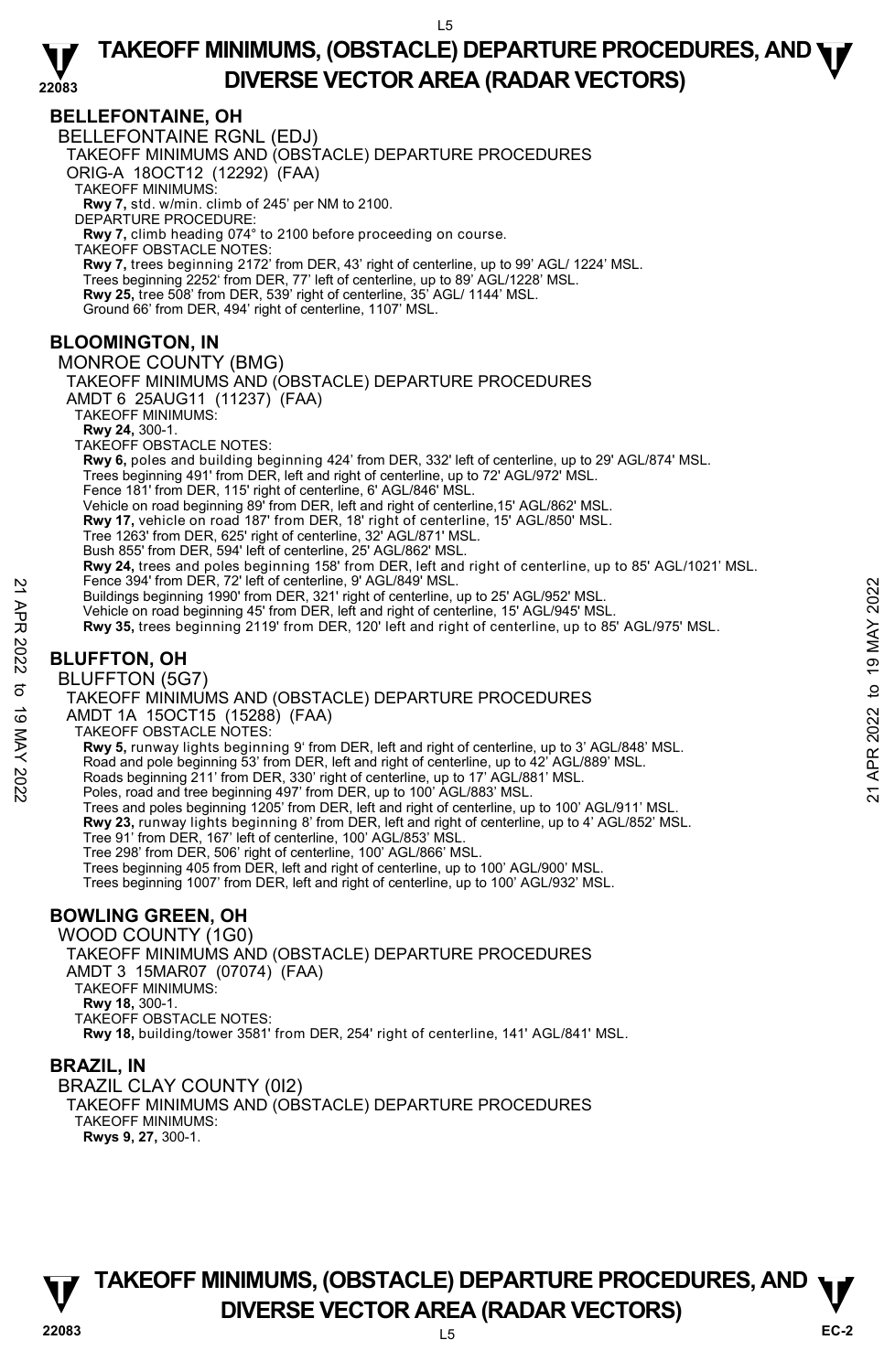### **BRYAN, OH**

WILLIAMS COUNTY (0G6)

TAKEOFF MINIMUMS AND (OBSTACLE) DEPARTURE PROCEDURES

ORIG 03JUN10 (10154) (FAA)

TAKEOFF OBSTACLE NOTES:

**Rwy 7,** vehicles on road beginning 49' from DER, from left to right of centerline, up to 15' AGL/734' MSL.

Tree 160' from DER, 323' left of centerline 30' AGL/759' MSL. Trees beginning 324' from DER, 403' right of centerline, up to 101' AGL/829' MSL.

**Rwy 25,** vehicles on road beginning 203' from DER, from right to left of centerline, up to 15' AGL744' MSL.

Pole 285' from DER, 329' right of centerline, 37' AGL/767' MSL.

Trees beginning 2787' from DER, 769' right of centerline, up to 100' AGL/829' MSL.

### **BUCYRUS, OH**

#### PORT BUCYRUS-CRAWFORD COUNTY (17G)

TAKEOFF MINIMUMS AND (OBSTACLE) DEPARTURE PROCEDURES

AMDT 2 18NOV10 (10322) (FAA)

TAKEOFF MINIMUMS:

**Rwy 4,** 300-1½ or std. w/ min. climb of 297' per NM to 1300, or alternatively, with std. takeoff minimums and a normal 200' per NM climb gradient, takeoff must occur no later than 1400' prior to DER. TAKEOFF OBSTACLE NOTES:

**Rwy 4,** terrain 4' from DER, 484' right of centerline, up to 1008' MSL.

Aircraft on ramp beginning 47' from DER, 289' right of centerline, up to 15' AGL/1019' MSL.

- Terrain beginning 93' from DER, 245' left of centerline, up to 1008' MSL.
- Vehicle on road beginning 107' from DER, 487' right of centerline, 15' AGL/1019' MSL.
- Trees 229' from DER, 261' left of centerline, up to 100' AGL/1099' MSL.
- 
- Trees 2777' from DER,1207' left of centerline, up to 100' AGL/1109' MSL. Trees 2933' from DER, 330' right of centerline, up to 100' AGL/1124' MSL.
- Tower 1.1 NM from DER, 1798' left of centerline, 165' AGL/1175' MSL.
- 
- **Rwy 22,** buildings beginning 4' from DER, 352' right of centerline, up to 40' AGL/1044' MSL.<br>Vehicle on road beginning 243' from DER, 552' left of centerline, 15' AGL/1019' MSL.
- Trees 426' from DER, 382' left of centerline, up to 100' AGL/1104' MSL.
- Trees 733' from DER, 466' right of centerline, up to 100' AGL/1099' MSL.

### **CADIZ, OH**

#### HARRISON COUNTY (8G6)

TAKEOFF MINIMUMS AND (OBSTACLE) DEPARTURE PROCEDURES AMDT 4 10SEP20 (20254) (FAA) TAKEOFF MINIMUMS: **Rwy 13,** 300-1⅞ or std. w/min. climb of 274' per NM to 1400. TAKEOFF OBSTACLE NOTES: **Rwy 13,** tree, vegetation beginning 31' from DER, 98' left of centerline, up to 1133' MSL. Building, tree beginning 55' from DER, 163' right of centerline, up to 17' AGL/1127' MSL. Pole, tree beginning 190' from DER, 114' left of centerline, up to 39' AGL/1148' MSL. Trees beginning 225' from DER, 154' right of centerline, up to 1132' MSL. Tree, pole beginning 407' from DER, 82' left of centerline, up to 1175' MSL. Tree 656' from DER, 449' right of centerline, 1137' MSL. Tree 697' from DER, 281' right of centerline, 1139' MSL. Tree 722' from DER, 647' right of centerline, 1144' MSL. Tree 811' from DER, 450' right of centerline, 1156' MSL. Trees beginning 858' from DER, 179' right of centerline, up to 1158' MSL. Trees beginning 927' from DER, 58' right of centerline, up to 1169' MSL. Tree, terrain, pole, fence beginning 1068' from DER, 44' right of centerline, up to 1199' MSL. Tree 1530' from DER, 151' left of centerline, 1195' MSL. Trees beginning 1620' from DER, 221' left of centerline, up to 1204' MSL. Trees beginning 1727' from DER, 4' left of centerline, up to 1215' MSL. Terrain, tree beginning 1927' from DER, 22' right of centerline, up to 1208' MSL. Trees beginning 2703' from DER, 87' left of centerline, up to 1220' MSL. Tree, terrain beginning 2811' from DER, 228' right of centerline, up to 1224' MSL. Tree, terrain beginning 2944' from DER, 68' right of centerline, up to 1230' MSL. Tree 3047' from DER, 126' left of centerline, 1222' MSL. Tree, terrain beginning 3080' from DER, 43' right of centerline, up to 1232' MSL. Trees beginning 3277' from DER, 401' right of centerline, up to 1233' MSL. Trees beginning 3399' from DER, 104' right of centerline, up to 1234' MSL. Tree 5966' from DER, 2009' right of centerline, 1273' MSL. Tree 1 NM from DER, 2037' right of centerline, 1309' MSL. Trees beginning 1 NM from DER, 1544' right of centerline, up to 1325' MSL. Tree 1.3 NM from DER, 428' left of centerline, 1312' MSL. Trees beginning 1.3 NM from DER, 343' left of centerline, up to 1329' MSL. Trees beginning 1.4 NM from DER, 1568' left of centerline, up to 1339' MSL. Tree 1.4 NM from DER, 1705' left of centerline, 1340' MSL. Trees beginning 1.5 NM from DER, 1653' left of centerline, up to 1350' MSL. Trees beginning 1.5 NM from DER, 1592' left of centerline, up to 1350' MSL. **CON'T** Trees 426' from DER, 382' left of centerine, up to 100' AGL/1104' MSL.<br>
Trees 426' from DER, 466' right of centerline, up to 100' AGL/1104' MSL.<br>
Trees 733' from DER, 466' right of centerline, up to 100' AGL/1104' MSL.<br>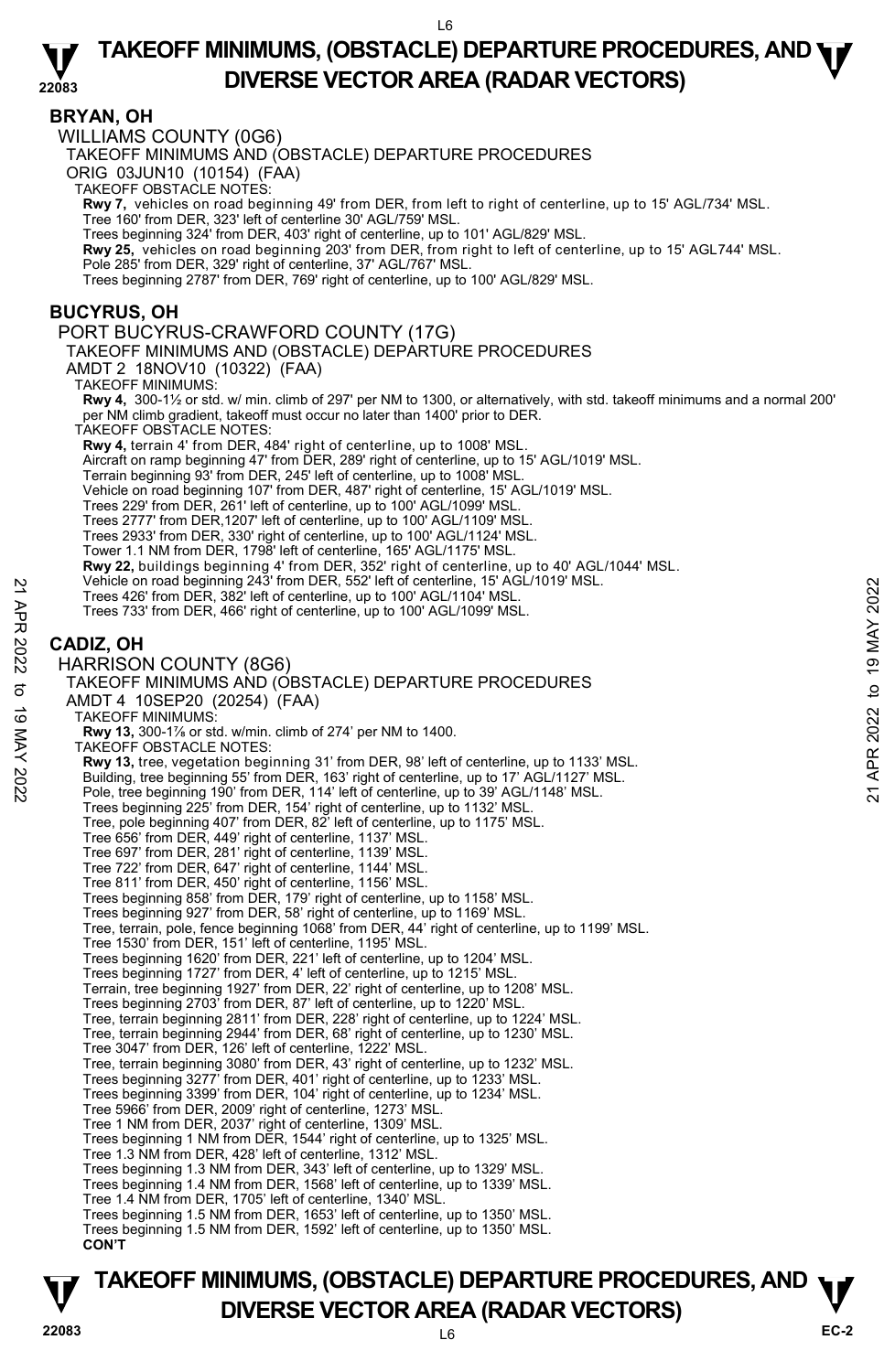#### **22083 TAKEOFF MINIMUMS, (OBSTACLE) DEPARTURE PROCEDURES, AND <b>WE**<br>DREBSE VECTOR AREA (BADAR VECTORS) **DIVERSE VECTOR AREA (RADAR VECTORS)**

# **CADIZ, OH (CON'T)**

HARRISON COUNTY (8G6) (CON'T) **Rwy 31,** terrain 40' from DER, 175' right of centerline, 1198' MSL. Terrain 71' from DER, 374' left of centerline, 1188' MSL. Terrain 89' from DER, 287' right of centerline, 1219' MSL. Terrain 99' from DER, 195' left of centerline, 1194' MSL. Trees and fence beginning 136' from DER, 5' right of centerline, up to 1229' MSL. Terrain 196' from DER, 494' left of centerline, 1213' MSL. Trees beginning 204' from DER, 200' left of centerline, up to 1214' MSL. Fence beginning 341' from DER, 97' left of centerline, up to 3' AGL/1218' MSI Trees and fence beginning 403' from DER, 1' right of centerline, up to 1235' MSL. Fence beginning 485' from DER, 100' left of centerline, up to 4' AGL/1219' MSL. Fence beginning 802' from DER, 109' left of centerline, up to 4' AGL/1224' MSL. Fence and vegetation beginning 964' from DER, 41' left of centerline, up to 4' AGL/1226' MSL. Trees and fence beginning 991' from DER, 88' left of centerline, up to 1229' MSL. **CALDWELL, OH**  NOBLE COUNTY (I10) TAKEOFF MINIMUMS AND (OBSTACLE) DEPARTURE PROCEDURES AMDT 1 22MAY97 (97146) (FAA) TAKEOFF MINIMUMS: **Rwy 5, 23,** 400-1. DEPARTURE PROCEDURE: **Rwy 23,** climb runway heading to 1500 before turning. **CAMBRIDGE, OH**  CAMBRIDGE MUNI (CDI) TAKEOFF MINIMUMS AND (OBSTACLE) DEPARTURE PROCEDURES AMDT 3 05MAR15 (15064) (FAA) TAKEOFF MINIMUMS: **Rwy 4,** 400-2 or std. w/min. climb of 397' per NM to 1400. **Rwy 22,** 300-1½ or std. w/min. climb of 685' per NM to 1100. Rwy 22, 300-11/2 or std. w<br>DEPATURE PROCEDURE: **Rwy 4,** climb heading 040° to 1300 before turning left. TAKEOFF OBSTACLE NOTES: **Rwy 4,** multiple trees beginning 161' from DER, 179' left of centerline, up to 51' AGL/849' MSL. Multiple trees beginning 672' from DER, 563' right of centerline, up to 62' AGL/860' MSL. Multiple poles beginning 301' from DER, 519' right of centerline, up to 31' AGL/973' MSL. Multiple towers beginning 794' from DER, 659' left of centerline, up to 43' AGL/835' MSL. Building 639' from DER, 386' right of centerline, 25' AGL/825' MSL. Multiple poles beginning 990' from DER, 26' left of centerline, up to 36' AGL/826' MSL. Multiple trees beginning 1147' from DER, 144' right of centerline, up to 74' AGL/872' MSL. Multiple trees beginning 1307' from DER, 2' left of centerline, up to 89' AGL/887' MSL. Multiple towers, poles beginning 1040' from DER, 336' right of centerline, up to 48' AGL/843' MSL. Multiple towers, poles beginning 1089' from DER, 613' left of centerline, up to 36' AGL/833' MSL. Sign 1029' from DER, 623' left of centerline, 35' AGL/832' MSL. Monument 1.5 NM from DER, 402' left of centerline, 120' AGL/1098' MSL. Multiple trees beginning 1.5 NM from DER, 738' right of centerline, up to 100' AGL/1126' MSL. Tower 2.8 NM from DER, 4400' left of centerline, 233' AGL/1106' MSL.<br>**Rwy 22,** multiple trees beginning 204' from DER, 309' right of centerline, up to 100' AGL/931' MSL. Multiple poles beginning 366' from DER, 43' right of centerline, up to 35' AGL/834' MSL. NAVAID 300' from DER, 1' right of centerline, 9' AGL/807' MSL. Obstruction light on DME 477' from DER, 168' right of centerline, 19' AGL/817' MSL. Multiple trees beginning 1004' from DER, 395' left of centerline, up to 100' AGL/1023' MSL. Multiple poles beginning 1165' from DER, 93' left of centerline, up to 34' AGL/1021' MSL. Building 1272' from DER, 426' right of centerline, 21' AGL/881' MSL. TAKE OFF MINIMUMS:<br>
TAKE OFF MINIMUMS:<br>
Rwy 4, 400-2 or std. w/min. climb of 397' per NM to 1400.<br>
Rwy 42, 300-1'2 or std. w/min. climb of 685' per NM to 1100.<br>
DEPATURE PROCEDURE:<br>
Rwy 4, climb heading 040° to 1300 befor

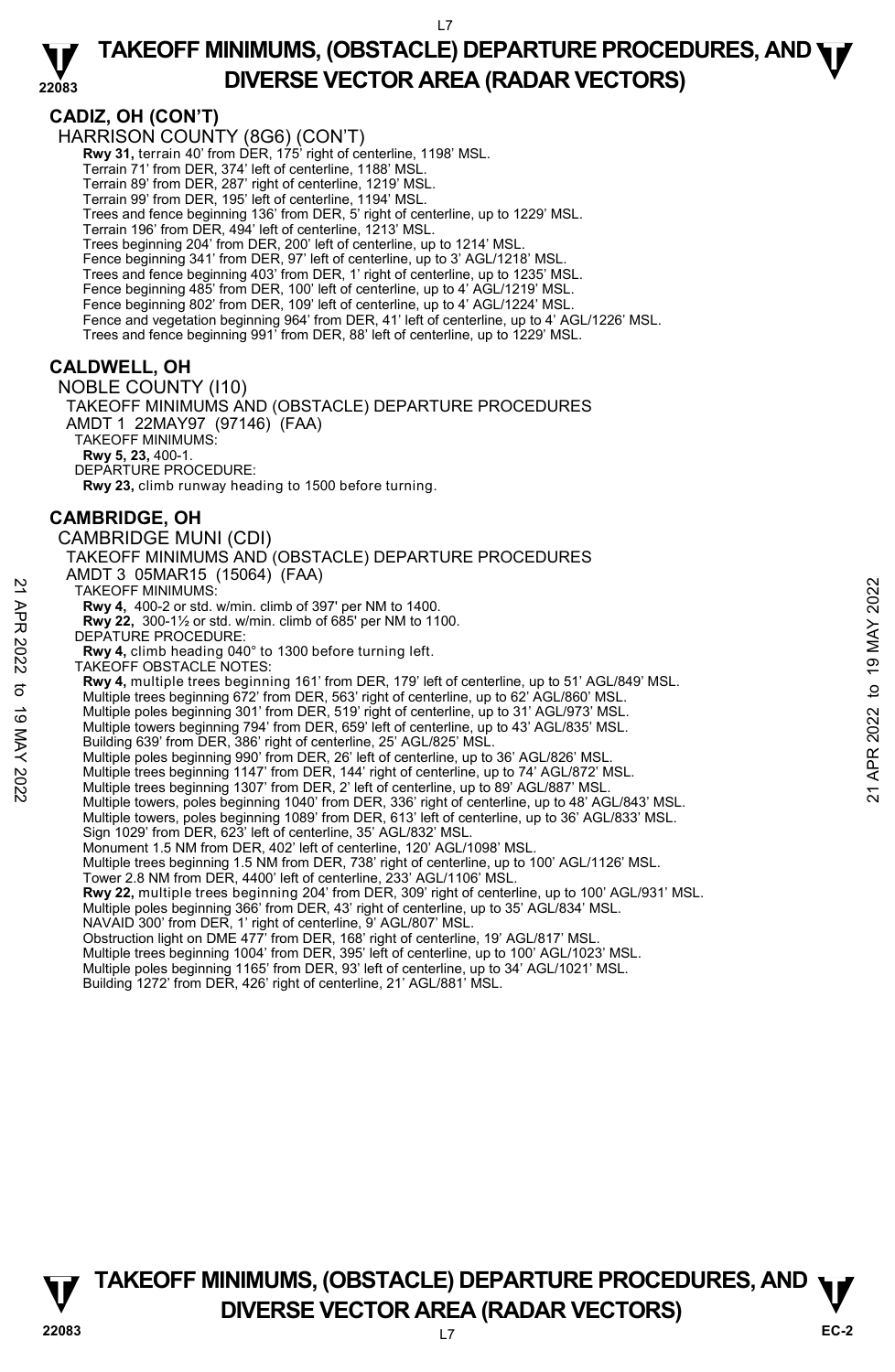### **CARROLLTON, OH**

CARROLL COUNTY-TOLSON (TSO) TAKEOFF MINIMUMS AND (OBSTACLE) DEPARTURE PROCEDURES AMDT 5 02DEC21 (21336) (FAA) TAKEOFF MINIMUMS: **Rwy 7,** 400-2½ or std. w/min. climb of 611' per NM to 1400. TAKEOFF OBSTACLE NOTES: **Rwy 7,** trees, poles beginning 28' from DER, 8' left of centerline, up to 82' AGL/1232' MSL. Trees beginning 343' from DER, 177' right of centerline, up to 65' AGL/1187' MSL. Trees beginning 403' from DER, 117' right of centerline, up to 1195' MSL. Tree 613' from DER, 205' right of centerline, 77' AGL/1203' MSL. Trees beginning 625' from DER, 54' right of centerline, up to 1212' MSL. Trees, building beginning 1511' from DER, 502' left of centerline, up to 1246' MSL. Trees beginning 1549' from DER, 538' right of centerline, up to 1223' MSL. Trees beginning 1566' from DER, 5' left of centerline, up to 1248' MSL. Tree 1666' from DER, 612' left of centerline, 1270' MSL. Trees beginning 1671' from DER, 38' left of centerline, up to 1299' MSL. Trees beginning 1779' from DER, 25' right of centerline, up to 70' AGL/1253' MSL. Trees beginning 1836' from DER, 28' left of centerline, up to 1311' MSL. Trees beginning 1926' from DER, 41' left of centerline, up to 1312' MSL. Trees beginning 1961' from DER, 60' right of centerline, up to 69' AGL/1264' MSL. Tree 2003' from DER, 246' right of centerline, 70' AGL/1271' MSL. Trees beginning 2014' from DER, 133' right of centerline, up to 81' AGL/1279' MSL. Trees beginning 2035' from DER, 2' right of centerline, up to 108' AGL/1300' MSL. Trees beginning 2075' from DER, 22' left of centerline, up to 77' AGL/1322' MSL. Trees beginning 2183' from DER, 53' left of centerline, up to 88' AGL/1323' MSL. Trees beginning 2383' from DER, 6' left of centerline, up to 119' AGL/1325' MSL. Trees beginning 2545' from DER, 101' left of centerline, up to 114' AGL/1333' MSL. Trees beginning 2606' from DER, 181' left of centerline, up to 71' AGL/1334' MSL. Trees beginning 2706' from DER, 291' left of centerline, up to 76' AGL/1342' MSL. Trees, transmission line beginning 3135' from DER, 25' left of centerline, up to 1344' MSL. Tree 1.1 NM from DER, 1828' right of centerline, 91' AGL/1355' MSL. Transmission line 2 NM from DER, 823' right of centerline, 118' AGL/1479' MSL. **Rwy 25,** tree 47' from DER, 240' left of centerline, 1183' MSL. Terrain 119' from DER, 521' left of centerline, 1184' MSL. Trees beginning 129' from DER, 253' left of centerline, up to 9' AGL/1191' MSL. Trees beginning 213' from DER, 245' left of centerline, up to 1199' MSL. Trees beginning 595' from DER, 322' left of centerline, up to 1205' MSL. Trees beginning 880' from DER, 677' left of centerline, up to 1236' MSL. Transmission line 5230' from DER, 1788' left of centerline, 1306' MSL. Tree, tramsmission line beginning 3135 Tom DER, 25<sup>2</sup> let of centerline, 91° AGL/1355° MSL.<br>
Transmission line 2 NM from DER, 823' right of centerline, 118' AGL/1479' MSL.<br> **Rwy 25, tree 47' from DER**, 823' right of center

## **CELINA, OH**

LAKEFIELD (CQA) TAKEOFF MINIMUMS AND (OBSTACLE) DEPARTURE PROCEDURES AMDT 2 11FEB10 (10042) (FAA) TAKEOFF OBSTACLE NOTES: **Rwy 8,** trees beginning 782' from DER, 7' right of centerline, up to 100' AGL/969' MSL. Trees beginning 57' from DER, 130' left of centerline, up to 100' AGL/976' MSL. **Rwy 26,** vehicle 63' from DER, 469' right of centerline, 15' AGL/909' MSL. Poles beginning 127' from DER, 145' right of centerline, up to 51' AGL/941' MSL. Antenna 653' from DER, 498' right of centerline, 33' AGL/923' MSL. Trees beginning 1194' from DER, 319' right of centerline, up to 100' AGL/952' MSL.

# **CHILLICOTHE, OH**

ROSS COUNTY (RZT) TAKEOFF MINIMUMS AND (OBSTACLE) DEPARTURE PROCEDURES AMDT 3A 17NOV11 (11321) (FAA) TAKEOFF MINIMUMS: **Rwy 23,** 400-1 or std. with min. climb of 340' per NM to 1300. DEPARTURE PROCEDURE: **Rwy 5,** climb runway heading to 1500 before turning right.

**Rwy 23,** climb runway heading to 1500 before turning left.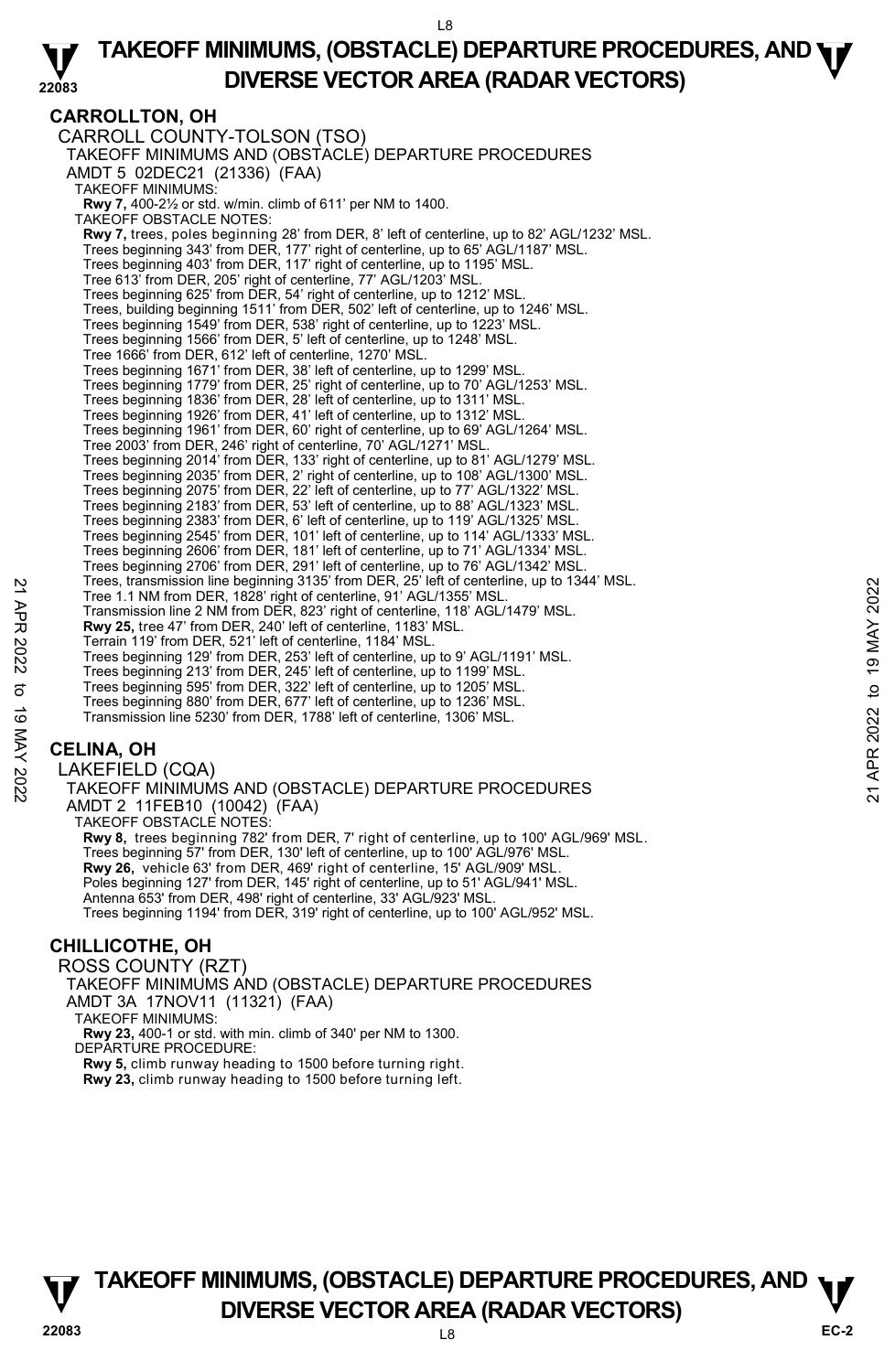## **CINCINNATI, OH**

CINCINNATI MUNI/LUNKEN FLD (LUK) TAKEOFF MINIMUMS AND (OBSTACLE) DEPARTURE PROCEDURES AMDT 15 15AUG19 (21112) (FAA) TAKEOFF MINIMUMS: **Rwy 3L**, 400-2 w/min. climb of 226' per NM to 1300 or std. w/min. climb of 423' per NM to 1000 or 1700-3 for VCOA.<br>**Rwy 3R,** 400-2 w/min. climb of 233' per NM to 1300 or std. w/min. climb of 384' per NM to 1100 or 1700-3 **Rwy 7,** 400-1¾ w/min. climb of 279' per NM to 1000 or std. w/min. climb of 451' per NM to 1000 or 1700-3 for VCOA. **Rwy 21L,** 500-2½ w/min. climb of 254' per NM to 1100 or std. w/min. climb of 439' per NM to 1000 or 1700-3 for VCOA. **Rwy 21R,** 500-2¾ w/min. climb of 226' per NM to 1100 or std. w/min. climb of 489' per NM to 1100 or 1700-3 for VCOA. **Rwy 25,** 600-2½ w/min. climb of 268' per NM to 1100 or 1700-3 for VCOA. DEPARTURE PROCEDURE: **Rwy 3L,** climb heading 027° to 1200 before proceeding on course. **Rwy 3R,** climb heading 025° to 1400 before proceeding on course. **Rwy 7,** climb heading 066° to 1300 before proceeding on course. **Rwy 21L,** climb heading 205° to 1400 before proceeding on course. **Rwy 21R,** climb heading 207° to 1500 before proceeding on course. **Rwy 25,** climb heading 246° to 1900 before proceeding on course. VCOA: Obtain ATC approval for VCOA when requesting IFR clearance. Climb in visual conditions to cross Cincinnati Muni/Lunken Fld at or above 2000 before proceeding on course. TAKEOFF OBSTACLE NOTES: **Rwy 3L,** buildings beginning 108' from DER, 259' left of centerline, up to 514' MSL.<br>Pole 510' from DER, 595' right of centerline, 501' MSL. Buildings beginning 609' from DER, 308' left of centerline, up to 41' AGL/520' MSL. Buildings, trees beginning 660' from DER, 428' right of centerline, up to 63' AGL/542' MSL. Tree 1145' from DER, 319' left of centerline, 545' MSL. Tree 1561' from DER, 734' right of centerline, 543' MSL. Tree 1710' from DER, 653' left of centerline, 566' MSL. Trees beginning 1786' from DER, 270' right of centerline, up to 545' MSL. Building, elevator, trees beginning 2808' from DER, 435' left of centerline, up to 612' MSL. Trees beginning 3597' from DER, 862' right of centerline, up to 574' MSL. Trees beginning 3788' from DER, 402' right of centerline, up to 585' MSL. Stack 5180' from DER, 1104' left of centerline, 634' MSL. Tree 5305' from DER, 1642' left of centerline, 737' MSL. Tree 6007' from DER, 1547' left of centerline, 740' MSL. Trees beginning 1 NM from DER, 1604' left of centerline, up to 814' MSL.<br>Trees, buildings, terrain beginning 1.1 NM from DER, 583' left of centerline, up to 850' MSL. Trees beginning 1.2 NM from DER, 598' left of centerline, up to 856' MSL. Trees, building, terrain beginning 1.2 NM from DER, 413' left of centerline, up to 864' MSL. Trees, terrain beginning 1.3 NM from DER, 301' left of centerline, up to 869' MSL. Trees, terrain, poles, building beginning 1.4 NM from DER, 112' left of centerline, up to 875' MSL. Tree 1.7 NM from DER, 734' left of centerline, 108' AGL/775' MSL. **Rwy 3R,** terrain 30' from DER, 476' left of centerline, 476' MSL. Trees beginning 513' from DER, 335' right of centerline, up to 521' MSL. Trees beginning 913' from DER, 579' left of centerline, up to 508' MSL. Trees beginning 1084' from DER, 185' left of centerline, up to 527' MSL. Trees beginning 1573' from DER, 128' right of centerline, up to 50' AGL/524' MSL. Trees beginning 1662' from DER, 177' left of centerline, up to 529' MSL. Trees beginning 1885' from DER, 285' right of centerline, up to 531' MSL. Tree 1969' from DER, 501' right of centerline, 532' MSL. Tree 2015' from DER, 979' right of centerline, 58' AGL/533' MSL. Trees beginning 2058' from DER, 385' right of centerline, up to 539' MSL. Trees beginning 2437' from DER, 896' right of centerline, up to 549' MSL. Tree 2448' from DER, 749' left of centerline, 538' MSL. Trees beginning 2621' from DER, 587' right of centerline, up to 551' MSL. Tree 2641' from DER, 1000' left of centerline, 543' MSL.<br>Trees beginning 2649' from DER, 424' right of centerline, up to 558' MSL.<br>Trees beginning 2698' from DER, 196' right of centerline, up to 572' MSL. Trees beginning 2814' from DER, 98' right of centerline, up to 574' MSL. Trees beginning 2833' from DER, 984' left of centerline, up to 553' MSL. Tree 2914' from DER, 316' left of centerline, 556' MSL. Trees beginning 2954' from DER, 439' left of centerline, up to 561' MSL. Trees beginning 3128' from DER, 730' left of centerline, up to 574' MSL. Trees beginning 3336' from DER, 167' left of centerline, up to 585' MSL. Trees beginning 3363' from DER, 537' right of centerline, up to 576' MSL. Trees beginning 3596' from DER, 627' right of centerline, up to 578' MSL. Trees beginning 3695' from DER, 589' right of centerline, up to 579' MSL. Trees beginning 3843' from DER, 730' right of centerline, up to 103' AGL/584' MSL. Trees beginning 1.1 NM from DER, 2296' left of centerline, up to 695' MSL. Trees beginning 1.1 NM from DER, 2295' left of centerline, up to 709' MSL. Trees, terrain beginning 1.2 NM from DER, 2302' left of centerline, up to 717' MSL. Trees beginning 1.2 NM from DER, 2223' left of centerline, up to 730' MSL. Trees beginning 1.2 NM from DER, 2272' left of centerline, up to 759' MSL. Trees beginning 1.2 NM from DER, 2192' left of centerline, up to 807' MSL. **CON'T**  21 Multillary, elevator, trees beginning 3597 from DER, 480° irlor Centerline, up to 574° MSL.<br>
Trees beginning 3788° from DER, 402° right of centerline, up to 574° MSL.<br>
21 Stack 5180° from DER, 1104° left of centerline,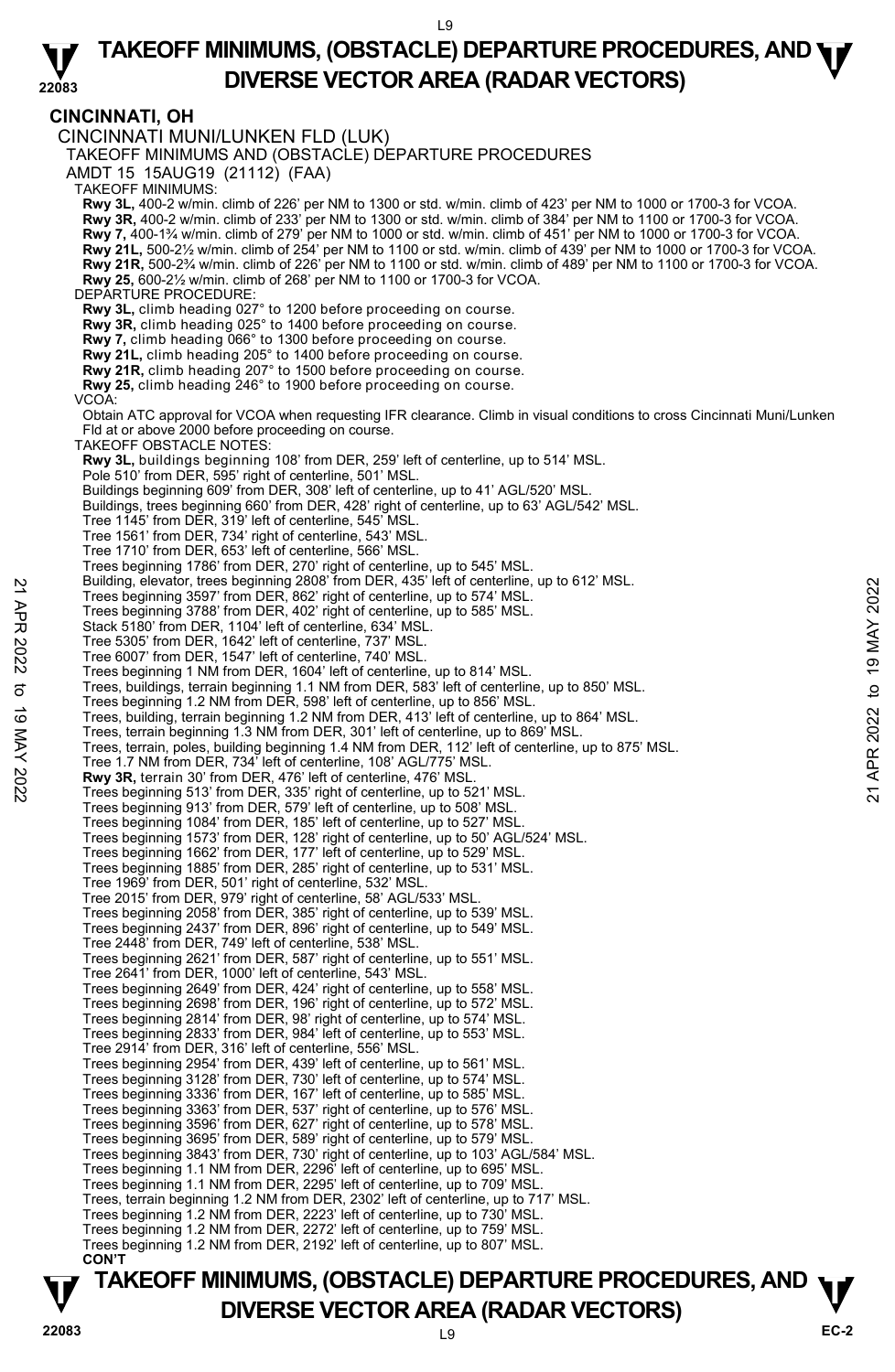#### **22083 TAKEOFF MINIMUMS, (OBSTACLE) DEPARTURE PROCEDURES, AND <b>WE**<br>DREBSE VECTOR AREA (BADAR VECTORS) **DIVERSE VECTOR AREA (RADAR VECTORS)**

### **CINCINNATI, OH (CON'T)**

CINCINNATI MUNI/LUNKEN FLD (LUK) (CON'T) **Rwy 3R (CON'T),** trees beginning 1.3 NM from DER, 2162' left of centerline, up to 851' MSL.<br>Trees beginning 1.3 NM from DER, 2070' left of centerline, up to 855' MSL. Trees, building, poles beginning 1.3 NM from DER, 1811' left of centerline, up to 70' AGL/875' MSL. Tree 1.6 NM from DER, 2442' left of centerline, 108' AGL/775' MSL. **Rwy 7,** lighting 10' from DER, 59' right of centerline, 2' AGL/476' MSL. Building 246' from DER, 554' left of centerline, 486' MSL. Tree 530' from DER, 567' left of centerline, 26' AGL/498' MSL. Trees beginning 706' from DER, 423' right of centerline, up to 521' MSL. Trees beginning 946' from DER, 82' right of centerline, up to 538' MSL. Tree 1155' from DER, 559' left of centerline, 33' AGL/505' MSL. Trees beginning 1190' from DER, 84' left of centerline, up to 48' AGL/521' MSL. Trees beginning 1512' from DER, 265' left of centerline, up to 50' AGL/524' MSL. Trees beginning 1576' from DER, 30' left of centerline, up to 58' AGL/530' MSL. Trees beginning 1718' from DER, 260' left of centerline, up to 532' MSL. Trees beginning 1806' from DER, 316' left of centerline, up to 537' MSL. Trees beginning 1810' from DER, 115' right of centerline, up to 550' MSL. Trees beginning 2033' from DER, 300' left of centerline, up to 539' MSL. Trees beginning 2116' from DER, 266' right of centerline, up to 77' AGL/551' MSL. Trees beginning 2172' from DER, 21' right of centerline, up to 575' MSL. Trees beginning 2272' from DER, 680' left of centerline, up to 545' MSL. Tree 2425' from DER, 532' left of centerline, 549' MSL. Trees beginning 2451' from DER, 729' left of centerline, up to 556' MSL. Trees beginning 2499' from DER, 16' left of centerline, up to 572' MSL. Trees beginning 2769' from DER, 16' left of centerline, up to 574' MSL. Trees beginning 2879' from DER, on and right of centerline, up to 592' MSL. **Rwy 7,** trees beginning 3002' from DER, 141' left of centerline, up to 100' AGL/576' MSL. Trees beginning 3723' from DER, 1369' right of centerline, up to 668' MSL. Trees, building, terrain beginning 3889' from DER, 1033' right of centerline, up to 694' MSL. Trees beginning 4531' from DER, 1354' right of centerline, up to 709' MSL. Trees beginning 4546' from DER, 1087' right of centerline, up to 731' MSL. Trees beginning 1.1 NM from DER, 1899' right of centerline, up to 737' MSL. Trees beginning 1.2 NM from DER, 1333' right of centerline, up to 757' MSL. Trees beginning 1.2 NM from DER, 1427' right of centerline, up to 780' MSL. Trees beginning 1.2 NM from DER, 1131' right of centerline, up to 782' MSL. Tree, buildings beginning 1.2 NM from DER, 1224' right of centerline, up to 813' MSL. Trees beginning 1.3 NM from DER, 1653' right of centerline, up to 79' AGL/823' MSL. Tree 1.6 NM from DER, 2999' right of centerline, 759' MSL. **Rwy 21L,** tree 90' from DER, 436' right of centerline, 7' AGL/486' MSL. Trees beginning 437' from DER, 602' left of centerline, up to 509' MSL. Tree 748' from DER, 605' left of centerline, 511' MSL. Trees beginning 835' from DER, 587' left of centerline, up to 522' MSL. Trees beginning 945' from DER, 583' left of centerline, up to 531' MSL. Trees beginning 1288' from DER, 720' left of centerline, up to 535' MSL. Tree 1510' from DER, 880' right of centerline, 524' MSL. Tree 1553' from DER, 747' right of centerline, 525' MSL. Trees beginning 1590' from DER, 648' right of centerline, up to 527' MSL. Trees beginning 1597' from DER, 635' left of centerline, up to 570' MSL. Trees beginning 1693' from DER, 218' right of centerline, up to 543' MSL. Trees beginning 1770' from DER, 576' left of centerline, up to 573' MSL. Trees beginning 1962' from DER, 173' left of centerline, up to 575' MSL. Tree 2236' from DER, 372' right of centerline, 546' MSL. Tree 2246' from DER, 250' right of centerline, 66' AGL/547' MSL. Trees beginning 2347' from DER, 424' right of centerline, up to 549' MSL. Trees beginning 2529' from DER, 6' left of centerline, up to 588' MSL. Tree 2538' from DER, 600' right of centerline, 550' MSL. Trees beginning 2601' from DER, 725' right of centerline, up to 556' MSL. Tree 2923' from DER, 84' right of centerline, 96' AGL/575' MSL. Trees beginning 3044' from DER, 3' right of centerline, up to 104' AGL/580' MSL. Tree 3254' from DER, 328' right of centerline, 105' AGL/582' MSL. Trees beginning 3344' from DER, 285' right of centerline, up to 106' AGL/584' MSL. Trees beginning 3470' from DER, 42' right of centerline, up to 115' AGL/591' MSL. Trees beginning 3614' from DER, 7' right of centerline, up to 135' AGL/597' MSL. Tree 3868' from DER, 39' left of centerline, 129' AGL/589' MSL. Trees beginning 3920' from DER, 111' left of centerline, up to 617' MSL. Trees beginning 4007' from DER, 1406' left of centerline, up to 634' MSL. Trees beginning 4102' from DER, 1321' left of centerline, up to 654' MSL. Trees beginning 4376' from DER, 1254' left of centerline, up to 713' MSL. Trees beginning 4614' from DER, 1152' left of centerline, up to 734' MSL. Tree 1.4 NM from DER, 2928' right of centerline, 743' MSL. Trees beginning 1.5 NM from DER, 2353' right of centerline, up to 755' MSL. Trees beginning 1.5 NM from DER, 2334' right of centerline, up to 790' MSL. Tree 1.5 NM from DER, 3033' right of centerline, 801' MSL. Trees beginning 1.5 NM from DER, 2239' right of centerline, up to 807' MSL. **CON'T**  22 Trees beginning 4546' from DER, 1087' right of centerline, up to 731' MSL.<br>
Trees beginning 4546' from DER, 1087' right of centerline, up to 731' MSL.<br>
Trees beginning 1.2 NM from DER, 1393' right of centerline, up to 7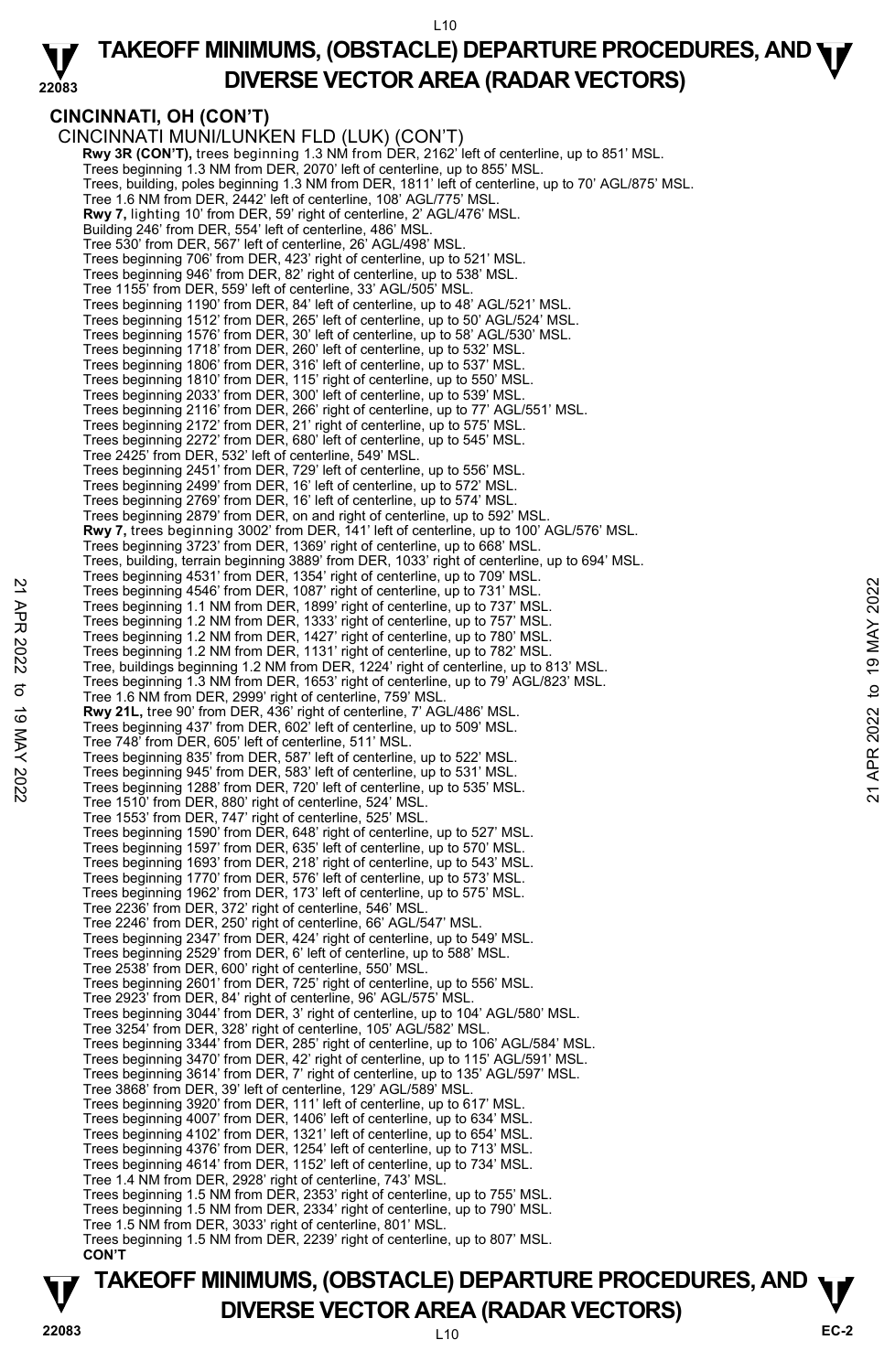#### **22083 TAKEOFF MINIMUMS, (OBSTACLE) DEPARTURE PROCEDURES, AND <b>WE**<br>DREBSE VECTOR AREA (BADAR VECTORS) **DIVERSE VECTOR AREA (RADAR VECTORS)**

# **CINCINNATI, OH (CON'T)**

CINCINNATI MUNI/LUNKEN FLD (LUK) (CON'T) **Rwy 21L (CON'T),** trees beginning 1.5 NM from DER, 2457' right of centerline, up to 876' MSL. Trees, terrain beginning 1.6 NM from DER, 2189' right of centerline, up to 882' MSL. Trees beginning 1.6 NM from DER, 2241' right of centerline, up to 888' MSL. Tree, pole beginning 1.6 NM from DER, 1845' right of centerline, up to 890' MSL. Spires, building, tree beginning 1.9 NM from DER, 1589' right of centerline, up to 78' AGL/891' MSL. Tower 2 NM from DER, 2018' right of centerline, 156' AGL/971' MSL. Antennas, trees, tower, pole beginning 2 NM from DER, 259' right of centerline, up to 160' AGL/978' MSL. Trees beginning 2.5 NM from DER, 849' right of centerline, up to 897' MSL.<br>**Rwy 21R,** tree 990' from DER, 410' right of centerline, 576' MSL. Tree 1315' from DER, 118' right of centerline, 581' MSL. Tree 1428' from DER, 13' left of centerline, 563' MSL.<br>Trees beginning 1677' from DER, 181' left of centerline, up to 582' MSL.<br>Trees beginning 1945' from DER, 311' right of centerline, up to 595' MSL. Tree 1.1 NM from DER, 1738' right of centerline, 716' MSL. Trees beginning 1.1 NM from DER, 1751' right of centerline, up to 910' MSL. Trees beginning 1.3 NM from DER, 990' right of centerline, up to 935' MSL. Trees beginning 1.6 NM from DER, 2334' right of centerline, up to 941' MSL. Trees, terrain, buildings, pole beginning 1.7 NM from DER, 2' right of centerline, up to 943' MSL. Tree 1.8 NM from DER, 2' left of centerline, 789' MSL. Trees beginning 1.9 NM from DER, 21' left of centerline, up to 808' MSL. Trees beginning 1.9 NM from DER, 101' left of centerline, up to 817' MSL. Trees beginning 1.9 NM from DER, 94' left of centerline, up to 858' MSL. Trees beginning 1.9 NM from DER, 33' left of centerline, up to 890' MSL. Building 2.1 NM from DER, 1474' right of centerline, 952' MSL. Tower, trees, beginning 2.1 NM from DER, 508' right of centerline, up to 106' AGL/956' MSL. Spires, building, tree beginning 2.2 NM from DER, 29' left of centerline, up to 78' AGL/891' MSL. Antenna 2.2 NM from DER, 1215' right of centerline, 966' MSL. Tower, trees, antenna beginning 2.2 NM from DER, 451' right of centerline, up to 125' AGL/969' MSL. Tower 2.3 NM from DER, 535' left of centerline, 156' AGL/971' MSL. Antenna, trees beginning 2.3 NM from DER, 118' left of centerline, up to 160' AGL/978' MSL. Tree 2.5 NM from DER, 1167' right of centerline, 879' MSL. **Rwy 25,** terrain 2' from DER, 417' left of centerline, 483' MSL. Fence 79' from DER, 460' right of centerline, 487' MSL. Buildings, fence beginning 177' from DER, 47' left of centerline, up to 35' AGL/518' MSL. Pole 182' from DER, 310' right of centerline, 511' MSL. Trees, vehicle on road, transmission line, poles, terrain, buildings beginning 195' from DER, on centerline, up to 51' MSL. Tree, buildings, poles beginning 513' from DER, on and left of centerline, up to 549' MSL. Trees, terrain beginning 597' from DER, 50' left of centerline, up to 552' MSL. Trees, transmission line, signs beginning 1176' from DER, 34' left of centerline, up to 553' MSL. Trees beginning 1628' from DER, 95' right of centerline, up to 570' MSL. Tree 3484' from DER, 393' right of centerline, 103' AGL/577' MSL. Antenna, trees beginning 2.3 NM from DER, 118' left of centerline, up to 160' AGL/978' MSL.<br>
Tree 2.5 NM from DER, 147' left of centerline, up to 160' AGL/978' MSL.<br>
Trees, terrain 2 from DER, 447' left of centerline, up t Tree 3733' from DER, 361' left of centerline, 101' AGL/578' MSL. Trees beginning 3752' from DER, 119' left of centerline, up to 81' AGL/584' MSL. Trees beginning 3753' from DER, 17' right of centerline, up to 605' MSL. Trees beginning 3800' from DER, 288' right of centerline, up to 640' MSL. Trees beginning 3830' from DER, 708' right of centerline, up to 660' MSL. Trees beginning 3857' from DER, 45' left of centerline, up to 76' AGL/590' MSL. Trees, transmission line beginning 3872' from DER, 175' right of centerline, up to 672' MSL. Trees beginning 3896' from DER, 286' right of centerline, up to 708' MSL. Trees beginning 3975' from DER, 159' right of centerline, up to 715' MSL. Tree 4033' from DER, 1524' right of centerline, 721' MSL. Trees beginning 4037' from DER, 167' left of centerline, up to 45' AGL/594' MSL. Trees beginning 4049' from DER, 273' right of centerline, up to 740' MSL. Trees, terrain beginning 4073' from DER, 495' right of centerline, up to 761' MSL. Trees, terrain beginning 4096' from DER, 19' right of centerline, up to 779' MSL. Tree 4104' from DER, 56' left of centerline, 87' AGL/600' MSL. Trees beginning 4115' from DER, 554' left of centerline, up to 645' MSL. Trees beginning 4139' from DER, 145' left of centerline, up to 106' AGL/651' MSL. Trees beginning 4166' from DER, 270' left of centerline, up to 91' AGL/689' MSL. Trees beginning 4184' from DER, 79' left of centerline, up to 77' AGL/704' MSL. Trees beginning 4236' from DER, 172' left of centerline, up to 707' MSL. Trees, terrain beginning 4284' from DER, 28' right of centerline, up to 800' MSL. Trees beginning 4322' from DER, 30' left of centerline, up to 74' AGL/733' MSL. Tree 4360' from DER, 520' left of centerline, 769' MSL. Trees beginning 4374' from DER, 111' left of centerline, up to 780' MSL. Trees beginning 4504' from DER, 482' left of centerline, up to 788' MSL. Tree, terrain beginning 4512' from DER, 66' left of centerline, up to 797' MSL. Trees, terrain, building beginning 4523' from DER, 39' right of centerline, up to 807' MSL. Trees, buildings, terrain beginning 4690' from DER, 21' left of centerline, up to 814' MSL. Tree, building, terrain beginning 4706' from DER, 81' right of centerline, up to 817' MSL. Tree, terrain beginning 4830' from DER, 256' right of centerline, up to 825' MSL.  **CON'T**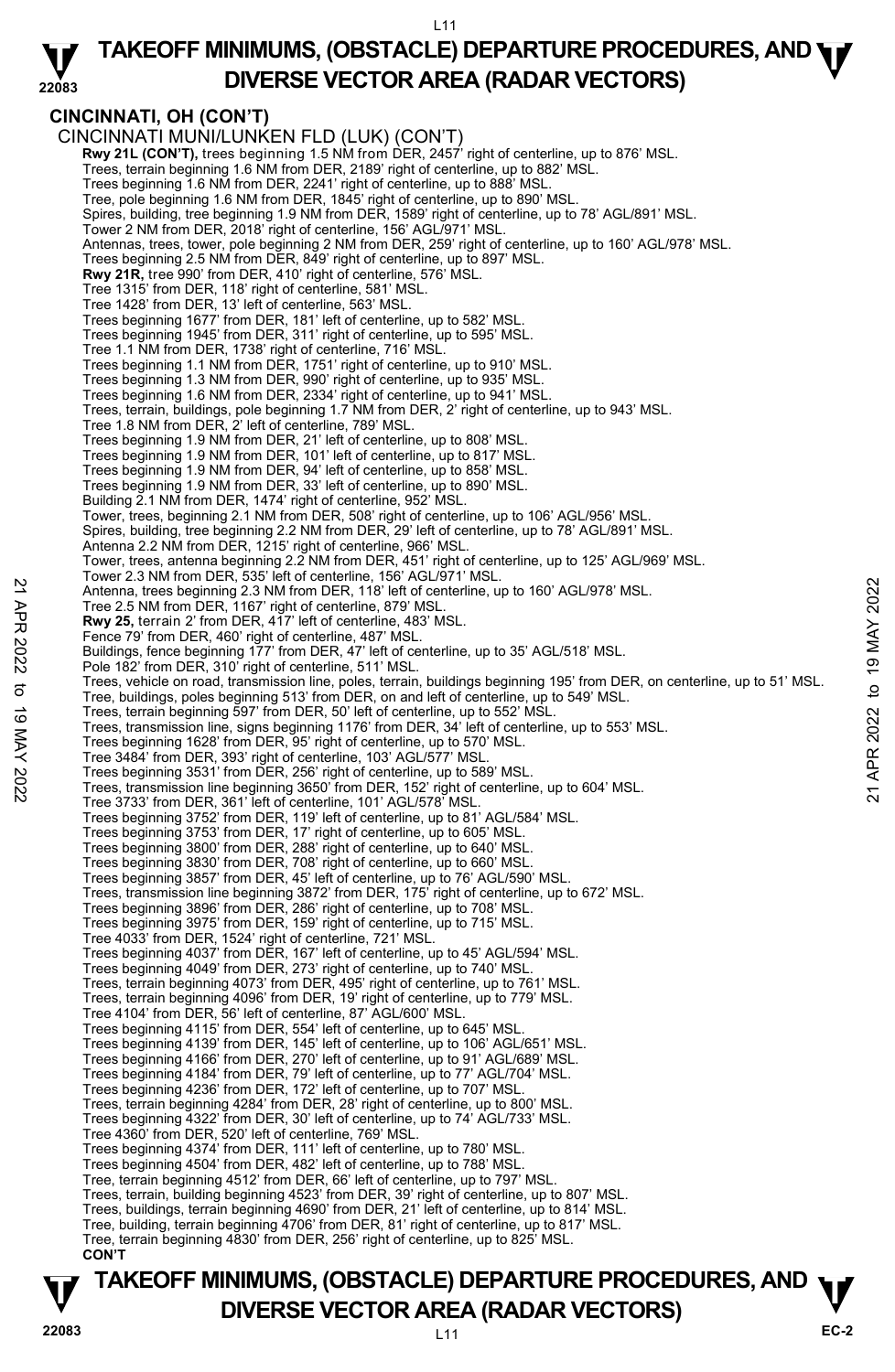### **CINCINNATI, OH (CON'T)**

### CINCINNATI MUNI/LUNKEN FLD (LUK) (CON'T)

- **Rwy 25 (CON'T), t**rees, building, terrain beginning 4879' from DER, 137' right of centerline, up to 831' MSL.<br>Trees, terrain beginning 4939' from DER, 44' right of centerline, up to 843' MSL.
	-
	- Tree 4974' from DER, 1637' left of centerline, 835' MSL.
	- Trees, terrain, buildings beginning 4980' from DER, 37' left of centerline, up to 862' MSL. Trees beginning 5078' from DER, 340' right of centerline, up to 862' MSL.
	-
	- Trees beginning 5134' from DER, 39' right of centerline, up to 864' MSL.
	- Trees, pole beginning 5206' from DER, 47' left of centerline, up to 869' MSL.
	-
	- Trees beginning 5255' from DER, 292' right of centerline, up to 869' MSL.<br>Trees, transmission line beginning 5301' from DER, 136' right of centerline, up to 870' MSL.<br>Trees, transmission line beginning 5319' from DER, 36'
	-
	- Trees, terrain, buildings beginning 5394' from DER, 43' right of centerline, up to 903' MSL. Trees, building beginning 5507' from DER, 44' left of centerline, up to 894' MSL.
	-
	- Trees, building, terrain, transmission line beginning 5706' from DER, 22' right of centerline, up to 914' MSL.
	- Trees, building beginning 5741' from DER, 30' left of centerline, up to 903' MSL.
	- Trees, buildings, terrain, transmission line beginning 5849' from DER, 38' right of centerline, up to 919' MSL.<br>Trees beginning 1 NM from DER, 1108' right of centerline, up to 925' MSL.
	-
	- Trees beginning 1 NM from DER, 34' right of centerline, up to 928' MSL.
	- Tree, building, transmission line, terrain beginning 1 NM from DER, 22' right of centerline, up to 932' MSL.
	- Trees, terrain, buildings, transmission line, tower, antenna beginning 1 NM from DER, 16' left of centerline, up to 917' MSL.
	- Trees, building, terrain, transmission line beginning 1.1 NM from DER, 3' right of centerline, up to 943' MSL.
	-
	- Tank, trees beginning 1.4 NM from DER, 1580' right of centerline, up to 200' AGL/1024' MSL.<br>Tank, trees, terrain, buildings, transmission line beginning 1.4 NM from DER, 16' right of centerline, up to 1045' MSL.
	- Trees, transmission line, terrain, building beginning 1.4 NM from DER, 1' left of centerline, up to 919' MSL.
	- Trees, terrain, buildings, pole, beginning 1.5 NM from DER, 10' left of centerline, up to 926' MSL.
	- Tower 2.5 NM from DER, 2048' left of centerline, 158' AGL/885' MSL.

# **CIRCLEVILLE, OH**

- PICKAWAY COUNTY MEML (CYO)
- TAKEOFF MINIMUMS AND (OBSTACLE) DEPARTURE PROCEDURES
- ORIG 13NOV14 (21224) (FAA)
- DEPARTURE PROCEDURE:
- **Rwy 1,** climb heading 008° to 1300 before turning left.
- TAKEOFF MINIMUMS:
- **Rwy 1,** vehicle on road beginning 7' from DER, 447' right of centerline, up to 15' AGL/697' MSL.
- Runway end identifier light with electrical system 41' from DER, 79' right of centerline, 5' AGL/687' MSL.
- Runway end identifier light with electrical system 42' from DER, 82' left of centerline, 3' AGL/687' MSL. TAKEOFF MINIMUMS AND (OBSTACLE) DEPARTURE PROCEDURES<br>
ORIG 13NOV14 (21224) (FAA)<br>
DEPARTURE PROCEDURE:<br>
Now 1, climb heading 008" to 1300 before turning left.<br>
TAKEOFF MINIMUMS:<br>
Now 1, whicle on road beginning 7' from DE
	- Fence beginning 177' from DER, 250' left of centerline, up to 12' AGL/694' MSL.
	- Poles beginning 345' from DER, 518' right of centerline, up to 42' AGL/721' MSL.
	- Vehicle on road beginning 649' from DER, 16' left of centerline, up to 15' AGL/703' MSL.
	- Pole 667' from DER, 521' left of centerline, 29' AGL/711' MSL.
	-
	- Tree 1887' from DER, 184' right of centerline, 54' AGL/740' MSL. Tree 2251' from DER, 189' left of centerline, 59' AGL/745' MSL.
	- **Rwy 19,** terrain beginning 108' from DER, 267' right of centerline, up to 669' MSL.
	- Trees beginning 261' from DER, 64' left of centerline, up to 100' AGL/755' MSL. Trees beginning 765' from DER, 99' right of centerline, up to 100' AGL/737' MSL.

### **CLEVELAND, OH**

#### BURKE LAKEFRONT (BKL)

TAKEOFF MINIMUMS AND (OBSTACLE) DEPARTURE PROCEDURES

AMDT 7 01FEB18 (18032) (FAA)

#### TAKEOFF MINIMUMS:

**Rwy 6L,** 200-1¼ or std. w/min. climb of 220' per NM to 900.

**Rwy 6R,** 300-1½ or std. w/min. climb of 290' per NM to 1000.

- **Rwy 24L,** 400-1⅜ or std. w/min. climb of 757' per NM to 1000.
- **Rwy 24R,** 200-1 or std. w/min. climb of 490' per NM to 900.
- DEPARTURE PROCEDURE:

**Rwys 6L/R,** climbing left turn to 2000 on heading 350° to intercept CXR VOR/DME R-286 to CRIBS intersection before proceeding on course.

**Rwys 24L/R,** climbing right turn to 2000 on heading 350° to intercept CXR VOR/DME R-286 to CRIBS intersection before proceeding on course.

- TAKEOFF OBSTACLE NOTES:
- **Rwy 6L,** lighting 9' from DER, 54' left and right of centerline, 2' AGL/584' MSL.
- Tree 842' from DER, 720' right of centerline, 622' MSL.
- Pole 964' from DER, 235' left of centerline, 24' AGL/618' MSL.
- Crane 969' from DER, 589' right of centerline, 73' AGL/641' MSL.
- Tree 2294' from DER, 265' right of centerline, 650' MSL.
- 
- Poles and tree beginning 2303' from DER, 222' right of centerline, up to 84' AGL/665' MSL. Poles, tree and transmission line beginning 2327' from DER, 166' right of centerline, up to 90' AGL/674' MSL.
- Buildings and bridge beginning 2682' from DER, 597' right of centerline, up to 124' AGL/704' MSL.
- Tower 1 NM from DER, 1347' right of centerline, 150' AGL/758' MSL.

**CON'T**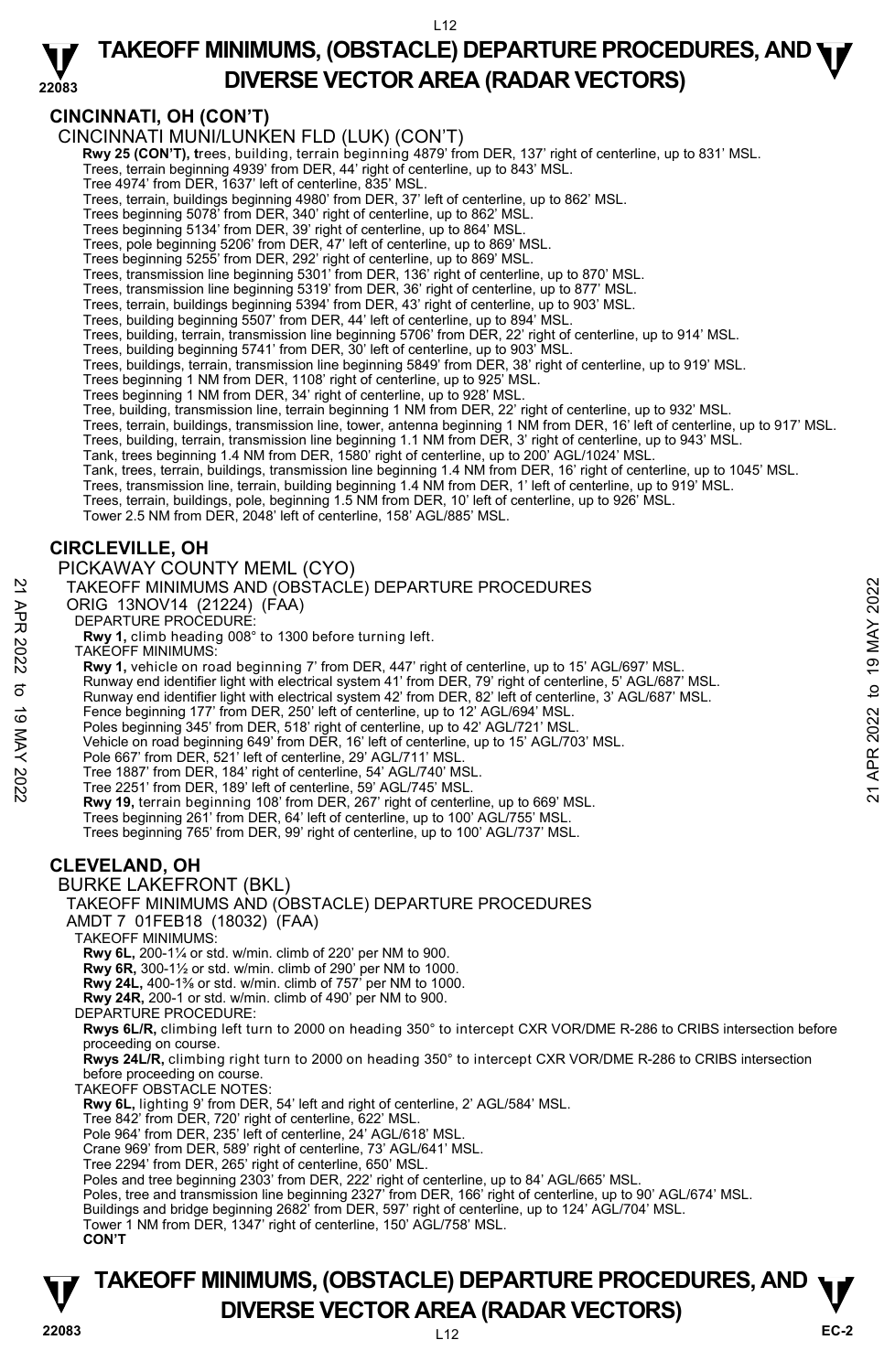#### **22083 TAKEOFF MINIMUMS, (OBSTACLE) DEPARTURE PROCEDURES, AND <b>WE**<br>DREBSE VECTOR AREA (BADAR VECTORS) **DIVERSE VECTOR AREA (RADAR VECTORS)**

# **CLEVELAND, OH (CON'T)**

BURKE LAKEFRONT (BKL) (CON'T)  **Rwy 6R,** sign and lighting beginning 27' from DER, 89' left of centerline, up to 4' AGL/585' MSL. Lighting 41' from DER, 89' right of centerline, 3' AGL/585' MSL. Wind indicator 175' from DER, 242' left of centerline, 11' AGL/590' MSL. Pole 177' from DER, 241' left of centerline, 14' AGL/594' MSL. Pole 471' from DER, 612' right of centerline, 37' AGL/617' MSL. Poles and sign beginning 626' from DER, 595' right of centerline, up to 37' AGL/618' MSL. Poles beginning 1009' from DER, 569' right of centerline, up to 56' AGL/637' MSL. Pole and dome beginning 1874' from DER, 568' right of centerline, up to 70' AGL/651' MSL. Poles 3098' from DER, 1282' right of centerline, 708' MSL. Transmission lines, pole and building beginning 3720' from DER, 96' right of centerline, up to 93' AGL/714' MSL. Tower, poles and building beginning 4310' from DER, 170' right of centerline, up to 106' AGL/737' MSL.<br>Antenna and tower beginning 1.2 NM from DER, 2237' right of centerline, up to 170' AGL/794' MSL.<br>Tower 1.2 NM from DER, **Rwy 24L,** poles beginning 8' from DER, 28' left and right of centerline, up to 1' AGL/581' MSL. Lighting beginning 10' from DER, 29' left and right of centerline, 2' AGL/582' MSL. Fence 184' from DER, 451' left of centerline, 9' AGL/590' MSL. Building 197' from DER, 502' left of centerline, 27' AGL/610' MSL. Building and tank beginning 213' from DER, 411' left of centerline, up to 30' AGL/613' MSL.<br>NAVAID 245' from DER, 499' right of centerline, 9' AGL/587' MSL. Pole 900' from DER, 621' left of centerline, 60' AGL/628' MSL. Crane, poles and ship beginning 1038' from DER, 38' left of centerline, up to 85' AGL/653' MSL. Pole 1319' from DER, 161' right of centerline, 64' AGL/632' MSL. Buildings beginning 1685' from DER, 643' left of centerline, 169' AGL/741' MSL. Buildings, dome, pole and ship beginning 1748' from DER, 367' left of centerline, up to 167' AGL/745' MSL. Ship 2146' from DER, 90' right of centerline, 65' AGL/637' MSL. Windmills beginning 2340' from DER, 1119' left of centerline, up to 152' AGL/750' MSL. Stadium and cranes beginning 2821' from DER, 317' left of centerline, up to 176' AGL/763' MSL. Building, ships, crane, elevator, bridge beginning 5056' from DER, 207' left of centerline, up to 275' AGL/896' MSL. **Rwy 24R,** lighting and sign beginning 10' from DER, 55' left and right of centerline, up to 2' AGL/582' MSL. Pole and ship beginning 1514' from DER, 338' left of centerline, up to 64' AGL/632' MSL. Pole and ship beginning 2324' from DER, 866' left of centerline, up to 86' AGL/654' MSL. Stadium and cranes beginning 3015' from DER, 816' left of centerline, up to 176' AGL/763' MSL.<br>Crane 5727' from DER, 1699' right of centerline, 152' AGL/731' MSL. DIVERSE VECTOR AREA (RADAR VECTORS) ORIG 01FEB18 (18032) (FAA)  **Rwy 6L,** heading as assigned by ATC; requires min. climb of 220' per NM to 900. **Rwy 6R,** heading as assigned by ATC; requires min. climb of 290' per NM to 1000. **Rwy 24R**, heading as assigned by ATC; requires min. climb of 490' per NM to 900. CLEVELAND-HOPKINS INTL (CLE) TAKEOFF MINIMUMS AND (OBSTACLE) DEPARTURE PROCEDURES AMDT 16A 24MAY18 (18144) (FAA) DEPARTURE PROCEDURE: **Rwys 6R, 6L, 10,** climbing left turn to intercept DJB VOR/DME R-082 inbound to 2600 before proceeding on course. TAKEOFF OBSTACLE NOTES: **Rwy 10,** tree 828' from DER, 656' right of centerline, 821' MSL. Tree 880' from DER, 662' right of centerline, 830' MSL. Sign 906' from DER, 717' left of centerline, 28' AGL/830' MSL. Pole 1415' from DER, 785' right of centerline, 48' AGL/842' MSL. Sign 2149' from DER, 955' left of centerline, 59' AGL/857' MSL. Tower 3826' from DER, 1455' right of centerline, 137' AGL/922' MSL. **Rwy 24L,** tree 1903' from DER, 492' left of centerline, 69' AGL/839' MSL. Trees beginning 1959' from DER, 19' left of centerline, up to 78' AGL/848' MSL. Pole, tree beginning 2273' from DER, 4' left of centerline, up to 79' AGL/849' MSL.<br>**Rwy 24R**, tower 2565' from DER, 1028' right of centerline, 191' AGL/870' MSL. Tree 3653' from DER, 1047' left of centerline, 103' AGL/863' MSL. Tree 3754' from DER, 861' left of centerline, 98' AGL/868' MSL. **Rwy 28,** tree, building beginning 80' from DER, 424' right of centerline, up to 788' MSL. Trees beginning 890' from DER, 212' right of centerline, up to 803' MSL. Trees beginning 1042' from DER, 26' right of centerline, up to 811' MSL. Tree 1250' from DER, 107' left of centerline, 813' MSL. Building, trees beginning 1267' from DER, 66' left of centerline, up to 92' AGL/851' MSL. Pole and ship beginning 1514 from DER, 338 left of centerline, up to 64' AGL/632' MSL.<br>
Pole and ship beginning 3734' from DER, 866' left of centerline, up to 84' AGL/632' MSL.<br>
Pole and ship beginning 3015' from DER, 866'

Pole 2970' from DER, 947' right of centerline, 82' AGL/842' MSL.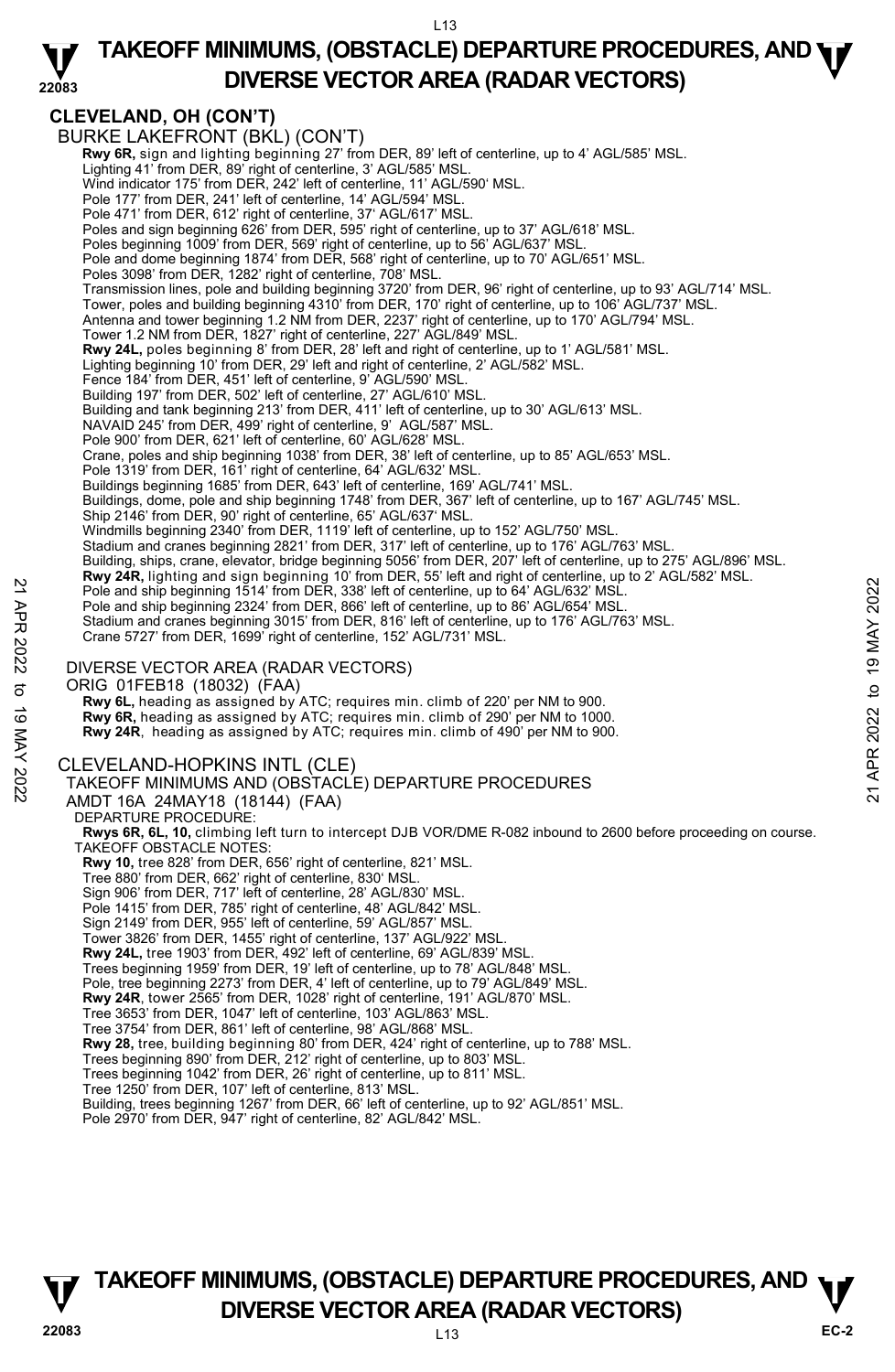### **CLEVELAND, OH (CON'T)**

CUYAHOGA COUNTY (CGF) TAKEOFF MINIMUMS AND (OBSTACLE) DEPARTURE PROCEDURES AMDT 2 08NOV18 (18312) (FAA) TAKEOFF OBSTACLE NOTES: **Rwy 6,** terrain 86' from DER, 56' right of centerline, 878' MSL. Terrain beginning 105' from DER, 26' left of centerline, up to 878' MSL. Terrain 141' from DER, 37' right of centerline, 879' MSL. Tree 1757' from DER, 929' left of centerline, 938' MSL. Trees beginning 2163' from DER, 1008' right of centerline, up to 975' MSL. Tree 2300' from DER, 1104' left of centerline, 961' MSL. Trees beginning 2917' from DER, 105' right of centerline, up to 980' MSL. Trees beginning 3607' from DER, 59' right of centerline, up to 982' MSL. **Rwy 24,** pole 423' from DER, 423' right of centerline, 38' AGL/895' MSL. NAVAID 530' from DER, 195' left of centerline, 19' AGL/894' MSL. Tree, building beginning 617' from DER, 603' left of centerline, up to 940' MSL. Tree 1141' from DER, 716' left of centerline, 945' MSL. Trees beginning 1289' from DER, 555' left of centerline, up to 956' MSL. Trees beginning 1366' from DER, 438' left of centerline, up to 970' MSL. Trees beginning 1896' from DER, 95' left of centerline, up to 974' MSL. Tree 1992' from DER, 76' right of centerline, 944' MSL. Tree 2149' from DER, 8' right of centerline, 945' MSL. Tree 3504' from DER, 31' right of centerline, 975' MSL. Trees beginning 3616' from DER, 164' right of centerline, up to 979' MSL. Tree 3714' from DER, 409' left of centerline, 975' MSL. Tree 4153' from DER, 4' left of centerline, 980' MSL.

### **COLUMBUS, IN**

COLUMBUS MUNI (BAK) TAKEOFF MINIMUMS AND (OBSTACLE) DEPARTURE PROCEDURES ORIG 25SEP08 (08269) (FAA) TAKEOFF OBSTACLE NOTES: **Rwy 14,** tree 1589' from DER, 306' right of centerline, 40' AGL/696' MSL.

### **COLUMBUS, OH**

BOLTON FLD (TZR) TAKEOFF MINIMUMS AND (OBSTACLE) DEPARTURE PROCEDURES ORIG 15JAN09 (21112) (FAA) DEPARTURE PROCEDURE **Rwy 4,** climb heading 037° to 1800 before turning east. TAKEOFF OBSTACLE NOTES: **Rwy 4,** tree 1091' from DER, 770' left of centerline, 53' AGL/959' MSL. 21<br>
PRIG 25SEP08 (08269) (FAA)<br>
TAKEOFF OBSTACLE NOTES:<br>
Rwy 14, tree 1589 from DER, 306' right of centerline, 40' AGL/696' MSL.<br>
22<br> **COLUMBUS, OH**<br>
BOLTON FLD (TZR)<br>
TAKEOFF MINIMUMS AND (OBSTACLE) DEPARTURE PROCEDURES<br>

Tree 487' from DER, 356' right of centerline, 23' AGL/929' MSL. Tree 1317' from DER, 452' right of centerline, 42' AGL/948' MSL.

Tree 1307' from DER, 50' left of centerline, 36' AGL/942' MSL. Tree 1927' from DER, 135' right of centerline, 49' AGL/955' MSL.

**Rwy 22,** tree 1273' from DER, 720' right of centerline, 40' AGL/945' MSL.

Tree 712' from DER, 662' right of centerline, 25' AGL/927' MSL.

Tree 1411' from DER, 658' right of centerline 33' AGL/939' MSL.

### JOHN GLENN COLUMBUS INTL (CMH)

TAKEOFF MINIMUMS AND (OBSTACLE) DEPARTURE PROCEDURES AMDT 7A 17AUG17 (17229) (FAA)

DEPARTURE PROCEDURE:

**Rwy 28L,** climb heading 281° to 2100 before turning southbound. **Rwy 28R,** climb heading 281° to 2000 before turning southbound.

TAKEOFF OBSTACLE NOTES:

**Rwy 10L,** sign 23' from DER, 348' right of centerline, 3' AGL/813' MSL.<br>Trees beginning 1308' from DER, 800' left of centerline, up to 79' AGL/869' MSL.

Trees beginning 1721' from DER, 764' right of centerline, up to 88' AGL/878' MSL.

**Rwy 10R,** aircraft on taxiway abeam DER, 290' right of centerline, up to 59' AGL/878' MSL. Sign 42' from DER, 159' left of centerline, 6' AGL/817' MSL.

Poles and building beginning 934' from DER, 538' right of centerline, up to 42' AGL/852' MSL.

Trees beginning 1319' from DER, 225' right of centerline, up to 116' AGL/886' MSL.

**Rwy 28L**, building 42' from DER, 111' right of centerline, 6' AGL/810' MSL. Trees beginning 1563' from DER, 870' left of centerline, up to 93' AGL/902' MSL.

**Rwy 28R,** tower 1260' from DER, 837' left of centerline, 75' AGL/875' MSL.

Trees and poles beginning 1228' from DER, 624' right of centerline, up to 72' AGL/882' MSL. Light 5' from DER, 4' left of centerline, 1' AGL/815' MSL.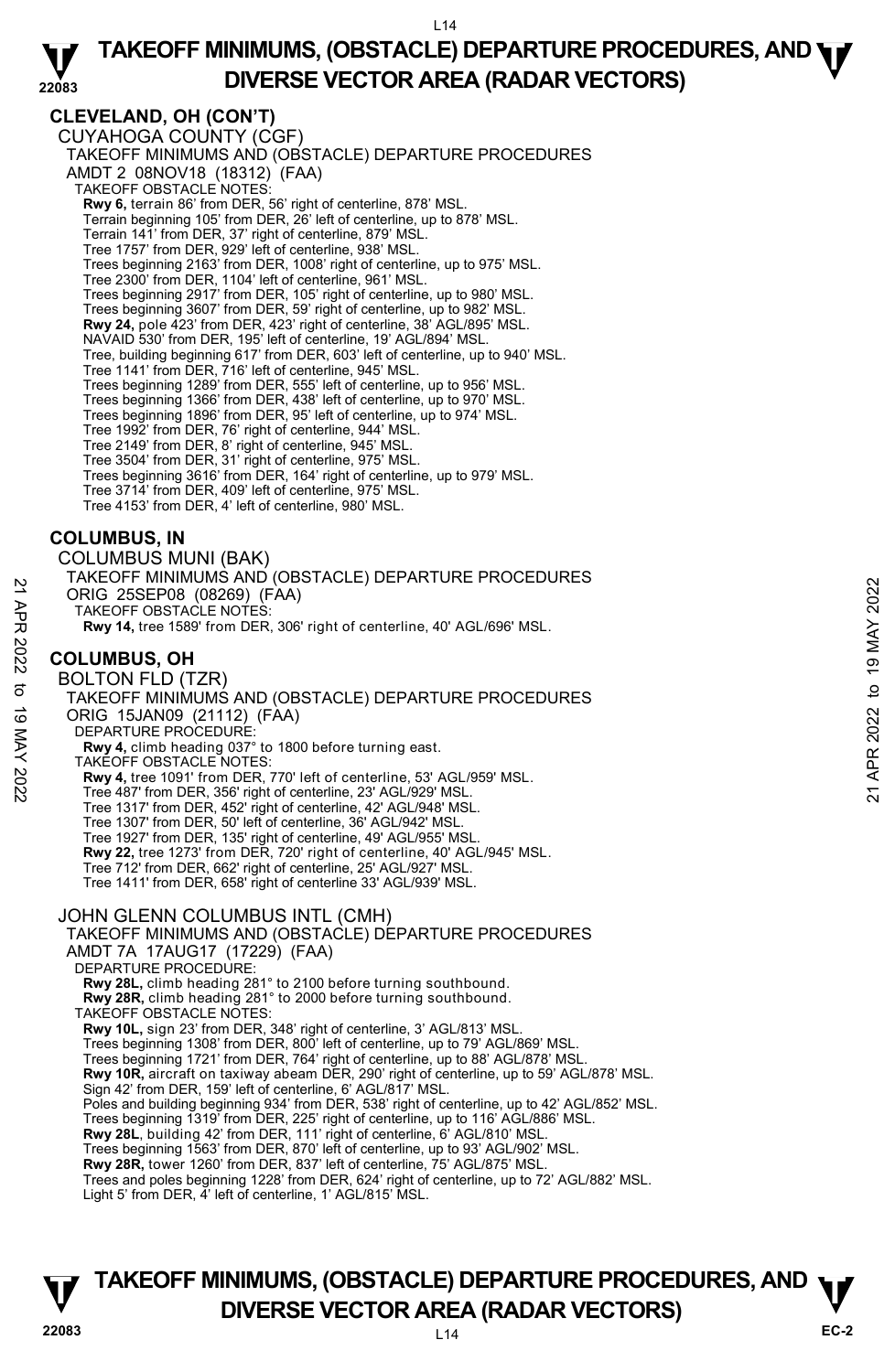### **COLUMBUS, OH (CON'T)**

L15 OHIO STATE UNIVERSITY (OSU) TAKEOFF MINIMUMS AND (OBSTACLE) DEPARTURE PROCEDURES ORIG 10MAR11 (11069) (FAA) TAKEOFF OBSTACLE NOTES: **Rwy 5,** trees beginning 1461' from DER, 48' left of centerline, up to 76' AGL/955' MSL. Trees beginning 1422' from DER, 157' right of centerline, up to 86' AGL/965' MSL. **Rwy 9L,** trees beginning 1017' from DER, 122' left of centerline, up to 86' AGL/965' MSL. Trees beginning 2001' from DER, 1015' right of centerline, up to 91' AGL/965' MSL. **Rwy 9R,** trees beginning 197' from DER, 325' left of centerline, up to 73' AGL/937' MSL.<br>Trees beginning 973' from DER, 339' right of centerline, up to 103' AGL/957' MSL. **Rwy 14,** wind sock 371' from DER, 273' left of centerline, 10' AGL/909' MSL. Tree 1395' from DER, 872' left of centerline, 46' AGL/935' MSL. Tree 2071' from DER, 295' right of centerline, 95' AGL/974' MSL. **Rwy 23,** stacks beginning 681' from DER, 512' left of centerline, up to 64' AGL/963' MSL. Trees beginning 709' from DER, 321' left of centerline, up to 44' AGL/948' MSL. Elevator 1406' from DER, 469' left of centerline, 83' AGL/978' MSL. Trees beginning 1248' from DER, 68' right of centerline, up to 74' AGL/978' MSL. **Rwy 27R,** silos beginning 2476' from DER, 88' left of centerline, 61' AGL/971' MSL. **Rwy 32,** trees beginning 1616' from DER, 210' left of centerline, up to 99' AGL/1003' MSL. **CONNERSVILLE, IN**  METTEL FLD (CEV) TAKEOFF MINIMUMS AND (OBSTACLE) DEPARTURE PROCEDURES AMDT 2 28SEP06 (21224) (FAA) TAKEOFF MINIMUMS: **Rwys 4, 22,** NA-VFR use only. DEPARTURE PROCEDURE: **Rwy 18,** climb via heading 185° to 1500 before proceeding on course. TAKEOFF OBSTACLE NOTES: **Rwy 18,** railroad 311' from DER, 580' left of centerline, 23' AGL/882' MSL. Multiple trees beginning 2280' from DER, 100' left of centerline, up to 113' AGL/974' MSL. **Rwy 36,** road 120' from DER, 301' right of centerline, 15' AGL/884' MSL. Railroad 649' from DER, 578' right of centerline, 23' AGL/892' MSL. Multiple trees beginning 3400' from DER, on centerline, up to 92' AGL/959' MSL. **COSHOCTON, OH**  RICHARD DOWNING (I40) TAKEOFF MINIMUMS AND (OBSTACLE) DEPARTURE PROCEDURES AMDT 1A 15SEP16 (16259) (FAA) TAKEOFF MINIMUMS: **Rwys 4, 22,** 300-1. TAKEOFF OBSTACLE NOTES: **Rwy 4,** tree 87'from DER, 402' left of centerline, 981' MSL. Trees beginning 88' from DER, 460' left of centerline, up to 84' AGL/1040' MSL. Tree 90' from DER, 226' right of centerline, 983' MSL. Tree 628' from DER, 509' right of centerline, 1006' MSL. **Rwy 22,** trees beginning 2' from DER, 290' left of centerline, up to 988' MSL. Pole, wsk beginning 11' from DER, 57' right of centerline, up to 7' AGL/979' MSL. Trees beginning 179' from DER, 275' left of centerline, up to 84' AGL/999' MSL. Trees beginning 1033' from DER, 595' left of centerline, up to 1042' MSL. 1ARCU-F OBSTACLE NOTES:<br>
21 ARCUST AND 11 From DER, 580' left of centerline, 23' AGL/882' MSL.<br>
22 Multiple trees beginning 2280' from DER, 100' left of centerline, up to 113' AGL/974' MSL.<br>
22 Rwy 36, road 120' from DER,

Tree 2420' from DER, 123' right of centerline, 96' AGL/1035' MSL. Tree 2442' from DER, 52' right of centerline, 104' AGL/1043' MSL.

Trees beginning 2443' from DER, 21' right of centerline, up to 106' AGL/1050' MSL.

Trees beginning 2496' from DER, 3' left of centerline, up to 103' AGL/1045' MSL.

Trees beginning 2503' from DER, on centerline, up to 103' AGL/1054' MSL.

Trees beginning 2550' from DER, 43' right of centerline, up to 105' AGL/1061' MSL.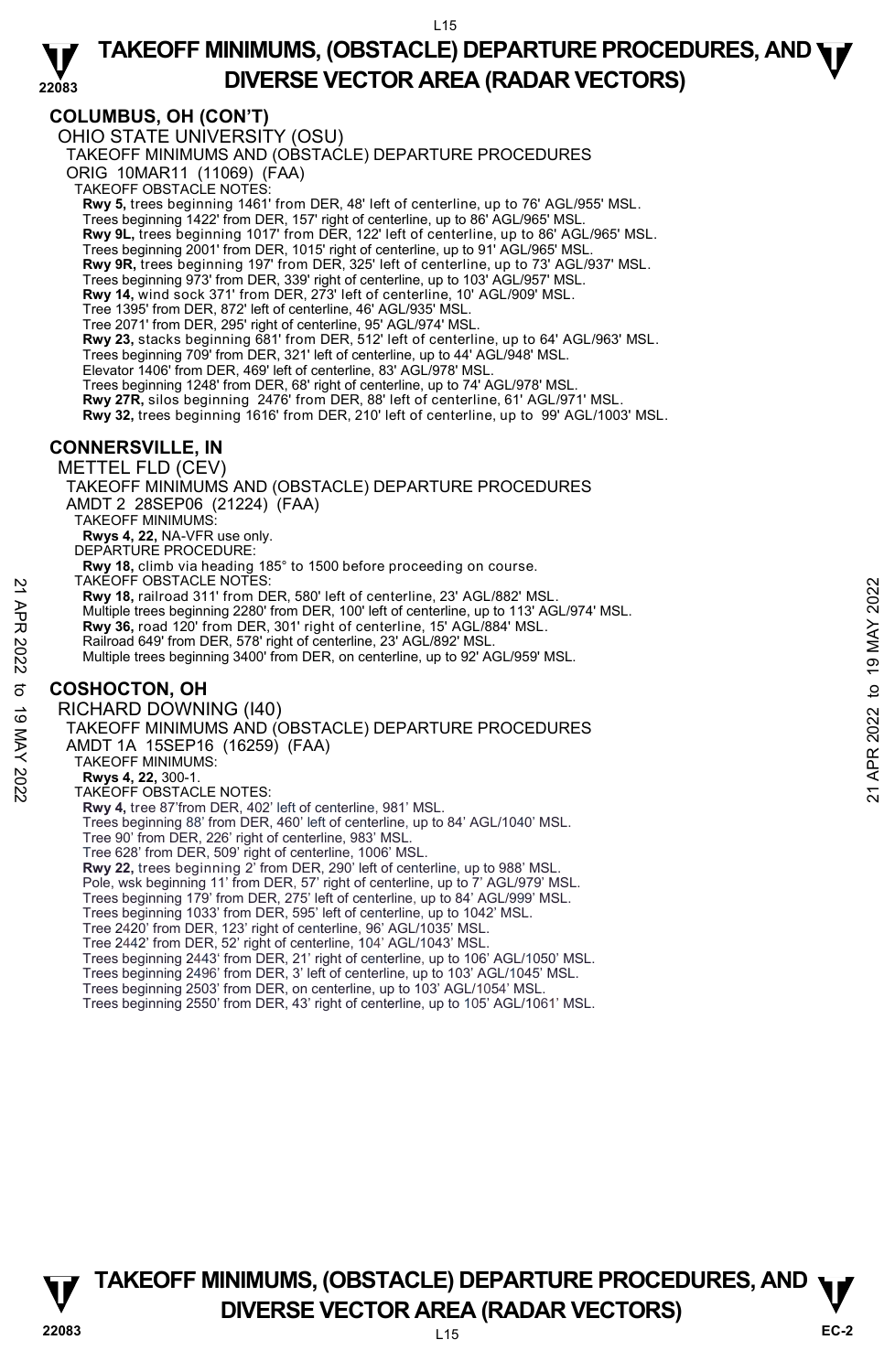### **CRAWFORDSVILLE, IN**

CRAWFORDSVILLE RGNL (CFJ) TAKEOFF MINIMUMS AND (OBSTACLE) DEPARTURE PROCEDURES AMDT 1A 08NOV18 (18312) (FAA) TAKEOFF OBSTACLE NOTES: **Rwy 4,** poles beginning 805' from DER, 224' right of centerline, up to 27' AGL/829' MSL.<br>Tree 2838' from DER, 256' right of centerline, 873' MSL. Poles, terrain, vehicle on road, tree beginning 41' from DER, 54' left of centerline, up to 30' AGL/834' MSL. Tree 822' from DER, 95' left of centerline, 841' MSL. Trees beginning 856' from DER, 123' left of centerline, up to 843' MSL. Trees beginning 957' from DER, 213' left of centerline, up to 849' MSL. Tree 1055' from DER, 283' left of centerline, 850' MSL. Tree 1229' from DER, 418' left of centerline, 853' MSL. Tree 1312' from DER, 168' left of centerline, 873' MSL. Trees beginning 1324' from DER, 268' left of centerline, up to 875' MSL.<br>Trees beginning 1559' from DER, 283' left of centerline, up to 876' MSL.<br>Trees beginning 1862' from DER, 219' left of centerline, up to 881' MSL. **Rwy 22,** tree 653' from DER, 618' right of centerline, 846' MSL. Trees beginning 789' from DER, 205' right of centerline, up to 852' MSL. Trees beginning 1059' from DER, 191' right of centerline, up to 857' MSL. Trees beginning 2797' from DER, 386' right of centerline, up to 879' MSL. Tree 328' from DER, 508' left of centerline, 815' MSL. Trees beginning 559' from DER, 176' left of centerline, up to 867' MSL. DAYTON-PHILLIPSBURG (3I7)

### **DAYTON, OH**

TAKEOFF MINIMUMS AND (OBSTACLE) DEPARTURE PROCEDURES AMDT 1A 16AUG18 (18228) (FAA) TAKEOFF MINIMUMS:

**Rwy 21,** 300-1.

DAYTON-WRIGHT BROTHERS (MGY)

TAKEOFF MINIMUMS AND (OBSTACLE) DEPARTURE PROCEDURES AMDT 3A 21JUL16 (16203) (FAA) TAKEOFF OBSTACLE NOTES: **Rwy 2,** multiple trees and road beginning 440' from DER, 257' left of centerline, up to 100' AGL/1053' MSL. Multiple trees beginning 672' from DER, 17' right of centerline, up to 100' AGL/1017' MSL. **Rwy 20,** multiple trees beginning 189' from DER, 494' left of centerline, up to 100' AGL/1009' MSL.<br>Multiple poles and trees beginning 323' from DER, 364' right of centerline, up to 100' AGL/1026' MSL. Building 1195' from DER, 512' right of centerline, 50' AGL/972' MSL. GREENE COUNTY/LEWIS A JACKSON RGNL (I19) TAKEOFF MINIMUMS AND (OBSTACLE) DEPARTURE PROCEDURES AMDT 2 03JAN19 (21336) (FAA) DEPARTURE PROCEDURE: **Rwy 25,** climb heading 225° to 1700 before proceeding on course. TAKEOFF OBSTACLE NOTES: **Rwy 7,** trees, wind indicator beginning 20' from DER, 133' right of centerline, up to 59' AGL/999' MSL. Tree 73' from DER, 264' left of centerline, 983' MSL. Trees beginning 111' from DER, 165' left of centerline, up to 986' MSL. Trees beginning 642' from DER, 329' right of centerline, up to 1016' MSL. Trees beginning 2361' from DER, 945' right of centerline, up to 1028' MSL.<br>**Rwy 25,** trees beginning 62' from DER, 200' right of centerline, up to 996' MSL. Trees beginning 114' from DER, 26' left of centerline, up to 82' AGL/982' MSL. Trees beginning 185' from DER, 3' right of centerline, up to 998' MSL. Tree 355' from DER, 111' left of centerline, 992' MSL. **EXAMPLE 19 MAYTON-WRIGHT BROTHERS (MGY)**<br>
DAYTON-WRIGHT BROTHERS (MGY)<br>
TAKEOFF MINIMUMS AND (OBSTACLE) DEPARTURE PROCEDURES<br>
AMDT 3A 21JJU16 (16203) (FAA)<br>
TAKEOFF MINIMUMS AND (OBSTACLE) DEPARTURE PROCEDURES<br>
TAKEOFF M

Trees beginning 388' from DER, 5' left of centerline, up to 995' MSL.

Trees beginning 1241' from DER, 82' left of centerline, up to 998' MSL.

Tree 1516' from DER, 171' left of centerline, 1000' MSL.

Transmission line, trees, poles beginning 1537' from DER, 22' left of centerline, up to 120' AGL/1009' MSL.

Trees beginning 1897' from DER, 59' right of centerline, up to 1002' MSL.

Pole 1897' from DER, 216' left of centerline, 148' AGL/1052' MSL.

Transmission line 1924' from DER, 194' left of centerline, 150' AGL/1054' MSL.

Trees beginning 2041' from DER, 108' right of centerline, up to 127' AGL/1011' MSL.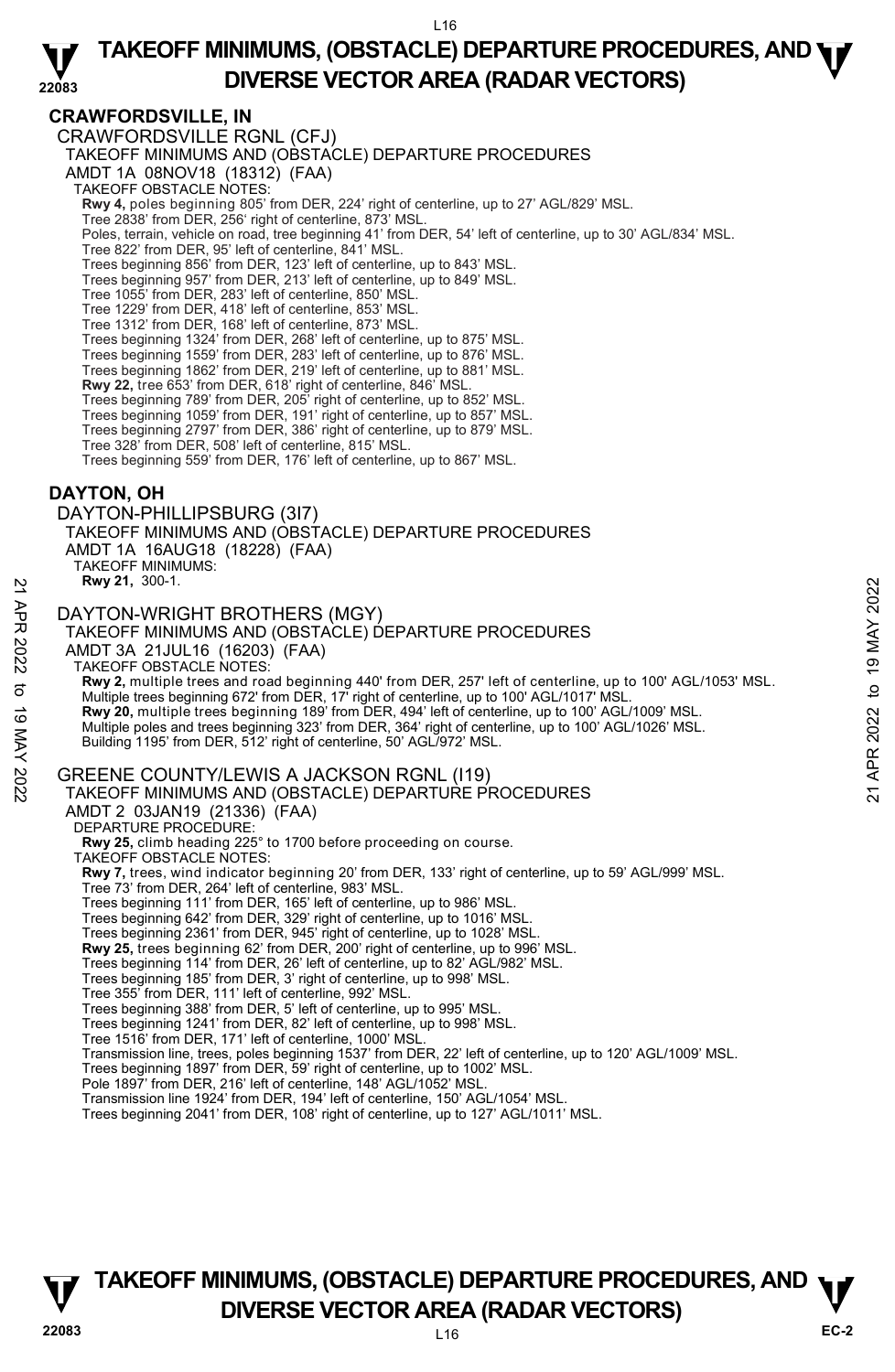#### **DAYTON, OH (CON'T)**  JAMES M COX DAYTON INTL (DAY) TAKEOFF MINIMUMS AND (OBSTACLE) DEPARTURE PROCEDURES AMDT 4 27APR17 (17117) (FAA) TAKEOFF MINIMUMS: **Rwy 18,** 300-1 or std. w/min. climb of 305 per NM to 1300. TAKEOFF OBSTACLE NOTES: **Rwy 6R,** tower 3128' from DER, 1114' right of centerline, 140' AGL/1101' MSL. **Rwy 18,** trees beginning 1033' from DER, 77' right of centerline, up to 1048' MSL. Tree 1047' from DER, 38' left of centerline, 1039' MSL. Tree 1049' from DER, 326' left of centerline, 1040' MSL. Tree 1050' from DER, 437' left of centerline, 1041' MSL. Trees beginning 1051' from DER, 192' left of centerline, up to 1047' MSL. Wind indicator on building, steeple, pole, ant on building, tree beginning 1141' from DER, 195' left of centerline, up to 1049' MSL. Trees beginning 1378' from DER, 325' left of centerline, up to 1056' MSL. Trees beginning 1618' from DER, 244' left of centerline, up to 1060' MSL. Tree 1631' from DER, 558' right of centerline, 1054' MSL. Tree 1711' from DER, 185' left of centerline, 1066' MSL. Trees beginning 1785' from DER, 311' left of centerline, up to 1072' MSL.<br>Trees beginning 1825' from DER, 210' left of centerline, up to 74' AGL/1079' MSL. Tree 1832' from DER, 563' right of centerline, 1060' MSL. Trees beginning 2013' from DER, 139' right of centerline, up to 1072' MSL. Trees beginning 2322' from DER, 958' right of centerline, up to 1073' MSL. Tree 2378' from DER, 916' left of centerline, 1089' MSL. Trees beginning 2379' from DER, 141' left of centerline, up to 96' AGL/1095' MSL. Tree 2574' from DER, 1075' right of centerline, 1094' MSL. Tree 2578' from DER, 1098' right of centerline, 89' AGL/1096' MSL. Trees beginning 2923' from DER, 412' left of centerline, up to 1098' MSL. Tank 4227' from DER, 1469' left of centerline, 184' AGL/1168' MSL. **Rwy 24L,** vehicles on road 200' from DER, crossing runway centerline, up to 15' AGL/1021' MSL. Tree 992' from DER, 522' left of centerline, 1049' MSL. Tree 1139' from DER, 740' left of centerline, 1056' MSL. Trees beginning 1722' from DER, 527' left of centerline, up to 1061' MSL. **Rwy 36,** airfield light beginning 5' from DER, 4' right of centerline, up to 2' AGL/992' MSL. Tree 1947' from DER, 939' left of centerline, 1040' MSL. **DEFIANCE, OH**  DEFIANCE MEML (DFI) TAKEOFF MINIMUMS AND (OBSTACLE) DEPARTURE PROCEDURES ORIG 10MAR11 (21224) (FAA) TAKEOFF OBSTACLE NOTES: **Rwy 12,** trees beginning 398' from DER, 155' right of centerline, up to 50' AGL/749' MSL.<br>Terrain beginning 62' from DER, 1' right of centerline, up to 706' MSL. Vehicle on road 833' from DER, 286' left of centerline, up to 15' AGL/724' MSL. **Rwy 30,** trees and power lines beginning 527' from DER, beginning 246' left to right of centerline, up to 50' AGL/759'<br>MSL. Vehicle on road beginning 527' from DER, 246' left to right of centerline, up to 15' AGL/724' MSL Terrain beginning 36' from DER, 17' right of centerline, up to 712' MSL. Terrain beginning 116' from DER, 353' left of centerline, up to 712' MSL. **DELAWARE, OH**  DELAWARE MUNI/JIM MOORE FLD (DLZ) TAKEOFF MINIMUMS AND (OBSTACLE) DEPARTURE PROCEDURES AMDT 1 05JAN17 (22027) (FAA) TAKEOFF OBSTACLE NOTES: **Rwy 10,** tree 884' from DER, 717' left of centerline, 1014' MSL. Transmission line/tower 1179' from DER, 289' right of centerline, 48' AGL/987' MSL. Tree 1808' from DER, 506' left of centerline, 996' MSL. **Rwy 28,** windsock 7' from DER, 443' right of centerline, 9' AGL/950' MSL. Ground 35' from DER, 189' left of centerline, 950' MSL. Transmission line/tower 992' from DER, 699' left of centerline, 61' AGL/1005' MSL. Transmission line/tower 987' from DER, 599' left of centerline, 45' AGL/987' MSL. Transmission line/tower 1126' from DER, 695' right of centerline, 45' AGL/988' MSL. Tree 1233' from DER, 742' right of centerline, 990' MSL. 22 Free 992' from DER, 522' left of centerline, 1049' MSL.<br>
Tree 992' from DER, 740' left of centerline, 1049' MSL.<br>
Tree 1139' from DER, 740' left of centerline, 1056' MSL.<br>
Tree 1139' from DER, 740' left of centerline,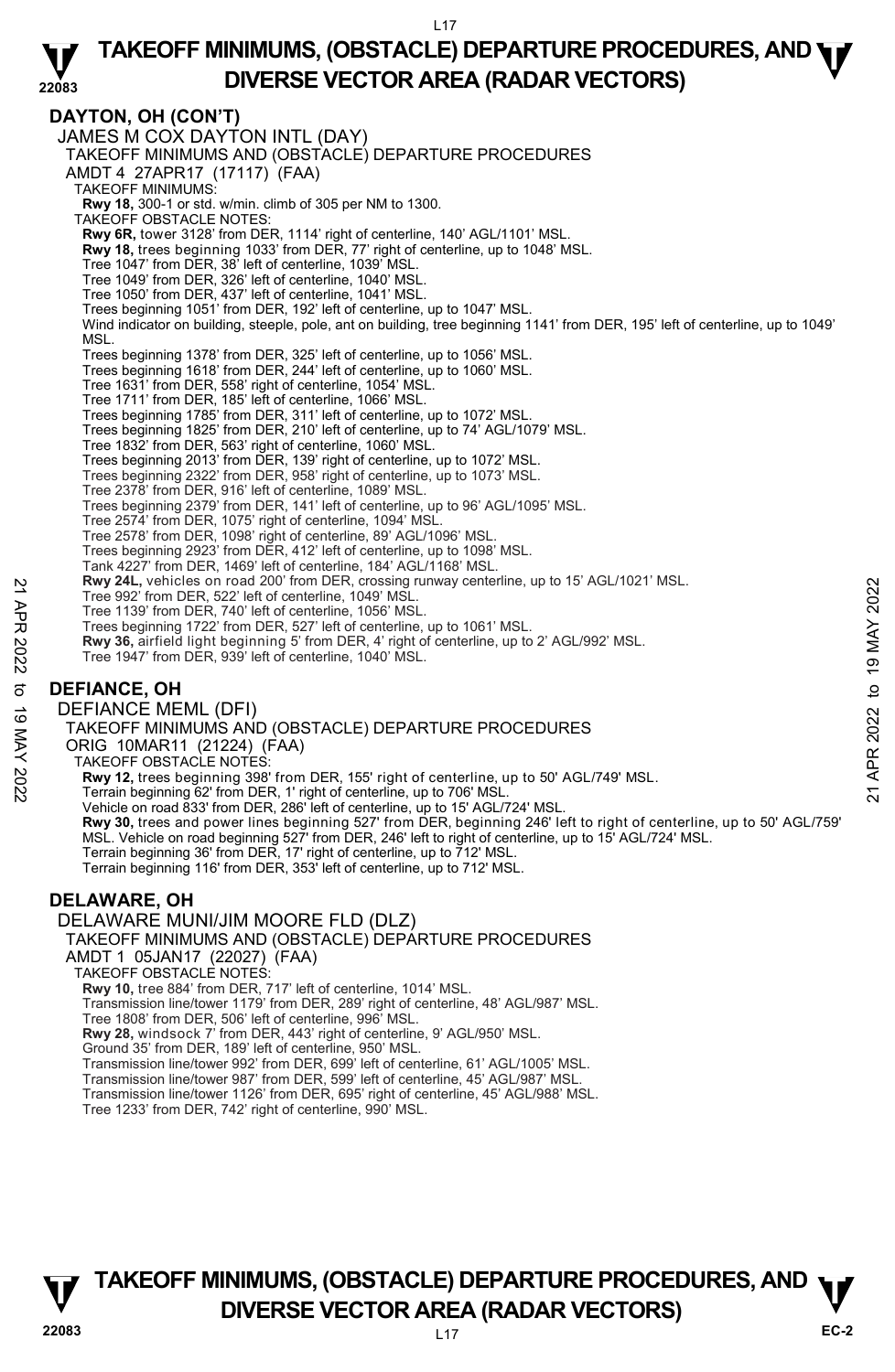**EAST LIVERPOOL, OH**  COLUMBIANA COUNTY (02G) TAKEOFF MINIMUMS AND (OBSTACLE) DEPARTURE PROCEDURES AMDT 2A 17AUG17 (17229) (FAA) TAKEOFF MINIMUMS: **Rwy 25,** 600-1¾ or std. w/min. climb gradient of 445' per NM to 1700. DEPARTURE PROCEDURE: **Rwy 25,** climb heading of 249° to 1700 before turning right. TAKEOFF OBSTACLE NOTES: **Rwy 7,** trees beginning abeam DER, 392' left of centerline, up to 71' AGL/1224' MSL.<br>Tree 156' from DER, 449' right of centerline, 1205' MSL. Trees beginning 164' from DER, 11' left of centerline, up to 101' AGL/1231' MSL. Trees beginning 182' from DER, 75' right of centerline, up to 1218' MSL. Trees beginning 1892' from DER, 635' right of centerline, up to 1219' MSL. Tree 2212' from DER, 850' right of centerline, 1221' MSL. Tree 2338' from DER, 840' right of centerline, 1224' MSL. Tree 2859' from DER, 506' left of centerline, 1236' MSL. **Rwy 25,** ground 7' from DER, 401' right of centerline, 1152' MSL. Ground beginning 104' from DER, 297' right of centerline, up to 1159' MSL. Ground 118' from DER, 256' left of centerline, 1148' MSL. Trees beginning 141' from DER, 28' left of centerline, up to 82' AGL/1226' MSL. Trees beginning 899' from DER, 84' right of centerline, up to 1220' MSL. Tree 3443' from DER, 611' right of centerline, 1240' MSL. Tree 3499' from DER, 359' right of centerline, 1242' MSL. Tree 3531' from DER, 1397' right of centerline, 1247' MSL. Tree 3533' from DER, 935' right of centerline, 1276' MSL. Trees beginning 3535' from DER, 161' right of centerline, up to 1287' MSL. Trees beginning 3653' from DER, 391' right of centerline, up to 1288' MSL. Trees beginning 3701' from DER, 61' right of centerline, up to 1290' MSL. Trees beginning 3748' from DER, 231' right of centerline, up to 1315' MSL. Tree 3748' from DER, 891' right of centerline, 1298' MSL. Trees beginning 3801' from DER, 44' right of centerline, up to 1322' MSL. Trees beginning 3854' from DER, 358' right of centerline, up to 1332' MSL. Tree, ground beginning 3907' from DER, 282' right of centerline, up to 1350' MSL. Trees beginning 4863' from DER, 804' left of centerline, up to 1279' MSL. Trees beginning 5051' from DER, 651' left of centerline, up to 1292' MSL. Trees beginning 5174' from DER, 546' left of centerline, up to 1296' MSL. Trees beginning 5280' from DER, 328' left of centerline, up to 1311' MSL. Trees beginning 5491' from DER, 59' left of centerline, up to 1316' MSL. Trees beginning 5860' from DER, 639' right of centerline, up to 1353' MSL. Trees beginning 5860' from DER, 120' right of centerline, up to 1355' MSL. Trees beginning 5966' from DER, 1071' right of centerline, up to 1356' MSL. Trees beginning 6019' from DER, 795' right of centerline, up to 1357' MSL. Trees beginning 6072' from DER, 15' right of centerline, up to 1364' MSL. Trees beginning 6072' from DER, 203' right of centerline, up to 1365' MSL. Trees beginning 1 NM from DER, 26' right of centerline, up to 1389' MSL. Trees beginning 1 NM from DER, 25' left of centerline, up to 1325' MSL. Trees beginning 1 NM from DER, 332' right of centerline, up to 1393' MSL. Trees beginning 1 NM from DER, 84' right of centerline, up to 1406' MSL. Tree, ground beginning 1 NM from DER, 430' right of centerline, up to 76' AGL/1418' MSL. Trees beginning 1 NM from DER, 943' right of centerline, up to 1416' MSL. Transmission tower, tree, ground beginning 1.1 NM from DER, 687' right of centerline, up to 122' AGL/1450' MSL. Tree 1.4 NM from DER, 2655' left of centerline, 1359' MSL. Tree 1.4 NM from DER, 2747' left of centerline, 1360' MSL. Tree 3/48' from DER, 99' Iright of centerline, 1298' MSL.<br>
Trees beginning 3801' from DER, 358' right of centerline, up to 1322' MSL.<br>
Trees pround beginning 3907' from DER, 2022' right of centerline, up to 1332' MSL.<br>
Tre

### **ELKHART, IN**

ELKHART MUNI (EKM) TAKEOFF MINIMUMS AND (OBSTACLE) DEPARTURE PROCEDURES ORIG 22SEP11 (11265) (FAA) TAKEOFF OBSTACLE NOTES: **Rwy 9,** trees beginning 2039' from DER, 768' right of centerline, up to 68' AGL/845' MSL. Trees beginning 2649' from DER, 774' left of centerline, up to 90' AGL/867' MSL. **Rwy 18,** trees and spire beginning 592' from DER, 63' right of centerline, up to 63' AGL/835' MSL.<br>Trees beginning 508' from DER, 87' left of centerline, up to 71' AGL/843' MSL. **Rwy 27,** trees beginning 1195' from DER, 241' right of centerline, up to 90' AGL/861' MSL. Trees beginning 1714' from DER, 49' left of centerline, up to 89' AGL/860' MSL.<br>**Rwy 36,** tree and building beginning 845' from DER, 212' right of centerline, up to 58' AGL/836' MSL. Trees beginning1193' from DER, 240' left of centerline, up to 61' AGL/839' MSL.

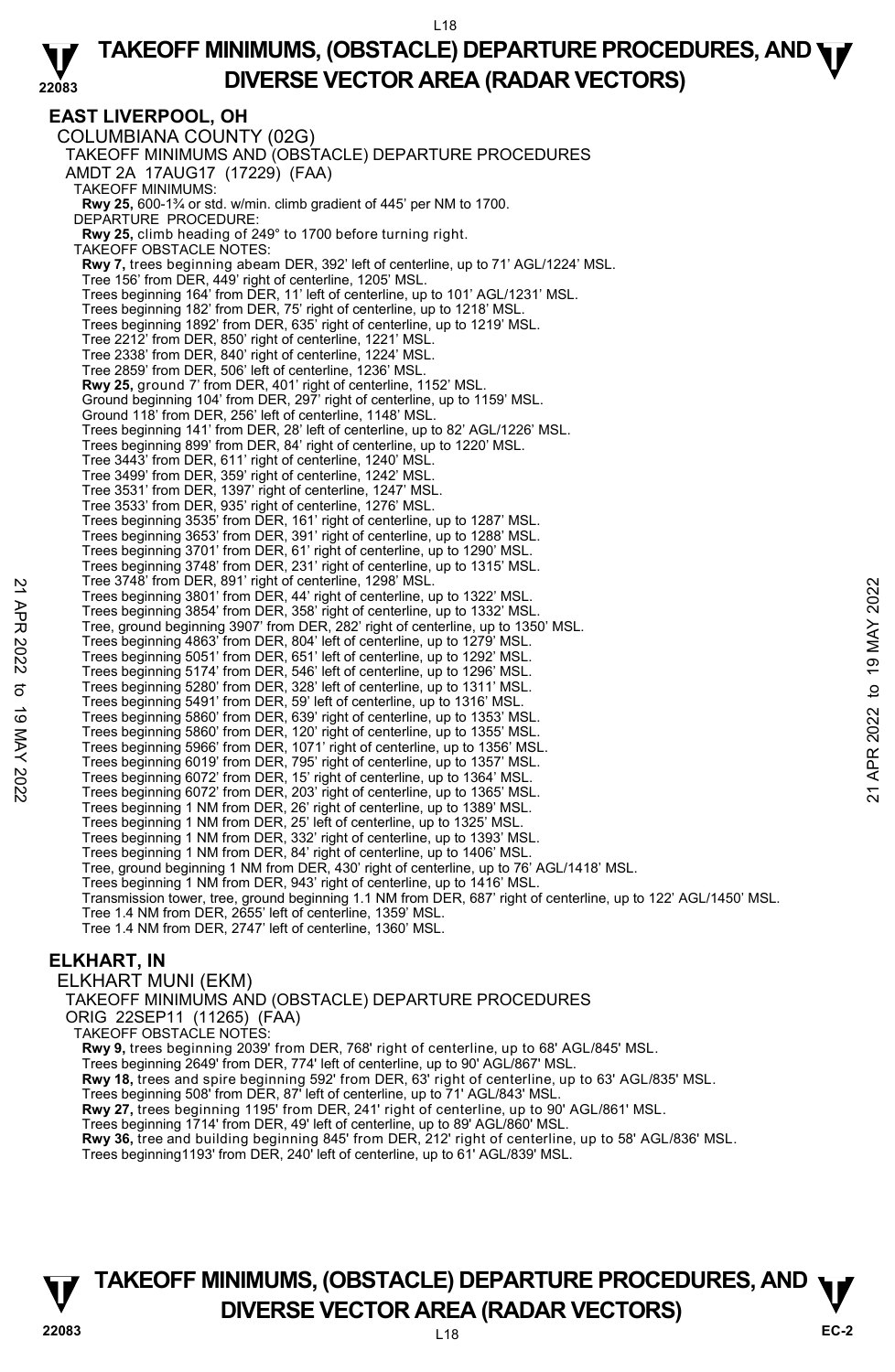|             | <b>ELYRIA, OH</b><br>ELYRIA (1G1)<br>TAKEOFF MINIMUMS AND (OBSTACLE) DEPARTURE PROCEDURES<br>AMDT 2 08JUN06 (22083) (FAA)<br><b>TAKEOFF OBSTACLE NOTES:</b><br>Rwy 9, road 1198' from DER, 275' left of centerline, 15' AGL/774' MSL.<br>Tree 2077' from DER, 778' right of centerline, 100' AGL/859' MSL.<br>Rwy 27, tree 68' from DER, 237' left of centerline, 100' AGL/859' MSL.<br>Tree 527' from DER, 454' right of centerline, 100' AGL/854' MSL. |                |
|-------------|----------------------------------------------------------------------------------------------------------------------------------------------------------------------------------------------------------------------------------------------------------------------------------------------------------------------------------------------------------------------------------------------------------------------------------------------------------|----------------|
|             | <b>EVANSVILLE, IN</b><br><b>EVANSVILLE RGNL (EVV)</b>                                                                                                                                                                                                                                                                                                                                                                                                    |                |
|             | TAKEOFF MINIMUMS AND (OBSTACLE) DEPARTURE PROCEDURES                                                                                                                                                                                                                                                                                                                                                                                                     |                |
|             | AMDT 9A 22APR21 (21112) (FAA)                                                                                                                                                                                                                                                                                                                                                                                                                            |                |
|             | <b>TAKEOFF MINIMUMS:</b>                                                                                                                                                                                                                                                                                                                                                                                                                                 |                |
|             | <b>Rwy 9, 300-1 or std. w/min. climb of 695' per NM to 700.</b><br><b>Rwy 27, 300-1%</b> or std. w/min. climb of 402' per NM to 800.                                                                                                                                                                                                                                                                                                                     |                |
|             | <b>Rwy 36, 300-1</b> % or std. w/min. climb of 635' per NM to 700.                                                                                                                                                                                                                                                                                                                                                                                       |                |
|             | TAKEOFF OBSTACLE NOTES:<br>Rwy 9, fence 293' from DER, 294' right of centerline, 9' AGL/399' MSL.                                                                                                                                                                                                                                                                                                                                                        |                |
|             | Buildings 1441' from DER, on centerline, 40' AGL/455' MSL.                                                                                                                                                                                                                                                                                                                                                                                               |                |
|             | Tree 2070' from DER, 1008' right of centerline, 98' AGL/563' MSL.<br>Tree 2270' from DER, 905' right of centerline, 84' AGL/564' MSL.                                                                                                                                                                                                                                                                                                                    |                |
|             | Tree 2298' from DER, 1108' right of centerline, 84' AGL/576' MSL.                                                                                                                                                                                                                                                                                                                                                                                        |                |
|             | Tree 2399' from DER, 1100' right of centerline, 92' AGL/583' MSL.<br>Tree 2442' from DER, 1034' right of centerline, 92' AGL/576' MSL.                                                                                                                                                                                                                                                                                                                   |                |
|             | Tree 3093' from DER, 1250' left of centerline, 91' AGL/511' MSL.                                                                                                                                                                                                                                                                                                                                                                                         |                |
|             | Tree 3998' from DER, 386' left of centerline, 90' AGL/516' MSL.                                                                                                                                                                                                                                                                                                                                                                                          |                |
|             | Rwy 18, electrical system 10' from DER, 80' right of centerline, 13' AGL/396' MSL.<br>Vehicle on roadway 265' from DER, 420' right of centerline, 398' MSL.                                                                                                                                                                                                                                                                                              |                |
|             | Vehicle on roadway 526' from DER, 17' left of centerline, 403' MSL.                                                                                                                                                                                                                                                                                                                                                                                      | 2022           |
|             | Building 560' from DER, 354' right of centerline, 21' AGL/403' MSL.<br>Building 570' from DER, 632' right of centerline, 45' AGL/427' MSL.                                                                                                                                                                                                                                                                                                               |                |
| 21 APR 2022 | Building beginning 758' from DER, 137' right of centerline, up to 53' AGL/435' MSL.                                                                                                                                                                                                                                                                                                                                                                      | 19 MAY         |
|             | Tree 1595' from DER, 162' left of centerline, 51' AGL/433' MSL.<br>Building 1929' from DER, 460' right of centerline, 66' AGL/447' MSL.                                                                                                                                                                                                                                                                                                                  |                |
| ರ           | Transmission line 4136' from DER, 1568' left of centerline, 132' AGL/513' MSL.                                                                                                                                                                                                                                                                                                                                                                           | $\mathbf{c}$   |
|             | Rwy 22, vertical structure, building beginning 142' from DER, 401' left of centerline, up to 18' AGL/401' MSL.                                                                                                                                                                                                                                                                                                                                           |                |
| 19 MAY 2022 | Tower 165' from DER, 398' left of centerline, 45' AGL/429' MSL.<br>Rwy 27, aircraft and hangars abeam DER, beginning 325' left of centerline, 40' AGL/455' MSL.                                                                                                                                                                                                                                                                                          | 2022           |
|             | Sign 389' from DER, 228' right of centerline, 21' AGL/401' MSL.                                                                                                                                                                                                                                                                                                                                                                                          |                |
|             | Vehicles on roadway 422' from DER, 5' left of centerline, 395' MSL.<br>Train on railroad tracks and power lines beginning 580' from DER, crossing centerline, up to 40' AGL/455' MSL.                                                                                                                                                                                                                                                                    | APR:           |
|             | Pole 710' from DER, 251' right of centerline, 46' AGL/422' MSL.                                                                                                                                                                                                                                                                                                                                                                                          | $\overline{c}$ |
|             | Tree 813' from DER, 88' right of centerline, 74' AGL/443' MSL.<br>Tree 865' from DER, 255' right of centerline, 97' AGL/467' MSL.                                                                                                                                                                                                                                                                                                                        |                |
|             | Tree 865' from DER, 149' left of centerline, 76' AGL/445' MSL.                                                                                                                                                                                                                                                                                                                                                                                           |                |
|             | Tree 891' from DER, 400' right of centerline, 102' AGL/471' MSL.<br>Tree 5649' from DER, 1389' left of centerline, 111' AGL/581' MSL.                                                                                                                                                                                                                                                                                                                    |                |
|             | Trees beginning 1 NM from DER, 856' left of centerline, up to 115' AGL/582' MSL.                                                                                                                                                                                                                                                                                                                                                                         |                |
|             | Tower, tree, antenna beginning 1.2 NM from DER, 440' left of centerline, up to 175' AGL/688' MSL.                                                                                                                                                                                                                                                                                                                                                        |                |
|             | Tower 1.4 NM from DER, 2589' left of centerline, 181' AGL/649' MSL.<br>Rwy 36, trees, building beginning 2160' from DER, 479' right of centerline, up to 105' AGL/567' MSL.                                                                                                                                                                                                                                                                              |                |
|             | Trees beginning 4224' from DER, 1024' right of centerline, up to 101' AGL/588' MSL.                                                                                                                                                                                                                                                                                                                                                                      |                |
|             | Trees beginning 1 NM from DER, 1150' right of centerline, up to 104' AGL/599' MSL.<br>Tree 1 NM from DER, 1799' right of centerline, 126' AGL/608' MSL.                                                                                                                                                                                                                                                                                                  |                |
|             | Trees beginning 1 NM from DER, 1776' right of centerline, up to 134' AGL/616' MSL.                                                                                                                                                                                                                                                                                                                                                                       |                |
|             | Tree 1 NM from DER, 1915' right of centerline, 126' AGL/618' MSL.<br>Tree 1 NM from DER, 2035' right of centerline, 112' AGL/601' MSL.                                                                                                                                                                                                                                                                                                                   |                |
|             |                                                                                                                                                                                                                                                                                                                                                                                                                                                          |                |
|             |                                                                                                                                                                                                                                                                                                                                                                                                                                                          |                |

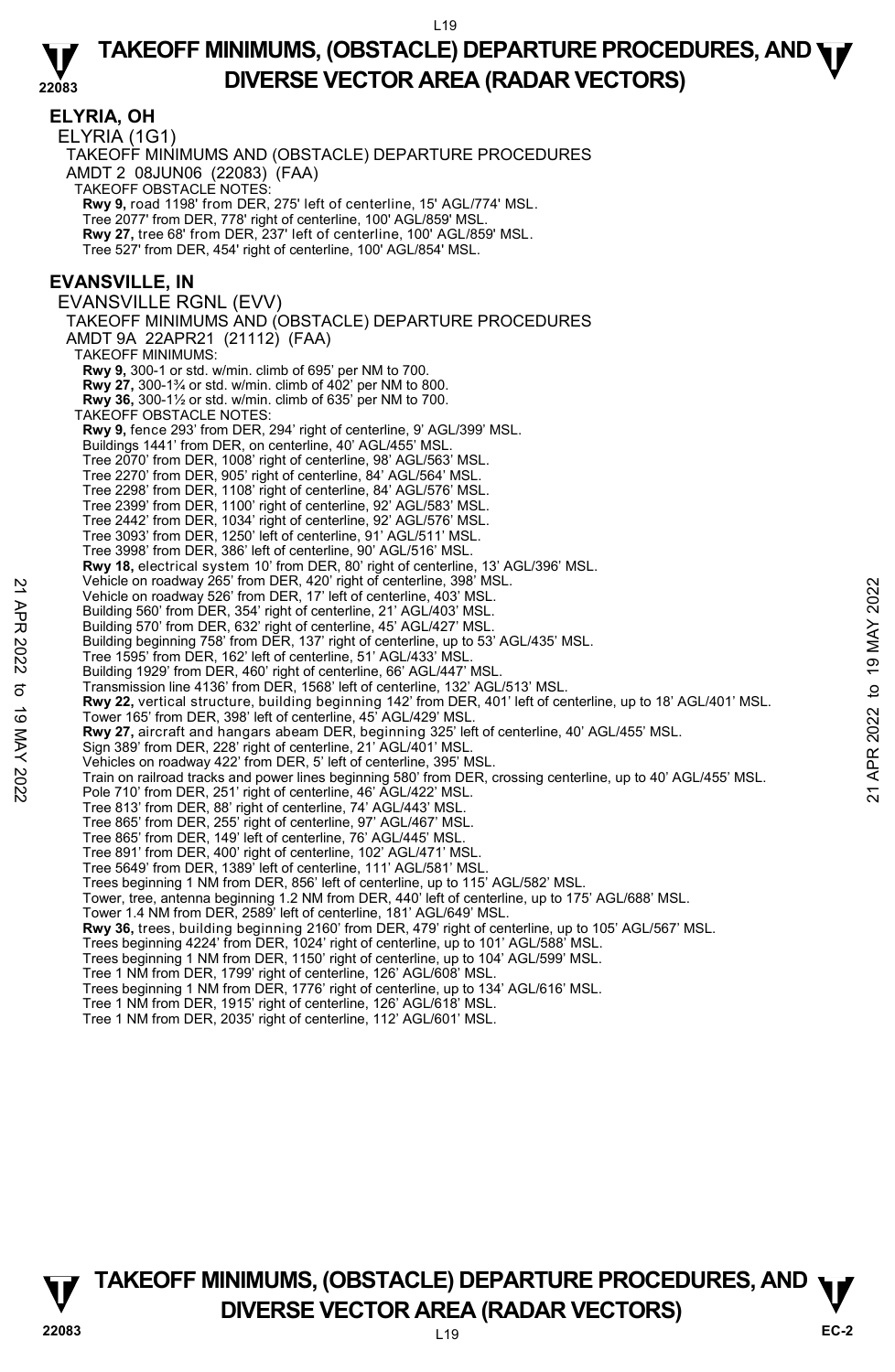### **FINDLAY, OH**

FINDLAY (FDY)

TAKEOFF MINIMUMS AND (OBSTACLE) DEPARTURE PROCEDURES

AMDT 1 06DEC18 (18340) (FAA)

TAKEOFF MINIMUMS:

**Rwy 25,** 300-1⅝ or std. w/min. climb of 210' per NM to 1100, or alternatively with std. takeoff minimums and a normal 200' per NM climb gradient, takeoff must occur no later than 1400 feet prior to DER.

TAKEOFF OBSTACLE NOTES:

**Rwy 7,** road with vehicles beginning 55' from DER, 308' right of centerline, up to 15' AGL/821' MSL.

- 
- Wall, pole beginning 121' from DER, 48' left of centerline, up to 10' AGL/816' MSL.<br>Tree, road with vehicles, pole beginning 154' from DER, 69' right of centerline, up to 32' AGL/838' MSL.
- Road with vehicles beginning 210' from DER, 1' left of centerline, up to 15' AGL/821' MSL.
- Trees beginning 279' from DER, 45' right of centerline, up to 33' AGL/839' MSL.
- Tree, pole, building beginning 338' from DER, 33' left of centerline, up to 26' AGL/832' MSL.
- Tree 1715' from DER, 959' right of centerline, 54' AGL/860' MSL.

Trees beginning 1846' from DER, 407' right of centerline, up to 64' AGL/870' MSL.

- Building 2374' from DER, 1054' right of centerline, 110' AGL/916' MSL.
- Building, tree, wind indicator beginning 2417' from DER, 109' right of centerline, up to 121' AGL/927' MSL.
- **Rwy 18,** tree 2786' from DER, 150' left of centerline, 876' MSL.

**Rwy 25,** fence, vegetation beginning 26' from DER, 141' left of centerline, up to 6' AGL/799' MSL.<br>Road with vehicles beginning 133' from DER, 108' right of centerline, up to 15' AGL/803' MSL.<br>Sign, tree, pole beginning 4

- 
- Tree, pole, road with vehicles beginning 785' from DER, 397' right of centerline, up to 15' AGL/802' MSL.<br>Elevator, tree beginning 1824' from DER, 295' right of centerline, up to 78' AGL/869' MSL.
- 
- Trees beginning 2207' from DER, 454' right of centerline, up to 88' AGL/876' MSL.
- Elevator 1.2 NM from DER, 1040' right of centerline, 206' AGL/999' MSL.
- 
- Elevator 1.3 NM from DER, 1114' right of centerline, 207' AGL/1000' MSL. **Rwy 36,** pole 1191' from DER, 742' right of centerline, 39' AGL/835' MSL.
- Tree 1559' from DER, 498' left of centerline, 51' AGL/847' MSL.

#### **FORT WAYNE, IN**

#### FORT WAYNE INTL (FWA)

#### TAKEOFF MINIMUMS AND (OBSTACLE) DEPARTURE PROCEDURES

- AMDT 3 17SEP15 (15260) (FAA)
- TAKEOFF OBSTACLE NOTES:
- 
- **Rwy 5,** lighted structures beginning 9' from DER, left and right of centerline, up to 3' AGL/800' MSL.<br>Fence and trees beginning 152' from DER, 521' right of centerline, up to 42' AGL/842' MSL.
- Railroad 834' from DER, 582' right of centerline, 23' AGL/820' MSL.
- Trees beginning 927' from DER, 499' left of centerline, 40' AGL/836' MSL.
- **Rwy 9,** lighted structures beginning 11' from DER, left and right of centerline, up to 2' AGL/794' MSL. FORT WAYNE, IN<br>  $\geq$  FORT WAYNE INTL (FWA)<br>
TAKEOFF MINIMUMS AND (OBSTACLE) DEPARTURE PROCEDURES<br>
AMDT 3 17SEP15 (15260) (FAA)<br>
TAKEOFF OBSTACLE NOTES:<br>
RW 5, lighted structures beginning 9' from DER, left and right of c
	- Pole 86' from DER, 442' right of centerline, 28' AGL/820' MSL.
	- Pole 380' from DER, 505' right of centerline, 32' AGL/822' MSL.
	-
	- Tower 3124' from DER, 1109' left of centerline, 111' AGL/910' MSL.<br>**Rwy 14,** lighted structures beginning 9' from DER, left and right of centerline, up 2' AGL/797' MSL.
		- Tree 1079' from DER, 667' left of centerline, 23' AGL/825' MSL.
	-
	- **Rwy 23,** lighted structures beginning 8' from DER, left and right of centerline, up to 2' AGL/815' MSL.<br>**Rwy 27**, lighted structures beginning 9' from DER, 48' left of centerline, up 2' AGL/800' MSL.
	- fences beginning 28' from DER, 470' right of centerline, up to 6' AGL/804' MSL.
	-
	- Tower 194' from DER, 523' left of centerline, 19' AGL/809' MSL. Obstruction light 370' from DER, 230' left of centerline, 14' AGL/812' MSL.
	- Trees beginning 3587' from DER, left and right of centerline, up to 104' AGL/910' MSL.
	- **Rwy 32,** lighted structures beginning 9' from DER, left and right of centerline, up to 2' AGL/803' MSL.

Trees beginning 3672' from DER, 611' left of centerline, up to 100' AGL/901' MSL.

### SMITH FLD (SMD)

TAKEOFF MINIMUMS AND (OBSTACLE) DEPARTURE PROCEDURES

- AMDT 5 18NOV10 (21168) (FAA)
- TAKEOFF MINIMUMS:
- **Rwy 23,** 800-3 or std. w/min. climb of 420' per NM to 1900. DEPARTURE PROCEDURE:
- 
- **Rwy 13,** climb on heading between 133° CW to 185° from DER or climb on heading between 313° CW to 133° from DER to 2700 before proceeding on course or min. climb of 250' per NM to 2000 for all other courses.
- **Rwy 23,** climb on heading 236° to 1900 before proceeding on course.
- **Rwy 31,** climb on heading between 313° CW to 133° from DER or climb on heading between 250° CW to 313° from DER to 2700 before proceeding on course or min. climb of 250' per NM to 1900 for all other courses.
- TAKEOFF OBSTACLE NOTES:
- **Rwy 5,** vehicle on road 465' from DER, on centerline, 15' AGL/844' MSL.

Trees, buildings and light poles beginning 234' from DER, 11' left of centerline, up to 72' AGL/896' MSL. **CON'T**

Trees, light poles, flag poles, power poles, buildings, bus garages and cell tower beginning 345' from DER, 34' right of centerline, up to 153' AGL/974' MSL.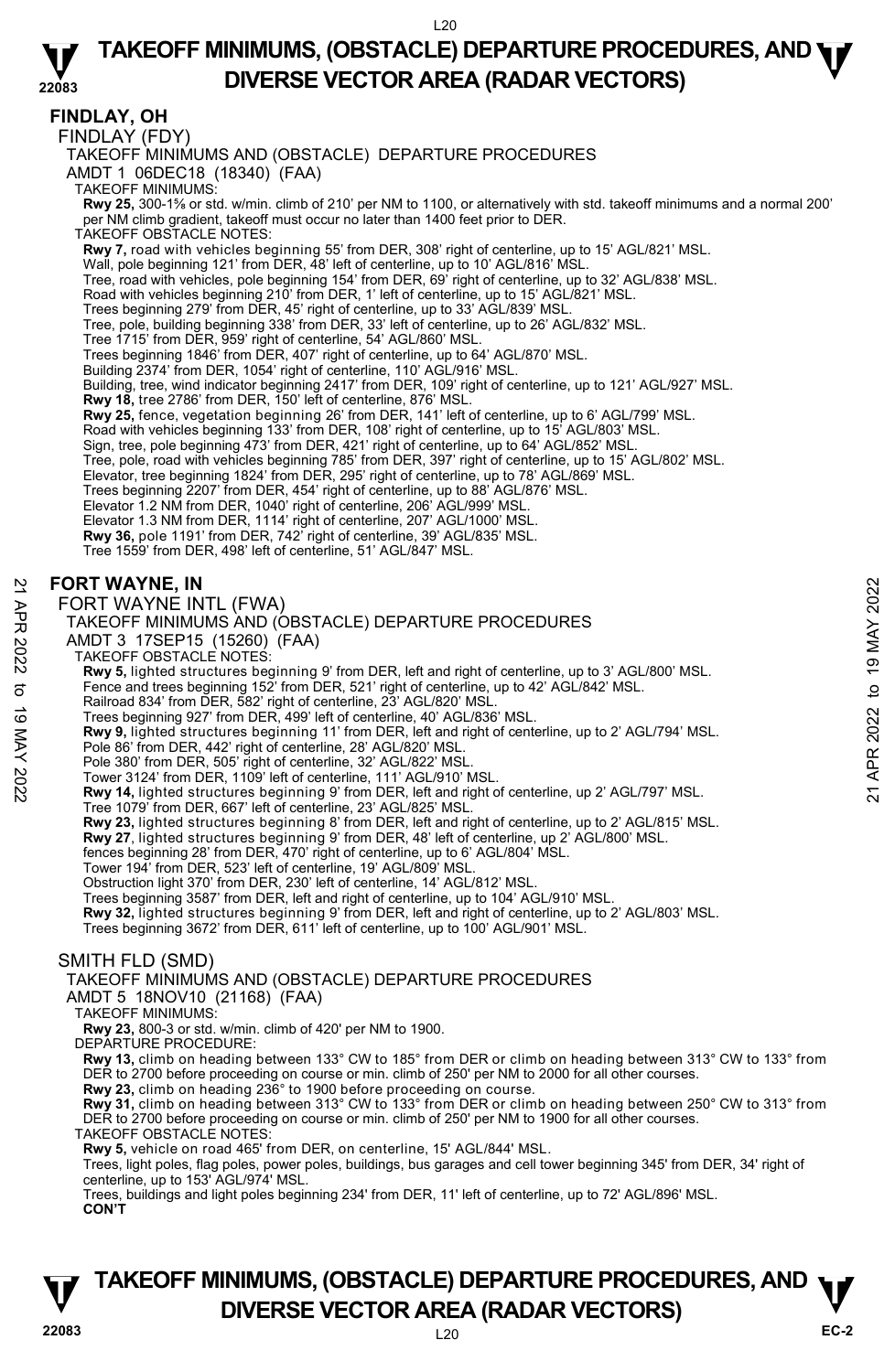# **FORT WAYNE, IN (CON'T)**

SMITH FLD (SMD) (CON'T)

**Rwy 13,** vehicle on road 458' from DER, on centerline, 15' AGL/842' MSL.

Trees, houses and light pole beginning 21' from DER, 38' right of centerline, up to 100' AGL/929' MSL.

Trees, buildings, power poles, hanger, terminal, light pole and flag pole beginning 330' from DER, 25' left of centerline, up to 128' AGL/ 936' MSL.

**Rwy 23,** power poles, light poles, trees, building, house and shed beginning 469' from DER, 6' right of centerline, up to 82' AGL/909' MSL.

Trees, houses and light poles beginning 193' from DER, 43' left of centerline, up to 81' AGL/906' MSL.

**Rwy 31,** trees, buildings, power poles, garages, light pole and antenna beginning 237' from DER, 30' right of<br>centerline, up to 95' AGL/936' MSL.

Trees and vert tank beginning 488' from DER, 202' left of centerline, up to 73' AGL/910' MSL.

### **FOSTORIA, OH**

#### FOSTORIA METRO (FZI)

TAKEOFF MINIMUMS AND (OBSTACLE) DEPARTURE PROCEDURES

AMDT 1 03JUN10 (21280) (FAA)

TAKEOFF OBSTACLE NOTES:

**Rwy 9,** trees beginning 343' from DER, 584' left of centerline, up to 74' AGL/823' MSL.<br>Trees beginning 26' from DER, 277' right of centerline, up to 75' AGL/820' MSL. **Rwy 27,** trees beginning 938' from DER, 342' left of centerline, up to 100' AGL/859' MSL. Trees beginning 379' from DER, 444' right of centerline, up to 64' AGL/806' MSL. Building 2' from DER, 500' left of centerline, 8' AGL/758' MSL. Building 262' from DER, 523' right of centerline, 34' AGL/776' MSL. SILO 292' from DER, 376' right of centerline, 36' AGL/778' MSL. Pole 898' from DER, 413' right of centerline, 39' AGL/778' MSL. Power pole 961' from DER, 562' right of centerline, 48' AGL/790' MSL.

### **FRANKFORT, IN**

#### FRANKFORT CLINTON COUNTY RGNL (FKR)

TAKEOFF MINIMUMS AND (OBSTACLE) DEPARTURE PROCEDURES

ORIG 03JUN10 (22083) (FAA)

TAKEOFF OBSTACLE NOTES:

**Rwy 4,** vehicles on highway, beginning 148' from DER, left to right of centerline, 17' AGL/894' MSL. 22 FRANKFORT CLINTON COUNTY RGNL (FKR)<br>
TAKEOFF MINIMUMS AND (OBSTACLE) DEPARTURE PROCEDURES<br>
ORIG 03JUN10 (22083) (FAA<br>
TAKEOFF OBSTACLE NOTES:<br>
Rwy 4, vehicles on highway, beginning 148' from DER, left to right of cente

Building 442' from DER, 601' right of centerline, 40' AGL/897' MSL. Building 606' from DER, 373' left of centerline, 40' AGL/917' MSL.

Plant 3169' from DER, 712' right of centerline, 87' AGL/942' MSL.

**Rwy 9,** crops 389' from DER, left to right of centerline, 10' AGL/872' MSL.

**Rwy 22,** crops 200' from DER, left to right of centerline, 10' AGL/867' MSL.

- Vehicles on roadway beginning 369' from DER, 583' right of centerline, 17' AGL/876' MSL.
- **Rwy 27,** crops 299' from DER, left to right of centerline, 10' AGL/867' MSL.

Vehicles on roadway 743' from DER, left and right of centerline, 17' AGL/876' MSL.

### **FREMONT, OH**

FREMONT (14G) TAKEOFF MINIMUMS AND (OBSTACLE) DEPARTURE PROCEDURES AMDT 2 22OCT09 (09295) (FAA) TAKEOFF MINIMUMS: **Rwys 18,36,** NA-Environmental. TAKEOFF OBSTACLE NOTES: **Rwy 9,** train 268' from DER, 516' right of centerline, 23' AGL/677' MSL. Trees beginning 3269' from DER, 1265' right of centerline, up to 100' AGL/754' MSL.

Multiple trees and buildings beginning 320' from DER, left and right of centerline, up to 100' AGL/749' MSL. **Rwy 27,** road 65' from DER, 4' right of centerline, 15' AGL/669' MSL. Trees beginning 2230' from DER, 834' left of centerline, up to 100' AGL/754' MSL.

#### SANDUSKY COUNTY RGNL (S24)

TAKEOFF MINIMUMS AND (OBSTACLE) DEPARTURE PROCEDURES

ORIG 25AUG11 (11237) (FAA)

TAKEOFF OBSTACLE NOTES:

**Rwy 6,** REILs 39' from DER, 93' right of centerline, 8' AGL/659' MSL.

REILs 39' from DER, 93' left of centerline, 7' AGL/658' MSL.

Trees beginning 796' from DER, 709' left of centerline, up to 91' AGL/737' MSL.

**Rwy 24,** REILs 41' from DER, 94' right of centerline, 7' AGL/668' MSL. REILs 41' from DER, 93' left of centerline, 7' AGL/668' MSL.

Trees beginning 1569' from DER, left and right of centerline, up to 145' AGL/786' MSL.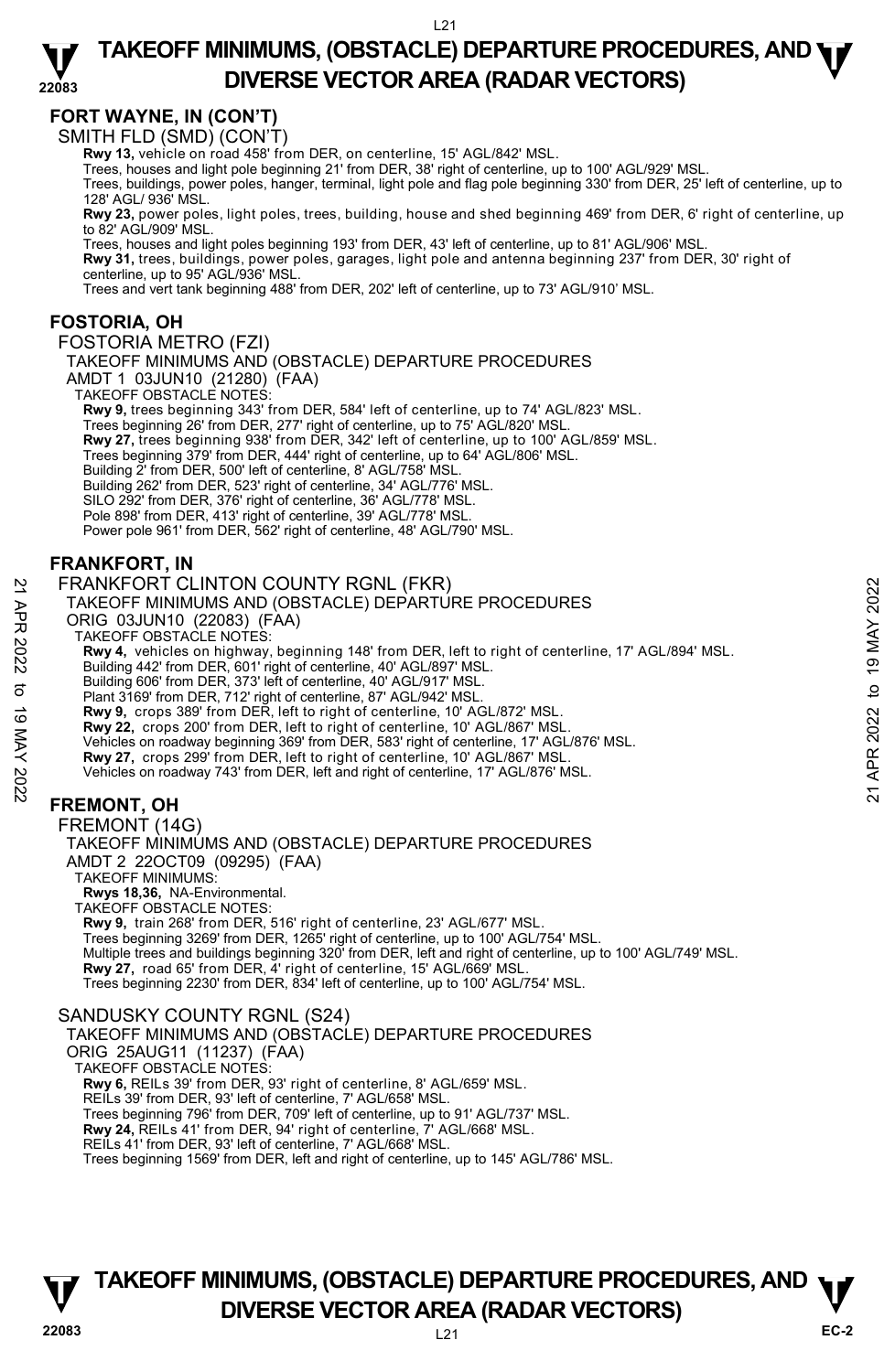### **FRENCH LICK, IN**

FRENCH LICK MUNI (FRH)

TAKEOFF MINIMUMS AND (OBSTACLE) DEPARTURE PROCEDURES

ORIG 10APR08 (08101) (FAA)

TAKEOFF OBSTACLE NOTES:

**Rwy 8,** Terrain 59' from DER, 86' left of centerline, 0' AGL/799' MSL.

Trees beginning 184' from DER, 391' left of centerline, up to 100' AGL/889' MSL.

Trees beginning 215' from DER, 148' right of centerline, up to 100' AGL/849' MSL.

**Rwy 26,** Trees beginning 429' from DER, 90' left of centerline, up to 100' AGL/849' MSL.

Trees beginning 580' from DER, 57' right of centerline, up to 100' AGL/909' MSL.

### **GALION, OH**

GALION MUNI (GQQ)

TAKEOFF MINIMUMS AND (OBSTACLE) DEPARTURE PROCEDURES ORIG 25AUG11 (11237) (FAA)

TAKEOFF OBSTACLE NOTES:

**Rwy 5,** trees beginning 354' from DER, 335' right of centerline, up to 50' AGL/1269' MSL. **Rwy 23,** vehicles on road beginning 0' from DER, 348' right of centerline, up to 15' AGL/1244' MSL. Vehicles on road beginning 0' from DER, 362' left of centerline, up to 17' AGL/1236' MSL. Train and power lines 0' from DER, 351' left of centerline, up to 30' AGL/1252' MSL.

### **GALLIPOLIS, OH**

Trees beginning 341' from DER, right and left of centerline, up to 50' AGL/1279' MSL. GALLIA-MEIGS RGNL (GAS) TAKEOFF MINIMUMS AND (OBSTACLE) DEPARTURE PROCEDURES AMDT 3 20JUN19 (19171) (FAA) TAKEOFF MINIMUMS: **Rwy 5,** 400-2½ or std. w/min. climb of 465' per NM to 1300. **Rwy 23,** 300-1 w/min. climb of 350' per NM to 1600 or std. w/min. climb of 460' per NM to 1300 or 1300-3 for VCOA. DEPARTURE PROCEDURE: **Rwy 5,** climb heading 55° to 1800 before proceeding on course. **Rwy 23,** climb heading 235° to 1200 before proceeding on course. VCOA: **Rwy 23,** obtain ATC approval for VCOA when requesting IFR clearance. Climb in visual conditions to cross Gallia-Meigs Regional airport at or above 1700 before proceeding on course. TAKEOFF OBSTACLE NOTES: **Rwy 5,** vehicle on road 5' from DER, 391' left of centerline, 17' AGL/586' MSL. Tree and power poles beginning 72' from DER, 388' right of centerline, up to 100' AGL/669' MSL. Tree, sign, light pole beginning 99' from DER, 326' left of centerline, up to 100' AGL/659' MSL. Tree 293' from DER, 409' right of centerline, 100' AGL/669' MSL. Trees beginning 426' from DER, 346' right of centerline, up to 100' AGL/669' MSL. DEPARTURE PROCEDURE:<br>
New 23, 300-1 winn. cilm of 400' per NM to 1300 or 1300-3 for VCOA.<br>
Rwy 5, climb heading 55° to 1800 before proceeding on course.<br>
Rwy 23, climb heading 235° to 1200 before proceeding on course.<br>
New Tree and vehicle on overpass beginning 937' from DER, 440' left of centerline, up to 100' AGL/669' MSL. Sign 1124' from DER, 285' right of centerline, 30' AGL/599' MSL. Trees beginning 1297' from DER, 113' right of centerline, up to 100' AGL/669' MSL. Trees beginning 1.5 NM from DER, 1270' right of centerline, up to 940' MSL. **Rwy 23,** vehicles on road, train beginning 2' from DER, 207' right of centerline, up to 15' AGL/594' MSL. Trees beginning 4' from DER, 451' left of centerline, up to 100' AGL/669' MSL. Power poles, train 90' from DER, 407' right of centerline, up to 30' AGL/599' MSL. Vehicles on road beginning 179' from DER, on and left of centerline, up to 15' AGL/575' MSL. Tree 187' from DER, 424' left of centerline, 100' AGL/669' MSL. Vehicle on road 551' from DER, 70' left of centerline, 15' AGL/575' MSL. Buildings beginning 923' from DER, 220' left of centerline, up to 40' AGL/609' MSL. Power poles, tank, tree beginning 1238' from DER, 510' left of centerline, up to 50' AGL/619' MSL.<br>Trees beginning 2322' from DER, 1074' right of centerline, up to 100' AGL/699' MSL.

### **GARY, IN**

#### GARY/CHICAGO INTL (GYY) TAKEOFF MINIMUMS AND (OBSTACLE) DEPARTURE PROCEDURES

AMDT 8 25JUN15 (15176) (FAA)

TAKEOFF MINIMUMS:

**Rwy 2,** 300-1½ or std. with min. climb of 323' per NM to 900.

DEPARTURE PROCEDURE:

**Rwy 20,** climb heading 203° to 1300 before proceeding on course. TAKEOFF OBSTACLE NOTES:

**Rwy 2,** tree, pole, building and vehicles on road beginning 554' from DER, 264' right of centerline, up to 26' AGL/617' MSL.

Tower 3432' from DER, 1125' right of centerline, 120' AGL/708' MSL.

Stacks and towers beginning 4434' from DER, 1004' right of centerline, up to 201' AGL/791' MSL.

Tree 1489' from DER, 236' left of centerline, 56' AGL/647' MSL.

Towers beginning 4598' from DER, 1080' left of centerline, up to 139' AGL/731' MSL. **CON'T**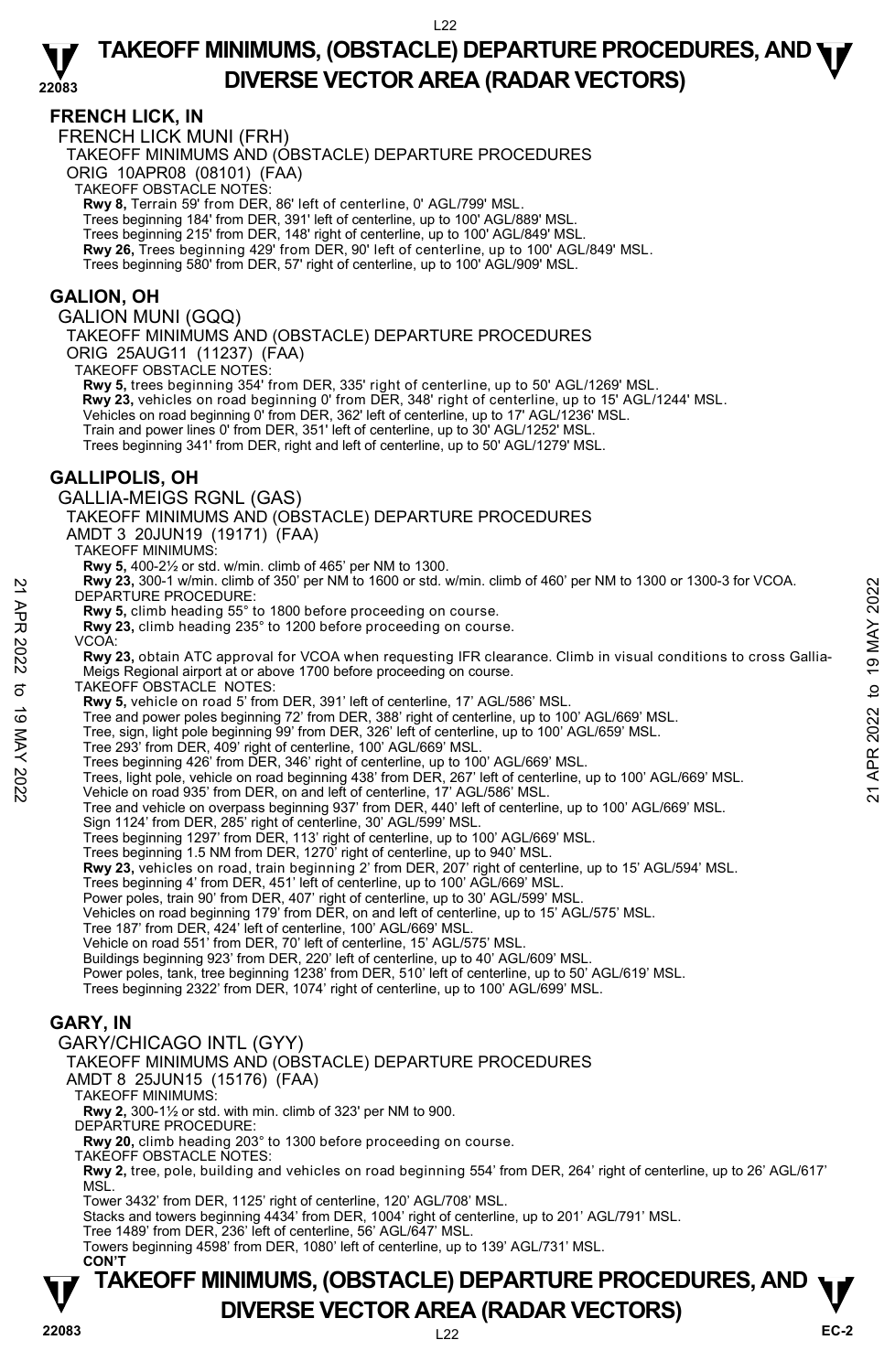#### **22083 TAKEOFF MINIMUMS, (OBSTACLE) DEPARTURE PROCEDURES, AND <b>WE**<br>DREBSE VECTOR AREA (BADAR VECTORS) **DIVERSE VECTOR AREA (RADAR VECTORS)**

### **GARY, IN (CON'T)**

GARY/CHICAGO INTL (GYY) (CON'T)

**Rwy 2 (CON'T)** stacks and tower beginning 5921' from DER, 460' left of centerline, up to 236' AGL/823' MSL. Vehicles on road 571' from DER, on runway centerline, 15' AGL/605' MSL.

**Rwy 12,** trees and poles beginning 790' from DER, 221' right of centerline, up to 86' AGL/685' MSL. trees beginning 1617' from DER, 743' left of centerline, up to 65' AGL/656' MSL.

Towers beginning 4246' from DER, 444' left of centerline, up to 105' AGL/700' MSL.

**Rwy 20,** trees and poles beginning 651' from DER, 108' right of centerline, up to 96' AGL/685' MSL.

Trees, poles and vehicles on road beginning 884' from DER, 26' left of centerline, up to 63' AGL/658' MSL. Vehicles on road 1048' from DER, on runway centerline, 17' AGL/631' MSL.

**Rwy 30,** tree and poles beginning 2021' from DER, 390' right of centerline, up to 105' AGL/710' MSL. Terrain 137' from DER, 351' left of centerline, 22' AGL/612' MSL.

Poles and road sign beginning 1263' from DER, 60' left of centerline, up to 49' AGL/638' MSL.

### **GEORGETOWN, OH**

BROWN COUNTY (GEO) TAKEOFF MINIMUMS AND (OBSTACLE) DEPARTURE PROCEDURES AMDT 2 26AUG10 (10238) (FAA) TAKEOFF OBSTACLE NOTES: **Rwy 18,** vehicle on road beginning 430' from DER, 116' right of centerline, up to 15' AGL/974' MSL. Vehicle on road beginning 400' from DER, 155' left of centerline, up to 15' AGL/974' MSL. **Rwy 36,** trees 328' from DER, 232' right of centerline, up to 100' AGL/1059' MSL. Trees 301' from DER, 452' left of centerline, up to 100' AGL, 1069' MSL.

### **GOSHEN, IN**

GOSHEN MUNI (GSH) TAKEOFF MINIMUMS AND (OBSTACLE) DEPARTURE PROCEDURES ORIG-A 24MAY18 (18144) (FAA) TAKEOFF MINIMUMS: **Rwys 5, 23,** NA - environmental. TAKEOFF OBSTACLE NOTES: **Rwy 9,** Post 42' from DER, 251' right of centerline, 12' AGL/831' MSL. Pole 1030' from DER, 619' right of centerline, 37' AGL/862' MSL. Pole 986' from DER, 465' left of centerline, 30' AGL/855' MSL. Trees beginning 2493' from DER, 515' left of centerline, up to 100' AGL/966' MSL.<br>**Rwy 27,** Trees beginning 2173' from DER, 210' right of centerline, up to 100' AGL/914' MSL. Trees beginning 2072' from DER, 124' left of centerline, up to 100' AGL/914' MSL. **GREENCASTLE, IN**  PUTNAM COUNTY RGNL (GPC) TAKEOFF MINIMUMS AND (OBSTACLE) DEPARTURE PROCEDURES AMDT 1 05JAN17 (17005) (FAA) TAKEOFF OBSTACLE NOTES: **Rwy 18,** grd 91' from DER, 299' left of centerline, 817' MSL.<br>Fence 113' from DER, 306' left of centerline, 3' AGL/822' MSL.<br>Fence 199' from DER, 307' left of centerline, 7' AGL/825' MSL. Trees, poles, and bldgs beginning 538' from DER, 373' right of centerline, up to 873' MSL. Tree 997' from DER, 266' left of centerline, 855' MSL. Tree 1015' from DER, 360' left of centerline, 859' MSL. Tree 2728' from DER, 1049' right of centerline, 894' MSL. **Rwy 36,** grd 4' from DER, 486' right of centerline, 850' MSL. Trees beginning 656' from DER, 596' right of centerline, up to 910' MSL. Princes From Sales The Control of Control of Control of Control of Control of Control of Control of Control of Control of Control of Control of Control of Control of Control of Control of Control of Control of Control of

Trees and bldg beginning 1269' from DER, 206' right of centerline, up to 912' MSL. Trees, spire, and bldg beginning 1861' from DER, 217' right of centerline, up to 67' AGL/918' MSL. Tree 1862' from DER, 535' left of centerline, 42' AGL/889' MSL. Trees beginning 2227' from DER, 199' left of centerline, up to 64' AGL/912' MSL. Tree and bldg beginning 2334' from DER, 18' left of centerline, up to 913' MSL.

### **GREENSBURG, IN**

GREENSBURG MUNI (I34) TAKEOFF MINIMUMS AND (OBSTACLE) DEPARTURE PROCEDURES AMDT 1A 09APR09 (09099) (FAA) TAKEOFF MINIMUMS: **Rwy 36,** 300-1.

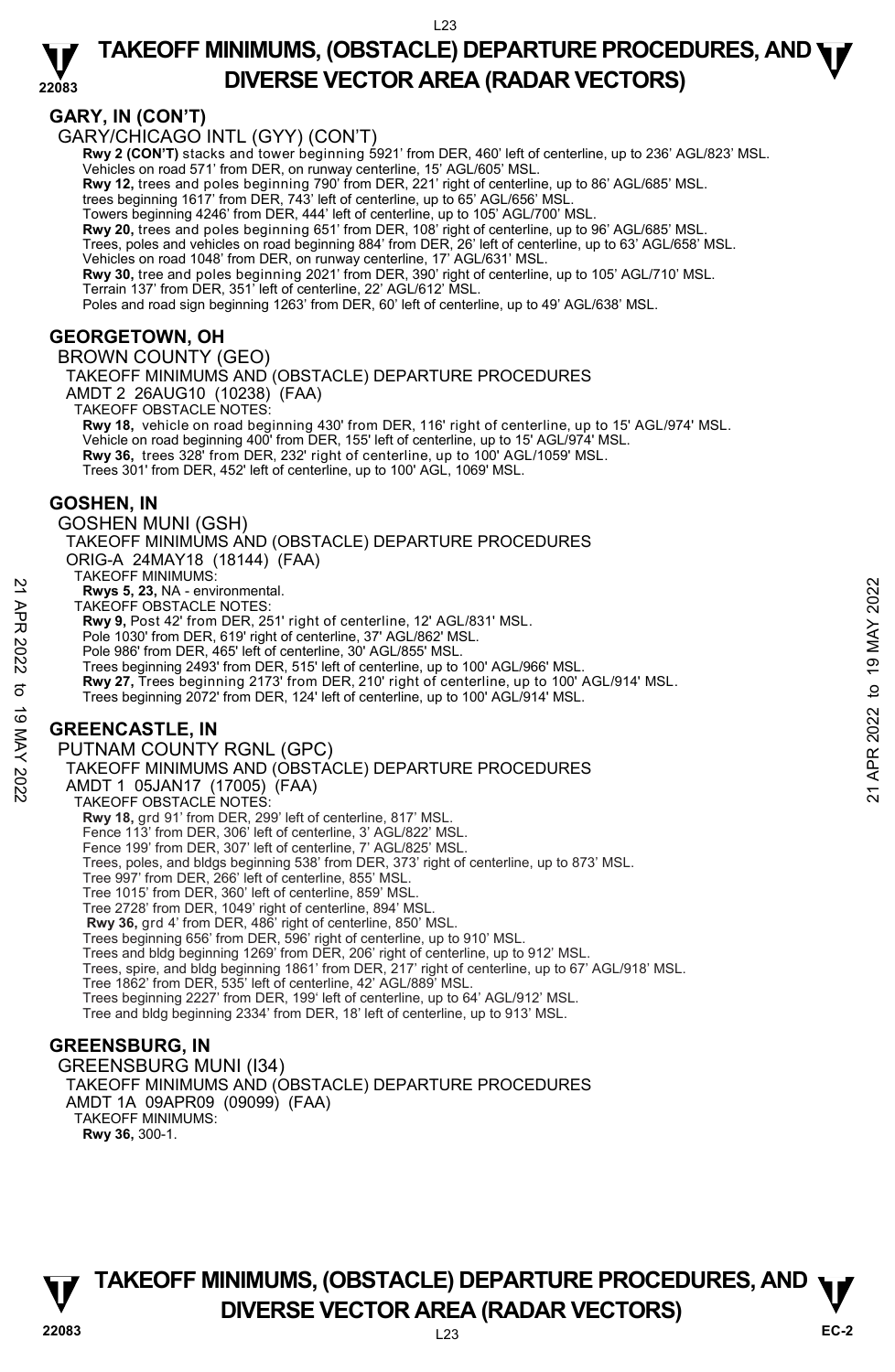#### **22083 TAKEOFF MINIMUMS, (OBSTACLE) DEPARTURE PROCEDURES, AND <b>WE**<br>DREBSE VECTOR AREA (BADAR VECTORS) **DIVERSE VECTOR AREA (RADAR VECTORS)**

### **GRIFFITH, IN**

GRIFFITH-MERRILLVILLE (05C) TAKEOFF MINIMUMS AND (OBSTACLE) DEPARTURE PROCEDURES AMDT 4B 07OCT21 (21280) (FAA) TAKEOFF MINIMUMS: **Rwy 8,** 300-1. TAKEOFF OBSTACLE NOTES: **Rwy 8,** tree, pole, vehicles on road beginning 164' from DER, 135' right of centerline, up to 703' MSL. Pole 307' from DER, 514' left of centerline, 44' AGL/675' MSL. Tree, vehicles on road beginning 432' from DER, 169' left of centerline, up to 695' MSL. Trees beginning 444' from DER, 6' right of centerline, up to 708' MSL. Pole, building beginning 454' from DER, 191' left of centerline, up to 75' AGL/704' MSL. Tree, pole beginning 831' from DER, 7' left of centerline, up to 712' MSL. Trees beginning 1055' from DER, 5' right of centerline, up to 709' MSL. Trees beginning 1980' from DER, 58' left of centerline, up to 717' MSL. Tree 2967' from DER, 388' right of centerline, 714' MSL. Trees beginning 3166' from DER, 259' left of centerline, up to 718' MSL. Trees beginning 3288' from DER, 153' left of centerline, up to 724' MSL. Tree 3747' from DER, 284' left of centerline, 726' MSL. Tower 4136' from DER, 1383' left of centerline, 257' AGL/896' MSL. Tower 4426' from DER, 1293' left of centerline, 148' AGL/791' MSL. **Rwy 26,** vegetation 164' from DER, 471' left of centerline, 653' MSL. Building 192' from DER, 156' right of centerline. Pole 1247' from DER, 199' right of centerline, 40' AGL/675' MSL. Tree 1286' from DER, 285' left of centerline, 667' MSL. Tree, pole beginning 1298' from DER, 58' right of centerline, up to 693' MSL. Tree, pole beginning 1380' from DER, 25' left of centerline, up to 703' MSL. Tree 1498' from DER, 80' right of centerline, 703' MSL. Tree 1523' from DER, 271' left of centerline, 709' MSL. Pole, tree beginning 1590' from DER, 21' left of centerline, up to 75 ' AGL/713' MSL. Trees beginning 1613' from DER, 93' right of centerline, up to 710' MSL. Trees beginning 1739' from DER, 25' left of centerline, up to 723' MSL. Trees beginning 1826' from DER, 60' right of centerline, up to 716' MSL. Trees beginning 1920' from DER, 68' right of centerline, up to 717' MSL. Trees beginning 2144' from DER, 12' right of centerline, up to 739' MSL. Tree 3205' from DER, 716' left of centerline, 725' MSL. **HAMILTON, OH**  BUTLER COUNTY RGNL/HOGAN FLD (HAO) TAKEOFF MINIMUMS AND (OBSTACLE) DEPARTURE PROCEDURES AMDT 5 03JAN19 (21280) (FAA) TAKEOFF MINIMUMS: **Rwy 29,** 300-1 or std. w/min. climb of 482' per NM to 900.. DEPARTURE PROCEDURE: **Rwy 11,** climb heading 125° to 1700 before proceeding on course. TAKEOFF OBSTACLE NOTES: **Rwy 11,** tree 939' from DER, 750' right of centerline, 667' MSL. Pole 2962' from DER, 617' left of centerline, 29' AGL/694' MSL. Pole 3320' from DER, 614' left of centerline, 53' AGL/706' MSL. Pole 3559' from DER, 167' left of centerline, 62' AGL/711' MSL. Tree 3624' from DER, 128' right of centerline, 717' MSL. **Rwy 29,** vegetation 155' from DER, 277' right of centerline, 641' MSL. Building 533' from DER, 374' left of centerline, 29' AGL/657' MSL. Tree 964' from DER, 416' right of centerline, 667' MSL. Tree 1123' from DER, 722' left of centerline, 698' MSL. Tree 1395' from DER, 758' left of centerline, 702' MSL. Vehicle on road, trees beginning 1946' from DER, 243' right of centerline, up to 703' MSL. Pole 2217' from DER, 422' right of centerline, 22' AGL/721' MSL. Tree, building beginning 2243' from DER, 370' right of centerline, up to 782' MSL. Tree 2580' from DER, 289' left of centerline, 705' MSL. Trees beginning 2595' from DER, 104' right of centerline, up to 788' MSL. Trees beginning 1737 from DER, 35' light of centerline, up to 713' MSL.<br>
Trees beginning 1739 from DER, 86' right of centerline, up to 723' MSL.<br>
Trees beginning 1826' from DER, 66' right of centerline, up to 716' MSL.<br>
T

- Trees beginning 2667' from DER, 57' left of centerline, up to 723' MSL.
- Trees beginning 3548' from DER, 241' right of centerline, up to 814' MSL.

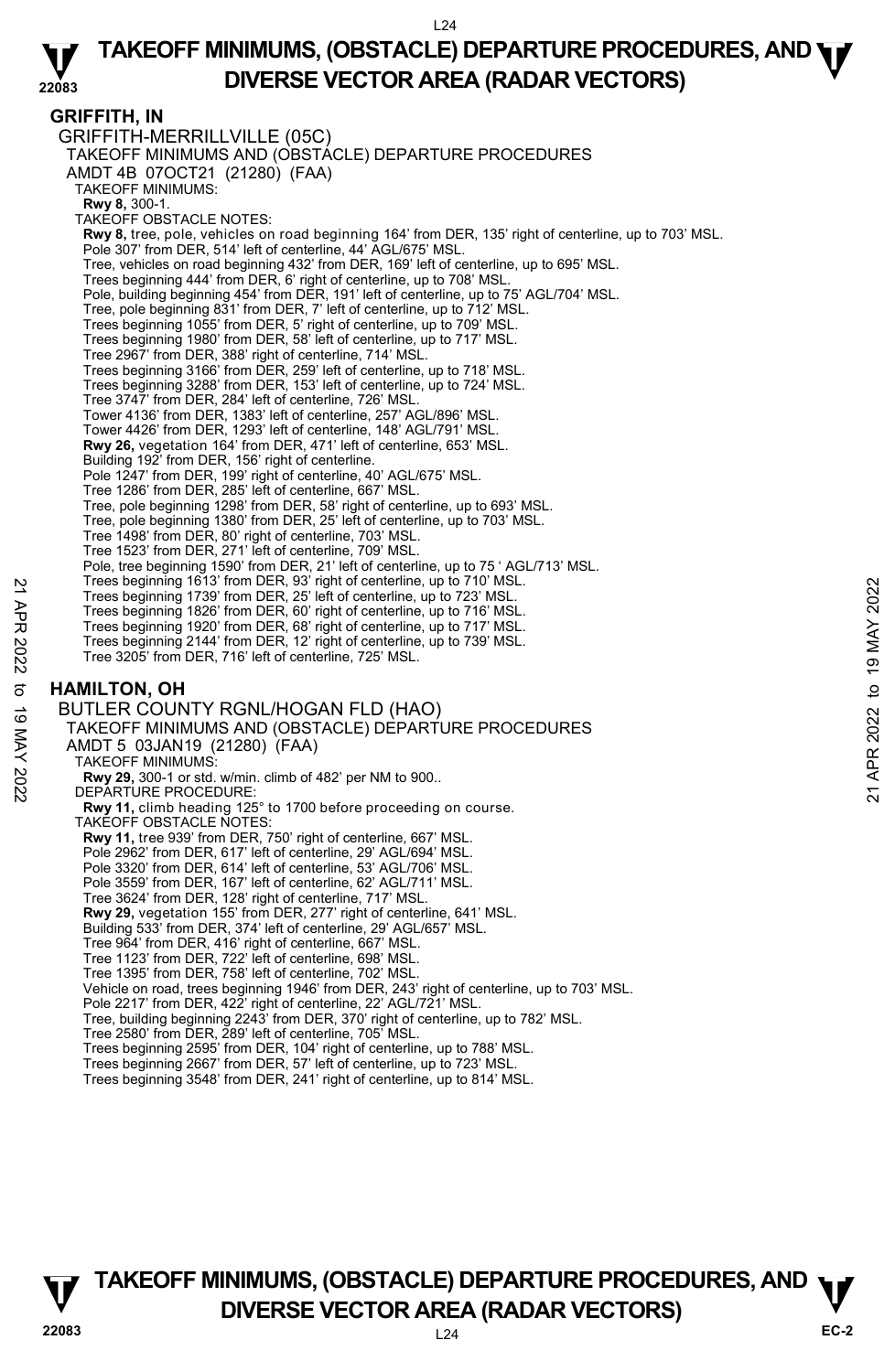### **HARRISON, OH**

CINCINNATI WEST (I67)

TAKEOFF MINIMUMS AND (OBSTACLE) DEPARTURE PROCEDURES

AMDT 2A 08OCT20 (20282) (FAA)

TAKEOFF MINIMUMS:

**Rwy 1,** 500-3 or std. w/min. climb of 385' per NM to 1200. **Rwy 19,** 500-3 or std. w/ min. climb of 253' per NM to 1300.

TAKEOFF OBSTACLE NOTES:

**Rwy 1,** multiple trees beginning 5364' from DER, 180' right of centerline, up to 100' AGL/915' MSL. Multiple trees beginning 5596' from DER, 1180' left of centerline up to 100' AGL/909' MSL. Multiple trees beginning 1.5 NM from DER, 2293' left of centerline, up to 200' AGL/849' MSL. **Rwy 19,** road 23' from DER, on centerline, 15' AGL/599' MSL.

### **HILLSBORO, OH**

HIGHLAND COUNTY (HOC)

TAKEOFF MINIMUMS AND (OBSTACLE) DEPARTURE PROCEDURES

AMDT 4 19JUL18 (18200) (FAA)

TAKEOFF MINIMUMS:

**Rwy 5,** 300-1¾ or std. w/ min. climb of 285' per NM to 1300. DEPARTURE PROCEDURES:

**Rwy 23,** climb on heading 234° to 1600 before turning left.

TAKEOFF OBSTACLE NOTES:

**Rwy 5,** trees beginning 20' from DER, 40' left of centerline, up to 1023' MSL.

Fence 105' from DER, 326' right of centerline, 9' AGL/952' MSL.

Trees beginning 145' from DER, 13' right of centerline, up to 1023' MSL.

Tree 4652' from DER, 205' right of centerline, 1051' MSL. Trees beginning 4692' from DER, 31' right of centerline, up to 100' AGL/1078'MSL.

Tree 1.1 NM from DER, 2294' right of centerline, 100' AGL/1170' MSL.

**Rwy 23,** tree 49' from DER, 444' right of centerline, 999' MSL. Trees beginning 90' from DER, 185' right of centerline, up to 100' AGL/1075' MSL.

Tree, pole beginning 109' from DER, 42' left of centerline, up to 100' AGL/1062' MSL.

Trees beginning 448' from DER, 109' right of centerline, up to 100' AGL/1081' MSL. Trees beginning 627' from DER, 33' right of centerline, up to 100' AGL/1085' MSL.

### **HUNTINGBURG, IN**

HUNTINGBURG (HNB) TAKEOFF MINIMUMS AND (OBSTACLE) DEPARTURE PROCEDURES AMDT 2 12AUG21 (21224) (FAA) TAKEOFF OBSTACLE NOTES: **Rwy 9,** tree 1255' from DER, 507' left of centerline, 76' AGL/567' MSL. Trees beginning 1257' from DER, 544' left of centerline, up to 90' AGL/584' MSL. Tree 1558' from DER, 763' left of centerline, 597' MSL. Trees beginning 1643' from DER, 800' left of centerline, up to 604' MSL. Trees beginning 1980' from DER, 901' left of centerline, up to 606' MSL. Trees beginning 4445' from DER, 1257' right of centerline, up to 646' MSL. Tree 4621' from DER, 978' left of centerline, 646' MSL. Trees beginning 4648' from DER, 730' left of centerline, up to 654' MSL. Tree 4824' from DER, 1677' right of centerline, 654' MSL. Trees beginning 4854' from DER, 889' left of centerline, up to 666' MSL. Tree 4894' from DER, 1561' right of centerline, 655' MSL. Trees beginning 4998' from DER, 733' right of centerline, up to 660' MSL. Trees beginning 5201' from DER, 696' right of centerline, up to 671' MSL. Electrical system 5509' from DER, 592' left of centerline, 90' AGL/667' MSL.<br>**Rwy 27,** lighting 9' from DER, 16' right of centerline, 1' AGL/514' MSL. Trees beginning 415' from DER, 465' right of centerline, up to 57' AGL/557' MSL. Trees beginning 569' from DER, 500' right of centerline, up to 87' AGL/583' MSL. Trees beginning 606' from DER, 613' right of centerline, up to 97' AGL/591' MSL. Trees beginning 741' from DER, 511' right of centerline, up to 597' MSL. Trees beginning 860' from DER, 333' left of centerline, up to 569' MSL. Tree 1740' from DER, 764' left of centerline, 581' MSL. Tree beginning 90 'from DER, 78' and of centerline, up to 100' AGL/1003' MSL.<br>
Tree, pole beginning 109' from DER, 42' left of centerline, up to 100' AGL/1003' MSL.<br>
Trees beginning 448' from DER, 109' right of centerline,

Trees beginning 1970' from DER, 750' left of centerline, up to 587' MSL. Tree 2805' from DER, 1215' left of centerline, 590' MSL.

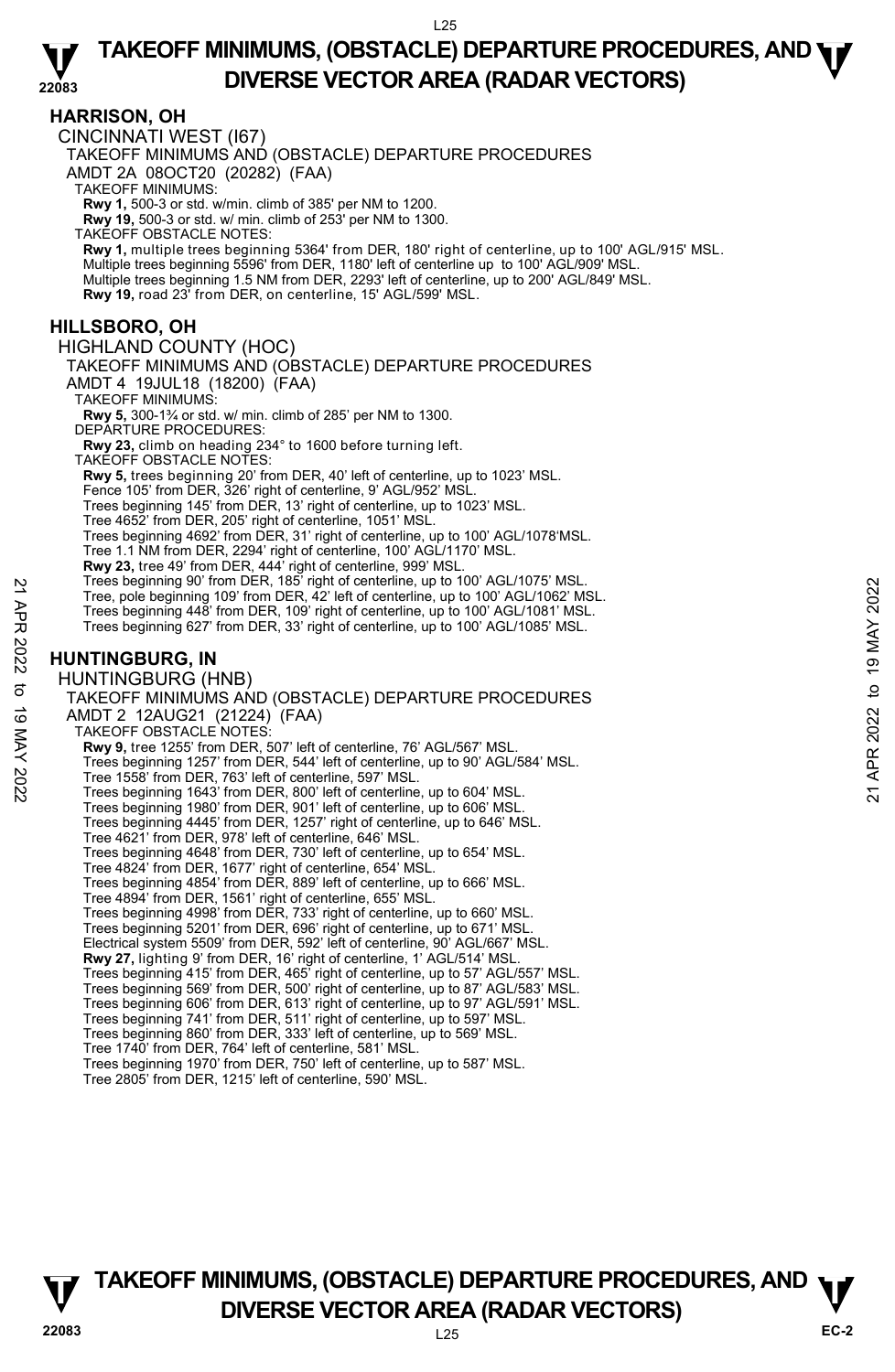### **HUNTINGTON, IN**

HUNTINGTON MUNI (HHG) TAKEOFF MINIMUMS AND (OBSTACLE)DEPARTURE PROCEDURES AMDT 2A 27JAN22 (22027) (FAA) TAKEOFF OBSTACLE NOTES: **Rwy 10,** trees beginning 2' from DER, 59' right of centerline, up to 854' MSL.<br>Pole 47' from DER, 198' left of centerline, 23' AGL/812' MSL. Trees beginning 291' from DER, 10' left of centerline, up to 882' MSL. Trees beginning 1006' from DER, 230' left of centerline, up to 892' MSL. Trees beginning 1142' from DER, 35' right of centerline, up to 866' MSL. Tree 2112' from DER, 509' right of centerline, 872' MSL. **Rwy 28,** tree 112' from DER, 498' left of centerline, 855' MSL. Tree, vegetation, vehicles on road, pole beginning 159' from DER, 20' left of centerline, up to 875' MSL.<br>Building 269' from DER, 519' right of centerline, 20' AGL/826' MSL. Pole, tree beginning 456' from DER, 31' right of centerline, up to 41' AGL/846' MSL. Tree, pole beginning 832' from DER, 2' right of centerline, up to 851' MSL. Tree 2727' from DER, 816' right of centerline, 900' MSL.

### **INDIANAPOLIS, IN**

EAGLE CREEK AIRPARK (EYE) TAKEOFF MINIMUMS AND (OBSTACLE) DEPARTURE PROCEDURES AMDT 3 31MAR16 (16091) (FAA) DEPARTURE PROCEDURE **Rwy 3,** climb heading 031° to 2100 before turning on course. TAKEOFF OBSTACLE NOTES: **Rwy 3,** pole 507' from DER, 631' left of centerline, 38' AGL/860' MSL.<br>Building 859' from DER, 524' right of centerline, 35' AGL/851' MSL. Trees beginning 2015' from DER, 583' left of centerline, up to 87' AGL/904' MSL. **Rwy 21,** airport beacon 10' from DER, 464' left of centerline, 54' AGL/867' MSL. Pole 167' from DER, 385' left of centerline, 33' AGL/848' MSL. Vehicles on road 310' from DER, right and left of centerline, up to 15' AGL/833' MSL. Building 363' from DER, 258' left of centerline, 14' AGL/828' MSL. Trees beginning 677' from DER, 267' right of centerline, up to 89' AGL/901' MSL. Poles and power lines beginning 699' from DER, 451' left of centerline, up to 38' AGL/849' MSL. Trees beginning 1623' from DER, 57' left of centerline, up to 90' AGL/890' MSL. HENRICKS COUNTY-GORDON GRAHAM FLD (2R2) TAKEOFF MINIMUMS AND (OBSTACLE) DEPARTURE PROCEDURES ORIG 05JUN08 (21280) (FAA) TAKEOFF OBSTACLE NOTES: **Rwy 18,** pole 746' from DER, on centerline, 60' AGL/919' MSL. Trees 2091' from DER, 625' left of centerline, 100' AGL/949' MSL. **Rwy 36,** trees 1302' from DER, 648' right of centerline, 100' AGL/1009' MSL. Tree 3529' from DER, 788' right of centerline, 100' AGL/1009' MSL. Tree 5244' from DER, 1005' left of centerline, 100' AGL/1029' MSL. INDIANAPOLIS EXEC (TYQ) TAKEOFF MINIMUMS AND (OBSTACLE) DEPARTURE PROCEDURES AMDT 1 20OCT11 (21224) (FAA) TAKEOFF OBSTACLE NOTES: **Rwy 18,** tree 1870' from DER, 524' left of centerline, 52' AGL/971' MSL. **Rwy 36,** poles 1115' from DER, 321' left of centerline, 33' AGL/958' MSL.<br>Multiple trees beginning 1257' from DER, 320' right of centerline, up to 80' AGL/999' MSL. Multiple trees beginning 2266' from DER, left and right of centerline, up to 126' AGL/1035' MSL. Pole 16/ Trom DER, 35' left of centerline, as AGL/848' MSL.<br>
21 Vehicles on road 310' from DER, right and left of centerline, up to 15' AGL/823' MSL.<br>
22 Building 363' from DER, 258' left of centerline, up to 15' AGL/901'

#### INDIANAPOLIS INTL (IND)

TAKEOFF MINIMUMS AND (OBSTACLE) DEPARTURE PROCEDURES

ORIG 18JAN07 (07018) (FAA)

TAKEOFF OBSTACLE NOTES:

**Rwy 5R,** tower 3756' from DER, 1048' left of centerline, 111' AGL/901' MSL.

Rod on obstruction light dome 3765' from DER, 1076' left of centerline, 107' AGL/901' MSL.

**Rwy 5L,** rod on obstruction light MCWV tower 5052' from DER, 140' right of centerline, 129' AGL/923' MSL.

Tower 5073' from DER, 93' right of centerline, 128'AGL/923'MSL.

**Rwy 23R,** tree 5159' from DER, 1144' right of centerline, 101' AGL/870' MSL.

Tree 3295' from DER, 948' right of centerline, 78' AGL/822' MSL.

**Rwy 32,** antenna 2370' from DER, 755' right of centerline, 70' AGL/849' MSL.

Tree 2244' from DER, 707' right of centerline, 66' AGL/845' MSL.

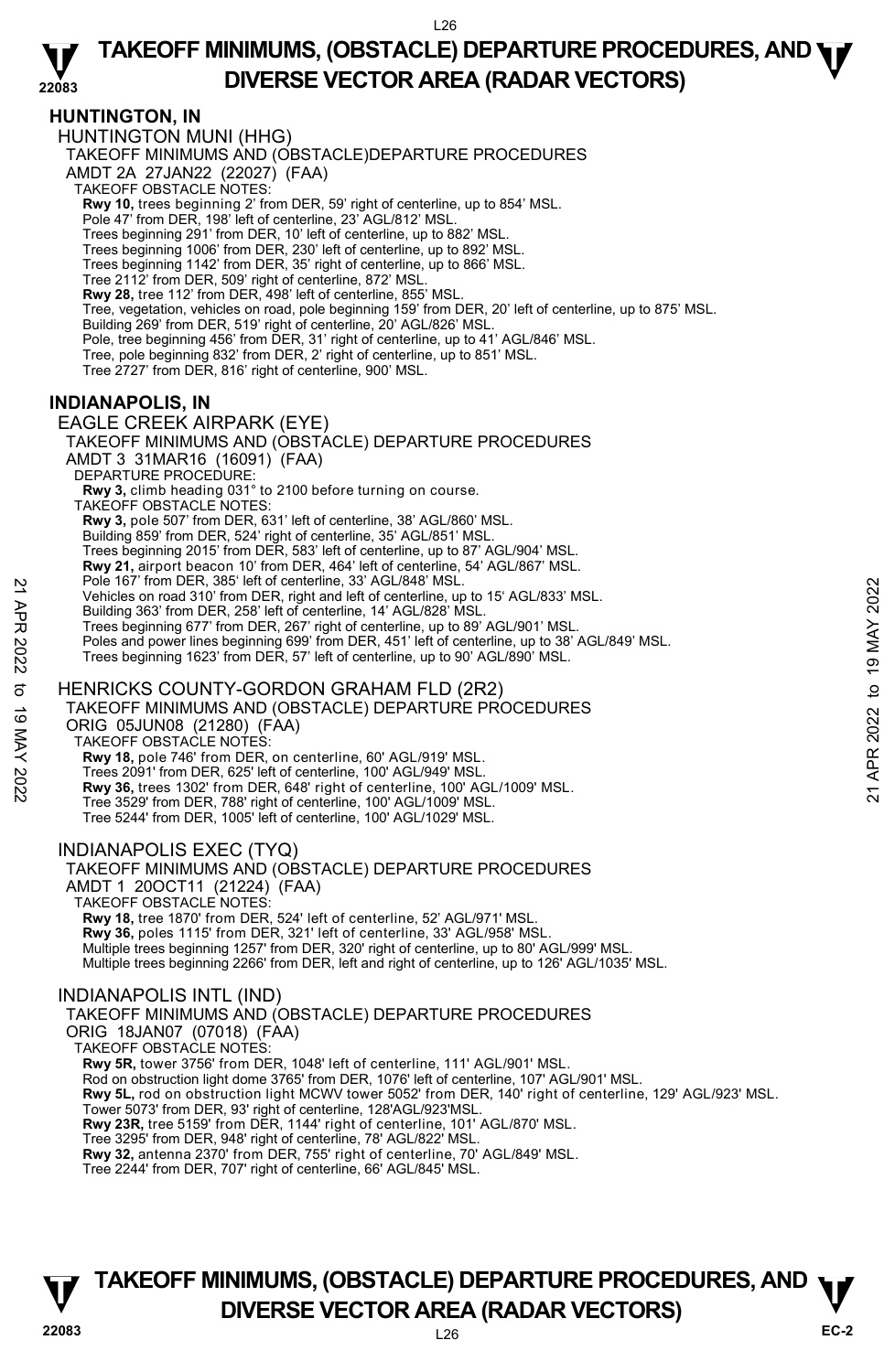**22083 INDIANAPOLIS, IN (CON'T)**  INDIANAPOLIS METRO (UMP) TAKEOFF MINIMUMS AND (OBSTACLE) DEPARTURE PROCEDURES AMDT 3 05MAY11 (22083) (FAA) TAKEOFF MINIMUMS: **Rwy 15,** NA-Obstacles. DEPARTURE PROCEDURE: **Rwy 33,** climb heading 329° to 1400 before turning left. TAKEOFF OBSTACLE NOTES: **Rwy 33,** vehicles on road 367' from DER, crossing left and right of centerline, up to 15' AGL/799' MSL.<br>Trees beginning 682' from DER, 69' right of centerline, up to 100' AGL/879' MSL. Trees beginning 1805 from DER, 648' left of centerline, up to 100' AGL/874' MSL. INDIANAPOLIS RGNL (MQJ) TAKEOFF MINIMUMS AND (OBSTACLE) DEPARTURE PROCEDURES AMDT 3 20SEP12 (12264) (FAA) TAKEOFF MINUMUMS: **Rwy 34,** 300-1 or std. w/min. climb of 347' per NM to 1100. DEPARTURE PROCEDURE: **Rwy 25,** climb heading 270° to 2000 before turning left. TAKEOFF OBSTACLE NOTES: **Rwy 7,** airplane on taxiway, 177' from DER, 518' left of centerline, up to 17' AGL/871' MSL.<br>Trees beginning 4074' from DER, 434' left of centerline, up to 100' AGL/969' MSL. Trees beginning 4626' from DER, 837' right of centerline, up to 100' AGL/979' MSL. **Rwy 16**, airplane on taxiway, 183' from DER, 479' right of centerline, up to 17' AGL/871' MSL. Pole 234' from DER, 550' right of centerline, 6' AGL/864' MSL Trees beginning 1634' from DER, 666' left of centerline, up to 78' AGL/929' MSL. **Rwy 25,** trees beginning 2347' from DER, 927' left of centerline, up to 100' AGL/969' MSL. **Rwy 34,** trees beginning 1309' from DER, 7' left of centerline, up to 98' AGL/954' MSL.<br>Pole 1587' from DER, 295' left of centerline, 41' AGL/900' MSL. Trees beginning 3099' from DER, 1043' right of centerline, up to 86' AGL/960' MSL. Antennas and towers beginning 3682' from DER, 1364' right of centerline, up to 167' AGL/1022' MSL. INDY SOUTH GREENWOOD (HFY) TAKEOFF MINIMUMS AND (OBSTACLE) DEPARTURE PROCEDURES AMDT 5 01FEB18 (18032) (FAA) DEPARTURE PROCEDURE: **Rwy 1**, climb heading 010° to 1500 before turning right. TAKEOFF OBSTACLE NOTES: **Rwy 1,** poles beginning 7' from DER, 224' left of centerline, up to 17' AGL/835' MSL. Tree 41' from DER, 364' right of centerline, 26' AGL/846' MSL. Building 105' from DER, 495' right of centerline, 27' AGL/848' MSL. Building 430' from DER, 603' left of centerline, 37' AGL/857' MSL. Building, tree, pole beginning 458' from DER, 378' right of centerline, up to 40' AGL/858' MSL. Building, pole beginning 463' from DER, 562' left of centerline, up to 39' AGL/859' MSL. Building, pole, tree beginning 506' from DER, 470' left of centerline, up to 45' AGL/865' MSL. Pole 671' from DER, 464' right of centerline, 51' AGL/868' MSL. Pole, traverse way, sign, building, tree beginning 690' from DER, 245' right of centerline, up to 53' AGL/872' MSL. Transmission line, pole beginning 1555' from DER, 659' right of centerline, up to 70' AGL/893' MSL.<br>Trees beginning 1917' from DER, 321' left of centerline, up to 90' AGL/899' MSL.<br>Trees beginning 2026' from DER, 328' left Tree, transmission line beginning 2328' from DER, 795' right of centerline, up to 76' AGL/894' MSL. Tree, transmission line beginning 2463' from DER, 376' right of centerline, up to 77' AGL/898' MSL.<br>Building 5365' from DER, 1405' right of centerline, 135' AGL/957' MSL. **Rwy 19,** terrain 2' from DER, 496' left of centerline, 824' MSL. Fence 12' from DER, 490' right of centerline, 4' AGL/826' MSL. Tree 212' from DER, 549' left of centerline, 52' AGL/873' MSL. Tree 543' from DER, 417' right of centerline, 18' AGL/845' MSL. Tree, building beginning 564' from DER, 612' left of centerline, up to 62' AGL/884' MSL. Tree 638' from DER, 402' right of centerline, 20' AGL/849' MSL. Tree 752' from DER, 383' right of centerline, 24' AGL/852' MSL. Trees beginning 782' from DER, 65' right of centerline, up to 41' AGL/868' MSL. Tree, pole beginning 953' from DER, 9' left of centerline, up to 62' AGL/886' MSL. Tree, pole beginning 1155' from DER, 145' right of centerline, up to 69' AGL/896' MSL. Trees beginning 1487' from DER, 83' right of centerline, up to 78' AGL/902' MSL. Trees beginning 1561' from DER, 25' right of centerline, up to 76' AGL/904' MSL. Trees beginning 2035' from DER, 270' right of centerline, up to 87' AGL/908' MSL. Trees beginning 2161' from DER, 634' left of centerline, up to 76' AGL/908' MSL. Trees beginning 2706' from DER, 156' left of centerline, up to 80' AGL/916' MSL. Trees beginning 2730' from DER, 248' right of centerline, up to 98' AGL/923' MSL. Tree 3079' from DER, 1113' left of centerline, 60' AGL/918' MSL. Trees beginning 3080' from DER, 181' left of centerline, up to 64' AGL/921' MSL. Trees beginning 3246' from DER, 131' left of centerline, up to 72' AGL/923' MSL. Tree 4071' from DER, 127' left of centerline, 79' AGL/944' MSL. Trees beginning 3099' from DER, 1043' right of centerline, up to 86' AGL/960' MSL.<br>
Antennas and towers beginning 3682' from DER, 1364' right of centerline, up to 167' AGL/1022' MSL.<br>
Antennas and towers beginning 3682' fr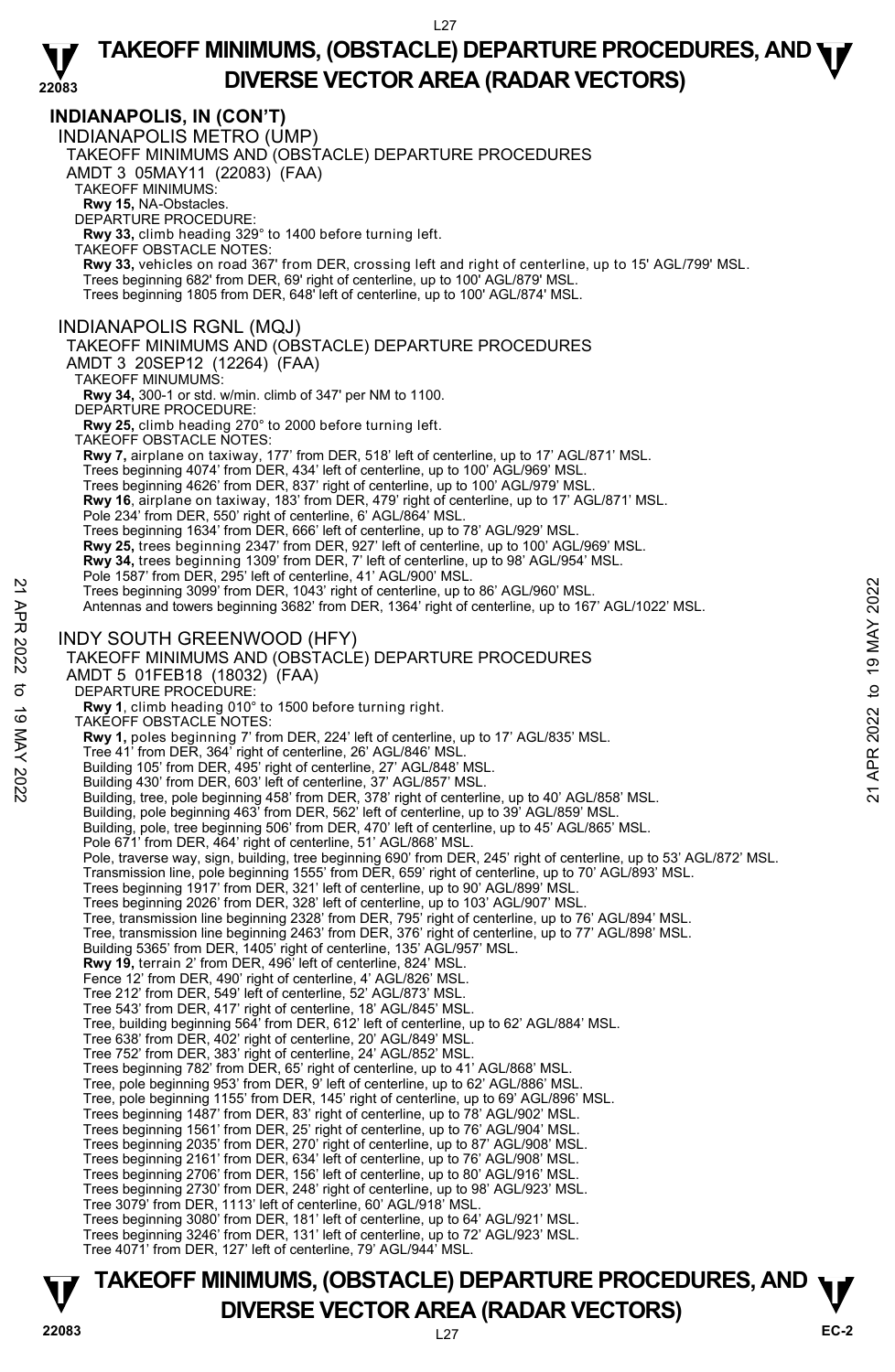### **JACKSON, OH**

JAMES A RHODES (I43) TAKEOFF MINIMUMS AND (OBSTACLE) DEPARTURE PROCEDURES AMDT 4 20DEC07 (07354) (FAA) TAKEOFF MINIMUMS: **Rwy 1,** 300-2. **Rwy 19,** 300-1½. DEPARTURE PROCEDURE: **Rwy 1,** climb heading 010° to 1500 before turning left. TAKEOFF OBSTACLE NOTES: **Rwy 1,** car on road 475' from DER, on centerline, 15' AGL/754' MSL. Trees 2570' from DER, 613' left of centerline, 100' AGL/936' MSL. Trees 2810' from DER, 1243' left of centerline, 100' AGL/989' MSL. Trees 1.1 NM from DER, 1355' right of centerline, 100' AGL/949' MSL. Tank 1.4 NM from DER, 1870' left of centerline, 112' AGL/1008' MSL. Rising terrain beginning 1320' from DER, 316' left of centerline, up to 889' MSL. **Rwy 19,** pole 1137' from DER, 114' left of centerline, 39' AGL/779' MSL. Trees 1869' from DER, 138' right of centerline, 100' AGL/840' MSL. Trees 2349' from DER, 103' right of centerline, 100' AGL/899' MSL. Rising terrain beginning 386' from DER, 587' right of centerline, up to 989' MSL. **JEFFERSONVILLE, IN**  CLARK RGNL (JVY) TAKEOFF MINIMUMS AND (OBSTACLE) DEPARTURE PROCEDURES AMDT 3 13SEP18 (18256) (FAA) TAKEOFF MINIMUMS: **Rwy 14,** 300-1⅞ or std. w/min. climb of 230' per NM to 900. **Rwy 32,** std. w/min. climb of 225' per NM to 1600 or 1900-3 for VCOA. DEPARTURE PROCEDURE: **Rwy 14,** climb heading 140° to 1300 before turning right. **Rwy 18,** climb heading 182° to 1600 before turning right. **Rwy 32,** climb heading 320° to 2000 before turning left. **Rwy 36,** climb heading 002° to 1600 before turning left. VCOA: **Rwy 32,** obtain ATC approval for VCOA when requesting IFR clearance. Climb in visual conditions to cross Clark RGNL Airport at or above 2200 before proceeding on course. TAKEOFF OBSTACLE NOTES: **Rwy 14,** sign and tree beginning 22' from DER, 88' right of centerline, up to 7' AGL/465' MSL. Tree 73' from DER, 266' left of centerline, 529' MSL. Tree 123' from DER, 377' left of centerline, 540' MSL. Tree and pole beginning 126' from DER, 29' left of centerline, up to 92' AGL/553' MSL. Tree 205' from DER, 176' right of centerline, 21' AGL/468' MSL. Tree 248' from DER, 179' right of centerline, 23' AGL/470' MSL. Trees beginning 372' from DER, 41' right of centerline, up to 41' AGL/491' MSL. Trees beginning 397' from DER, 129' right of centerline, up to 51' AGL/503' MSL. Trees beginning 420' from DER, 22' right of centerline, up to 506' MSL. Tree 563' from DER, 266' right of centerline, 518' MSL. Trees beginning 565' from DER, 422' right of centerline, up to 526' MSL. Trees beginning 596' from DER, 175' right of centerline, up to 100' AGL/536' MSL. Catenary, tree and pole beginning 1615' from DER, 252' left of centerline, up to 563' MSL. Tree 1693' from DER, 858' right of centerline, 537' MSL. Tree 1793' from DER, 790' right of centerline, 550' MSL. Trees beginning 1884' from DER, 732' right of centerline, up to 551' MSL. Pole, catenary and tree beginning 2085' from DER, 242' left of centerline, up to 566' MSL. Catenary and transmission line beginning 2148' from DER, 316' left of centerline, up to 580' MSL. Tower 2207' from DER, 734' left of centerline, 594' MSL. Tower, catenary, tree and transmission line beginning 2216' from DER, 201' left of centerline, up to 110' AGL/600' MSL. Tree and catenary beginning 2388' from DER, 321' right of centerline, up to 558' MSL. Catenary and tree beginning 2507' from DER, 165' left of centerline, up to 607' MSL. Catenary and tree beginning 2742' from DER, 1025' right of centerline, up to 572' MSL. Catenary 3380' from DER, 10' right of centerline, 119' AGL/578' MSL. Catenary 3763' from DER, 202' right of centerline, 95' AGL/590' MSL. Catenary 4265' from DER, 508' right of centerline, 593' MSL. Antenna 1.5 NM from DER, 1335' left of centerline, 171' AGL/730' MSL. **Rwy 18,** tree 262' from DER, 523' left of centerline, 50' AGL/490' MSL. Tree 301' from DER, 515' right of centerline, 53' AGL/492' MSL. Trees beginning 320' from DER, 475' right of centerline, up to 496' MSL. **EVALUAT CONSTRANT THAN THE SET AND THE SET AND THE SET AND THE SET AND THE SET AND A COALL THE SET AND AND THE SET AND A SUMPLE SET AND A SUMPLE SET AND A SUMPLE SET AND A SUMPLE SET AND RESPONSED THAN A SUMPLE SET AND T** 

Tree 369' from DER, 543' left of centerline, 493' MSL.

Tree and building beginning 545' from DER, 94' right of centerline, up to 508' MSL.

- Trees beginning 559' from DER, 105' left of centerline, up to 512' MSL. Trees beginning 1223' from DER, 691' left of centerline, up to 526' MSL.
- 
- Trees beginning 1375' from DER, 791' left of centerline, up to 90' AGL/538' MSL.
- Tree 1716' from DER, 777' left of centerline, 545' MSL.
- **CON'T**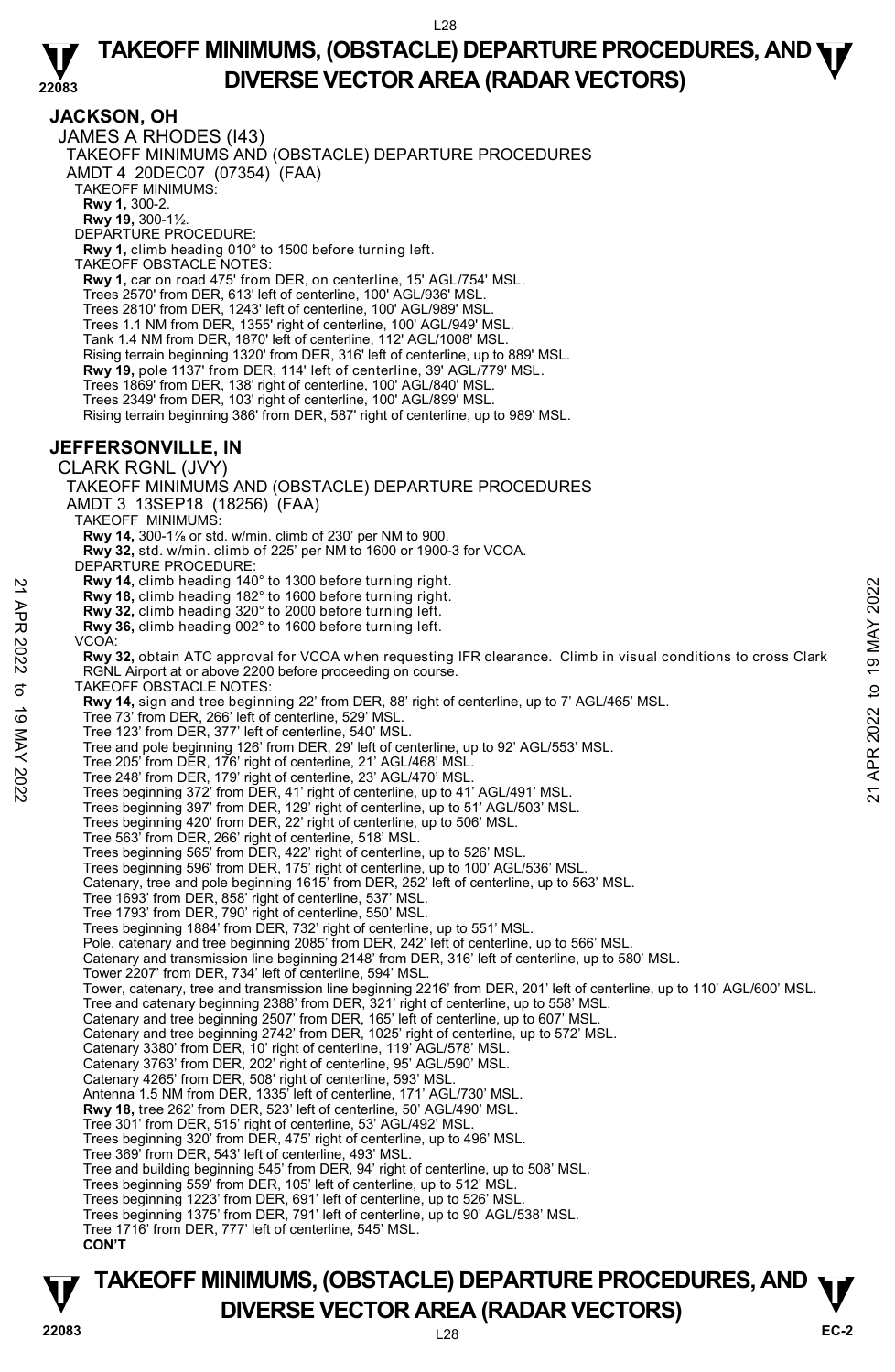#### **22083 TAKEOFF MINIMUMS, (OBSTACLE) DEPARTURE PROCEDURES, AND <b>WE**<br>DREBSE VECTOR AREA (BADAR VECTORS) **DIVERSE VECTOR AREA (RADAR VECTORS)**

# **JEFFERSONVILLE, IN (CON'T)**

CLARK RGNL (JVY) (CON'T) **Rwy 18 (CON'T)**, tree and tank beginning 1720' from DER, 29' right of centerline, up to 96' AGL/559' MSL.<br>Trees beginning 1778' from DER, 746' left of centerline, up to 552' MSL. Trees beginning 1946' from DER, 676' left of centerline, up to 559' MSL. Trees beginning 2254' from DER, 164' left of centerline, up to 563' MSL. Trees beginning 3221' from DER, 678' right of centerline, up to 562' MSL. Trees beginning 3833' from DER, 303' left of centerline, up to 86' AGL/570' MSL. Catenary and transmission line beginning 4274' from DER, 564' left of centerline, up to 603' MSL. Catenary and transmission line beginning 4976' from DER, 254' left of centerline, up to 125' AGL/610' MSL. Catenary 5675' from DER, 681' right of centerline, 606' MSL. **Rwy 32,** sign 19' from DER, 87' left of centerline, 8' AGL/474' MSL. Tree 40' from DER, 419' right of centerline, 87' AGL/542' MSL. Tree 145' from DER, 447' right of centerline, 101' AGL/557' MSL. Tree, pole and building beginning 192' from DER, 12' right of centerline, up to 91' AGL/546' MSL. Tree, pole and traverse way beginning 386' from DER, 8' left of centerline, up to 70' AGL/531' MSL. Trees beginning 1054' from DER, 9' right of centerline, up to 101' AGL/560' MSL. Tree 1638' from DER, 744' left of centerline, 534' MSL. Trees beginning 1648' from DER, 608' left of centerline, up to 541' MSL. Trees beginning 1819' from DER, 518' left of centerline, up to 542' MSL. Trees beginning 2052' from DER, 11' left of centerline, up to 101' AGL/569' MSL. Tree 2824' from DER, 1250' left of centerline, 575' MSL. Trees beginning 3038' from DER, 1195' left of centerline, up to 576' MSL. Trees beginning 3296' from DER, 895' right of centerline, up to 567' MSL. Trees beginning 3501' from DER, 821' right of centerline, up to 582' MSL. Trees beginning 3880' from DER, 563' left of centerline, up to 600' MSL. Trees beginning 4783' from DER, 1553' left of centerline, up to 616' MSL. **Rwy 36,** fence 172' from DER, 462' right of centerline, 482' MSL. Traverse way 330' from DER, 508' right of centerline, 494' MSL. Tree 418' from DER, 596' left of centerline, 505' MSL. Trees beginning 604' from DER, 596' left of centerline, up to 527' MSL. Pole 1130' from DER, 791' right of centerline, 513' MSL. Pole 1310' from DER, 568' right of centerline, 515' MSL. Transmission line 1648' from DER, 888' right of centerline, 92' AGL/544' MSL. Catenary, tree and pole beginning 1648' from DER, 603' right of centerline, up to 548' MSL. Trees beginning 2148' from DER, 821' left of centerline, up to 94' AGL/552' MSL. Trees beginning 2216' from DER, 555' left of centerline, up to 553' MSL. Tree 2823' from DER, 871' right of centerline, 550' MSL. Tree 3009' from DER, 1296' right of centerline, 552' MSL. Tree 3055' from DER, 818' right of centerline, 562' MSL. Transmission line and tree beginning 3192' from DER, 321' right of centerline, up to 71' AGL/564' MSL. Pole 1130 from DER, 791 right of centerline, 513 MSL.<br>
Pole 1130 from DER, 791 right of centerline, 513 MSL.<br>
The 1310 from DER, 586 right of centerline, 513 MSL.<br>
Transmission line 1648 from DER, 603 right of centerline,

# **KENDALLVILLE, IN**

KENDALLVILLE MUNI (C62) TAKEOFF MINIMUMS AND (OBSTACLE) DEPARTURE PROCEDURES AMDT 2 16JAN86 (86016) (FAA) DEPARTURE PROCEDURE:

**Rwys 10, 28,** climb runway heading to 1500 before turning south.

## **KENT, OH**

KENT STATE UNIVERSITY (1G3) TAKEOFF MINIMUMS AND (OBSTACLE) DEPARTURE PROCEDURES ORIG 31MAY12 (21224) (FAA) TAKEOFF OBSTACLE NOTES:

**Rwy 1,** trees, transmission poles, and a chimney beginning 72' from DER, 369' right of centerline, up to 69' AGL/1179' MSL.

Trees and a transmission pole beginning 394' from DER, 249' left of centerline, up to 97' AGL/1203' MSL. **Rwy 19,** vehicles on road, poles, and a tree beginning 331' from DER, 325' left of centerline, up to 42' AGL/1144' MSL.

Trees and a building beginning 61' from DER, 412' from centerline, up to 81' AGL/1185' MSL.

Trees beginning 1240' from DER, left and right of centerline, up to 109' AGL/1218' MSL.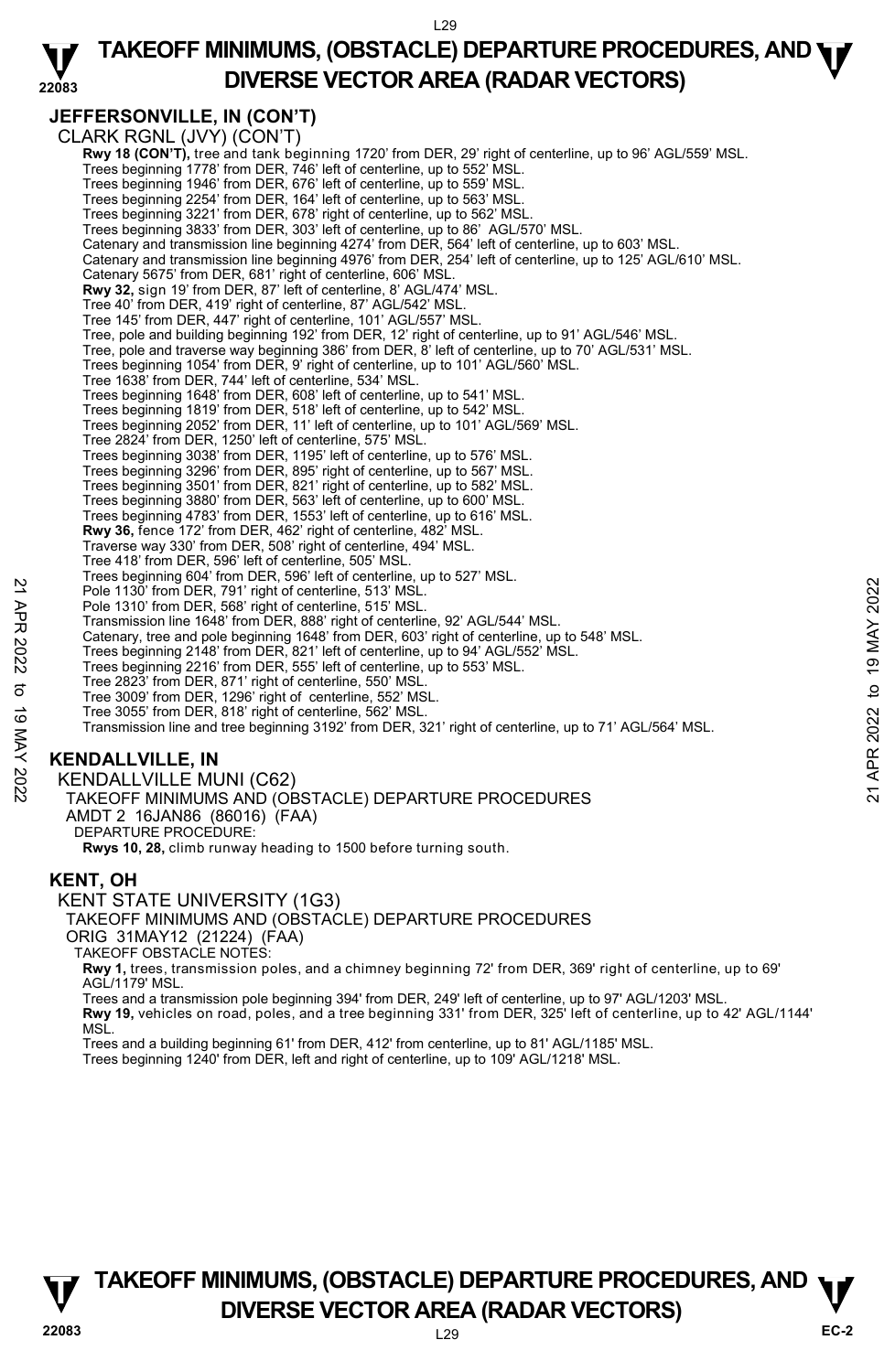#### **22083 TAKEOFF MINIMUMS, (OBSTACLE) DEPARTURE PROCEDURES, AND <b>WE**<br>DREBSE VECTOR AREA (BADAR VECTORS) **DIVERSE VECTOR AREA (RADAR VECTORS)**

### **KENTLAND, IN**

KENTLAND MUNI (50I) TAKEOFF MINIMUMS AND (OBSTACLE) DEPARTURE PROCEDURES

AMDT 1 14SEP17 (17257)

DEPARTURE PROCEDURE:

**Rwy 27,** climb heading 260° to 1100' before proceeding on course. TAKEOFF OBSTACLE NOTES:

**Rwy 9,** vehicle on road 486' from DER, crossing centerline, 715' MSL/15' AGL.

- Trees beginning 571' from DER, 116' right of centerline, up to 770' MSL/70' AGL.
- **Rwy 27,** trees, building, pole beginning 533' from DER, 146' right of centerline, up to 765' MSL.<br>Pole beginning 746' from DER, 25' left of centerline, up to 23' AGL/723' MSL.
- 
- Pole beginning 925' from DER, 130' left of centerline, up to 27' AGL/724' MSL.
- Tree 1215' from DER, 450' left of centerline, 733' MSL.

# **KENTON, OH**

HARDIN COUNTY (I95) TAKEOFF MINIMUMS AND (OBSTACLE) DEPARTURE PROCEDURES AMDT 3 13JAN11 (11013) (FAA) TAKEOFF OBSTACLE NOTES: **Rwy 4,** trees, buildings, antenna on building, light poles, and flag poles beginning 31' from DER, 240' left of centerline, up to 29' AGL/1027' MSL. Sign 103' from DER, 204' right of centerline, 8' AGL/1012' MSL. Trees beginning 877' from DER, left and right of centerline, up to 103' AGL/1093' MSL. **Rwy 22,** trees and buildings beginning 7' from DER, 484' left of centerline, up to 77' AGL/1103' MSL. Trees beginning 179' from DER, 51' right of centerline, up to 108' AGL/1122' MSL. Trees beginning 1345' from DER, left and right of centerline, up to 115' AGL/1158' MSL.

# **KNOX, IN**

#### STARKE COUNTY (OXI) TAKEOFF MINIMUMS AND (OBSTACLE) DEPARTURE PROCEDURES ORIG 25SEP08 (08269) (FAA) TAKEOFF MINIMUMS: **Rwys 9, 27,** NA-Environmental. TAKEOFF OBSTACLE NOTES: **Rwy 36,** tree 1234' from DER, 477' left of centerline, 35' AGL/715' MSL. **Rwy 18,** trees beginning 2442' from DER, 135' right of centerline, up to 86' AGL/769' MSL. Tree 21' from DER, 449' left of centerline, 5' AGL/668' MSL. **KOKOMO, IN**  KOKOMO MUNI (OKK) TAKEOFF MINIMUMS AND (OBSTACLE) DEPARTURE PROCEDURES AMDT 1 23JUN16 (16175) (FAA) TAKEOFF OBSTACLE NOTES: **Rwy 5,** sign 20' from DER, 210' left of centerline, 3' AGL/821' MSL. Trees beginning 501' from DER, 361' right of centerline, up to 57' AGL/870' MSL. Tree 640' from DER, 466' left of centerline, 20' AGL/835' MSL. Pole 642' from DER, 653' left of centerline, 843' MSL. Buildings beginning 908' from DER, 706' left of centerline, up to 37' AGL/856' MSL. Pole 971' from DER, 610' left of centerline, up to 39' AGL/858' MSL. Trees, poles beginning 1042' from DER, 609' left of centerline, up to 48' AGL/870' MSL. Elevator 1835' from DER, 361' right of centerline, 41' AGL/867' MSL.<br>Trees beginning 3730' from DER, 1373' left of centerline, up to 928' MSL.<br>Trees beginning 3747' from DER, 1245' left of centerline, up to 936' MSL. **Rwy 14,** tree, bush beginning 6' from DER, 196' left of centerline, up to 31' AGL/849' MSL. Tree, fence, vertical structure beginning 53' from DER, 153' right of centerline, up to 9' AGL/831' MSL. Bush, fence beginning 116' from DER, 297' right of centerline, up to 842' MSL. Building 2117' from DER, 488' left of centerline, 58' AGL/880' MSL. Building, elevator beginning 2120' from DER, 485' left of centerline, up to 885' MSL.<br>Tree 2181' from DER, 215' left of centerline, 64' AGL/890' MSL. Trees beginning 2186' from DER, 213' left of centerline, up to 77' AGL/904' MSL. Tree 2945' from DER, 1073' right of centerline, 899' MSL. **Rwy 32,** post 0' from DER, 149' right of centerline, 4' AGL/828' MSL. Buildings beginning 133' from DER, 493' right of centerline, up to 15' AGL/837' MSL. Buildings beginning 155' from DER, 490' right of centerline, up to 20' AGL/843' MSL. Poles beginning 706' from DER, 520' right of centerline, up to 49' AGL/873' MSL. X<br>
TAKEOFF MINIMUMS AND (OBSTACLE) DEPARTURE PROCEDURES<br>
ORIG 25SEP08 (08269) (FAA)<br>
TAKEOFF MINIMUMS:<br>
NOW 36, tree 1234 from DER, 477' left of centerline, 35' AGL/715' MSL.<br>
TAKEOFF OBSTACLE NOTES:<br>
RW 36, tree 19 May 1

Tree 4804' from DER, 500' left of centerline, 121' AGL/949' MSL.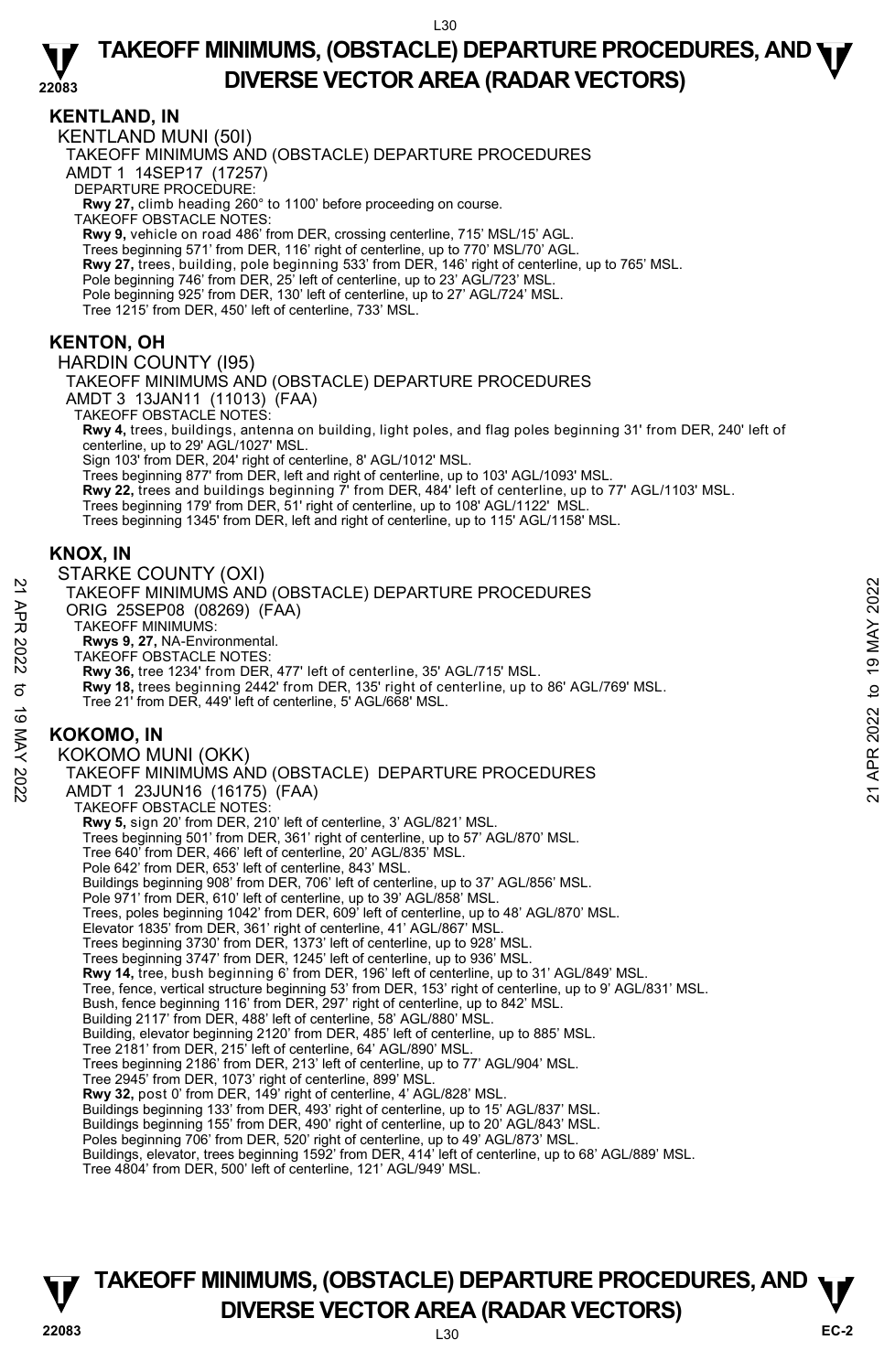### **LA PORTE, IN**

LA PORTE MUNI (PPO)

TAKEOFF MINIMUMS AND (OBSTACLE) DEPARTURE PROCEDURES

AMDT 2 05JUL07 (07186) (FAA)

TAKEOFF OBSTACLE NOTES:

**Rwy 14,** power line beginning 4937' from DER, 670' right of centerline, 150' AGL/934' MSL.<br>**Rwy 20,** power line beginning 3978' from DER, 1566' left of centerline, 150' AGL/959' MSL.

### **LAFAYETTE, IN**

PURDUE UNIVERSITY (LAF)

TAKEOFF MINIMUMS AND (OBSTACLE) DEPARTURE PROCEDURES

AMDT 1 10MAY07 (07130) (FAA)

TAKEOFF MINIMUMS:

**Rwy 5,** 300-1¼ or std. w/ min. climb of 342' per NM to 1000.

**Rwy 23,** 400-2¼ or std. w/ min. climb of 220' per NM to 1100. TAKEOFF OBSTACLE NOTES:

**Rwy 5,** multiple trees and buildings beginning 290' from DER, 33' right of centerline, up to 167' AGL/782' MSL. Multiple trees, buildings, and antennas beginning 45' from DER, 25' left of centerline, up to 227' AGL/850' MSL. **Rwy 10,** multiple trees beginning 1230' from DER, 394' right of centerline, up to 80' AGL/639' MSL. Antenna 258' from DER, 323' left of centerline, 14' AGL/613' MSL.

**Rwy 23,** rod on obstruction light tower 1.9 NM from DER, 272' left of centerline, 314' AGL/915' MSL.

Tree 90' from DER, 235' left of centerline, 34' AGL/613' MSL. **Rwy 28,** multiple trees beginning 397' from DER, 461' left of centerline, up to 57' AGL/656' MSL.

Tree 3382' from DER, 973' right of centerline, 68' AGL/697' MSL.

### **LANCASTER, OH**

FAIRFIELD COUNTY (LHQ)

TAKEOFF MINIMUMS AND (OBSTACLE) DEPARTURE PROCEDURES

AMDT 2 12DEC13 (13346) (FAA)

TAKEOFF MINIMUMS:

**Rwy 10,** 400-2 or std. w/min. climb of 310' per NM to 1400.

DEPARTURE PROCEDURE:

**Rwy 10,** climb heading 100° to 1600 before proceeding on course.

TAKEOFF OBSTACLE NOTES:

AND T 2 12DEC 13 (13340) (FAA)<br>
22 TAKEOFF MINIMUMS:<br>
22 TAKEOFF MINIMUMS:<br>
22 DEPARTURE PROCEDURE:<br>
23 DEPARTURE PROCEDURE:<br>
23 NAV 10, climb heading 100° to 1600 before proceeding on course.<br>
74 AKEOFF OBSTACLE NOTES:<br>

**Rwy 10**, trees beginning 1571' from DER, 647' right of centerline, up to 56' AGL/927' MSL.<br>Trees beginning 1617' from DER, 509' left of centerline, up to 89' AGL/974' MSL.<br>Trees beginning 2131' from DER, 460' right of cen

Trees beginning 5480' from DER, 173' right of centerline, up to 76' AGL/1037' MSL. Trees beginning 1.1 NM from DER, 724' left of centerline, up to 84' AGL/1061' MSL.

Tree 1.9 NM from DER, 1990' right of centerline, 100' AGL/1259' MSL.

**Rwy 28**, trees beginning 738' from DER, 315' left of centerline, up to 77' AGL/912' MSL.

Trees 1509' from DER, 97' right of centerline, up to 76' AGL/897' MSL.

Trees beginning 1906' from DER, 358' right of centerline, up to 107' AGL/942' MSL.

Silo 2230' from DER, 267' left of centerline, 60' AGL/915' MSL.

# **LEBANON, OH**

WARREN COUNTY/JOHN LANE FLD (I68)

#### TAKEOFF MINIMUMS AND (OBSTACLE) DEPARTURE PROCEDURES

AMDT 1 20SEP12 (22083) (FAA)

TAKEOFF OBSTACLE NOTES:

**Rwy 1,** terrain and tree beginning 36' from DER, 320' left of centerline, up to 50' AGL/958' MSL.<br>Trees beginning 1084' from DER, left and right of centerline, up to 65' AGL/955' MSL.

Trees beginning 1510' from DER, left and right of centerline, up to 80' AGL/986' MSL.

Trees beginning 2001' from DER, 83' left of centerline, up to 100' AGL/1015' MSL.

**Rwy 19,** vehicles on roadway beginning abeam the DER, left and right of centerline, up to 15' AGL/901' MSL.

Terrain beginning 32' from DER, left and right of centerline, up to 886' MSL.

Buildings 74' from DER, 425' right of centerline, up to 15' AGL/892' MSL.

Trees 252' from DER, 359' right of centerline, up to 60' AGL/948' MSL. Trees beginning 1089' from DER, 179' left of centerline, up to 55' AGL/952' MSL.

Trees beginning 1804' from DER, left and right of centerline, up to 85' AGL/960' MSL.

# **LIMA, OH**

LIMA ALLEN COUNTY (AOH)

TAKEOFF MINIMUMS AND (OBSTACLE) DEPARTURE PROCEDURES

AMDT 1A 16AUG18 (18228) (FAA)

TAKEOFF OBSTACLE NOTES:

**Rwy 10,** bush beginning 162' from DER, 310' right of centerline, up to 4' AGL/983' MSL.

**Rwy 28,** multiple trees beginning 1343' from DER, 160' right of centerline, up to 71' AGL/1015' MSL.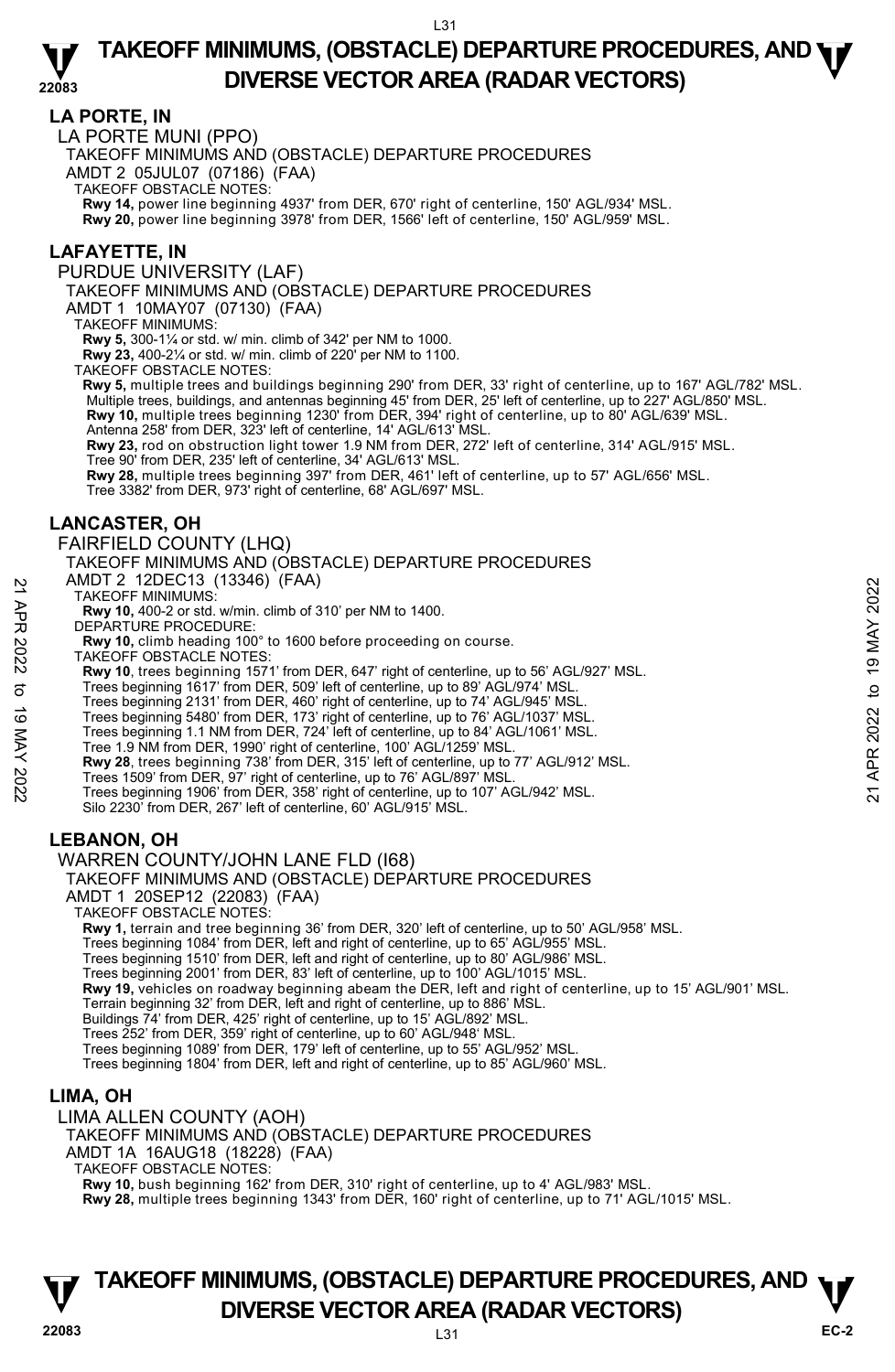### **LOGANSPORT, IN**

LOGANSPORT/CASS COUNTY (GGP) TAKEOFF MINIMUMS AND (OBSTACLE) DEPARTURE PROCEDURES AMDT 2 12AUG21 (21224) (FAA) TAKEOFF OBSTACLE NOTES: **Rwy 9,** fence 9' from DER, 443' right of centerline, 11' AGL/744' MSL.<br>Fence 187' from DER, 497' left of centerline, 11' AGL/743' MSL. Tree 934' from DER, 730' left of centerline, 791' MSL. Tree 2218' from DER, 487' right of centerline, 62' AGL/794' MSL. **Rwy 27,** terrain 4' from DER, 495' left of centerline, 739' MSL. Lighting 8' from DER, 17' right of centerline, 2' AGL/738' MSL. Poles beginning 638' from DER, 489' right of centerline, up to 34' AGL/763' MSL. Pole 734' from DER, 331' right of centerline, 39' AGL/767' MSL. Poles beginning 924' from DER, 334' left of centerline, up to 39' AGL/773' MSL. Tree 2041' from DER, 143' left of centerline, 65' AGL/801' MSL. Tree 3360' from DER, 1358' left of centerline, 825' MSL. Trees beginning 3374' from DER, 1002' left of centerline, up to 842' MSL.

### **LONDON, OH**

MADISON COUNTY (UYF) TAKEOFF MINIMUMS AND (OBSTACLE) DEPARTURE PROCEDURES AMDT 1 30JAN20 (20030) (FAA) TAKEOFF OBSTACLE NOTES: **Rwy 9,** tree 164' from DER, 484' left of centerline, 1059' MSL. Trees beginning 289' from DER, 417' left of centerline, up to 1065' MSL. Pole 1154' from DER, 791' left of centerline, 1080' MSL. Trees beginning 1330' from DER, 301' left of centerline, up to 1096' MSL. Tree 1495' from DER, 416' left of centerline, 1103' MSL. Tree 2591' from DER, 511' left of centerline, 1121' MSL. **Rwy 27**, vertical structure 53' from DER, 206' left of centerline, 1089' MSL. Vertical structure 134' from DER, 188' right of centerline, 1085' MSL. Tree 2091' from DER, 973' right of centerline, 1142' MSL. **LORAIN/ELYRIA, OH**  LORAIN COUNTY RGNL (LPR) TAKEOFF MINIMUMS AND (OBSTACLE) DEPARTURE PROCEDURES ORIG-A 24MAY18 (18144) (FAA) TAKEOFF OBSTACLE NOTES: **Rwy 7,** terrain beginning 21' from DER, 83' left of centerline, up to 801' MSL. Terrain 180' from DER, 288' right of centerline, 794' MSL. Terrain beginning 229' from DER, 261' left of centerline, up to 804' MSL. Terrain 308' from DER, 13' right of centerline, 801' MSL. Trees beginning 839' from DER, 520' left of centerline, up to 832' MSL. Tree 972' from DER, 294' right of centerline, 823' MSL. Trees beginning 1181' from DER, 52' left of centerline, up to 836' MSL. Tree 1294' from DER, 538' right of centerline, 847' MSL. Tree 1852' from DER, 431' right of centerline, 861' MSL. Tree 1875' from DER, 653' right of centerline, 865' MSL. **Rwy 25,** vegetation 582' from DER, 468' right of centerline, 809' MSL. Tree 1587' from DER, 697' left of centerline, 838' MSL. Tree 2180' from DER, 785' right of centerline, 848' MSL. Tree 2276' from DER, 435' right of centerline, 854' MSL. 22 **Example 121** Werlical structure 53<sup>4</sup> from DER, 188<sup>7</sup> iglorical structure for one of the contentine, 1085' MSL.<br>
Tree 2091' from DER, 973' right of centerline, 1142' MSL.<br>
22 **LORAIN/ELYRIA, OH**<br>
22 **LORAIN COUNTY RG** 

### **MADISON, IN**

MADISON MUNI (IMS) TAKEOFF MINIMUMS AND (OBSTACLE) DEPARTURE PROCEDURES AMDT 2 31JUL08 (08213) (FAA) TAKEOFF OBSTACLE NOTES: **Rwy 3,** Vehicle on road 625' from DER, on centerline, 15' AGL/844' MSL. Antenna on building and trees beginning 170' from DER, 432' left of centerline, up to 85' AGL/904' MSL. Poles and trees beginning 526' from DER, 64' right of centerline, up to 130' AGL/959' MSL.<br>**Rwy 21,** Vehicle on road 575' from DER, on centerline, 15' AGL/824' MSL. Trees and poles beginning 285' from DER, 16' left of centerline, up to 157' AGL/947' MSL. Trees and pole beginning 116' from DER, 1' right of centerline, up to 123' AGL/912' MSL.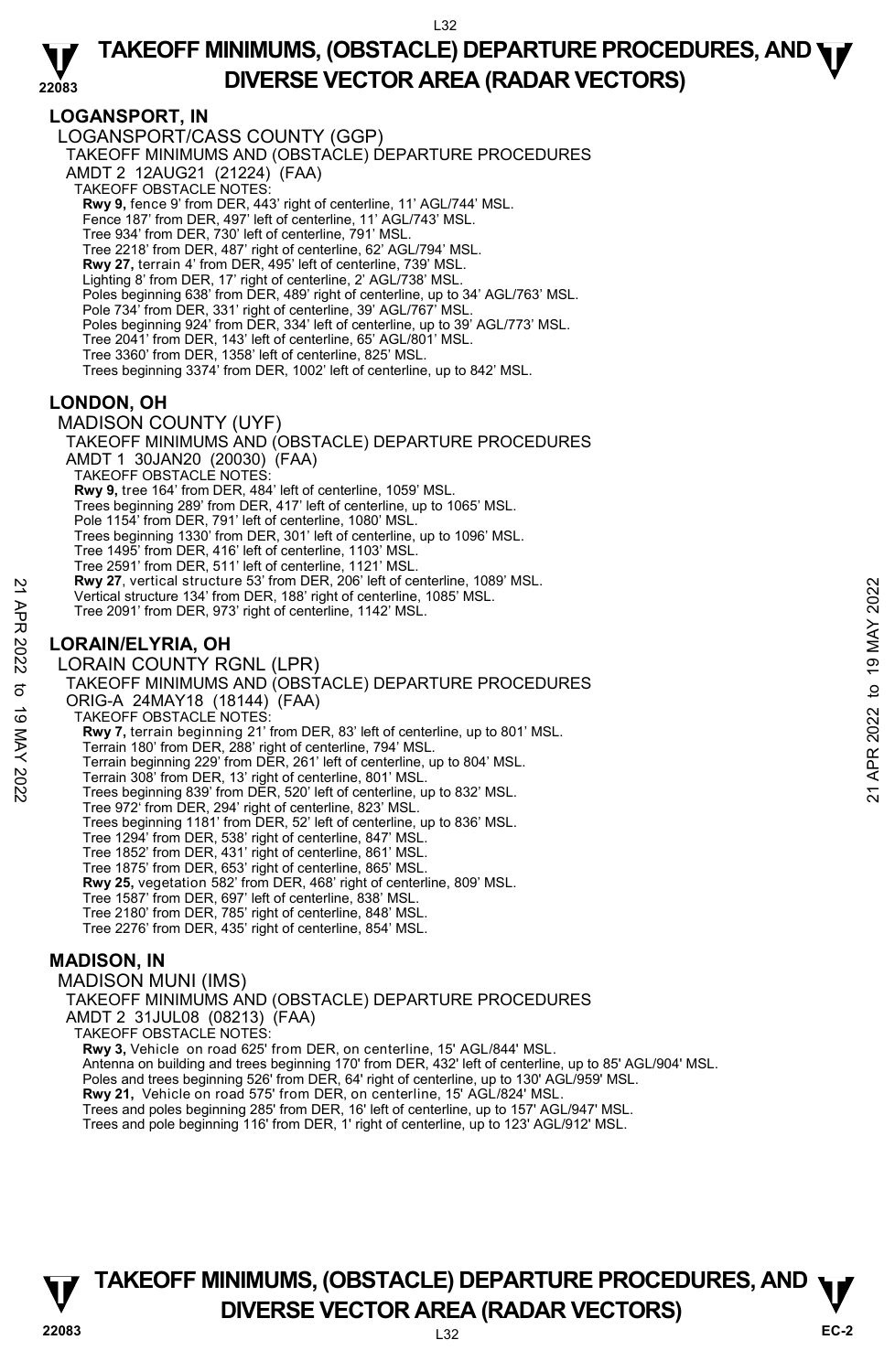### **MANSFIELD, OH**

MANSFIELD LAHM RGNL (MFD) TAKEOFF MINIMUMS AND (OBSTACLE) DEPARTURE PROCEDURES ORIG 12MAR09 (09071) (FAA) TAKEOFF OBSTACLE NOTES: **Rwy 5,** trees 1337' from DER, 209' right of centerline, 78' AGL/1318' MSL. Trees 1494' from DER, 410' left of centerline, 80' AGL/1330' MSL. **Rwy 32,** trees 2399' from DER, 868' right of centerline, 90' AGL/1310' MSL. **MARION, IN**  MARION MUNI - MCKINNEY FLD (MZZ) TAKEOFF MINIMUMS AND (OBSTACLE) DEPARTURE PROCEDURES AMDT 1 20JUN19 (21224) (FAA) TAKEOFF OBSTACLE NOTES: **Rwy 4,** terrain, NAVAID, pole beginning abeam DER, 124' left of centerline, up to 854' MSL. Pole, NAVAID beginning 34' from DER, 124' right of centerline, up to 852' MSL. Terrain beginning 68' from DER, 412' right of centerline, up to 856' MSL. Tree 534' from DER, 612' left of centerline, 890' MSL. Trees beginning 775' from DER, 435' left of centerline, up to 895' MSL. Trees beginning 929' from DER, 694' right of centerline, up to 65' AGL/914' MSL. Trees beginning 1082' from DER, 13' left of centerline, up to 915' MSL. Trees beginning 1283' from DER, 8' right of centerline, up to 921' MSL. Trees beginning 1672' from DER, 107' left of centerline, up to 927' MSL. Trees beginning 1852' from DER, 30' left of centerline, up to 936' MSL. Trees beginning 2280' from DER, 42' right of centerline, up to 927' MSL. Trees beginning 2749' from DER, 838' left of centerline, up to 942' MSL. Tree 3145' from DER, 1200' right of centerline, 937' MSL. **Rwy 15,** trees beginning 77' from DER, 224' left of centerline, up to 921' MSL. Terrain 116' from DER, 462' right of centerline, 855' MSL. Vegetation, terrain beginning 162' from DER, 282' right of centerline, up to 858' MSL. Trees beginning 431' from DER, 239' left of centerline, up to 925' MSL. Tree 539' from DER, 269' right of centerline, 51' AGL/901' MSL. Tree, pole, vehicle on traverse way beginning 569' from DER, 63' left of centerline, up to 926' MSL. Tree 676' from DER, 393' right of centerline, 904' MSL. Tree 701' from DER, 331' right of centerline, 73' AGL/914' MSL. Trees beginning 780' from DER, 361' right of centerline, up to 95' AGL/941' MSL. Trees beginning 870' from DER, 361' right of centerline, up to 102' AGL/943' MSL. Tree, pole beginning 1102' from DER, 20' right of centerline, up to 107' AGL/948' MSL. Trees beginning 2580' from DER, 70' left of centerline, up to 942' MSL. **Rwy 22,** pole 902' from DER, 572' left of centerline, 24' AGL/881' MSL. Tree 1651' from DER, 605' right of centerline, 45' AGL/904' MSL. Tree, pole beginning 1717' from DER, 760' right of centerline, up to 921' MSL. **Rwy 33,** sign 11' from DER, 72' right of centerline, 3' AGL/859' MSL. Vegetation 61' from DER, 242' left of centerline, 11' AGL/864' MSL. Pole, vehicle on traverse way, tree, transmission line beginning 366' from DER, 261' left of centerline, up to 38' AGL/895' **MSL** Tree 725' from DER, 427' left of centerline, 908' MSL. Trees beginning 795' from DER, 507' right of centerline, up to 928' MSL. Tree, pole beginning 815' from DER, 362' left of centerline, up to 58' AGL/913' MSL. Tree, pole beginning 889' from DER, 4' right of centerline, up to 931' MSL. Tree 986' from DER, 741' left of centerline, 88' AGL/941' MSL. Trees beginning 1006' from DER, 130' left of centerline, up to 94' AGL/946' MSL. Tree 2839' from DER, 1245' left of centerline, 948' MSL.<br>Tree 2989' from DER, 1133' left of centerline, 950' MSL.<br>Trees beginning 3140' from DER, 1063' left of centerline, up to 959' MSL. Trees beginning 3257' from DER, 1' left of centerline, up to 111' AGL/965' MSL. Tree 3426' from DER, 106' right of centerline, 947' MSL. Tree 3579' from DER, 144' right of centerline, 952' MSL. Trees beginning 3695' from DER, 29' right of centerline, up to 958' MSL. **MARION, OH**  MARION MUNI (MNN) TAKEOFF MINIMUMS AND (OBSTACLE) DEPARTURE PROCEDURES ORIG 30AUG07 (07242) (FAA) DEPARTURE PROCEDURE **Rwy 25,** climb heading 245° to 1600 before turning right. TAKEOFF OBSTACLE NOTES: **Rwy 7,** trees 3283' from DER, 273' left of centerline, up to 89' AGL/1088' MSL. Multiple trees beginning 36' from DER, 280' right of centerline, up to 43' AGL/1033' MSL. **Rwy 13,** trees 512' from DER, 277' left of centerline, up to 100' AGL/1089' MSL. Road 491' from DER, 15' AGL/1004' MSL. Trees beginning and the mark and the state of centerline, up to 858' MSL.<br>
Trees beginning 431' from DER, 239' left of centerline, up to 925' MSL.<br>
Tree 539' from DER, 269' right of centerline, 51' AGL/901' MSL.<br>
Tree 676

**Rwy 25,** obstruction light on antenna 419' from DER, 407' left of centerline, up to 13' AGL/1008' MSL. Road 434' from DER, 15' AGL/1004' MSL.  **CON'T**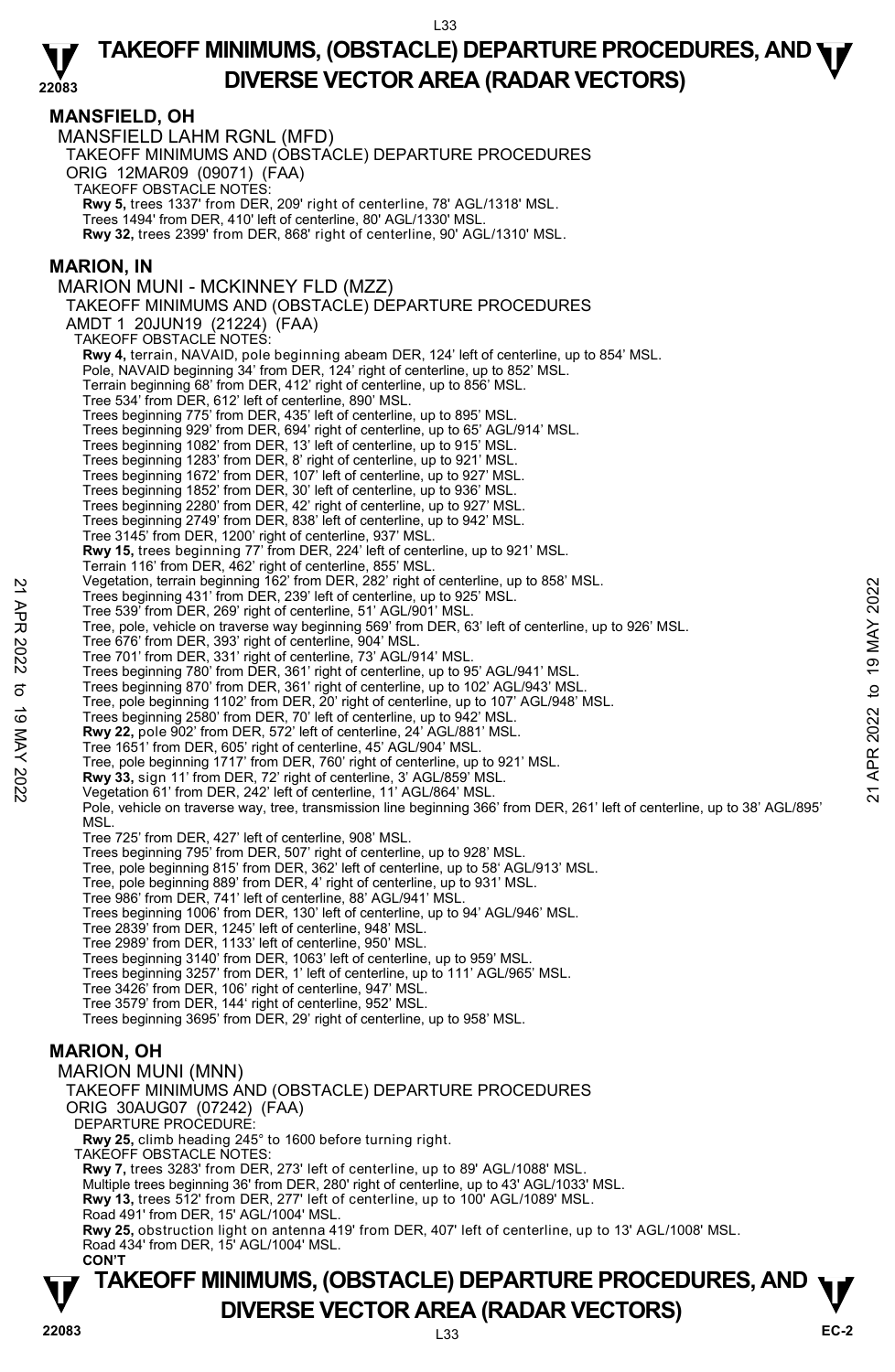### **MARION, OH (CON'T)**

MARION MUNI (MNN) (CON'T) **Rwy 31,** trees 2186' from DER, up to 100' AGL/1089' MSL. Road 355' from DER, 485' left of centerline, 15' AGL/1004' MSL.

### **MARYSVILLE, OH**

UNION COUNTY (MRT) TAKEOFF MINIMUMS AND (OBSTACLE) DEPARTURE PROCEDURES AMDT 2 16NOV89 (89320) (FAA) TAKEOFF MINIMUMS: **Rwy 9,** 300-1.

### **MEDINA, OH**

MEDINA MUNI (1G5)

TAKEOFF MINIMUMS AND (OBSTACLE) DEPARTURE PROCEDURES AMDT 4 18NOV10 (10322) (FAA) TAKEOFF OBSTACLE NOTES:

**Rwy 1,** vehicle on road 534' from DER, on centerline 15' AGL/1214' MSL. Trees beginning 562' from DER, 588' left of centerline, up to 100' AGL/1279' MSL. Trees beginning 1925' from DER on centerline, up to 100' AGL/1319' MSL. **Rwy 9,** trees beginning 305' from DER, 396' right of centerline, up to 100' AGL/1249' MSL. Tower 3626' from DER, 533' left of centerline, 189' AGL/1321' MSL. **Rwy 19,** trees beginning at DER, 112' left of centerline, up to 100' AGL/1289' MSL. Trees beginning 1490' from DER, 150' right of centerline, up to 100' AGL/1289' MSL. **Rwy 27,** trees beginning at DER, 345' left of centerline, up to 100' AGL/1319' MSL.<br>Trees beginning at DER, 366' right of centerline, up to 100' AGL/1279' MSL. Vehicle on road 501' from DER, on centerline, 15' AGL/1184' MSL.

### **MICHIGAN CITY, IN**

MICHIGAN CITY MUNI-PHILLIPS FLD (MGC) TAKEOFF MINIMUMS AND (OBSTACLE) DEPARTURE PROCEDURES AMDT 2 23SEP10 (21224) (FAA) DEPARTURE PROCEDURE: **Rwy 20,** climb heading 203° to 1200 before turning left. TAKEOFF OBSTACLE NOTES: **Rwy 2,** vehicle on road beginning 97' from DER, 191' left of centerline, up to 15' AGL/654' MSL. Vehicle on road 374' from DER, 555' right of centerline, 15' AGL/674' MSL. Trees beginning 169' from DER, left and right of centerline, up to 50' AGL/709' MSL. **Rwy 20,** trees beginning at DER, 181' right of centerline, up to 50' AGL/709' MSL. Vehicles on road 208' from DER, left and right of centerline, 17' AGL/676' MSL. Trees beginning 1418' from DER, left and right of centerline, up to 50' AGL/719' MSL. MICHIGAN CITY MUNI-PHILLIPS FLD (MGC)<br>
TAKEOFF MINIMUMS AND (OBSTACLE) DEPARTURE PROCEDURES<br>
22 TAKEOFF MINIMUMS AND (OBSTACLE) DEPARTURE PROCEDURES<br>
22 AMDT 2 23SEP10 (21224) (FAA)<br>
DEPARTURE PROCEDURE:<br>
23 AW2 (climb hea

# **MIDDLEFIELD, OH**

GEAUGA COUNTY (7G8) TAKEOFF MINIMUMS AND (OBSTACLE) DEPARTURE PROCEDURES AMDT 3 08JUN06 (06159) (FAA) TAKEOFF OBSTACLE NOTES: **Rwy 11,** railroad 331' from DER, 315' left of centerline, 23' AGL/1182' MSL. Trees 3144' from DER, 671' left of centerline, 100' AGL/1249' MSL. **Rwy 29,** railroad 349' from DER, 521' left of centerline, 23' AGL/1212' MSL. Multiple buildings 993' from DER, 294' right of centerline, 40' AGL/1239' MSL. Trees 1875' from DER, 791' right of centerline, 100' AGL/1319' MSL. Tank 2251' from DER, 578' right of centerline, 125' AGL/1315' MSL.

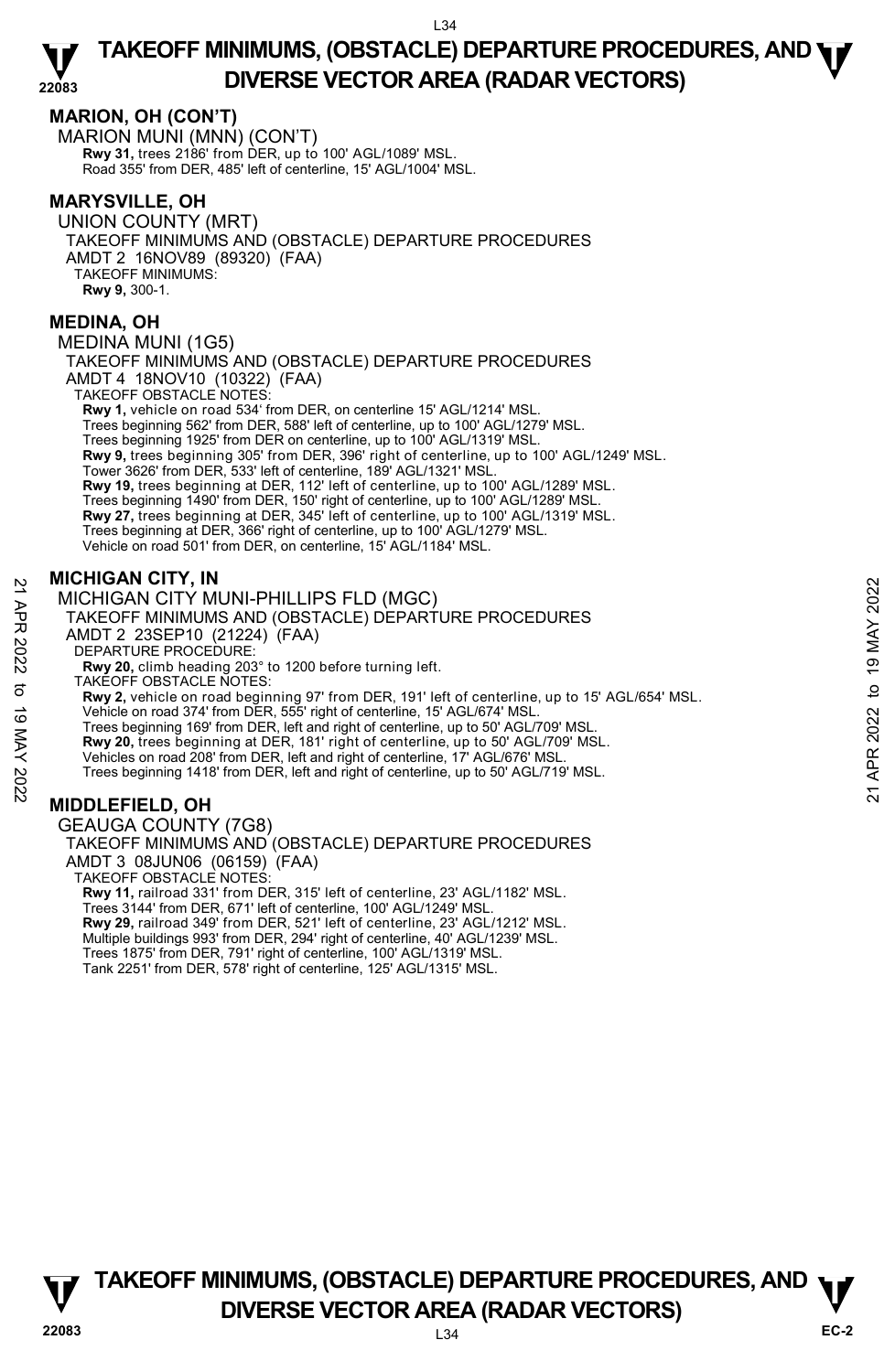### **MIDDLETOWN, OH**

MIDDLETOWN RGNL/HOOK FLD (MWO) TAKEOFF MINIMUMS AND (OBSTACLE) DEPARTURE PROCEDURES AMDT 2 20SEP12 (21140) (FAA) TAKEOFF MINIMUMS: **Rwys 8, 26,** NA-Environmental.<br>**Rwy 23,** 300-1¾ or std. w/min. climb of 880' per NM to 1000. DEPARTURE PROCEDURE: **Rwy 5,** climb heading 053° to 1500' before proceeding on course. **Rwy 23,** climb heading 233° to 1300' before proceeding on course. TAKEOFF OBSTACLE NOTES: **Rwy 5,** vehicles on roadway 17' from DER, left and right of centerline, up to 15' AGL/669' MSL. Terrain 106' from DER, 447' left of centerline, 661' MSL. Terrain 335' from DER, 395' left of centerline, 659' MSL. Trees beginning 676' from DER, left and right of centerline, up to 126' AGL/766' MSL. Poles beginning 1003' from DER, 259' right of centerline, up to 55' AGL/695' MSL. **Rwy 23,** trees 1119' from DER, 76' right of centerline, 109' AGL/739' MSL. Tower 1794' from DER, 603' left of centerline, 63' AGL/703' MSL. Stack 1997' from DER, 961' left of centerline, 205' AGL/855' MSL. Tree 1930' from DER, 903' left of centerline, 109' AGL/749' MSL. **MILLERSBURG, OH**  HOLMES COUNTY (10G) TAKEOFF MINIMUMS AND (OBSTACLE) DEPARTURE PROCEDURES AMDT 2 20AUG15 (15232) (FAA) TAKEOFF MINIMUMS: **Rwy 9, 27,** 300-1. TAKEOFF OBSTACLE NOTES: **Rwy 9,** bushes 136' from DER, 235 left of centerline, up to 25' AGL/1200' MSL. **Rwy 27,** trees beginning 212' from DER, 443' right of center line, up to 100' AGL/1287' MSL. Trees and poles beginning 1220' from DER, 158' right of centerline, up to 100' AGL/1315' MSL. Trees and buildings beginning 1116' from DER, 272' left of centerline, up to 100' AGL/1337' MSL. **MONTICELLO, IN**  WHITE COUNTY (MCX) TAKEOFF MINIMUMS AND (OBSTACLE) DEPARTURE PROCEDURES AMDT 3 10NOV16 (16315) (FAA) TAKEOFF MINIMUMS: **Rwy 36,** 600-3 or std. w/min. climb of 265' per NM to 1400. TAKEOFF OBSTACLE NOTES: **Rwy 18,** trees beginning 23' from DER, 309' left of centerline, up to 739' MSL. Trees beginning 35' from DER, 296' right of centerline, 731' MSL. Trees and pole beginning 51' from DER, 16' right of centerline, up to 744' MSL. Trees and building beginning 436' from DER, 3' left of centerline, up to 757' MSL. Trees beginning 1284' from DER, 11' left of centerline, up to 775' MSL. Trees beginning 1961' from DER, 27' right of centerline, up to 753' MSL. **Rwy 36,** tree 983' from DER, 571' right of centerline, 754' MSL. Tower 1.7 NM from DER, 1101' right of centerline, 292' AGL/973' MSL. Tower 2.5 NM from DER, 4185' left of centerline, 420' AGL/1134' MSL. **MT. GILEAD, OH**  MORROW COUNTY (4I9) TAKEOFF MINIMUMS AND (OBSTACLE) DEPARTURE PROCEDURES AMDT 2 18NOV10 (10322) TAKEOFF OBSTACLE NOTES: **Rwy 10,** trees 858' from DER, 331' right of centerline, 100' AGL/1189' MSL. Trees 963' from DER, 380' left of centerline, 100' AGL/1189' MSL. Press and poles beginning 2122 from DER, 433 right of center line, up to 100' AGL/1315' MSL.<br>
Trees and buildings beginning 1116' from DER, 272' left of centerline, up to 100' AGL/1315' MSL.<br>
Trees and buildings beginning

**Rwy 28,** trees beginning 877' from DER, 302' right of centerline, up to 100' AGL/1159' MSL.<br>Trees 324' from DER, 494' right of centerline, 100' AGL/1169' MSL.

Vehicles on road beginning 228' from DER, extending from 542' right to 674' left of centerline up to 15' AGL/1084' MSL.

# **MT. VERNON, OH**

KNOX COUNTY (4I3) TAKEOFF MINIMUMS AND (OBSTACLE) DEPARTURE PROCEDURES ORIG 15JAN09 (09015) (FAA) TAKEOFF OBSTACLE NOTES: **Rwy 28,** trees 2121' from DER, 361' right of centerline, 47' AGL/1246' MSL.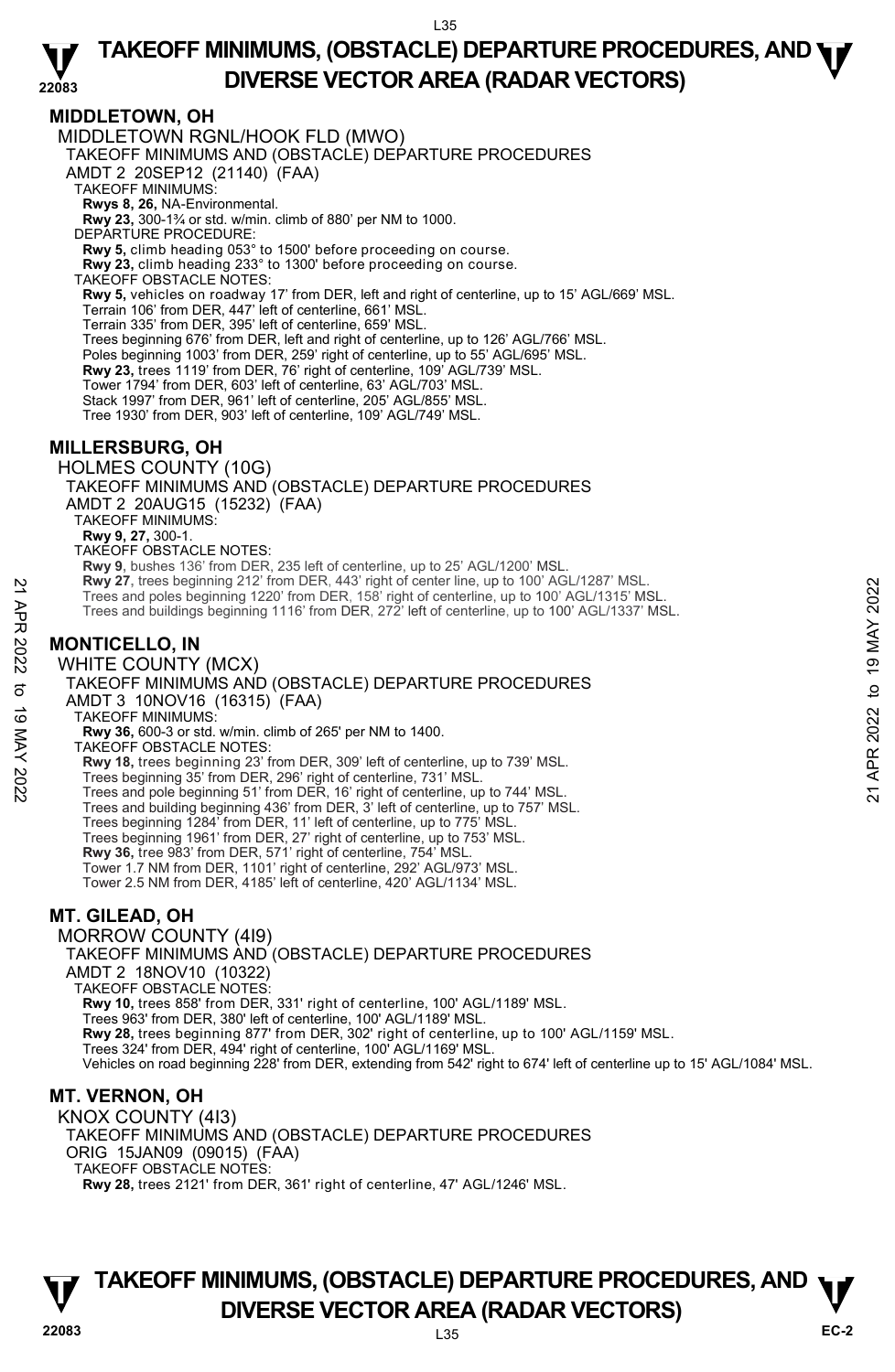#### **22083 TAKEOFF MINIMUMS, (OBSTACLE) DEPARTURE PROCEDURES, AND <b>WE**<br>DREBSE VECTOR AREA (BADAR VECTORS) **DIVERSE VECTOR AREA (RADAR VECTORS)**

### **MUNCIE, IN**

DELAWARE COUNTY RGNL (MIE)

TAKEOFF MINIMUMS AND (OBSTACLE) DEPARTURE PROCEDURES

AMDT 4A 12DEC13 (13346) (FAA)

TAKEOFF OBSTACLE NOTES:

**Rwy 3,** pole 717' from DER, 596' right of centerline, 19' AGL/954' MSL.<br>Trees beginning 771' from DER, 413' right of centerline, up to 56' AGL/991' MSL.

Trees beginning 2463' from DER, 44' left of centerline, up to 76' AGL/1007' MSL.

Towers and pole 3802' from DER, 702' left of centerline, up to 121' AGL/1049' MSL.

**Rwy 14,** trees beginning 2062' from DER, 1005' right of centerline, up to 68' AGL/1013' MSL.<br>**Rwy 21,** rising terrain beginning 6' from DER, 304' right of centerline, up to 943' MSL.

Flag pole 851' from DER, 627' left of centerline, 25' AGL/962' MSL.

Building 941' from DER, 670' left of centerline, 32' AGL/969' MSL. Trees beginning 946' from DER, 39' left of centerline, up to 81' AGL/1033' MSL.

Trees beginning 1119' from DER, 207' right of centerline, up to 96' AGL/1032' MSL.

**Rwy 32,** trees and bushes beginning 86' from DER, 447' left of centerline, up to 17' AGL/940' MSL.

### **NAPOLEON, OH**

HENRY COUNTY (7W5) TAKEOFF MINIMUMS AND (OBSTACLE) DEPARTURE PROCEDURES ORIG 18NOV10 (10322) (FAA) TAKEOFF OBSTACLE NOTES: **Rwy 10,** trees 1128' from DER, 774' left of centerline, 100' AGL/784' MSL. Trees 1910' from DER, 419' right of centerline, 100' AGL/784' MSL. **Rwy 28,** vehicle on road 270' from DER, on centerline, 15' AGL/699' MSL. Trees 575' from DER, 427' right of centerline, 100' AGL/784' MSL. Trees 2140' from DER, 389' left of centerline, 100' AGL/789' MSL. Trees 3167' from DER, 390' right of centerline, 100' AGL/784' MSL.

#### **NAPPANEE, IN**

NAPPANEE MUNI (C03) TAKEOFF MINIMUMS AND (OBSTACLE) DEPARTURE PROCEDURES AMDT 1 19FEB81 (81036) (FAA) TAKEOFF MINIMUMS: **Rwy 9,** 300-1.

### **NEW CASTLE, IN**

NEW CASTLE HENRY COUNTY MARLATT FLD (UWL) TAKEOFF MINIMUMS AND (OBSTACLE) DEPARTURE PROCEDURES AMDT 1A 20JUN19 (21224) (FAA) TAKEOFF OBSTACLE NOTES: **Rwy 10,** trees beginning 1657' from DER, 156' right of centerline, up to 1142' MSL. Tree 1821' from DER, 92' left of centerline, 65' AGL/1146' MSL. Trees beginning 1865' from DER, 22' right of centerline, up to 69' AGL/1153' MSL. Tree 1931' from DER, 697' right of centerline, 1154' MSL. Tree 1932' from DER, 817' right of centerline, 91' AGL/1176' MSL. Trees beginning 1951' from DER, 571' right of centerline, up to 93' AGL/1179' MSL. Trees beginning 2029' from DER, 530' right of centerline, up to 103' AGL/1190' MSL.<br>**Rwy 28,** pole, traverse way beginning 160' from DER, 464' right of centerline, up to 30' AGL/1101' MSL. Pole beginning 346' from DER, 461' right of centerline, up to 32' AGL/1105' MSL. Pole 444' from DER, 462' right of centerline, 35' AGL/1107' MSL. NAPPANEE, IN<br>
APPANEE MUNI (C03)<br>
TAKEOFF MINIMUMS AND (OBSTACLE) DEPARTURE PROCEDURES<br>
ANDT 1 19FEB81 (81036) (FAA)<br>
TAKEOFF MINIMUMS:<br>
TAKEOFF MINIMUMS:<br>
TAKEOFF MINIMUMS AND (OBSTACLE) DEPARTURE PROCEDURES<br>
TREW CASTLE

### **NEW LEXINGTON, OH**

PERRY COUNTY (I86) TAKEOFF MINIMUMS AND (OBSTACLE) DEPARTURE PROCEDURES ORIG 30AUG84 (84243) (FAA) TAKEOFF MINIMUMS: **Rwys 8, 26,** 300-1.

### **NEW PHILADELPHIA, OH**

HARRY CLEVER FLD (PHD) TAKEOFF MINIMUMS AND (OBSTACLE) DEPARTURE PROCEDURES AMDT 3A 01FEB18 (22083) (FAA) TAKEOFF MINIMUMS: **Rwys 12, 30,** NA-Environmental. **Rwy 15,** 500-2½ or std. w/min. climb to 420' per NM to 1500. **Rwy 33,** std. w/min. climb of 210' per NM to 1500. DEPARTURE PROCEDURE: **Rwy 15,** climb heading 147° to 1500 before turning. **Rwy 33,** climb heading 327° to 1600 before turning. **CON'T**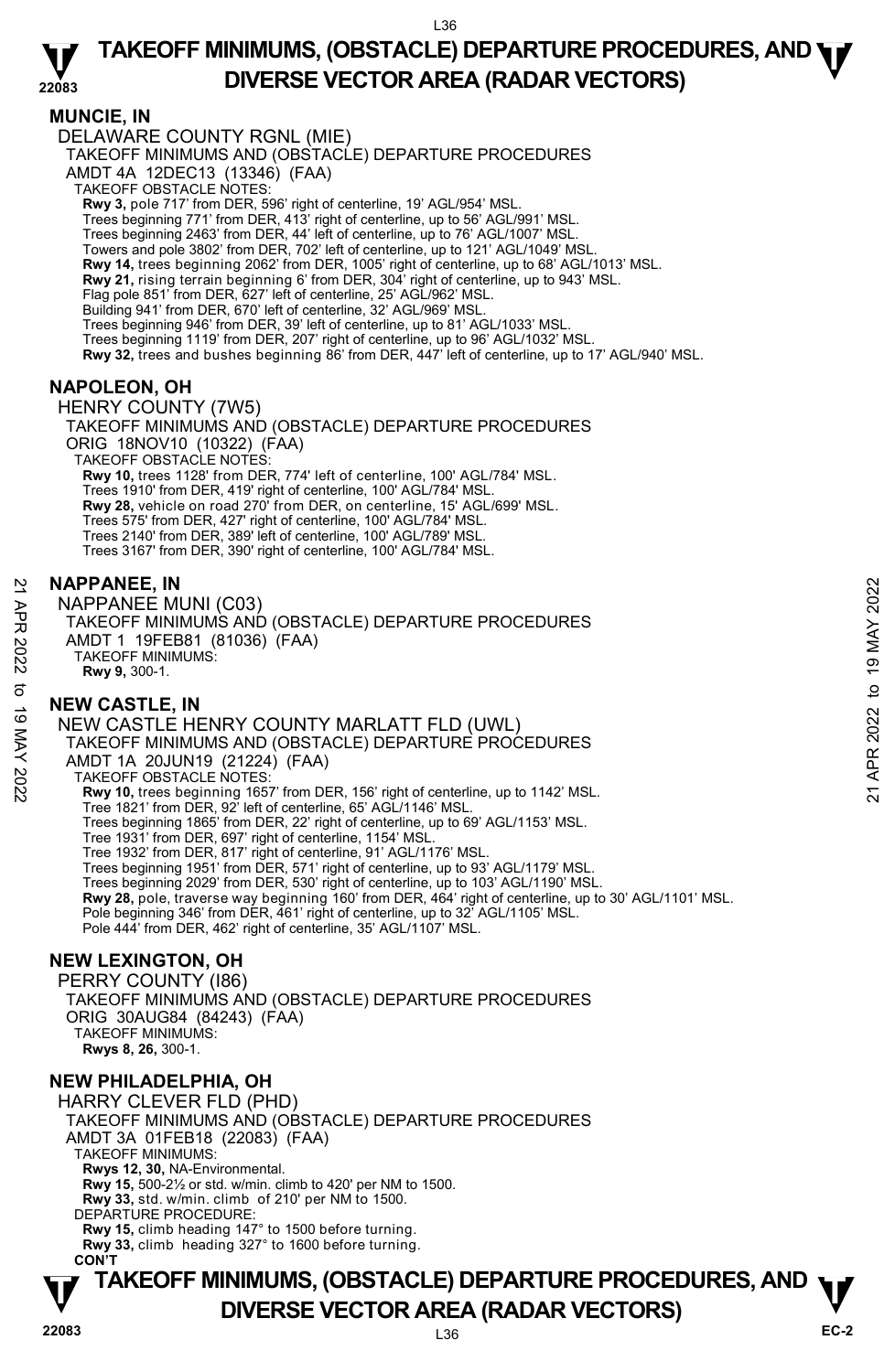#### **22083 TAKEOFF MINIMUMS, (OBSTACLE) DEPARTURE PROCEDURES, AND <b>WE**<br>DREBSE VECTOR AREA (BADAR VECTORS) **DIVERSE VECTOR AREA (RADAR VECTORS)**

# **NEW PHILADELPHIA, OH (CON'T)**

HARRY CLEVER FLD (PHD) (CON'T) TAKEOFF OBSTACLE NOTES:

**Rwy 15,** poles beginning 194' from DER, 431' left of centerline, up to 56' AGL/935' MSL. Vehicle on road beginning 240' from DER, 146' left of centerline, up to 15' AGL/902' MSL. Rising terrain and trees beginning 320' from DER, 37' left of centerline, up to 100' AGL/1319' MSL. Siren 383' from DER, 584' left of centerline, 81' AGL/940' MSL. Tower 3659' from DER, 9' left of centerline, 124' AGL/983' MSL. Vehicle on road beginning 78' from DER, 45' right of centerline, up to 15' AGL/904' MSL. Trees beginning 79' from DER, 13' right of centerline, up to 100' AGL/972' MSL. Poles beginning 678' from DER, 3' right of centerline, up to 61' AGL/920' MSL. **Rwy 33,** trees beginning 41' from DER, 64' left of centerline, up to 100' AGL/965' MSL. Vehicle on road beginning 108' from DER, 26' left of centerline, up to 15' AGL/914' MSL. Headstone 142' from DER, 272' left of centerline, 6' AGL/900' MSL. Building 167' from DER, 511' left of centerline, 34' AGL/928' MSL. OL on pole 261' from DER, 213' left of centerline, 37' AGL/931' MSL. Vehicle on road beginning 12' from DER, 28' right of centerline, up to 15' AGL/914' MSL. Rising terrain and trees beginning 36' from DER, 22' right of centerline, up to 100' AGL/984' MSL. Fence 83' from DER, 217' right of centerline, 6' AGL/900' MSL Poles beginning 502' from DER, 368' right of centerline, up to 28' AGL/924' MSL. Tower 2.6 NM from DER, 2107' right of centerline, 406' AGL/1319' MSL. **NEWARK, OH**  NEWARK-HEATH (VTA) TAKEOFF MINIMUMS AND (OBSTACLE) DEPARTURE PROCEDURES AMDT 3 20JUN19 (19171) (FAA) TAKEOFF MINIMUMS: **Rwy 9,** 600-3 w/min. climb of 225' per NM to 1700 or std. w/min climb of 300' per NM to 1600 or 1000-3 for VCOA. **Rwy 27,** 400-2½ or std. w/min. climb of 220' per NM to 1200. DEPARTURE PROCEDURE: **Rwy 9,** climb heading 093° to 1700 before proceeding on course. **Rwy 27,** climb on heading 273º to 1400 before proceeding on course. VCOA: **Rwy 9,** obtain ATC approval for VCOA when requesting IFR clearance. Climb in visual conditions to cross Newark-Heath Airport at or above 1700 before proceeding on course. TAKEOFF OBSTACLE NOTES: **Rwy 9,** tree, terrain beginning 25' from DER, 173' left of centerline, up to 889' MSL. Lighting 40' from DER, 77' right of centerline, 871' MSL. Building 93' from DER, 510' right of centerline, 879' MSL. Transmission line, fence beginning 105' from DER, 249' right of centerline, up to 907' MSL. Trees, poles, building beginning 107' from DER, 454' left of centerline, up to 71' AGL/934' MSL. Tree 237' from DER, 554' right of centerline, 922' MSL. Trees, pole beginning 558' from DER, 29' right of centerline, up to 942' MSL. Tree 2651' from DER, 263' right of centerline, 949' MSL. Trees beginning 2741' from DER, 473' right of centerline, up to 953' MSL. Tree 4800' from DER, 1713' right of centerline, 1005' MSL. Trees beginning 4884' from DER, 1409' right of centerline, up to 1008' MSL. Trees, buildings beginning 5018' from DER, 1522' right of centerline, up to 1018' MSL. Trees, building beginning 5164' from DER, 1437' right of centerline, up to 1032' MSL. Trees, buildings beginning 5288' from DER, 1367' right of centerline, up to 1041' MSL. Trees, building beginning 5679' from DER, 1429' right of centerline, up to 1055' MSL. Trees beginning 5909' from DER, 1352' right of centerline, up to 1058' MSL. Tree 1 NM from DER, 1488' right of centerline, 1065' MSL. Trees, building beginning 1 NM from DER, 1429' right of centerline, up to 1076' MSL. Trees beginning 1 NM from DER, 1430' right of centerline, up to 1101' MSL. Trees beginning 1 NM from DER, 1834' right of centerline, up to 1110' MSL. Trees beginning 1.1 NM from DER, 1580' right of centerline, up to 69' AGL/1118' MSL. Trees beginning 1.1 NM from DER, 1546' right of centerline, up to 1120' MSL. Trees, building beginning 1.1 NM from DER, 1318' right of centerline, up to 1121' MSL. Trees beginning 1.1 NM from DER, 1230' right of centerline, up to 1122' MSL.<br>Trees buildings beginning 1.1 NM from DER, 1399' right of centerline, up to 1125' MSL. Trees beginning 1.3 NM from DER, 1932' right of centerline, up to 1130' MSL. Tree 1.3 NM from DER, 2058' right of centerline, 1132' MSL. Trees, buildings beginning 1.3 NM from DER, 297' right of centerline, up to 90' AGL/1151' MSL.<br>Trees beginning 1.3 NM from DER, 223' left of centerline, up to 1121' MSL. Trees beginning 1.3 NM from DER, 168' left of centerline, up to 1127' MSL. Trees beginning 1.3 NM from DER, 66' left of centerline, up to 1150' MSL. Trees beginning 1.4 NM from DER, 62' left of centerline, up to 151' AGL/1151' MSL. Trees beginning 1.6 NM from DER, 659' right of centerline, up to 1163' MSL. Trees beginning 1.6 NM from DER, 8' right of centerline, up to 1168' MSL. Trees, building beginning 1.6 NM from DER, 107' right of centerline, up to 82' AGL/1179' MSL. Antenna 2.4 NM from DER, 2425' left of centerline, 360' AGL/1394' MSL. Tower 2.4 NM from DER, 2371' left of centerline, 362' AGL/1396' MSL. Antenna 2.4 NM from DER, 2430' left of centerline, 360' AGL/1396' MSL.  **CON'T EVALUAT SET ASSET ASSET ASSET ASSET AND ASSET ASSET ASSET AND DEPENDENCING THE ASSET AND A PROPORT AND AND AND A PROPORT AND A PROPORT AND A PROPORT AND A PROPORT AND A PROPORT AND A PROPORT AND A PROPORT AND A PROPORT A**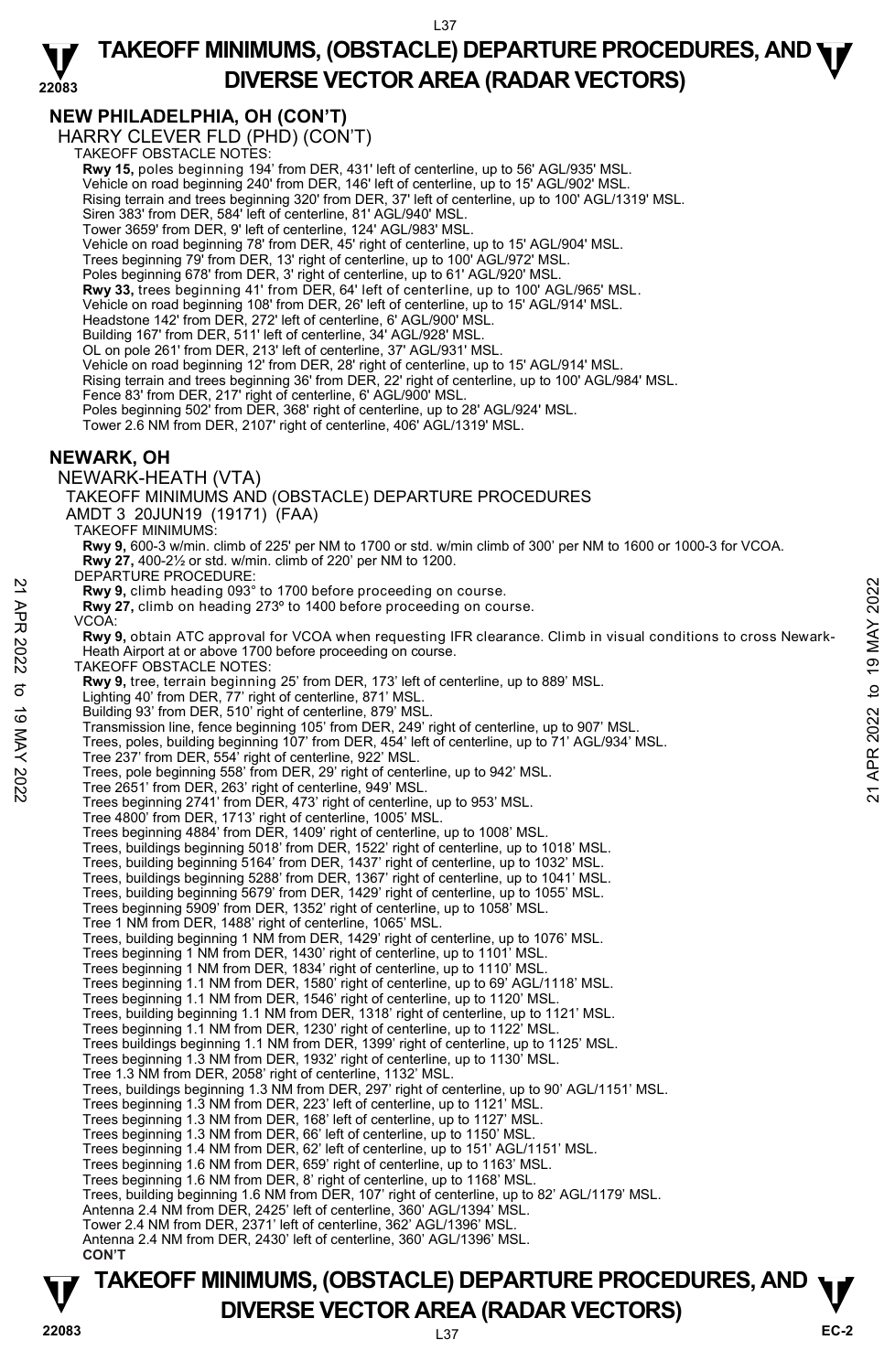#### **22083 TAKEOFF MINIMUMS, (OBSTACLE) DEPARTURE PROCEDURES, AND <b>WE**<br>DREBSE VECTOR AREA (BADAR VECTORS) **DIVERSE VECTOR AREA (RADAR VECTORS)**

# **NEWARK, OH (CON'T)**

NEWARK-HEATH (VTA) (CON'T) **Rwy 27,** terrain 2' from DER, 251' right of centerline, 884' MSL. Terrain 11' from DER, 486' right of centerline, 886' MSL. Pole, vehicles on road beginning 49' from DER, 199' left of centerline, up to 910' MSL. Pole, vehicles on road beginning 188' from DER, 32' left of centerline, up to 29' AGL/912' MSL. Trees, poles, bldg twr beginning 543' from DER, 120' left of centerline, up to 968' MSL. Vehicles on road 604' from DER, 31' right of centerline, 902' MSL. Pole 697' from DER, 139' right of centerline, 919' MSL. Poles, building beginning 796' from DER, 206' right of centerline, up to 920' MSL. Pole 972' from DER, 313' right of centerline, 926' MSL. Trees beginning 1033' from DER, 11' right of centerline, up to 933' MSL. Trees, pole beginning 1196' from DER, 64' right of centerline, up to 963' MSL. Tree 1533' from DER, 7' right of centerline, 971' MSL. Tree 1591' from DER, 682' right of centerline, 973' MSL. Trees beginning 1645' from DER, 189' right of centerline, up to 976' MSL. Trees beginning 1750' from DER, 321' right of centerline, up to 979' MSL. Trees, poles beginning 2005' from DER, 58' right of centerline, up to 985' MSL. Tree, poles beginning 2270' from DER, 154' left of centerline, up to 970' MSL. Tree 3354' from DER, 1131' right of centerline, 993' MSL. Tree 3381' from DER, 384' left of centerline, 974' MSL. Tree 3776' from DER, 1384' left of centerline, 983' MSL. Tree 3791' from DER, 1212' right of centerline, 996' MSL. Tree 3892' from DER, 1160' right of centerline, 998' MSL. Tree 3899' from DER, 1424' left of centerline, 992' MSL. Tree 3984' from DER, 1537' left of centerline, 994' MSL. Trees beginning 4015' from DER, 1135' right of centerline, up to 1003' MSL. Trees beginning 4020' from DER, 1325' left of centerline, up to 998' MSL. Trees beginning 4550' from DER, 755' left of centerline, up to 1009' MSL. Tree 4739' from DER, 913' left of centerline, 1011' MSL. Trees beginning 4835' from DER, 634' left of centerline, up to 1021' MSL. Trees beginning 4982' from DER, 966' left of centerline, up to 1029' MSL. Tree 1.3 NM from DER, 1932' right of centerline, 1094' MSL. Tree 1.3 NM from DER, 2173' right of centerline, 1099' MSL. Trees beginning 1.3 NM from DER, 1874' right of centerline, up to 1109' MSL. Tree 2.1 NM from DER, 2988' right of centerline, 121' AGL/1204' MSL. **NORTH VERNON, IN**  NORTH VERNON (OVO) TAKEOFF MINIMUMS AND (OBSTACLE) DEPARTURE PROCEDURES ORIG 27AUG09 (09239) (FAA) TAKEOFF OBSTACLE NOTES: **Rwy 5,** tree 1866' from DER, 690' left of centerline, 62' AGL/821' MSL. Tree 428' from DER, 516' right of centerline, 22' AGL/781' MSL. **Rwy 15,** fence beginning 259' from DER, crossing left to right, 11' AGL/765' MSL. Trees beginning 469' from DER, 100' left of centerline, up to 115' AGL/864' MSL. Tree 1509' from DER, 472' right of centerline, 59' AGL/818' MSL. **Rwy 23,** trees beginning 1856' from DER, 94' left of centerline, up to 93' AGL/842' MSL. Tree 3348' from DER 675' right of centerline, 97' AGL/846' MSL. **Rwy 33,** fence beginning 304' from DER, 138' left of centerline, 11' AGL/761' MSL.<br>Tree 2592' from DER, 596' left of centerline, 90' AGL/839' MSL. Power pole 751' from DER, 102' right of centerline, 25' AGL/774' MSL. 22 Trees beginning 4982' from DER, 966' left of centerline, up to 1029 MSL.<br>
Tree 1.3 NM from DER, 1932' right of centerline, 1099' MSL.<br>
Tree 1.3 NM from DER, 1973' right of centerline, 1099' MSL.<br>
Trees beginning 1.3 NM

# **NORWALK, OH**

NORWALK-HURON COUNTY (5A1) TAKEOFF MINIMUMS AND (OBSTACLE) DEPARTURE PROCEDURES AMDT 1 27OCT83 (83286) (FAA) TAKEOFF MINIMUMS: **Rwys 10, 28,** 300-1.

## **OTTAWA, OH**

PUTNAM COUNTY (OWX) TAKEOFF MINIMUMS AND (OBSTACLE) DEPARTURE PROCEDURES ORIG 27AUG09 (09239) (FAA) TAKEOFF OBSTACLE NOTES: **Rwy 9,** trees 1342' from DER, 578' right of centerline, 100' AGL/854' MSL. Tree 1978' from DER, 5' left of centerline, 50' AGL/814' MSL. **Rwy 27,** road 1' from DER, 219' right of centerline, 15' AGL/768' MSL. Multiple trees and pole beginning 1606' from DER, 303' left of centerline, up to 100' AGL/854' MSL.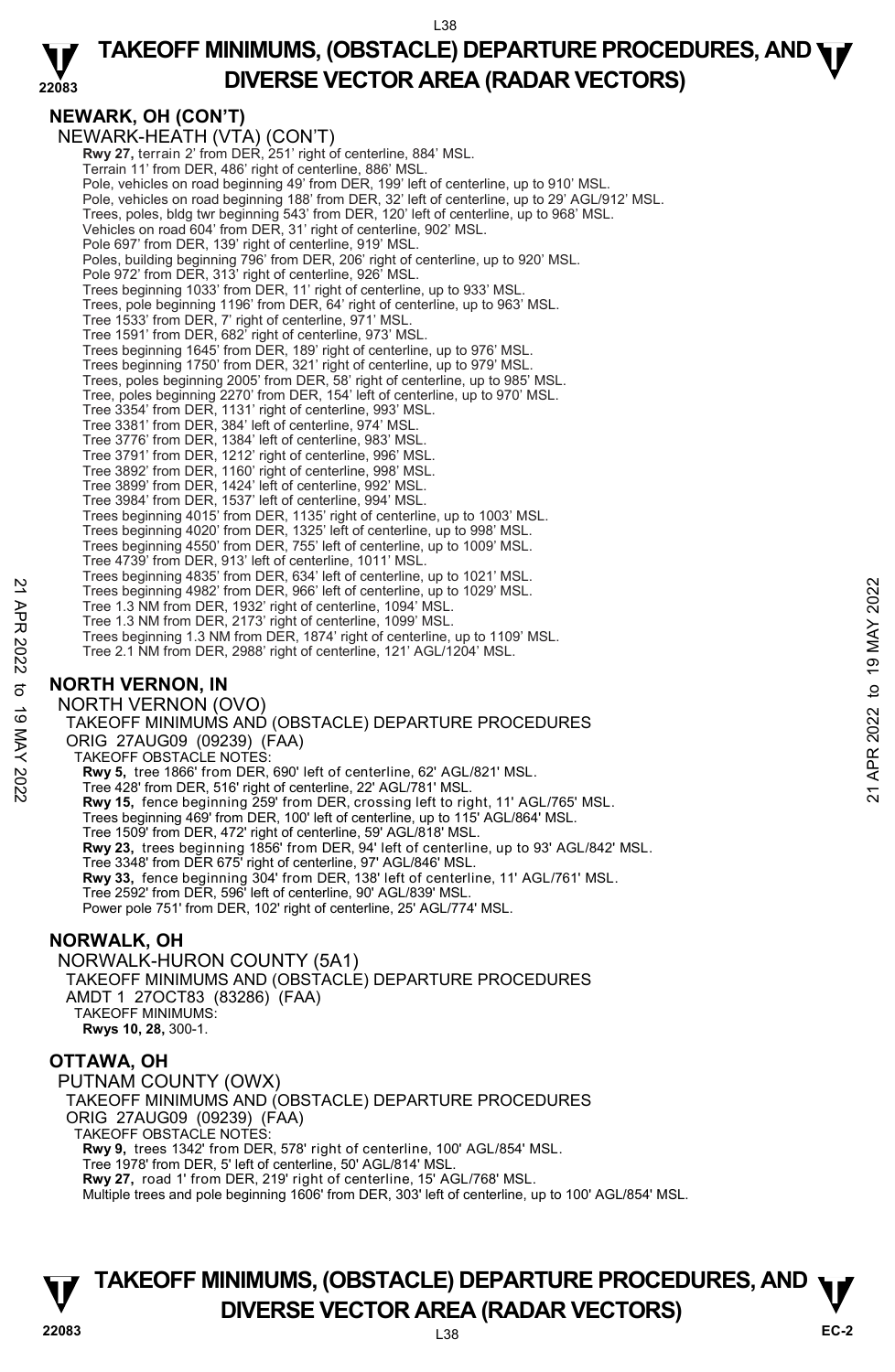### **OXFORD, OH**

MIAMI UNIVERSITY (OXD) TAKEOFF MINIMUMS AND (OBSTACLE) DEPARTURE PROCEDURES AMDT 2 31MAY12 (12152) (FAA) TAKEOFF OBSTACLE NOTES: **Rwy 5,** trees beginning 314' from DER, left and right of centerline, up to 100' AGL/1129' MSL. Vehicles on roadway beginning 320' from DER, 282' right of centerline, up to 15' AGL/1044' MSL. Poles beginning 695' from DER, 209' left of centerline, up to 35' AGL/1061' MSL. Rod on building 764' from DER, 501' left of centerline, 33' AGL/1060' MSL. Light poles beginning 966' from DER, 518' right of centerline, up to 70' AGL/1084' MSL.<br>**Rwy 23,** vehicles on roadway beginning 136' from DER, left and right of centerline, up to 15' AGL/1054' MSL. Poles beginning 139' from DER, 178' left of centerline, up to 33' AGL/1072' MSL. Trees beginning 256' from DER, left and right of centerline, up to 100' AGL/1149' MSL. Buildings beginning 269' from DER, left and right of centerline, up to 33' AGL/1068' MSL. Chimney 327' from DER, 432' left of centerline, 34' AGL/ 1070' MSL. Antenna 1076' from DER, 243' left of centerline, 43' AGL/1073' MSL. **PAINESVILLE, OH** 

CONCORD AIRPARK (2G1)

TAKEOFF MINIMUMS AND (OBSTACLE) DEPARTURE PROCEDURES AMDT 3 18NOV10 (10322) (FAA)

TAKEOFF MINIMUMS:

**Rwy 20,** 400-2¾ or std. w/ a min. climb of 400' per NM to 1500.

DEPARTURE PROCEDURE:

**Rwy 20,** climb heading 209° to 1500 before proceeding on course.

TAKEOFF OBSTACLE NOTES:

**Rwy 2,** trees beginning 336' from DER, 42' left of centerline, up to 100' AGL/1039' MSL.

Trees beginning 1064' from DER, 217' right of centerline, up to 100' AGL/1039' MSL.

**Rwy 20,** trees beginning 131' from DER, left and right of centerline, up to 100' AGL/1220' MSL.<br>Tower 1.2 NM from DER, 2020' right of centerline, 114' AGL/1223' MSL.

## **PERU, IN**

#### PERU MUNI (I76)

TAKEOFF MINIMUMS AND (OBSTACLE) DEPARTURE PROCEDURES AMDT 3 18JAN07 (07018) (FAA) TAKEOFF OBSTACLE NOTES: **Rwy 1,** multiple trees beginning 2201' from DER, 321' left of centerline, 100' AGL/879' MSL. Road plus vehicle beginning 407' from DER, 1524' right of centerline, 15' AGL/794' MSL. Trees beginning 1656' from DER, 815' right of centerline, 100' AGL/879' MSL. **Rwy 19,** multiple trees beginning 44' from DER, 204' left of centerline, 100' AGL/869' MSL. Multiple trees beginning 588' from DER, 134' right of centerline, 100' AGL/859' MSL. FORD THE MATTEN UNITED THE RELATION OF SURVEY THE RELATION OF THE RELATION OF THE RELATIONS AND CONSTACLE DEPARTURE PROCEDURES<br>
TAKEOFF MINIMUMS AND (OBSTACLE) DEPARTURE PROCEDURES<br>
AND TAKEOFF MINIMUMS AND (OBSTACLE) DEP

### **PIQUA, OH**

PIQUA/HARTZELL FLD (I17) TAKEOFF MINIMUMS AND (OBSTACLE) DEPARTURE PROCEDURES ORIG 20OCT11 (21224) (FAA) TAKEOFF OBSTACLE NOTES: **Rwy 8,** tree 2006' from DER, 515' left of centerline, 76' AGL/1062' MSL. **Rwy 26,** vehicles on roadway, beginning 347' from DER, 578' left of centerline, up to 15' AGL/1024' MSL. Trees and grain bin beginning 61' from DER, 321' left of centerline, up to 100' AGL/1119' MSL.

## **PLYMOUTH, IN**

PLYMOUTH MUNI (C65) TAKEOFF MINIMUMS AND (OBSTACLE) DEPARTURE PROCEDURES ORIG 18JUL74 (74199) (FAA) TAKEOFF MINIMUMS: **Rwys 10, 28,** 300-1.

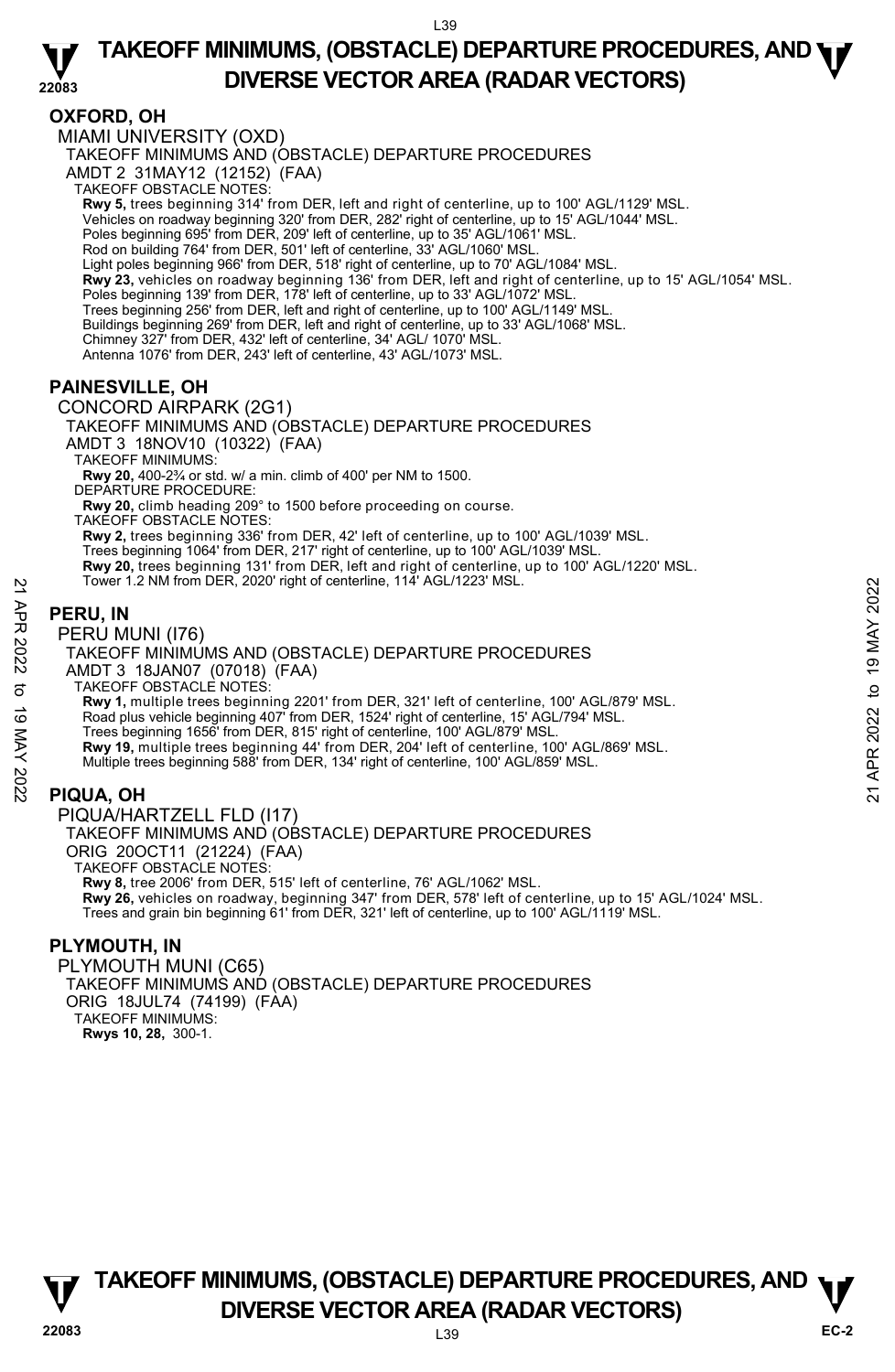#### **22083 TAKEOFF MINIMUMS, (OBSTACLE) DEPARTURE PROCEDURES, AND <b>WE**<br>DREBSE VECTOR AREA (BADAR VECTORS) **DIVERSE VECTOR AREA (RADAR VECTORS)**

### **PORT CLINTON, OH**

ERIE-OTTAWA INTL (PCW)

TAKEOFF MINIMUMS AND (OBSTACLE) DEPARTURE PROCEDURES

AMDT 6A 12NOV15 (15316) (FAA)

TAKEOFF MINIMUMS:

**Rwy 27,** std. w/ min. climb of 250' per NM to 1600 or 1000-2½ for climb in visual conditions. DEPARTURE PROCEDURE:

**Rwy 27,** for climb in visual conditions: cross Carl R Keller Field at or above 1400 MSL before proceeding on course. TAKEOFF OBSTACLE NOTES:

**Rwy 9,** multiple trees and poles beginning 417' from DER, 398' left of centerline, up to 78' AGL/668' MSL.<br>Multiple trees and poles beginning 407' from DER, 550' right of centerline, up to 67' AGL/657' MSL.

**Rwy 18,** multiple trees beginning 626' from DER, 424' left of centerline, up to 100' AGL/684' MSL.

Trees 511' from DER, 471' right of centerline, 100' AGL/684' MSL.

Vehicles on road 475' from DER, 31' right of centerline, 15' AGL/604' MSL.

**Rwy 27,** multiple trees beginning 1210' from DER, 176' left of centerline, up to 65' AGL/650' MSL.

Pole 1066' from DER, 609' right of centerline, 35' AGL/620' MSL. Multiple trees beginning 2558' from DER, 311' right of centerline, up to 91' AGL/676' MSL.

**Rwy 36,** trees 558' from DER, 406' left of centerline, 100' AGL/684' MSL.

Trees 770' from DER, 564' right of centerline, 100' AGL/679' MSL.

Trees 5097' from DER, 1661' right of centerline, 100' AGL/719' MSL.

### **PORTLAND, IN**

PORTLAND MUNI (PLD)

TAKEOFF MINIMUMS AND (OBSTACLE) DEPARTURE PROCEDURES

ORIG-A 22AUG13 (13234) (FAA)

TAKEOFF OBSTACLE NOTES:

**Rwy 9,** poles, trees and fence beginning 29' from DER, 348' right of centerline, up to 53' AGL/979' MSL.

Poles and trees beginning 102' from DER, 514' left of centerline, up to 51' AGL/972' MSL.

Trees and poles beginning 1026' from DER, 80' right of centerline, up to 71' AGL/994' MSL. Trees and poles beginning 1036' from DER, 12' left of centerline, up to 46' AGL/972' MSL.

Trees beginning 2044' from DER, 47' right of centerline, up to 113' AGL/1035' MSL.

Trees beginning 2797' from DER, 15' left of centerline, up to 104' AGL/1027' MSL.

**Rwy 27,** Trees beginning 262' from DER, 317' left of centerline, up to 28' AGL/932' MSL.

Trees 293' from DER, 474' right of centerline, 16' AGL/922' MSL.

Building 1124' from DER, 617' right of centerline, 32' AGL/942' MSL.

### **PORTSMOUTH, OH**

GREATER PORTSMOUTH RGNL (PMH)

TAKEOFF MINIMUMS AND (OBSTACLE) DEPARTURE PROCEDURES Trees and poles beginning 1036 Torm DER, 47' right of center line, up to 46' AGU/972' MSL.<br>
Trees beginning 2044' from DER, 47' right of centerline, up to 113' AGU/1035' MSL.<br>
Trees beginning 2797' from DER, 15' left of ce

AMDT 3 31MAY12 (12152) (FAA)

TAKEOFF MINIMUMS:

**Rwy 18,** 300-1¾ or std. w/min. climb of 257' per NM to 1100. DEPARTURE PROCEDURE:

**Rwy 18,** climb heading 170° to 1300 before proceeding on course.

TAKEOFF OBSTACLE NOTES:

**Rwy 18,** trees beginning 4' from DER, 290' left of centerline, up to 100' AGL/721' MSL.

Trees beginning 678' from DER, 495' right of centerline, up to 100' AGL/931' MSL. **Rwy 36,** trees beginning 1' from DER, 180' left of centerline, up to 100' AGL/780' MSL. Trees beginning 687' from DER, 388' right of centerline, up to 100' AGL/710' MSL.

### **RAVENNA, OH**

PORTAGE COUNTY (POV) TAKEOFF MINIMUMS AND (OBSTACLE) DEPARTURE PROCEDURES ORIG 18NOV10 (10322) (FAA) TAKEOFF OBSTACLE NOTES: **Rwy 9,** power poles and road 19' from DER, 368' left of centerline, up to 35' AGL/1238' MSL. Power pole 413' from DER, 549' right of centerline, 35' AGL/1218' MSL. **Rwy 27,** tree 751' from DER, 148' right of centerline, 56' AGL/1226' MSL. Pole 105' from DER, 523' right of centerline, 35'AGL/1200' MSL. Power poles 357' from DER, 408' left of centerline, up to 35' AGL/1244' MSL.

### **RENSSELAER, IN**

JASPER COUNTY (RZL) TAKEOFF MINIMUMS AND (OBSTACLE) DEPARTURE PROCEDURES AMDT 1 14JAN88 (88014) (FAA) TAKEOFF MINIMUMS: **Rwys 9, 18, 27, 36,** 300-1. DEPARTURE PROCEDURE: **Rwys 9, 18, 27, 36,** climb to 1100 on runway heading before proceeding on course.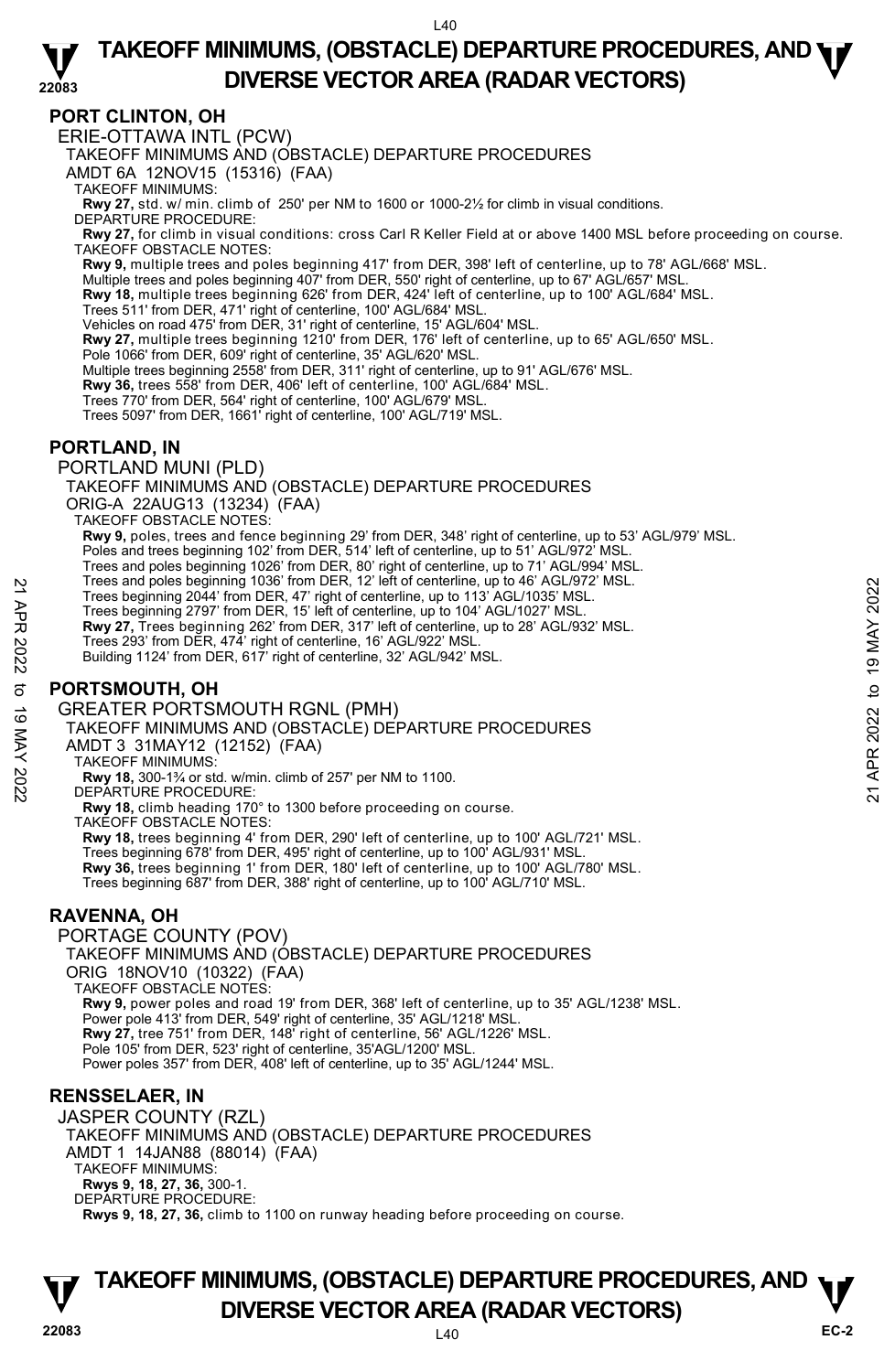**RICHMOND, IN**  RICHMOND MUNI (RID) TAKEOFF MINIMUMS AND (OBSTACLE) DEPARTURE PROCEDURES ORIG 02JUL09 (09183) (FAA) TAKEOFF MINIMUMS: **Rwys 10, 28,** NA-Environmental. TAKEOFF OBSTACLE NOTES: **Rwy 15,** tree 2970' from DER, 198' right of centerline, 86' AGL/1226' MSL. **Rwy 24,** road and antenna beginning 298' from DER, 7' right of centerline, up to 22' AGL/1156' MSL. Trees beginning 1185' from DER, 529' left of centerline, up to 40' AGL/1174' MSL. Obstruction light on localizer 300' from DER, on centerline, 8' AGL/1142' MSL. **Rwy 33,** trees beginning 515' from DER, 283' right of centerline, up to 48' AGL/1175' MSL. Antenna and trees beginning 1041' from DER, 141' left of centerline, up to 71' AGL/1198' MSL. **ROCHESTER, IN**  FULTON COUNTY (RCR) TAKEOFF MINIMUMS AND (OBSTACLE) DEPARTURE PROCEDURES ORIG 25SEP08 (08269) (FAA) TAKEOFF OBSTACLE NOTES: **Rwy 11,** terrain 469' right of centerline, 797' MSL. Trees beginning 619' from from DER, 181' right of centerline, up to 105' AGL/894' MSL. Trees beginning 2534' from DER, 27' left of centerline, up to 97' AGL/886' MSL. **Rwy 29,** pole 1' from DER, 480' left of centerline, 28' AGL/817' MSL. Pole 195' from DER, 460' left of centerline, 28' AGL/817' MSL. Pole 524' from DER, 503' left of centerline, 33' AGL/823' MSL. Vehicle on road 578' from DER, 100' left of centerline, 15' AGL/804' MSL. Vent on building 890' from DER, 262' left of centerline, 23' AGL/812' MSL. Trees beginning 614' from DER, 355' left of centerline, up to 87' AGL/876' MSL. Vent on building 229' from DER, 525' right of centerline, 40' AGL/829' MSL. Pole 843' from DER, 94' right of centerline, 23' AGL/812' MSL. Trees beginning 883' from DER, 152' right of centerline, up to 103' AGL/892' MSL. **ST. CLAIRSVILLE, OH**  ALDERMAN (2P7) TAKEOFF MINIMUMS AND (OBSTACLE) DEPARTURE PROCEDURES AMDT 3 16DEC10 (10350) (FAA) TAKEOFF MINIMUMS: **Rwy 1,** 300-1¼ or std. w/min. climb of 395' per NM to 1800. **Rwy 19,** 500-3 or std. w/min. climb of 244' per NM to 1800. DEPARTURE PROCEDURE: **Rwy 1,** Climb heading 013° to 1800 before turning right. **Rwy 19,** Climb heading 193° to 1800 before proceeding on course. TAKEOFF OBSTACLE NOTES: **Rwy 1,** trees 49' from DER, 170' left of centerline, up to 90' AGL/1269' MSL. Trees 179' from DER, 53' left of centerline, up to 90' AGL/1249' MSL. Trees 210' from DER, 37' right of centerline, up to 90' AGL/1249' MSL. **Rwy 19,** trees 141' from DER, 138' left of centerline, up to 90' AGL/1229' MSL. Trees 154' from DER, 168' right of centerline up to 90' AGL/1249' MSL. Trees 385' from DER, 34' right of centerline, up to 90' AGL/1229' MSL. Trees 1764' from DER, 958' right of centerline, up to 90' AGL/1309' MSL. Pole 843 rom DER, 94 right of centerline, 23' AGL/812' MSL.<br>
21 Thes beginning 883' from DER, 152' right of centerline, up to 103' AGL/892' MSL.<br>
21 **ST. CLAIRSVILLE, OH**<br>
22 **ALDERMAN (2P7)**<br>
22 **ALDERMAN (2P7)**<br>
23 **TAKE** 

## **SALEM, OH**

SALEM AIRPARK INC (38D)

TAKEOFF MINIMUMS AND (OBSTACLE) DEPARTURE PROCEDURES

AMDT 2 24MAY18 (18144) (FAA)

TAKEOFF MINIMUMS:

**Rwys 10R, 28L,** NA - environmental.

**Rwy 10L,** std. w/ min. climb of 217' per NM to 1800, or 1400-3 for VCOA. DEPARTURE PROCEDURE:

**Rwy 28R,** climb on heading 277° to 2200 before turning left.

VCOA:

**Rwy 10L,** obtain ATC approval for VCOA when requesting IFR clearance. Climb in visual conditions to cross Salem Airpark Inc at or above 2400 before proceeding on course.

TAKEOFF OBSTACLE NOTES:

**Rwy 10L,** tower, 3186' from DER, 654' left of centerline, 72' AGL/1305' MSL.

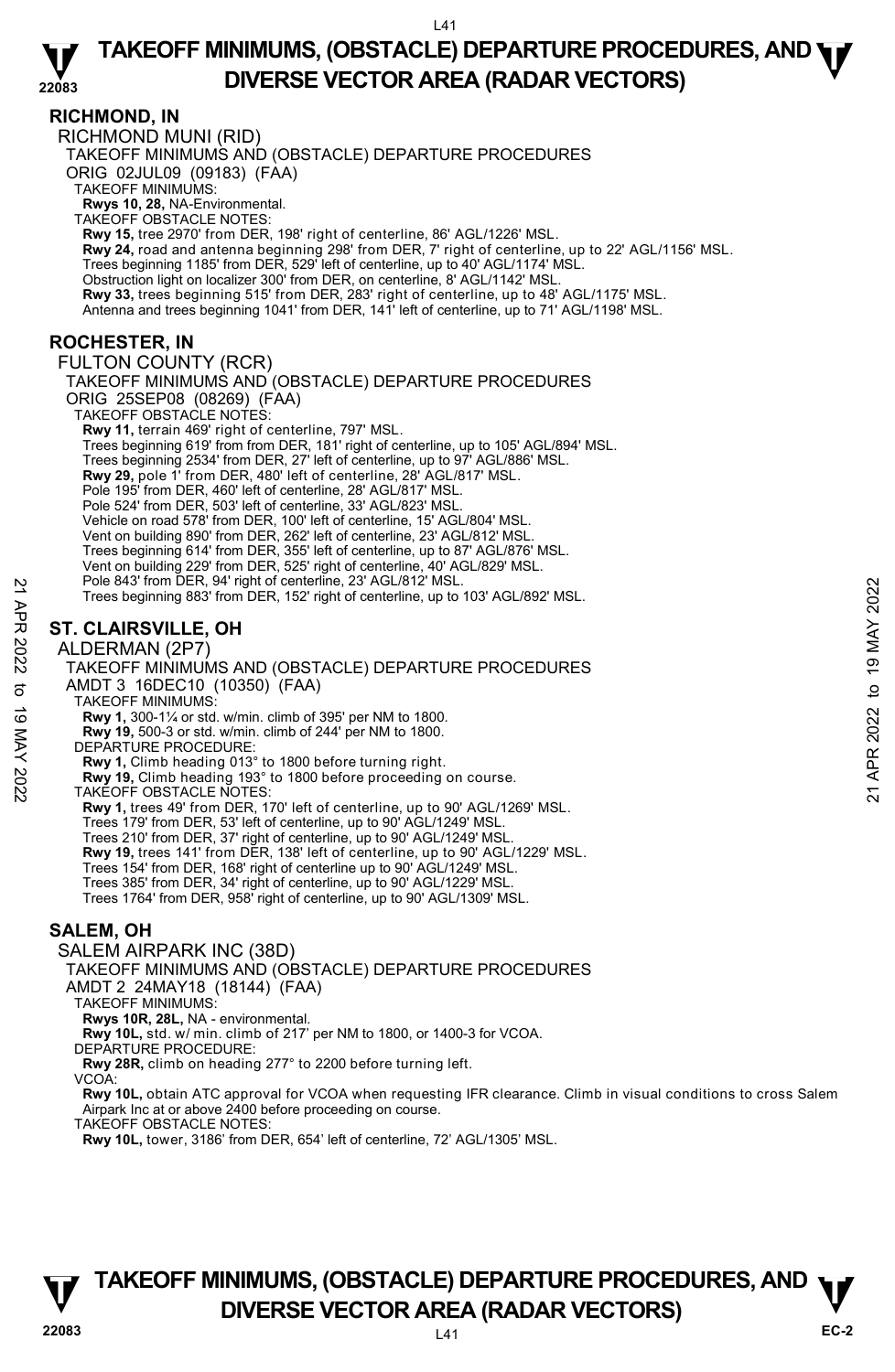### **SEBRING, OH**

TRI-CITY (3G6)

TAKEOFF MINIMUMS AND (OBSTACLE) DEPARTURE PROCEDURES

ORIG-A 17JUN21 (21168) (FAA)

DEPARTURE PROCEDURE:

**Rwy 18,** climb on heading 181° to 3000 before turning east.  **Rwy 36,** climb on heading 001° to 3000 before turning east.

TAKEOFF MINIMUMS:

 **Rwy 18,** trees 146' from DER, 451' right of centerline, 100' AGL/1242' MSL. Trees beginning 179' from DER, 39' right of centerline, up to 100' AGL/1262' MSL.<br>Trees, pole beginning 212' from DER, 4' left of centerline, up to 100' AGL/1262' MSL. **Rwy 36,** trees beginning 23' from DER, 31' right of centerline, up to 100' AGL/1272' MSL. Trees beginning 90' from DER, 12' left of centerline, up to 100' AGL/1262' MSL.

### **SEYMOUR, IN**

FREEMAN MUNI (SER)

TAKEOFF MINIMUMS AND (OBSTACLE) DEPARTURE PROCEDURES

ORIG 10MAY07 (07130) (FAA)

DEPARTURE PROCEDURE

**Rwy 5,** climb heading 046° to 1100 before turning left.

**Rwy 14,** climb heading 136° to 1100 before turning right.

TAKEOFF OBSTACLE NOTES: **Rwy 5,** multiple trees beginning 845' from DER, 523' left of centerline, up to 90' AGL/669' MSL. Multiple towers beginning 2870' from DER, 1231' left of centerline, up to 73' AGL/657' MSL. Multiple trees beginning 1035' from DER, 691' right of centerline, up to 73' AGL/652' MSL. **Rwy 14,** multiple trees beginning 2285' from DER, 309' right of centerline, up to 78' AGL/657' MSL.<br>**Rwy 32,** multiple trees beginning 2339' from DER, 383' left of centerline, up to 63' AGL/662' MSL.

### **SHELBY, OH**

### SHELBY COMMUNITY (12G)

- TAKEOFF MINIMUMS AND (OBSTACLE) DEPARTURE PROCEDURES
- AMDT 2A 15AUG19 (19227) (FAA)
- TAKEOFF MINIMUMS:
- **Rwys 3, 21,** NA-Environmental. TAKEOFF OBSTACLE NOTES:

**Rwy 18**, trees beginning 9' from DER, 171' left of centerline, up to 100' AGL/1219' MSL.

- Vehicles beginning 24' from DER, 303' left of centerline, up to 15' AGL/1134' MSL.
- 
- Trees beginning 338' from DER, 447' right of centerline, up to 100' AGL/1229' MSL.<br>Transmission line beginning 2127' from DER, 170' left and right of centerline, up to 91' AGL/1200' MSL. SHELBY COMMUNITY (12G)<br>
TAKEOFF MINIMUMS AND (OBSTACLE) DEPARTURE PROCEDURES<br>
AND T 2A 1564UG19 (19227) (FAA)<br>
NATION TO 2A 1564UG19 (19227) (FAA)<br>
TAKEOFF MINIMUMS:<br>
TAKEOFF MINIMUMS:<br>
TAKEOFF MINIMUMS:<br>
TAKEOFF MINIMUMS
	- **Rwy 36**, vehicles beginning 30' from DER, left and right of centerline, up to 17' AGL/1136' MSL. Buildings beginning 63' from DER, left and right of centerline, up to 53' AGL/1172' MSL.
	- Trees beginning 561' from DER, 85' left of centerline, up to 100' AGL/1209' MSL.

Grain silos beginning 1799' from DER, 225' right of centerline, up to 100' AGL/1229' MSL.

# **SHELBYVILLE, IN**

SHELBYVILLE MUNI (GEZ) TAKEOFF MINIMUMS AND (OBSTACLE) DEPARTURE PROCEDURES AMDT 5 20OCT11 (11293) (FAA) TAKEOFF MINIMUMS: **Rwys 9,27,** NA-Environmental. TAKEOFF OBSTACLE NOTES: **Rwy 1,** trees 1111' from DER, 753' right of centerline, 69' AGL/869' MSL. **Rwy 19,** trees 2180' from DER, 261' right of centerline, 100' AGL/899' MSL.

Trees 2696' from DER, 498'left of centerline, 100' AGL/899' MSL.

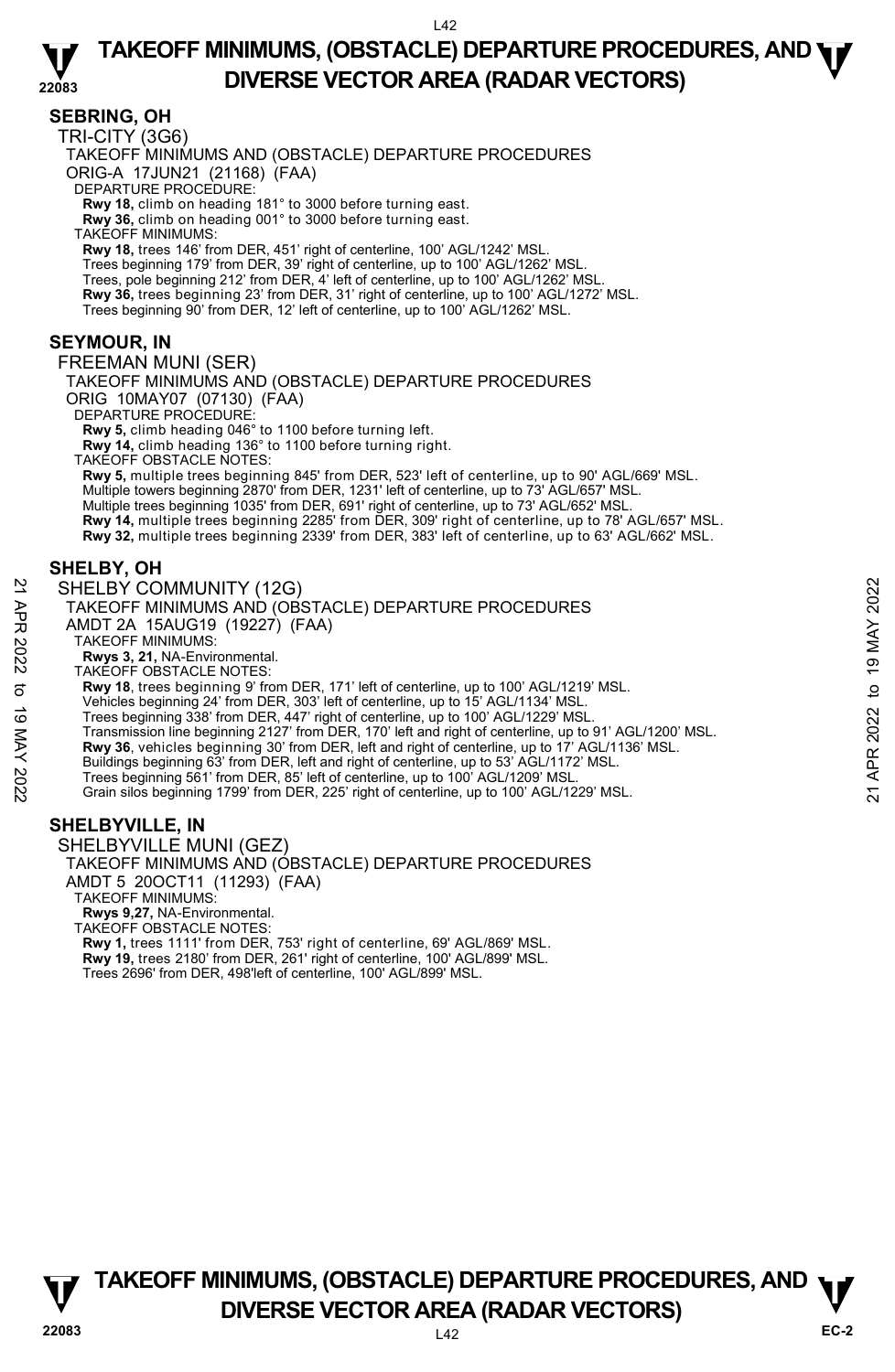#### **22083 TAKEOFF MINIMUMS, (OBSTACLE) DEPARTURE PROCEDURES, AND <b>WE**<br>DREBSE VECTOR AREA (BADAR VECTORS) **DIVERSE VECTOR AREA (RADAR VECTORS)**

### **SIDNEY, OH**

SIDNEY MUNI (SCA)

TAKEOFF MINIMUMS AND (OBSTACLE) DEPARTURE PROCEDURES

AMDT 3 06FEB14 (14037) (FAA)

TAKEOFF OBSTACLE NOTES:

**Rwy 5,** trees beginning 1695' from DER, 686' right of centerline, up to 100' AGL/1149' MSL.<br>Power poles beginning 2125' from DER, crossing centerline, up to 100' AGL/1149' MSL.

Trees beginning 3071' from DER, 402' right of centerline, up to 100' AGL/1149' MSL.

Tree 3247' from DER, 894' left of centerline, 100' AGL/1149' MSL.

Trees beginning 3723' from DER, 208' left of centerline, up to 100' AGL/1149' MSL.

**Rwy 10,** terrain beginning 26' from DER, 72' right of centerline, up to 1048' MSL.

Terrain beginning 36' from DER, 109' left of centerline, up to 1048' MSL.

Tree 834' from DER, 238' left of centerline, 49' AGL/1100' MSL.

Trees beginning 1060' from DER, 492' right of centerline, up to 100' AGL/1154' MSL.

Trees beginning 3577' from DER, 48' right of centerline, up to 90' AGL/1141' MSL.

**Rwy 23,** vehicles and aircraft on ramp beginning at DER, 138' left of centerline, up to 15' AGL/1054' MSL.

Trees beginning at DER, 308' left of centerline, up to 100' AGL/1149' MSL.

Vehicles on road beginning 110' from DER, crossing centerline, up to 15' AGL/1054' MSL.

Trees beginning 902' from DER, crossing centerline, up to 100' AGL/1149' MSL.

**Rwy 28,** sign 5' from DER, 56' left of centerline, 2' AGL/1041' MSL.

Trees beginning 1261' from DER, 405' right of centerline, up to 71' AGL/1102' MSL.

Trees beginning 1658' from DER, crossing centerline, up to 93' AGL/1114' MSL.

### **SOUTH BEND, IN**

SOUTH BEND (SBN)

TAKEOFF MINIMUMS AND (OBSTACLE) DEPARTURE PROCEDURES

AMDT 9 27AUG09 (09239) (FAA)

TAKEOFF MINIMUMS:

**Rwy 27R,** 300-1¼ or std. w/min. climb of 240' per NM to 1100. Alternatively, with standard takeoff minimums and a normal per NM climb gradient, takeoff must occur no later than 1800' prior to DER.

DEPARTURE PROCEDURE:

**Rwy 9R,** climb heading 092° to 2000 before turning South. **Rwy 18,** climb heading 182° to 2000 before turning East.

TAKEOFF OBSTACLE NOTES:

**Rwy 9L,** tree 1226' from DER, 367' left of centerline, 60' AGL/831' MSL.

Tree 1332' from DER, 93' right of centerline, 50' AGL/822' MSL.

Transmission tower 2159' from DER, 392' left of centerline, 117' AGL/872' MSL.

**Rwy 18,** power line and fence 199' from DER, left and right of centerline, up to 20' AGL/775' MSL.

Multiple trees and poles beginning 684' from DER, from 829' left to 720' right of centerline, up to 80' AGL/849' MSL. **Rwy 27L,** light pole 665' from DER, 479' left of centerline, 22' AGL/810' MSL. DEPARTURE PROCEDURE:<br>
2022 THE TAN climp gradient, takeoff must occur no later than 1800 prior to DER.<br> **Rwy 9R**, climb heading 192° to 2000 before turning South.<br> **Rwy 9R**, climb heading 192° to 2000 before turning East.

Trees beginning 1190' from DER, from 948' left to 900' right of centerline, up to 100' AGL/923' MSL.

**Rwy 27R,** tree 207' from DER, 502' right of centerline, 60' AGL/849' MSL.

Tree 1541' from DER, 93' left of centerline, 60' AGL/850' MSL. Transmission tower 5542' from DER, 1922' right of centerline, 100' AGL/954' MSL.

**Rwy 36,** terrain 98' from DER, 390' left of centerline, 803' MSL.

Barricade 130' from DER, 418' left of centerline, 10' AGL/807' MSL.

Trees beginning 340' from DER, 332' right of centerline, up to 36' AGL/815' MSL.

Tree 2726' from DER, 443' left of centerline, 60' AGL/867' MSL.

## **SPRINGFIELD, OH**

SPRINGFIELD/BECKLEY MUNI (SGH)

TAKEOFF MINIMUMS AND (OBSTACLE) DEPARTURE PROCEDURES

ORIG 05JUN08 (21336) (FAA)

TAKEOFF OBSTACLE NOTES:

**Rwy 6,** trees beginning 642' from DER, 664' left of centerline, up to 96' AGL/1133' MSL. Tree 66' from DER, 514' right of centerline, 27' AGL/1064' MSL.

**Rwy 15,** multiple trees beginning 1357' from DER, 160' left of centerline, up to 86' AGL/1127' MSL.

Tree 1763' from DER, 410' right of centerline, 51' AGL/1092' MSL.

**Rwy 24,** trees beginning 1387' from DER, 66' left of centerline, up to 58' AGL/1109' MSL.<br>Windsock 1' from DER, 228' right of centerline, 20' AGL/1071' MSL.

**Rwy 33,** tree 183' from DER, 438' right of centerline, 24' AGL/1066' MSL.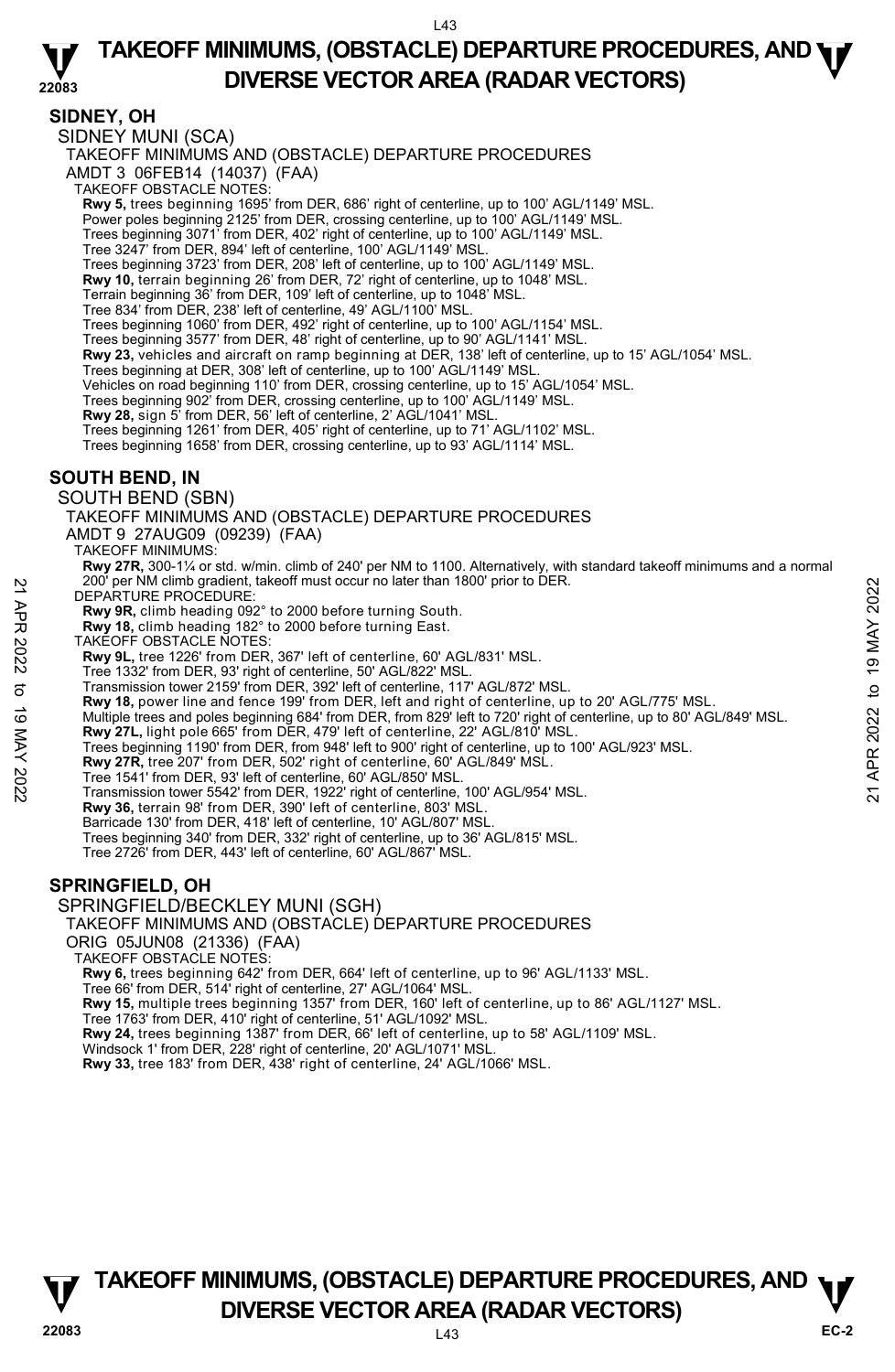#### **22083 TAKEOFF MINIMUMS, (OBSTACLE) DEPARTURE PROCEDURES, AND <b>WE**<br>DREBSE VECTOR AREA (BADAR VECTORS) **DIVERSE VECTOR AREA (RADAR VECTORS)**

# **STEUBENVILLE, OH**

GEARY A BATES/JEFFERSON COUNTY AIRPARK (2G2) TAKEOFF MINIMUMS AND (OBSTACLE) DEPARTURE PROCEDURES AMDT 2 10NOV16 (22083) (FAA) TAKEOFF MINIMUMS: **Rwy 32,** 300-1¾ or std. w/min. climb of 280' per NM to 1600. DEPARTURE PROCEDURE: **Rwy 14,** climb on heading 142° to 2100 before turning left. TAKEOFF OBSTACLE NOTES: **Rwy 14,** tree 32' from DER, 500' right of centerline, 73' AGL/1240' MSL. Tree 58' from DER, 448' right of centerline, 71' AGL/1245' MSL. Trees beginning 113' from DER, 329' left of centerline, up to 43' AGL/1207' MSL. Trees, beginning 162' from DER, 210' right of centerline, up to 74' AGL/1251' MSL. Trees, beginning 196' from DER, 186' left of centerline, up to 60' AGL/1208' MSL. Trees, beginning 221' from DER, 184' left of centerline, up to 54' AGL/1209' MSL. Trees, beginning 240' from DER, 24' right of centerline, up to 96' AGL/1258' MSL. Tree 376' from DER, 513' left of centerline, 96' AGL/1235' MSL. **Rwy 32,** tree, bush, beginning 0' from DER, 334' left of centerline, up to 59' AGL/1244' MSL. Tree, ground, bush, beginning 113' from DER, 392' left of centerline, up to 67' AGL/1246' MSL. Ant 1.3 NM from DER, 760' left of centerline, 193' AGL/1405' MSL. Tower 1.3 NM from DER, 764' left of centerline, 199' AGL/1411' MSL. **SULLIVAN, IN**  SULLIVAN COUNTY (SIV) TAKEOFF MINIMUMS AND (OBSTACLE) DEPARTURE PROCEDURES AMDT 1 30DEC99 (99364) (FAA) TAKEOFF MINIMUMS: **Rwys 18, 36,** 200-1 or std. with a min. climb of 320' per NM to 1800. DEPARTURE PROCEDURE: **Rwy 18,** climb runway heading to 1500 before turning west on course. **Rwys 18,36,** climb runway heading to 1800 before turning east on course. **TELL CITY, IN**  PERRY COUNTY MUNI (TEL) TAKEOFF MINIMUMS AND (OBSTACLE) DEPARTURE PROCEDURES AMDT 2 25AUG11 (21112) (FAA) TAKEOFF OBSTACLE NOTES: **Rwy 13,** fence, terrain, buildings, and trees beginning 6' from DER, 131' left of centerline, up to 49' AGL/ 740' MSL.<br>Terrain, trees, and poles beginning 93' from DER, 19' right of centerline, up to 30' AGL/750' MSL.<br>**Rw** Trees, terrain, and tower beginning 68' from DER, 64' right of centerline, up to 56' AGL/ 648' MSL. **TERRE HAUTE, IN**  SKY KING (3I3) TAKEOFF MINIMUMS AND (OBSTACLE) DEPARTURE PROCEDURES AMDT 5 08NOV18 (18312) (FAA) **EXAMPLE 18, 19 THE SET AND THE SET AND THE SET AND THE SET AND THE SET AND THE SET AND THE SET AND THE SET AND THE SET AND THE SET AND THE SET AND THE SET AND THE SET AND THE SET AND THE SET AND THE SET AND THE SET AND T** 

TAKEOFF MINIMUMS:

**Rwys 18 ,36,** NA - Environmental. DEPARTURE PROCEDURE:

**Rwy 27**, climb heading 268° to 1300 before turning left.

TAKEOFF OBSTACLE NOTES:

**Rwy 8,** multiple power lines beginning 34' from DER, left and right of centerline, up to 30' AGL/529' MSL. Vehicle on road beginning 54' from DER, left and right of centerline, up to 15' AGL/519' MSL.

Fence beginning 33' from DER, left and right of centerline, up to 6' AGL/505' MSL. Multiple buildings beginning 167' from DER, left and right of centerline, up to 60' AGL/589' MSL.

**Rwy 26,** trees beginning abeam DER, 235' right of centerline, up to 60' AGL/559' MSL.

Trees beginning abeam DER, 382' left of centerline, up to 60' AGL/539' MSL.

Trees beginning 1057' from DER, 47' left of centerline, up to 60' AGL/539' MSL.

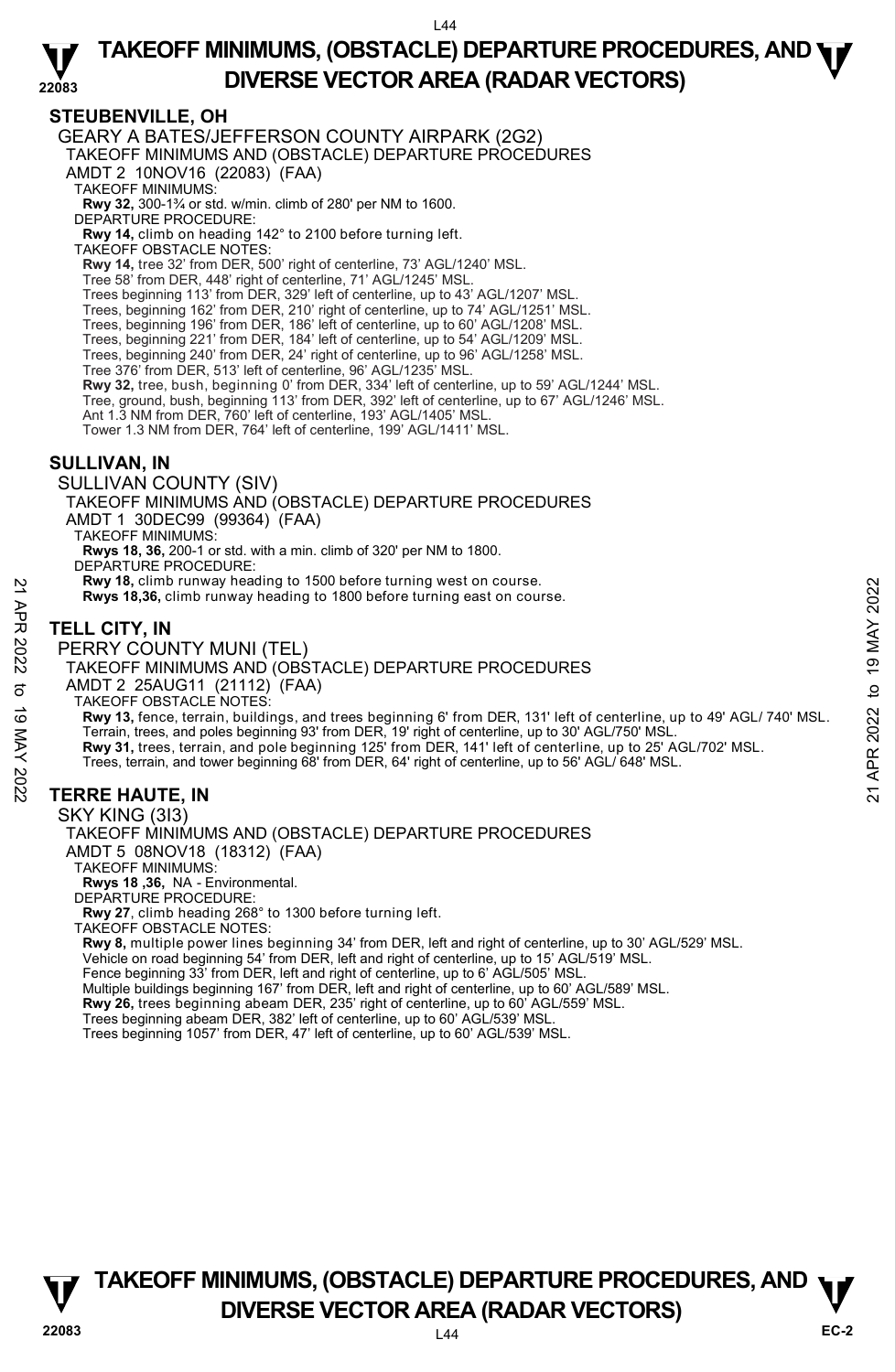# **TERRE HAUTE, IN (CON'T)**

TERRE HAUTE RGNL (HUF)

TAKEOFF MINIMUMS AND (OBSTACLE) DEPARTURE PROCEDURES

ORIG-A 26APR18 (18116) (FAA)

TAKEOFF OBSTACLE NOTES:

**Rwy 5,** Terrain beginning 118' from DER, left and right of centerline, 0' AGL/591' MSL.

Floodlight 967' from DER, 673' right of centerline, 32' AGL/621' MSL. Trees beginning 2019' from DER, 317' left of centerline, up to 100' AGL/689' MSL.

Tree 3340' from DER, 533' right of centerline, 79' AGL/668' MSL.

**Rwy 14,** trees beginning 1266' from DER, 570' left of centerline, up to 100' AGL/689' MSL.

Trees beginning 1,520' from DER 462' right of centerline, up to 100' AGL/689' MSL.

Power lines 3084' from DER, left and right of centerline, 98' AGL/682' MSL.

**Rwy 23**, trees beginning 412' from DER, 537' left of centerline, up to 34' AGL/593' MSL.<br>Tree 1201' from DER, 376' right of centerline, 38' AGL/607' MSL.

**Rwy 32,** trees and a pole beginning 397' from DER, 308' left of centerline, up to 82' AGL/651' MSL.

Tree 1195' from DER 544' left of centerline, 68' AGL/637' MSL.

Trees beginning 2597' from DER, 340' right of centerline, up to 100' AGL/669' MSL.

### **TIFFIN, OH**

SENECA COUNTY(16G) TAKEOFF MINIMUMS AND (OBSTACLE) DEPARTURE PROCEDURES AMDT 2 02JUL09 (09183) (FAA) TAKEOFF OBSTACLÈ NOTES: **Rwy 6,** multiple trees and buildings beginning 2' from DER, 186' right of centerline, up to 98' AGL/868' MSL. Antenna 129' from DER, 438' left of centerline, 66' AGL/836' MSL. Pole 408' from DER, 477' left of centerline, 39' AGL/809' MSL. Vehicle on road 501' from DER, 414' left of centerline, 26' AGL/796' MSL. Trees 2421' from DER, 207' left of centerline, 83' AGL/853' MSL. **Rwy 24,** multiple trees beginning 27' from DER, 280' left of centerline, up to 124' AGL/904' MSL.<br>Building 1291' from DER, 528' left of centerline, 44' AGL/824' MSL. Multiple trees beginning 1071' from DER, 337' right of centerline, up to 92' AGL/872' MSL. Pole 1460' from DER, 562' right of centerline, 48' AGL/828' MSL. **TOLEDO, OH**  EUGENE F KRANZ TOLEDO EXPRESS (TOL) TAKEOFF MINIMUMS AND (OBSTACLE) DEPARTURE PROCEDURES AMDT 3A 05NOV20 (20310) (FAA) TAKEOFF OBSTACLE NOTES: **Rwy 7,** vehicles on road beginning 246' from DER, 525' right of centerline, up to 10' AGL/671' MSL. Tree 1339' from DER, 667' left of centerline, 700' MSL. Trees beginning 1903' from DER, 799' right of centerline, up to 741' MSL. Tree 2392' from DER, 852' left of centerline, 734' MSL. Tree 2604' from DER, 1047' left of centerline, 756' MSL. **Rwy 16,** terrain 59' from DER, 496' left of centerline, 671' MSL. Tree 618' from DER, 659' right of centerline, 739' MSL. Trees beginning 719' from DER, 42' right of centerline, up to 752' MSL. Tree 985' from DER, 478' left of centerline, 694' MSL. Tree 1021' from DER, 518' left of centerline, 714' MSL. Tree 1043' from DER, 571' left of centerline, 730' MSL. Tree 1139' from DER, 711' left of centerline, 732' MSL. Tree 1279' from DER, 806' left of centerline, 745' MSL. Tree 1318' from DER, 689' left of centerline, 753' MSL. Trees beginning 1388' from DER, 648' left of centerline, up to 757' MSL. Trees beginning 1491' from DER, 80' left of centerline, up to 758' MSL. Trees beginning 2607' from DER, 155' right of centerline, up to 765' MSL. Trees beginning 2704' from DER, 36' right of centerline, up to 767' MSL. Trees beginning 3029' from DER, 45' right of centerline, up to 786' MSL. **Rwy 25,** vegetation 245' from DER, 473' right of centerline, 692' MSL. Vegetation 485' from DER, 527' right of centerline, 695' MSL. Tree 2214' from DER, 870' right of centerline, 746' MSL. Tree 2362' from DER, 907' left of centerline, 780' MSL. **Rwy 34,** vehicles on road beginning 247' from DER, 488' left of centerline, up to 10' AGL/689' MSL.<br>Pole, vehicles on road beginning 445' from DER, 533' left of centerline, up to 38' AGL/713' MSL. Vehicles on road beginning 574' from DER, 622' right of centerline, up to 10' AGL/689' MSL. Pole 632' from DER, 539' left of centerline, 38' AGL/714' MSL. Poles, tree beginning 704' from DER, 522' left of centerline, up to 38' AGL/715' MSL. Trees, pole beginning 1036' from DER, 411' left of centerline, up to 718' MSL. Trees beginning 1272' from DER, 156' left of centerline, up to 752' MSL. Pole 1287' from DER, 699' right of centerline, 36' AGL/711' MSL. Trees beginning 1826' from DER, 102' right of centerline, up to 760' MSL. Trees beginning 2489' from DER, 90' left of centerline, up to 761' MSL. Trees, tower, grain elevator beginning 2726' from DER, 92' left of centerline, up to 780' MSL. Tree 2912' from DER, 119' right of centerline, 766' MSL. Trees beginning 2953' from DER, 451' right of centerline, up to 780' MSL. Bullding 1291' from DER, 328' let of centerline, 48' AGL/824' MSL.<br>
Multiple trees beginning 1071' from DER, 337' right of centerline, up to 92' AGL/872' MSL.<br>
Pole 1460' from DER, 562' right of centerline, 48' AGL/828' M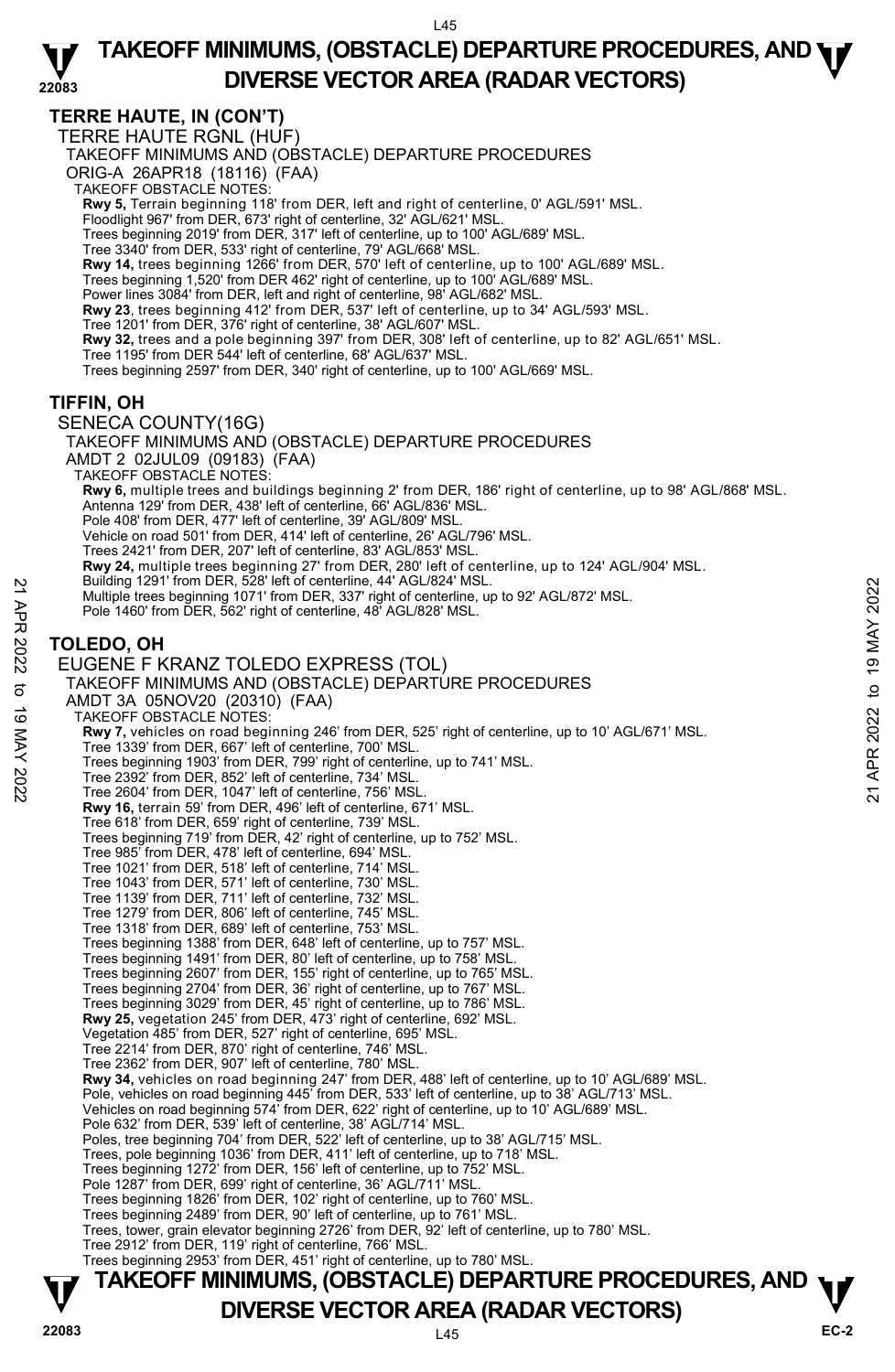#### **22083 TAKEOFF MINIMUMS, (OBSTACLE) DEPARTURE PROCEDURES, AND <b>WE**<br>DREBSE VECTOR AREA (BADAR VECTORS) **DIVERSE VECTOR AREA (RADAR VECTORS)**

# **TOLEDO, OH (CON'T)**

TOLEDO EXEC (TDZ) TAKEOFF MINIMUMS AND (OBSTACLE) DEPARTURE PROCEDURES AMDT 3 21MAY20 (21280) (FAA) TAKEOFF MINIMUMS: **Rwy 4,** std. w/min. climb of 230' per NM to 2500, or 1300-2½ for VCOA. DEPARTURE PROCEDURE: **Rwy 4,** climb on heading 046° to 2100 before turning left. **Rwy 32,** climb on heading 321° to 1400 before turning right. VCOA:  **Rwy 4,** obtain ATC approval for VCOA when requesting IFR clearance. Climb in visual conditions to cross Toledo Exec airport at or above 1800 before proceeding on course. TAKEOFF OBSTACLE NOTES: **Rwy 4,** electrical system 10' from DER, 26' left of centerline, 3' AGL/621' MSL. Sign 22' from DER, 168' right of centerline, 3' AGL/622' MSL. Vehicle on road, pole beginning 284' from DER, 186' right of centerline, up to 646' MSL. Tree, pole, vehicle on road beginning 372' from DER, 95' right of centerline, up to 655' MSL. Trees, vehicle on road beginning 403' from DER, 1' right of centerline, up to 660' MSL. Vehicle on road 489' from DER, 164' left of centerline, 647' MSL. Trees, vehicle on road beginning 558' from DER, 1' left of centerline, up to 651' MSL. Trees beginning 639' from DER, 437' right of centerline, up to 679' MSL. Trees beginning 785' from DER, 412' right of centerline, up to 681' MSL. Trees, pole beginning 1096' from DER, 162' right of centerline, up to 694' MSL. Trees beginning 1996' from DER, 50' left of centerline, up to 680' MSL. Towers beginning 3309' from DER, 1030' left of centerline, up to 761' MSL. **Rwy 14,** sign 23' from DER, 248' left of centerline, 3' AGL/622' MSL. Sign 39' from DER, 467' left of centerline, 4' AGL/623' MSL. Vehicle on road beginning 137' from DER, 283' right of centerline, up to 638' MSL. Vehicle on road, signs, pole beginning 169' from DER, 168' left of centerline, up to 15' AGL/638' MSL.<br>Vehicle on road, poles beginning 478' from DER, 84' left of centerline, up to 639' MSL. Vehicle on road beginning 487' from DER, 155' right of centerline, up to 639' MSL. Poles beginning 573' from DER, 143' left of centerline, up to 20' AGL/640' MSL. Poles beginning 629' from DER, 384' left of centerline, up to 20' AGL/641' MSL. Pole 685' from DER, 585' left of centerline, 32' AGL/652' MSL. Poles, buildings beginning 694' from DER, 428' left of centerline, up to 35' AGL/654' MSL. Sign 739' from DER, 6' right of centerline, 22' AGL/644' MSL. Building 996' from DER, 672' left of centerline, 657' MSL. Poles, building beginning 1043' from DER, 305' left of centerline, up to 45' AGL/664' MSL. Pole beginning 1285' from DER, 565' left of centerline, up to 47' AGL/667' MSL. Pole 1419' from DER, 252' right of centerline, 38' AGL/658' MSL. Pole 1487' from DER, 328' right of centerline, 40' AGL/661' MSL. Trees beginning 1712' from DER, 72' left of centerline, up to 689' MSL. **Rwy 22,** electrical system 10' from DER, 26' left of centerline, 2' AGL/623' MSL.<br>Electrical system 45' from DER, 299' left of centerline, 4' AGL/624' MSL. Fence 112' from DER, 311' left of centerline, 7' AGL/627' MSL. Fence 207' from DER, 298' left of centerline, 9' AGL/629' MSL. Pole 251' from DER, 467' left of centerline, 35' AGL/655' MSL. Poles, vehicle on road, tree beginning 251' from DER, 108' left of centerline, up to 40' AGL/660' MSL. Vehicle on road 568' from DER, 2' right of centerline, 637' MSL. Poles, transmission line, vehicle on road, tree beginning 582' from DER, 246' right of centerline, up to 48' AGL/671' MSL.<br>Trees, vehicle on road, sign, poles, transmission lines, fence, bridge beginning 595' from DER, 23' 684' MSL. Tower, transmission line beginning 797' from DER, 307' right of centerline, up to 101' AGL/726' MSL. Tower, vehicle on road, poles, trees, transmission line beginning 807' from DER, 32' right of centerline, up to 98' AGL/727' MSL. Tree 2062' from DER, 524' left of centerline, 685' MSL. Trees beginning 2130' from DER, 589' left of centerline, up to 692' MSL. Tree 2534' from DER, 1053' left of centerline, 75' AGL/697' MSL. **Rwy 32,** fence beginning 43' from DER, 424' left of centerline, up to 7' AGL/626' MSL. Tree 177' from DER, 521' left of centerline, 648' MSL. Tree, poles, vehicle on road beginning 242' from DER, 346' left of centerline, up to 662' MSL. Poles, vehicle on road, trees beginning 556' from DER, 18' left of centerline, up to 40' AGL/681' MSL. Tree 683' from DER, 373' right of centerline, 640' MSL. Pole 1042' from DER, 79' right of centerline, 659' MSL. Transmission line 1092' from DER, 193' right of centerline, 46' AGL/665' MSL. Pole 1206' from DER, 29' right of centerline, 43' AGL/666' MSL. Transmission line, poles beginning 1271' from DER, 62' right of centerline, up to 55' AGL/674' MSL.<br>Transmission lines 1605' from DER, 559' right of centerline, 61' AGL/680' MSL. Transmission line 1676' from DER, 559' right of centerline, 61' AGL/682' MSL. Pole, transmission line beginning 1679' from DER, 559' right of centerline, up to 71' AGL/691' MSL.<br>Poles, transmission lines beginning 1781' from DER, 639' right of centerline, up to 74' AGL/692' MSL. Trees beginning 1998' from DER, 144' left of centerline, up to 693' MSL. Pole, tower beginning 2903' from DER, 1189' right of centerline, up to 716' MSL. Transmission line 3372' from DER, 478' right of centerline, 139' AGL/755' MSL. Venicle on road, poies beginning 487 if and the traction between the to 639 MSL.<br>
Yehicle on road beginning 487 if om DER, 155 right of centerline, up to 639 MSL.<br>
Poles beginning 573 from DER, 143' left of centerline, up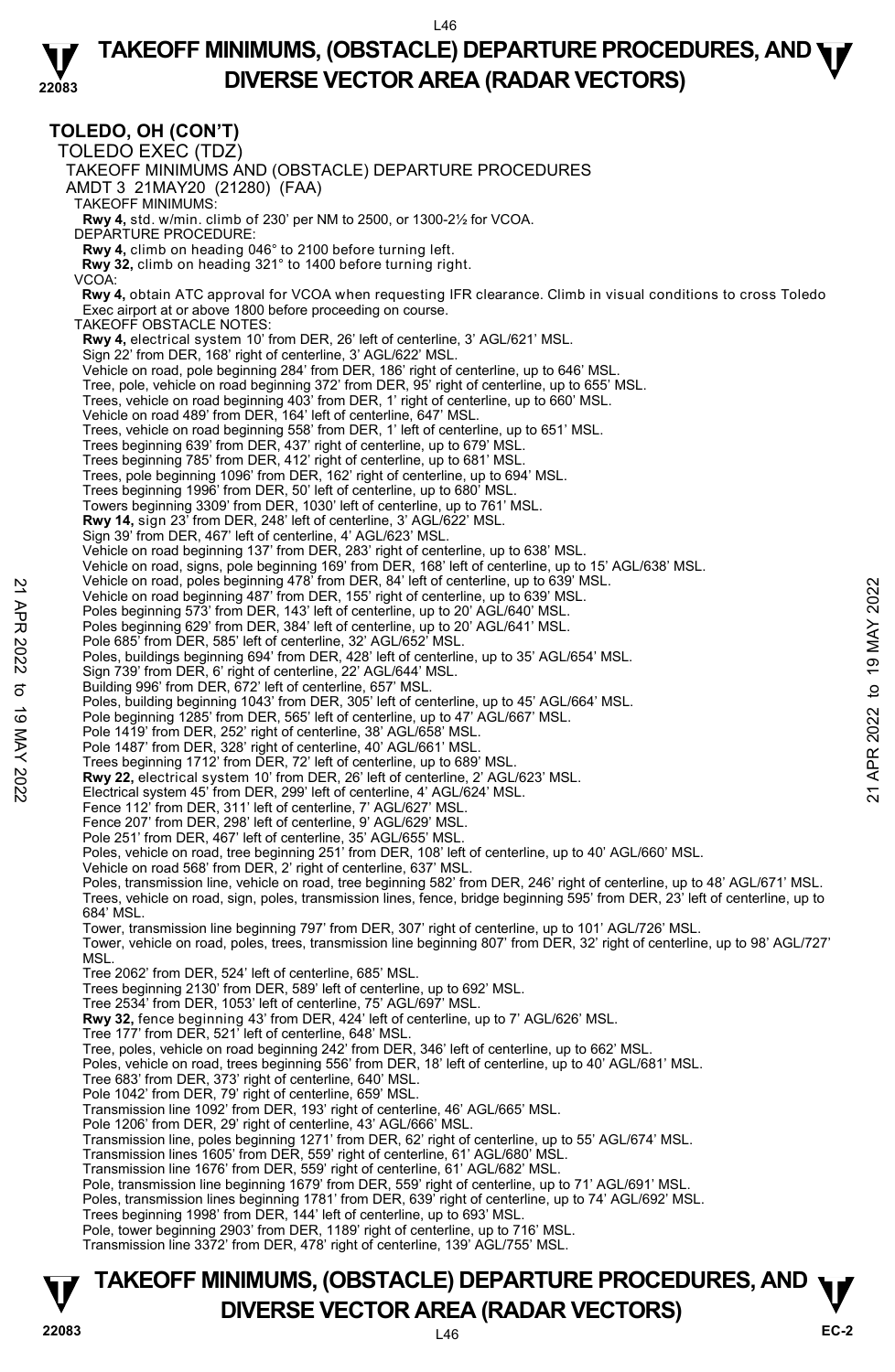### **UPPER SANDUSKY, OH**

WYANDOT COUNTY (56D) TAKEOFF MINIMUMS AND (OBSTACLE) DEPARTURE PROCEDURES ORIG 15MAY80 (80150) (FAA) TAKEOFF MINIMUMS: **Rwy 36,** 300-1.

### **URBANA, OH**

GRIMES FLD (I74) TAKEOFF MINIMUMS AND (OBSTACLE) DEPARTURE PROCEDURES AMDT 1 23SEP10 (22083) (FAA) TAKEOFF OBSTACLE NOTES: **Rwy 2,** numerous trees beginning 995' from DER, 6' left of centerline, up to 100' AGL/1152' MSL. Numerous trees beginning from 2106' from DER, 327' right of centerline, up to 100' AGL/1140' MSL. Numerous power poles 1204' from DER, 654' right of centerline, 55' AGL/1125' MSL. **Rwy 20,** numerous trees beginning 5' from DER, 487' left of centerline, up to 100' AGL/1111' MSL. Tank 5459' from DER, 1062' left of centerline, 170' AGL/1195' MSL. Numerous trees beginning 672' from DER, 92' right of centerline, up to 100' AGL/1120' MSL. **VALPARAISO, IN**  PORTER COUNTY RGNL (VPZ) TAKEOFF MINIMUMS AND (OBSTACLE) DEPARTURE PROCEDURES

ORIG 14FEB08 (08045) (FAA) TAKEOFF OBSTACLE NOTES:

**Rwy 9,** tree 51' from DER, 350' right of centerline, 100' AGL/874' MSL.

Tree 1219' from DER, 775' left of centerline, 57' AGL/807' MSL.

**Rwy 18,** tower and multiple trees beginning 140' from DER, 157' right of centerline, up to 100' AGL/865' MSL.

Trees 143' from DER, 71' left of centerline, 100' AGL/865' MSL.<br>**Rwy 27,** multiple trees, 1038' from DER, 308' left of centerline, up to 68' AGL/828' MSL.

Sign, 1847' from DER, 263' right of centerline, 49' AGL/817' MSL.

**Rwy 36,** trees 105' from DER, 99' right of centerline, 100' AGL/895' MSL

Trees 108' from DER, 129' left of centerline, 100' AGL/874' MSL.

# **VAN WERT, OH**

VAN WERT COUNTY (VNW) TAKEOFF MINIMUMS AND (OBSTACLE) DEPARTURE PROCEDURES AMDT 3 15JAN09 (09015) (FAA) TAKEOFF MINIMUMS: **Rwy 9,** 300-1¼ or std. w/ min. climb of 306' per NM to 1100. **Rwys 18, 36,** NA-Environmental. TAKEOFF OBSTACLE NOTES: **Rwy 9,** tower 6084' from DER, 1963' left of centerline, 170' AGL/955' MSL. Xey 27, multiple trees, 1038 Trom DER, 203 into the High and Sign, 1847 from DER, 263 right of centerline, 49' AGL/817' MSL.<br>
Res 108' from DER, 129' left of centerline, 100' AGL/895' MSL.<br>
Trees 108' from DER, 129' left

# **VERSAILLES, OH**

DARKE COUNTY (VES) TAKEOFF MINIMUMS AND (OBSTACLE) DEPARTURE PROCEDURES AMDT 3 08NOV18 (18312) (FAA) TAKEOFF OBSTACLE NOTES: **Rwy 9,** pole 20' from DER, 83' left of centerline, 1006' MSL. Pole 20' from DER, 81' right of centerline, 1005' MSL. Tree, antenna, pole, buildings beginning 169' from DER, 357' left of centerline, up to 44' AGL/1045' MSL. Tree, vehicles on road, buildings beginning 237' from DER, 131' left of centerline, up to 1053' MSL. Tree, vehicles on road beginning 366' from DER, 15' left of centerline, up to 1072' MSL. Vehicles on road beginning 410' from DER, left and right of centerline, up to 1017' MSL. Trees beginning 835' from DER, 688' right of centerline, up to 1086' MSL. Tree 1066' from DER, 696' right of centerline, 1095' MSL. Trees beginning 1149' from DER, 472' right of centerline, up to 1101' MSL. Trees beginning 1341' from DER, 295' right of centerline, up to 1108' MSL. Trees beginning 1445' from DER, 235' right of centerline, up to 1112' MSL. **Rwy 27,** pole 121' from DER, 356' left of centerline, 1028' MSL.<br>Pole, tree beginning 121' from DER, 447' right of centerline, up to 1037' MSL. Trees beginning 982' from DER, 503' right of centerline, up to 1043' MSL. Tree 1404' from DER, 162' left of centerline, 1052' MSL. Tree 1461' from DER, 64' right of centerline, 1051' MSL. Trees beginning 1722' from DER, 328' left of centerline, up to 1065' MSL. Tree 1923' from DER, 353' left of centerline, 1067' MSL. Trees beginning 2062' from DER, 741' left of centerline, up to 1076' MSL.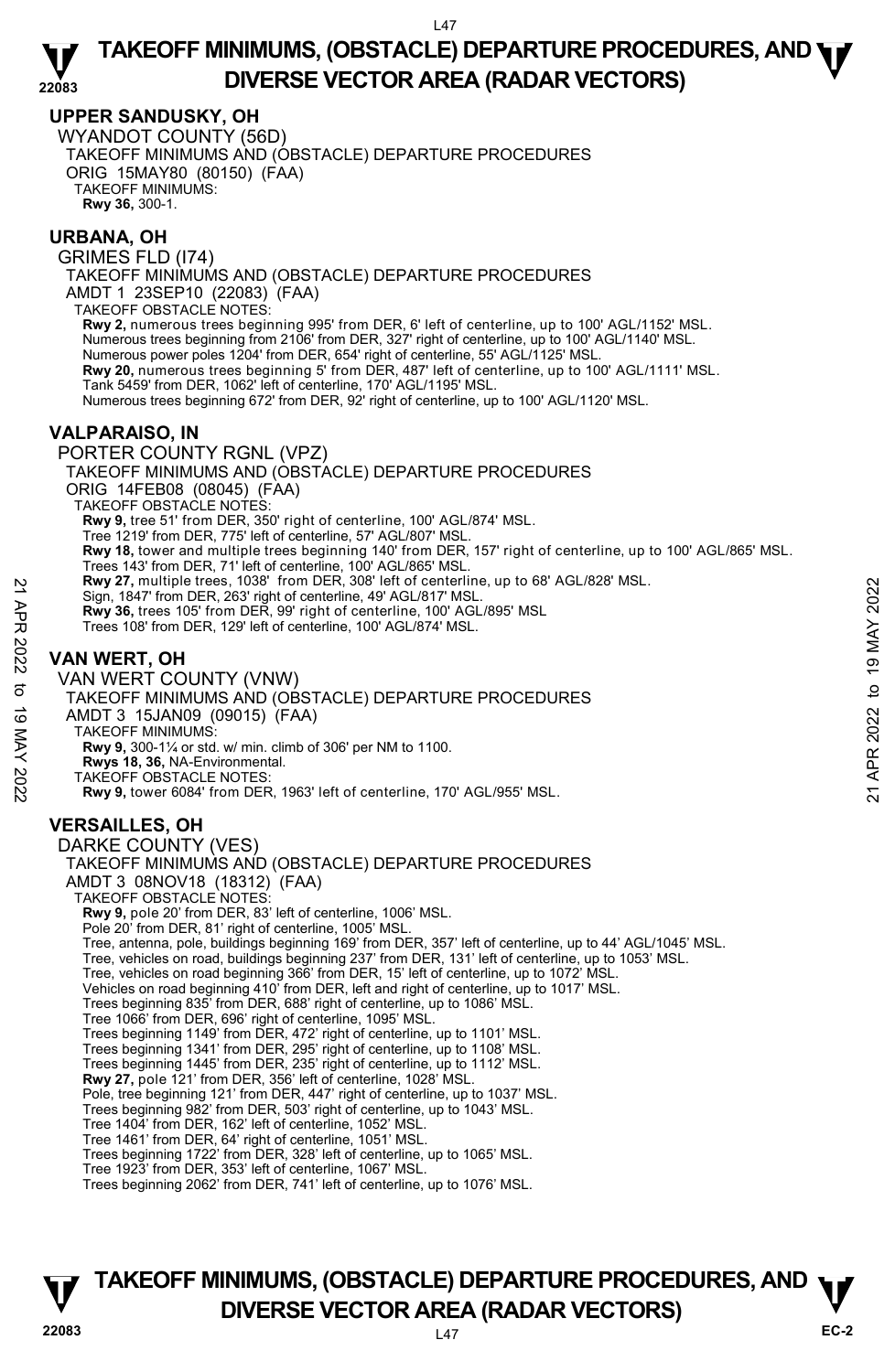**WABASH, IN**  WABASH MUNI (IWH) TAKEOFF MINIMUMS AND (OBSTACLE) DEPARTURE PROCEDURES ORIG 10DEC15 (15344) (FAA) TAKEOFF OBSTACLE NOTES: **Rwy 9,** trees beginning 194' from DER, left and right of centerline, up to 110' AGL/910' MSL. **Rwy 18,** trees beginning 310' from DER, 128' left of centerline, up to 83' AGL/873' MSL. **Rwy 27,** poles and power line beginning 484' from DER, left and right of centerline, up to 44' AGL/840' MSL. Vehicles on road beginning 502' from DER, left and right of centerline, up to 15' AGL/813' MSL. Tree 517' from DER, 618' left of centerline, 77' AGL/871' MSL. Trees beginning 624' from DER, left and right of centerline, up to 64' AGL/855' MSL. Poles and power line beginning 1613' from DER, left and right of centerline, up to 48' AGL/853' MSL. **Rwy 36,** buildings beginning 31' from DER, 272' left of centerline, up to 25' AGL/815' MSL. Trees beginning 459' from DER, left and right of centerline, up to 70' AGL/876' MSL. Vehicles on road 469' from DER, left and right of centerline, up to 15' AGL/804' MSL. **WADSWORTH, OH**  WADSWORTH MUNI (3G3) TAKEOFF MINIMUMS AND (OBSTACLE) DEPARTURE PROCEDURES AMDT 2 08NOV18 (18312) (FAA) TAKEOFF MINIMUMS: **Rwy 2,** 400-2¼ w/min. climb of 280' per NM to 1900 or std. w/min. climb of 445' per NM to 1500 or 1100-3 for VCOA. **Rwy 10,** 700-3 or std. w/min. climb of 760' per NM to 1500. **Rwy 20,** 300-1⅝ or std. w/min. climb of 380' per NM to 1300. **Rwy 28,** 400-2¾ or std. w/min. climb of 475' per NM to 1400. DEPARTURE PROCEDURE **Rwy 10,** climb heading 097° to 1700 before proceeding on course. **Rwy 28,** climb heading 277° to 1500 before turning right. VCOA: **Rwy 2,** obtain ATC approval for VCOA when requesting IFR clearance. Climb in visual conditions to cross Wadsworth Muni Airport at or above 1900 before proceeding on course. TAKEOFF OBSTACLE NOTES: **Rwy 2,** fence 9' from DER, 268' right of centerline, up to 6' AGL/979' MSL. Vehicles on road beginning 90' from DER, 368' right of centerline, up to 1001' MSL. Tree 98' from DER, 197' left of centerline, 1011' MSL. Trees, vehicles on road, building, power poles beginning 393' from DER, 193' right of centerline, up to 100' AGL/1079' MSL.<br>Tree, power poles beginning 1220' from DER, 342' left of centerline, up to 100' AGL/1079' MSL. Tree 1626' from DER, 915' right of centerline, 100' AGL/1109' MSL. Tree 1852' from DER, 986' right of centerline, 100' AGL/1119' MSL. Tree 2796' from DER, 1245' right of centerline, 100' AGL/1129' MSL. Tree 3167' from DER, 1337' right of centerline, 100' AGL/1139' MSL. Tree 3461' from DER, 1401' right of centerline, 100' AGL/1149' MSL. Tree 3800' from DER, 1488' right of centerline, 100' AGL/1159' MSL. Tree 4451' from DER, 1684' right of centerline, 100' AGL/1169' MSL. Trees beginning 4895' from DER, 1351' right of centerline, up to 100' AGL/1179' MSL. Tree 5592' from DER, 1977' right of centerline, 100' AGL/1189' MSL. Tree 5763' from DER, 2016' right of centerline, 100' AGL/1199' MSL. Trees beginning 5999' from DER, 1592' right of centerline, up to 100' AGL/1209' MSL. Tree 1.1 NM from DER, 2323' right of centerline, 100' AGL/1219' MSL. Tree 1.1 NM from DER, 2363' right of centerline, 100' AGL/1229' MSL. Tree 1.1 NM from DER, 2384' right of centerline, 100' AGL/1239' MSL. Tree 1.2 NM from DER, 2540' right of centerline, 100' AGL/1249' MSL. Tree 1.4 NM from DER, 2776' right of centerline, 100' AGL/1259' MSL. Tree 1.4 NM from DER, 545' left of centerline, 100' AGL/1259' MSL. Tree 1.4 NM from DER, 2911' right of centerline, 100' AGL/1269' MSL. Tree 1.5 NM from DER, 2963' right of centerline, 100'AGL/1279' MSL. Tree 1.5 NM from DER, 614' left of centerline, 100' AGL/1269' MSL. Tree 1.6 NM from DER, 1988' left of centerline, 100' AGL/1279' MSL. Tower, tree, tank beginning 1.6 NM from DER, 2010' left of centerline, up to 211' AGL/1368' MSL. Tree 1.7 NM from DER, 3304' right of centerline, 100' AGL/1289' MSL. Tree 1.8 NM from DER, 2997' right of centerline, 100' AGL/1299' MSL. Tree beginning 1.9 NM from DER, 3077' right of centerline, up to 100' AGL/1309' MSL. Tree 2.4 NM from DER, 4211' right of centerline, 100' AGL/1379' MSL.<br>**Rwy 10,** trees beginning 197' from DER, 284' right of centerline, up to 991' MSL. Tree 254' from DER, 489' right of centerline, 993' MSL. Trees, vehicles on road beginning 298' from DER, 366' right of centerline, up to 996' MSL. Trees, vehicles on road beginning 412' from DER, 114' right of centerline, up to 100' AGL/1089' MSL. Vehicles on road 421' from DER, 445' left of centerline, 1000' MSL. Vehicles on road beginning 428' from DER, 2' left of centerline, up to 1001' MSL. Tree 866' from DER, 53' left of centerline, 100' AGL/1087' MSL. Tree 905' from DER, 719' right of centerline, 100' AGL/1099' MSL. Tree 1161' from DER, 390' left of centerline, 100' AGL/1109' MSL. Trees beginning 1241' from DER, 718' left of centerline, up to 100' AGL/1119' MSL. Trees beginning 1253' from DER, 90' right of centerline, up to 100' AGL/1109' MSL.  **CON'T EXAMP 2020 to 19 AT AT 2020** for UCA when requesting IFR clearance. Climb in visual conditions to cross<br>
TAKEOFF OBSTACLE NOTES:<br> **Ray 2,** fence 9' from DER, 268' right of centerline, up to 1001' MSL.<br>
Yehicles on road b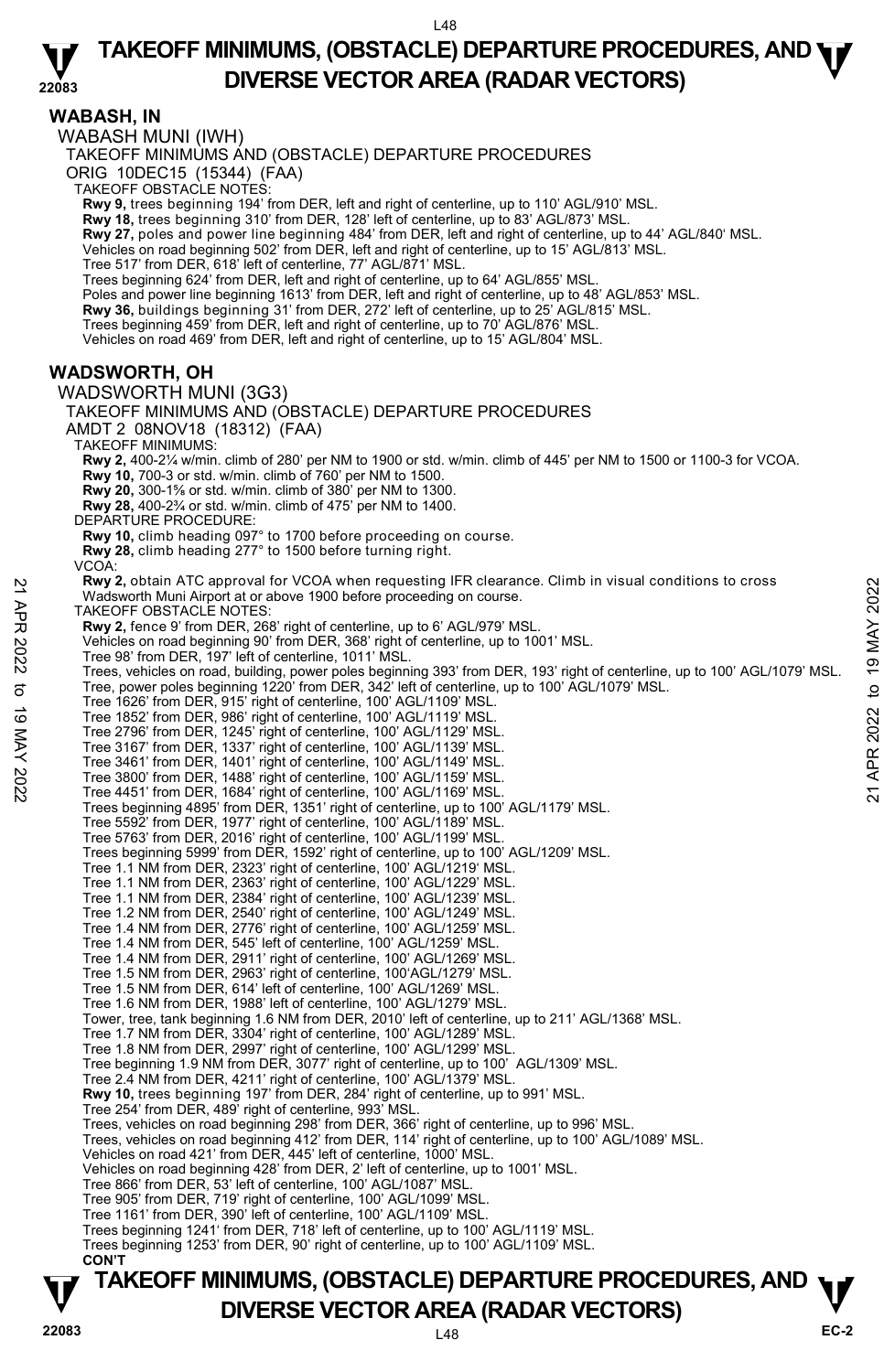

### **WADSWORTH, OH (CON'T)**

WADSWORTH MUNI (3G3) (CON'T) **Rwy 10 (CON'T),** trees beginning 1654' from DER, 637' right of centerline, up to 100' AGL/1129' MSL. Trees beginning 1985' from DER, 628' right of centerline, up to 100' AGL/1139' MSL. Tree 2355' from DER, 567' right of centerline, 100' AGL/1149' MSL. Trees beginning 2422' from DER, 869' right of centerline, up to 100' AGL/1169' MSL. Trees beginning 2516' from DER, 610' right of centerline, up to 100' AGL/1189' MSL. Trees beginning 3033' from DER, 998' right of centerline, up to 100' AGL/1219' MSL. Tree 4103' from DER, 1592' right of centerline, 100' AGL/1239' MSL. Building 5022' from DER, 1164' left of centerline, 31' AGL/1123' MSL. Tree 1 NM from DER, 1236' left of centerline, 100' AGL/1239' MSL. Tree 1 NM from DER, 1310' left of centerline, 100' AGL/1249' MSL. Tree 1 NM from DER,1494' left of centerline, 100' AGL/1259' MSL. Tree 1 NM from DER, 1656' left of centerline, 100' AGL/1269' MSL. Tree 1.1 NM from DER, 1767' left of centerline, 100' AGL/1279' MSL. Tree 1.1 NM from DER, 1840' left of centerline, 100' AGL/1289' MSL. Tree 1.1 NM from DER, 1958' left of centerline, 100' AGL/1299' MSL. Trees beginning 1.1 NM from DER, 2252' left of centerline, up to 100' AGL/1309' MSL. Trees 1.4 NM from DER, 2522' left of centerline, 100' AGL/1319' MSL. Tree 1.9 NM from DER, 3653' left of centerline, 100' AGL/1359' MSL. Tree 2.1 NM from DER, 3881' left of centerline, 100' AGL/1369' MSL. Tower 2.3 NM from DER, 2131' left of centerline, 416' AGL/1581' MSL. Tower 2.3 NM from DER, 2131' left of centerline, 416' AGL/1581' MSL. **Rwy 20**, tree 27' from DER, 216' left of centerline, 991' MSL. Vehicles on road 28' from DER, 320' right of centerline, 976' MSL. Trees, vehicles on road, beginning 38' from DER, 303' left of centerline, up to 1034' MSL. Trees, vehicles on road, beginning 349' from DER, 81' left of centerline, up to 1067' MSL. Vehicles on road beginning 417' from DER, 22' right of centerline, up to 982' MSL. Trees, vehicles on road beginning 707' from DER, on and left of centerline, up to 1072' MSL. Tree 4551' from DER, 156' left of centerline, 1086' MSL. Tree 4602' from DER, 58' right of centerline, 1092' MSL. Trees beginning 4627' from DER, 556' left of centerline, 1095' MSL. Tree 4692' from DER, 478' from centerline, 1101' MSL. Tree 4709' from DER, 1737' left of centerline, 100' AGL/1179' MSL. Trees beginning 4767' from DER, 6' left of centerline, up to 100' AGL/1189' MSL. Tree 1.2 NM from DER, 2431' left of centerline, 100' AGL/1179' MSL. **Rwy 28,** building 172' from DER, 429' right of centerline, up to 26' AGL/991' MSL. Tree 1035' from DER, 434' left of centerline, 100' AGL/1069' MSL. Trees beginning 1265' from DER, 197' left of centerline, up to 100' AGL/1079' MSL. Tree 3301' from DER, 66' right of centerline, 100' AGL/1089' MSL. Tree 3401' from DER, 101' right of centerline, 100' AGL/1099' MSL. Tree 3531' from DER, 108' right of centerline, 100' AGL/1109' MSL. Tree 3643' from DER, 111' right of centerline, 100' AGL/1119' MSL. Tree 3746' from DER, 127' right of centerline, 100' AGL/1129' MSL. Tree 3838' from DER, 162' right of centerline, 100' AGL/1139' MSL. Tree 3909' from DER, 176' right of centerline, 100' AGL/1149' MSL. Tree 3987' from DER, 176' right of centerline, 100' AGL/1159' MSL. Tree 4058' from DER, 211' right of centerline, 100' AGL/1169' MSL. Tree 4150' from DER, 204' right of centerline, 100' AGL/1179' MSL. Tree 4185' from DER, 210' right of centerline, 100' AGL/1189' MSL. Tree 4249' from DER, 224' right of centerline, 100' AGL/1199' MSL. Trees beginning 4297' from DER, 71' left of centerline, up to 100' AGL/1209' MSL. Tree 4468' from DER, 125' right of centerline, 100' AGL/1219' MSL. Tree 4575' from DER, 322' right of centerline, 100' AGL/1229' MSL. Tree 4780' from DER, 364' right of centerline, 100' AGL/1239' MSL. Tree 4865' from DER, 335' right of centerline, 100' AGL/1249' MSL. Trees beginning 5125' from DER, 299' right of centerline, up to 100' AGL/1259' MSL. Trees beginning 5329' from DER, 797' right of centerline, up to 100' AGL/1269' MSL. Tree 5693' from DER, 1171' right of centerline, 100' AGL/1279' MSL. Trees beginning 5693' from DER, 1171' right of centerline, up to 100' AGL/1279' MSL. Trees beginning 1.5 NM from DER, 974' right of centerline, up to 100' AGL/1299' MSL. Tree 1.6 NM from DER, 2779' left of centerline, 100' AGL/1269' MSL. Tree 2.1 NM from DER, 3933' right of centerline, 100' AGL/1299' MSL. Tree 4692' from DER, 478' increased to the three and the CNC and the 478' from DER, 478' from DER, 1966' increasing the 470 of centerline, 100' AGL/1179' MSL.<br>
Tree 4709' from DER, 478' from CHR (6' centerline, up to 100'

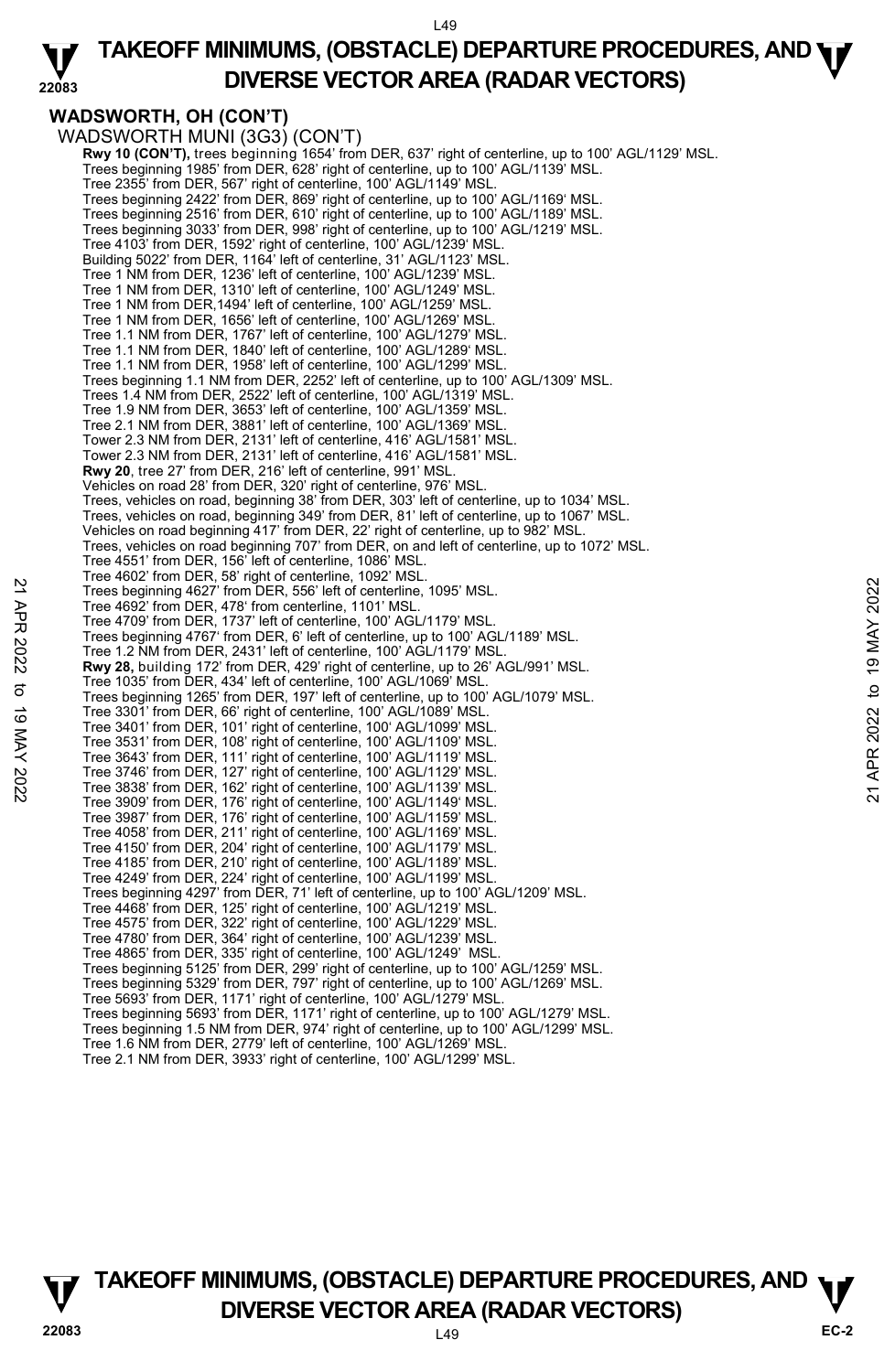#### **22083 TAKEOFF MINIMUMS, (OBSTACLE) DEPARTURE PROCEDURES, AND <b>WE**<br>DREBSE VECTOR AREA (BADAR VECTORS) **DIVERSE VECTOR AREA (RADAR VECTORS)**

### **WAPAKONETA, OH**

NEIL ARMSTRONG (AXV) TAKEOFF MINIMUMS AND (OBSTACLE) DEPARTURE PROCEDURES AMDT 2 31JUL08 (08213) (FAA) TAKEOFF OBSTACLE NOTES: **Rwy 8,** vehicle on road, 1' from DER, 403' right of centerline, 15' AGL/926' MSL.<br>Fence 70' from DER, 222' right of centerline, 6' AGL/919' MSL. Fence 149' from DER, 270' left of centerline, 8' AGL/921' MSL. Obstruction light on pole, 348' from DER, 239' left of centerline, 15' AGL/928' MSL. Building, 614' from DER, 463' left of centerline, 15' AGL/929' MSL. Trees beginning 2385' from DER, 51' left of centerline, up to 101' AGL/1014' MSL. Trees beginning 2263' from DER, 268' right of centerline, up to 75' AGL/988' MSL.<br>**Rwy 26,** obstruction light on DME, 401' from DER, 268' right of centerline, 9' AGL/922' MSL.<br>Trees beginning 496' from DER, 51' right of ce Trees beginning 563' from DER, 120' left of centerline, up to 72' AGL/985' MSL. Pole 620' from DER, 332' left of centerline, 25' AGL/938' MSL. Stack, 3021' from DER, 577' left of centerline, 125' AGL/1035' MSL. Tower, 3265' from DER, 729' right of centerline, 149' AGL/1050' MSL. **WARSAW, IN**  WARSAW MUNI (ASW) TAKEOFF MINIMUMS AND (OBSTACLE) DEPARTURE PROCEDURES AMDT 3 30JAN20 (20030) (FAA) TAKEOFF MINIMUMS: **Rwy 9,** 300-1⅛ or std. w/min. climb of 266' per NM to 1100, or alternatively, with std. takeoff minimums and a normal 200' per NM climb gradient, takeoff must occur no later than 2000' prior to DER. TAKEOFF OBSTACLE NOTES: **Rwy 9,** fence beginning 148' from DER, 476' left of centerline, up to 5' AGL/856' MSL. Vehicle on road beginning 181' from DER, 22' right of centerline, up to 865' MSL. Vehicle on road 183' from DER, 264' left of centerline, 865' MSL. Vehicle on road beginning 184' from DER, 404' left of centerline, up to 866' MSL. Trees beginning 835' from DER, 447' right of centerline, up to 65' AGL/914' MSL. Trees beginning 1258' from DER, 755' left of centerline, up to 50' AGL/888' MSL. Tree 1283' from DER, 763' left of centerline, 52' AGL/890' MSL. Trees beginning 1287' from DER, 524' left of centerline, up to 58' AGL/897' MSL.<br>Trees beginning 1367' from DER, 476' left of centerline, up to 61' AGL/898' MSL.<br>Trees beginning 1472' from DER, 72' right of centerline, up Trees beginning 1529' from DER, 176' left of centerline, up to 66' AGL/908' MSL.<br>Trees beginning 1701' from DER, 824' right of centerline, up to 91' AGL/944' MSL.<br>Trees beginning 2231' from DER, 841' right of centerline, u Tree 2497' from DER, 969' left of centerline, 69' AGL/913' MSL. Transmission line 4888' from DER, 1104' left of centerline, 167' AGL/1012' MSL. Transmission line 5638' from DER, 106' left of centerline, 173' AGL/1018' MSL. Tower 5639' from DER, 106' left of centerline, 172' AGL/1020' MSL. Catenary 5730' from DER, 3' right of centerline, 169' AGL/1014' MSL. **Rwy 18,** terrain 6' from DER, 193' left of centerline, 837' MSL. Poles beginning 712' from DER, 360' left of centerline, up to 47' AGL/880' MSL. Poles, tree beginning 744' from DER, 150' right of centerline, up to 33' AGL/866' MSL. Trees beginning 832' from DER, 572' left of centerline, up to 63' AGL/896' MSL. Trees beginning 932' from DER, 17' left of centerline, up to 75' AGL/905' MSL. Trees beginning 1041' from DER, 172' right of centerline, up to 40' AGL/870' MSL. Trees beginning 1267' from DER, 115' right of centerline, up to 86' AGL/905' MSL. Trees beginning 1846' from DER, 305' right of centerline, up to 103' AGL/917' MSL.<br>**Rwy 27,** tree 1341' from DER, 650' right of centerline, 41' AGL/872' MSL. Pole 1715' from DER, 387' left of centerline, 60' AGL/883' MSL. Pole 1717' from DER, 462' right of centerline, 57' AGL/884' MSL.<br>**Rwy 36,** building 199' from DER, 528' left of centerline, 15' AGL/849' MSL.<br>Pole 313' from DER, 537' left of centerline, 43' AGL/877' MSL. Tree 366' from DER, 520' left of centerline, 59' AGL/893' MSL. Trees, poles, vehicle on road beginning 448' from DER, 237' left of centerline, up to 77' AGL/910' MSL.<br>Pole, vehicle on road beginning 483' from DER, 5' right of centerline, up to 27' AGL/864' MSL. Pole 524' from DER, 544' right of centerline, 29' AGL/866' MSL. Tree 560' from DER, 507' right of centerline, 51' AGL/887' MSL. Trees, buildings, pole beginning 568' from DER, 404' right of centerline, up to 56' AGL/891' MSL. Trees beginning 1666' from DER, 643' right of centerline, up to 87' AGL/916' MSL. Trees beginning 1766' from DER, 519' right of centerline, up to 91' AGL/919' MSL. Trees beginning 1783' from DER, 357' left of centerline, up to 105' AGL/928' MSL. Trees beginning 1952' from DER, 380' left of centerline, up to 108' AGL/929' MSL. Trees beginning 2148' from DER, on centerline, up to 109' AGL/932' MSL. Trees beginning 2740' from DER, 183' right of centerline, up to 103' AGL/925' MSL.<br>Trees beginning 2857' from DER, 165' right of centerline, up to 125' AGL/945' MSL.<br>Trees beginning 3244' from DER, 148' left of centerline, Trees beginning 3309' from DER, 11' left of centerline, up to 107' AGL/936' MSL. Wenicle on road 183' from DER, 40' left of centerline, et bo 866' MSL.<br>
Trees beginning 184' from DER, 404' left of centerline, up to 866' MSL.<br>
Trees beginning 1288' from DER, 755' left of centerline, up to 65' AGL/914'

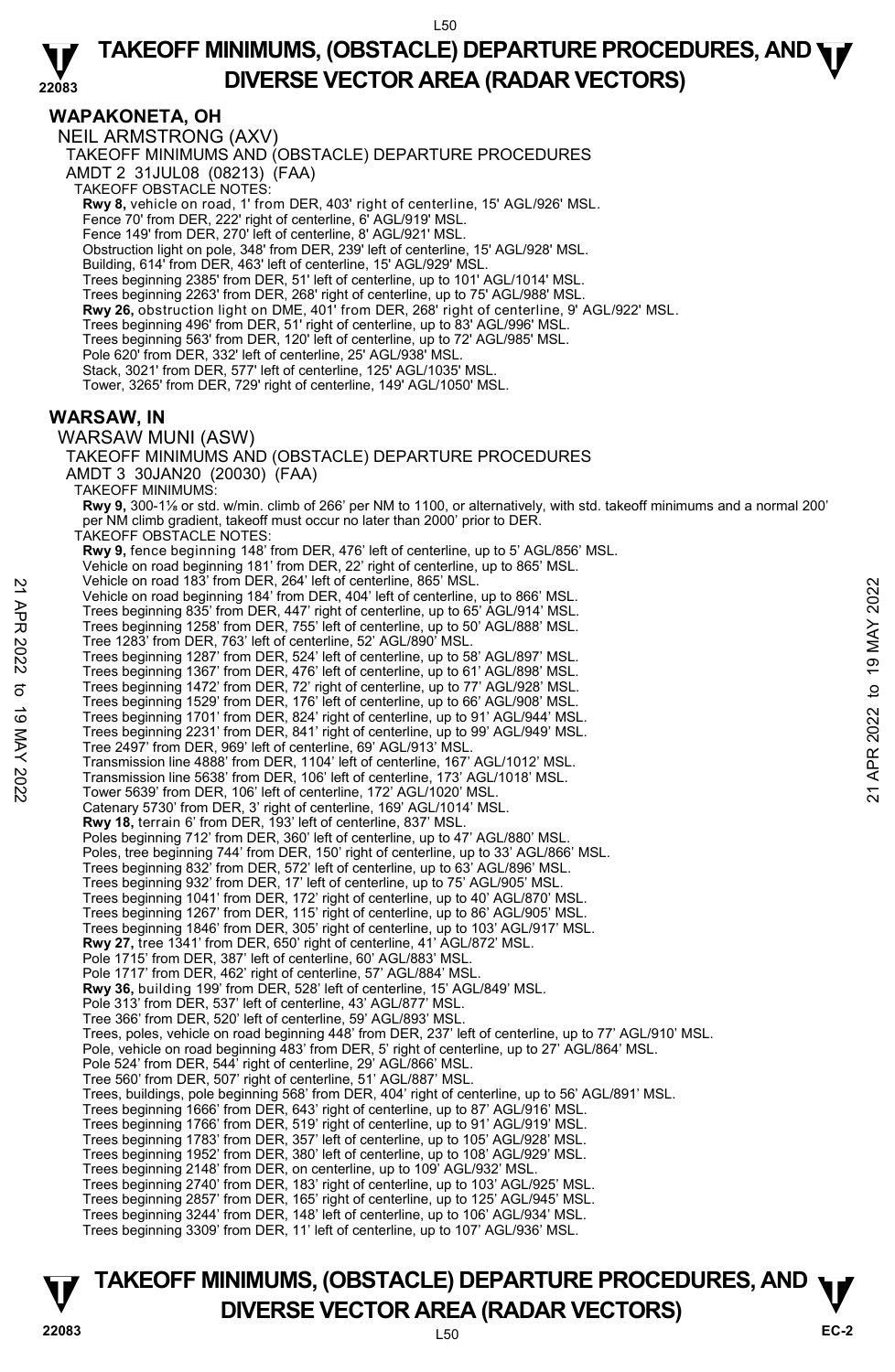### **WASHINGTON, IN**

DAVIESS COUNTY (DCY) TAKEOFF MINIMUMS AND (OBSTACLE) DEPARTURE PROCEDURES ORIG-A 28FEB19 (19059) (FAA) TAKEOFF MINIMUMS: **Rwy 18,** 300-1 or std. w/min. climb of 295' per NM to 700. TAKEOFF OBSTACLE NOTES: **Rwy 18,** NAVAID 38' from DER, 113' right of centerline, 2' AGL/469' MSL. Traverse way 201' from DER, 525' right of centerline, 485' MSL. Trees beginning 1036' from DER, 247' left of centerline, up to 526' MSL. Tree 1526' from DER, 153' left of centerline, 542' MSL. Tree 1957' from DER, 222' right of centerline, 538' MSL. Trees beginning 2628' from DER, 264' right of centerline, up to 575' MSL. Elevator, tank beginning 4160' from DER, 18' left of centerline, up to 606' MSL. Elevator 4221' from DER, 10' left of centerline, 121' AGL/621' MSL.

### **WASHINGTON COURT HOUSE, OH**

FAYETTE COUNTY (I23) TAKEOFF MINIMUMS AND (OBSTACLE) DEPARTURE PROCEDURES AMDT 2 20DEC07 (07354) (FAA) TAKEOFF MINIMUMS: **Rwy 5,** 300-1¾ or std. w/ min. climb of 268' per NM to 1400. TAKEOFF OBSTACLE NOTES: **Rwy 5,** train on railroad tracks 384' from DER, 243' right of centerline, 23' AGL/997' MSL. Terrain 81' from DER, 184' left of centerline, 0' AGL/978' MSL. Silo 8848' from DER, 772' right of centerline, 238' AGL/1213' MSL. **Rwy 23,** train on railroad tracks 509' from DER, 257' left of centerline, 23' AGL/1003' MSL.

### **WAUSEON, OH**

#### FULTON COUNTY (USE)

- TAKEOFF MINIMUMS AND (OBSTACLE) DEPARTURE PROCEDURES AMDT 1A 17AUG17 (17229) (FAA) TAKEOFF MINIMUMS: **Rwys 18, 36,** NA - Environmental. **Rwys 9, 27,** 300-1. TAKEOFF OBSTACLE NOTES: **Rwy 9,** antenna, building beginning 1137' from DER, 637' left of centerline, up to 808' MSL. Trees beginning 1309' from DER, 414' right of centerline, up to 840' MSL. Trees beginning 1371' from DER, 562' right of centerline, up to 80' AGL/848' MSL. Tree 1455' from DER, 543' right of centerline, 83' AGL/850' MSL. Trees beginning 1569' from DER, 635' right of centerline, up to 90' AGL/854' MSL. Trees beginning 2161' from DER, 4' left of centerline, up to 111' AGL/876' MSL.<br>**Rwy 27,** building 11' from DER, 460' left of centerline, 799' MSL. Pole 26' from DER, 487' left of centerline, 808' MSL. Antenna, building, road, tree, flagpole, tk, pole beginning 88' from DER, 47' left of centerline, up to 45' AGL/824' MSL.<br>Trees beginning 3976' from DER, 170' left of centerline, up to 889' MSL. **WAVERLY, OH**  PIKE COUNTY (EOP) TAKEOFF MINIMUMS AND (OBSTACLE) DEPARTURE PROCEDURES AMDT 1 05FEB15 (15036) (FAA) TAKEOFF OBSTACLE NOTES: **Rwy 7,** REILs 39' from DER, 78' left and 75' right of centerline, 2' AGL/663' MSL. Fence at DER, 434' right of centerline, 6' AGL/668' MSL. Fence beginning 88' from DER, 462' left of centerline, 9' AGL/671' MSL. Buildings beginning 602' from DER, 437' right of centerline, up to 21' AGL/680' MSL. Trees beginning 237' from DER, 162' left of centerline, up to 100' AGL/752' MSL. Trees beginning 95' from DER, 286' right of centerline, up to 100' AGL/736' MSL.<br>**Rwy 25,** REILs 40' from DER, 79' left and 78' right of centerline, 2' AGL/662' MSL. FULTON COUNTY (USE)<br>
TAKEOFF MINIMUMS AND (OBSTACLE) DEPARTURE PROCEDURES<br>
AMDT 1A 17AUGG17 (17229) (FAA)<br>
NAWS 18, 36, NA - Environmental.<br>
Rwys 18, 36, NA - Environmental.<br>
Rwys 18, 36, NA - Environmental.<br>
TAKEOFF OBST
	- Antenna, poles, and vehicle on road beginning 55' from DER, 223' left of centerline, up to 46' AGL/705' MSL.
	- Trees, poles, fence, and vehicle on road beginning 79' from DER, 200' right of centerline, up to 100' AGL/739' MSL.<br>Vehicles on road beginning 487' from DER, crossing centerline, up to 15' AGL/674' MSL.
	-
	- Trees beginning 666' from DER, 444' right of centerline, up 100' AGL/726' MSL.
	- Trees beginning 596' from DER, 267' left of centerline, up to 100' AGL/728' MSL.

Trees beginning 1422' from DER, crossing centerline, up to 115' AGL/769' MSL.

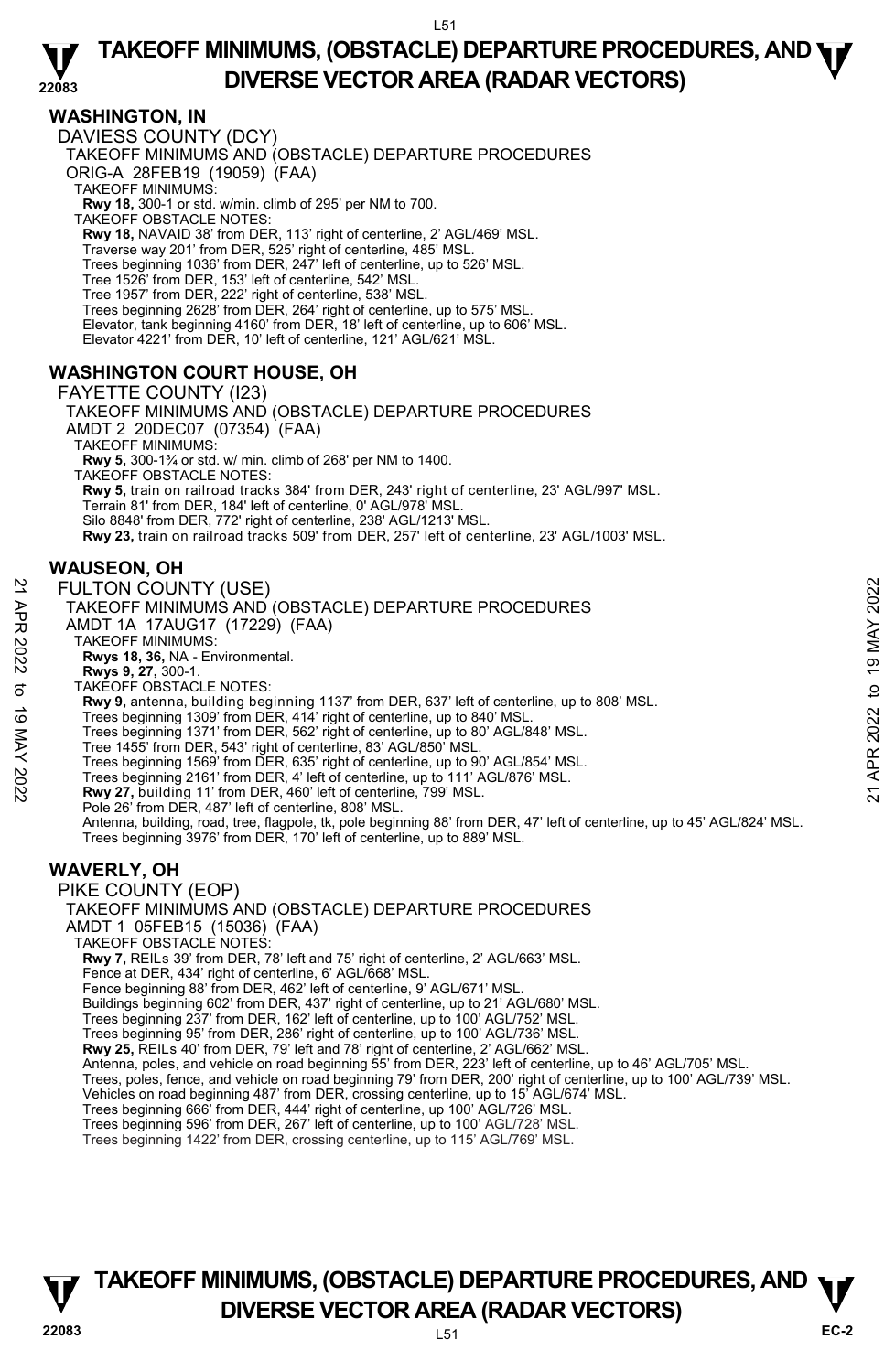### **WEST UNION, OH**

ALEXANDER SALAMON (AMT) TAKEOFF MINIMUMS AND (OBSTACLE) DEPARTURE PROCEDURES AMDT 1 13DEC90 (90347) (FAA) TAKEOFF MINIMUMS: **Rwys 5, 23,** 300-1. DEPARTURE PROCEDURE: **Rwys 5, 23,** climb straight ahead to 1700 before turning west.

### **WILLARD, OH**

WILLARD (8G1) TAKEOFF MINIMUMS AND (OBSTACLE) DEPARTURE PROCEDURES AMDT 2 13SEP18 (18256) (FAA) DEPARTURE PROCEDURE: **Rwy 10,** climb on heading 103° to 1400 before turning left. TAKEOFF OBSTACLE NOTES : **Rwy 10,** building 705' from DER, 149' left of centerline, 19' AGL/959' MSL. Transmission line 783' from DER, 289' left of centerline, 39' AGL/980' MSL. Pole 1900' from DER, 418' left of centerline, 32' AGL/985' MSL. Pole 1965' from DER, 985' left of centerline, 32' AGL/986' MSL. **Rwy 28,** building beginning 6' from DER, 159' right of centerline, up to 30' AGL/969' MSL. Pole 78' from DER, 306' left of centerline, up to 30' AGL/969' MSL

Pole 125' from DER, 326' right of centerline, up to 40' AGL/979' MSL.

Trees beginning 201' from DER, 279' right of centerline, up to 100' AGL/1039' MSL.

Trees beginning 406' from DER, 487' right of centerline, up to 100' AGL/1049' MSL.

Trees beginning 1239' from DER, 144' left of centerline, up to 100' AGL/1069' MSL.

Trees beginning 1300' from DER, 4' right of centerline, up to 100' AGL/1069' MSL.

### **WILLOUGHBY, OH**

LAKE COUNTY EXEC (LNN) TAKEOFF MINIMUMS AND (OBSTACLE) DEPARTURE PROCEDURES AMDT 3B 26MAR20 (22083) (FAA) DEPARTURE PROCEDURE: LAKE COUNTY EXEC (LNN)<br>
TAKEOFF MINIMUMS AND (OBSTACLE) DEPARTURE PROCEDURES<br>
AMDT 3B 26MAR20 (22083) (FAA)<br>
DEPARTURE PROCEDURE:<br>
Rwy 10, climb on heading 039° to 1600 before turning right.<br>
Rwy 10, climb on heading 279°

 **Rwy 10**, climb on heading 099° to 1600 before turning right.

 **Rwy 23**, climb on heading 233° to 1400 before turning right.  **Rwy 28,** climb on heading 279° to 1400 before turning left.

TAKEOFF OBSTACLE NOTES:

**Rwy 5,** fence, tree beginning 3' from DER, 273' left of centerline, up to 13' AGL/633' MSL.<br>Terrain 40' from DER, 382' right of centerline, 625' MSL.

Tree, pole beginning 50' from DER, 343' right of centerline, up to 56' AGL/673' MSL.

Tree 403' from DER, 584' right of centerline, 62' AGL/679' MSL.

Trees beginning 416' from DER, 351' left of centerline, up to 24' AGL/640' MSL.

Tree, building beginning 428' from DER, 538' right of centerline, up to 62' AGL/680' MSL.

Tree, building, fence, electrical system beginning 455' from DER, 244' right of centerline, up to 703' MSL.

Trees beginning 522' from DER, 466' left of centerline, up to 660' MSL. Trees beginning 662' from DER, 587' left of centerline, up to 62' AGL/674' MSL.

Tree 802' from DER, 558' left of centerline, 76' AGL/688' MSL.

Trees beginning 811' from DER, 528' left of centerline, up to 101' AGL/714' MSL.

Trees beginning 1070' from DER, 15' left of centerline, up to 109' AGL/728' MSL.

Tree, electrical system beginning 1286' from DER, 168' right of centerline, up to 98' AGL/716' MSL.<br>Trees beginning 1994' from DER, 356' right of centerline, up to 101' AGL/720' MSL.

Tree, electrical system beginning 2034' from DER, 434' right of centerline, up to 725' MSL.

Tree, electrical system, pole, transmission line beginning 2120' from DER, 10' right of centerline, up to 116' AGL/734' MSL.

- Trees beginning 2613' from DER, 31' left of centerline, up to 109' AGL/732' MSL.
- 

Tree 3426' from DER, 525' right of centerline, 107' AGL/736' MSL.<br>Trees beginning 3427' from DER, 328' right of centerline, up to 119' AGL/737' MSL.<br>Trees beginning 3667' from DER, 29' right of centerline, up to 124' AGL/7

Trees beginning 4179' from DER, 303' left of centerline, up to 737' MSL.

**Rwy 10,** fence 77' from DER, 478' right of centerline, 10' AGL/633' MSL.<br>Trees beginning 168' from DER, 353' right of centerline, up to 63' AGL/684' MSL.

Tree, building, pole beginning 348' from DER, 139' right of centerline, up to 76' AGL/698' MSL.

Pole, tree beginning 405' from DER, 142' left of centerline, up to 34' AGL/656' MSL

Tree, building, electrical system, transmission line, pole, vertical point beginning 437' from DER, 3' right of centerline, up to 95' AGL/717' MSL.

Electrical system, vertical point, transmission line, pole, lighting beginning 607' from DER, 26' left of centerline, up to 55' AGL/677' MSL.

Electrical system, tree, pole beginning 694' from DER, 54' left of centerline, up to 60' AGL/682' MSL.

Tree, electrical system, building beginning 733' from DER, 66' left of centerline, up to 67' AGL/695' MSL.

Tree, electrical system beginning 773' from DER, 10' left of centerline, up to 78' AGL/701' MSL.

Tree, building beginning 850' from DER, 520' left of centerline, up to 86' AGL/709' MSL.

Tree, electrical system beginning 955' from DER, 78' left of centerline, up to 89' AGL/711' MSL.

Tree, electrical system beginning 1081' from DER, 142' right of centerline, up to 98' AGL/721' MSL.

Tree, electrical system beginning 1112' from DER, 83' left of centerline, up to 105' AGL/727' MSL.  **CON'T**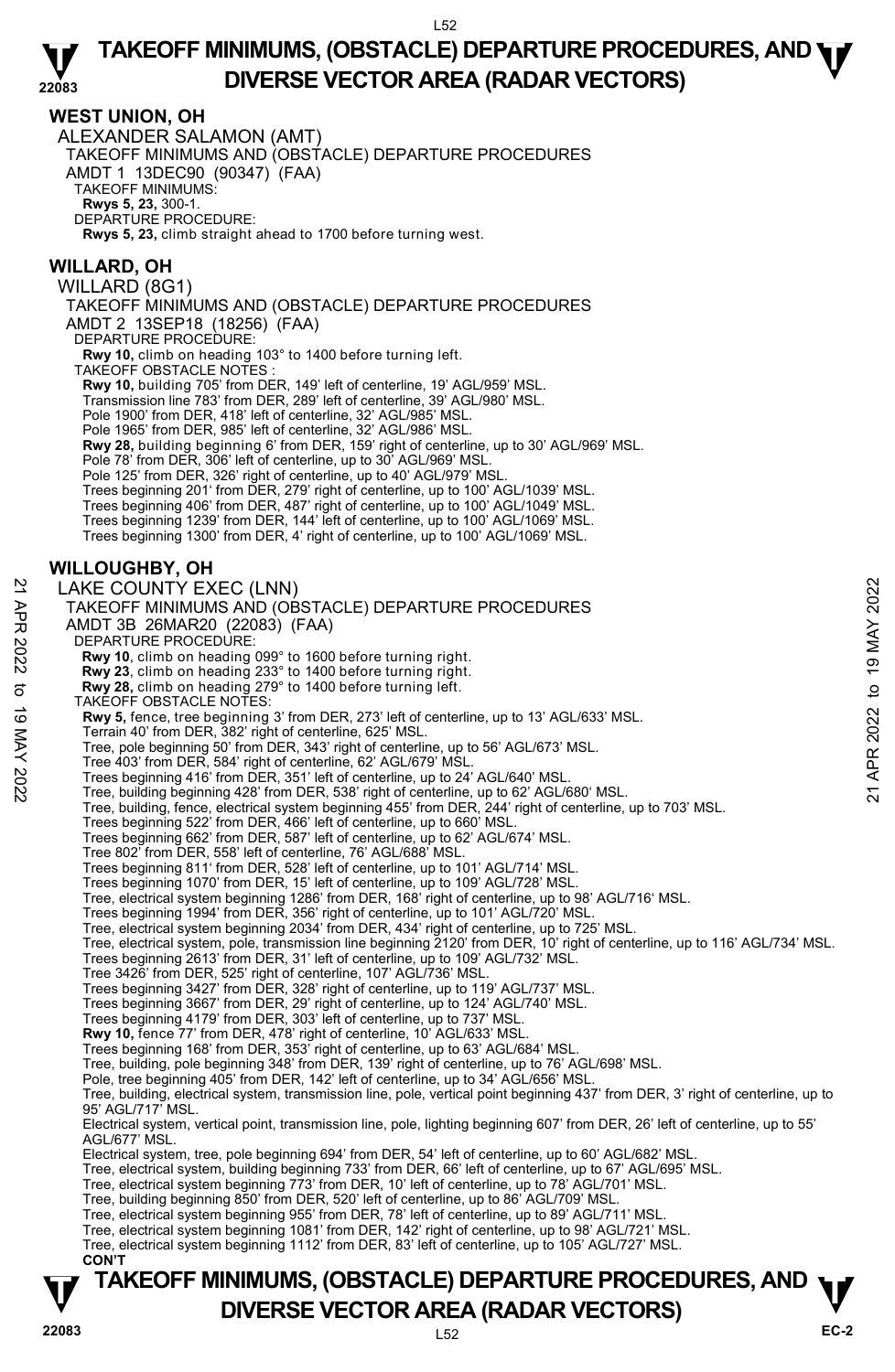

### **WILLOUGHBY, OH (CON'T)**

|             | <b>WILLOUGHBY, OH (CON'T)</b>                                                                                                                                                              |                |
|-------------|--------------------------------------------------------------------------------------------------------------------------------------------------------------------------------------------|----------------|
|             | LAKE COUNTY EXEC (LNN) (CON'T)                                                                                                                                                             |                |
|             | Rwy 10 (CON'T), trees beginning 1226' from DER, 4' right of centerline, up to 730' MSL.                                                                                                    |                |
|             | Trees beginning 1260' from DER, 1' right of centerline, up to 108' AGL/732' MSL.                                                                                                           |                |
|             | Trees beginning 2218' from DER, 4' left of centerline, up to 112' AGL/733' MSL.                                                                                                            |                |
|             | Trees beginning 2349' from DER, 85' right of centerline, up to 112' AGL/736' MSL.                                                                                                          |                |
|             | Trees beginning 2428' from DER, 15' right of centerline, up to 116' AGL/742' MSL.                                                                                                          |                |
|             | Trees beginning 3541' from DER, 187' left of centerline, up to 110' AGL/736' MSL.                                                                                                          |                |
|             | <b>Rwy 23,</b> fence 4' from DER, 489' left of centerline, 8' AGL/633' MSL.                                                                                                                |                |
|             | Tree, fence, electrical system, building beginning 94' from DER, 62' left of centerline, up to 687' MSL.                                                                                   |                |
|             | Building 195' from DER, 495' right of centerline, 29' AGL/652' MSL.<br>Building, fence, electrical system, pole beginning 200' from DER, 448' right of centerline, up to 49' AGL/672' MSL. |                |
|             | Tree 526' from DER, 591' right of centerline, 77' AGL/698' MSL.                                                                                                                            |                |
|             | Tree, transmission line, pole, electrical system beginning 529' from DER, 363' right of centerline, up to 79' AGL/701' MSL.                                                                |                |
|             | Tree, pole, transmission line, electrical system beginning 628' from DER, 166' right of centerline, up to 87' AGL/709' MSL.                                                                |                |
|             | Trees beginning 1582' from DER, 204' left of centerline, up to 78' AGL/701' MSL.                                                                                                           |                |
|             | Trees beginning 1659' from DER, 119' left of centerline, up to 714' MSL.                                                                                                                   |                |
|             | Trees beginning 1971' from DER, 260' right of centerline, up to 722' MSL.                                                                                                                  |                |
|             | Trees beginning 1987' from DER, 22' right of centerline, up to 100' AGL/724' MSL.                                                                                                          |                |
|             | Tree 3023' from DER, 52' left of centerline, 94' AGL/717' MSL.                                                                                                                             |                |
|             | Trees beginning 3037' from DER, 269' left of centerline, up to 111' AGL/721' MSL.                                                                                                          |                |
|             | Trees beginning 3445' from DER, 327' right of centerline, up to 105' AGL/728' MSL.                                                                                                         |                |
|             | Trees beginning 3792' from DER, 1078' right of centerline, up to 108' AGL/730' MSL.<br>Rwy 28, antenna 579' from DER, 325' right of centerline, 20' AGL/640' MSL.                          |                |
|             | Building 835' from DER, 209' left of centerline, 23' AGL/645' MSL.                                                                                                                         |                |
|             | Building 845' from DER, 561' left of centerline, 29' AGL/652' MSL.                                                                                                                         |                |
|             | Building, electrical system, pole beginning 876' from DER, 410' left of centerline, up to 49' AGL/672' MSL.                                                                                |                |
|             | Electrical system 965' from DER, 470' right of centerline, 34' AGL/653' MSL.                                                                                                               |                |
|             | Electrical system, transmission line, pole, building beginning 985' from DER, 338' right of centerline, up to 44' AGL/661'                                                                 |                |
|             | MSL.                                                                                                                                                                                       |                |
|             | Tree 1134' from DER, 436' left of centerline, 77' AGL/698' MSL.                                                                                                                            |                |
|             | Tree 1140' from DER, 188' right of centerline, 45' AGL/664' MSL.                                                                                                                           | 2022           |
|             | Trees beginning 1141' from DER, 397' left of centerline, up to 706' MSL.                                                                                                                   |                |
|             | Trees beginning 1143' from DER, 541' right of centerline, up to 692' MSL.<br>Trees beginning 1186' from DER, 386' right of centerline, up to 74' AGL/694' MSL.                             |                |
| 21 APR 2022 | Trees beginning 1213' from DER, 8' left of centerline, up to 87' AGL/709' MSL.                                                                                                             | 19 MAY         |
|             | Tree 1240' from DER, 378' right of centerline, 76' AGL/695' MSL.                                                                                                                           |                |
|             | Trees beginning 1278' from DER, 21' right of centerline, up to 700' MSL.                                                                                                                   |                |
| ಕ           | Trees beginning 1711' from DER, 21' right of centerline, up to 95' AGL/711' MSL.                                                                                                           | $\mathbf{a}$   |
|             | Tree 2447' from DER, 207' left of centerline, 99' AGL/715' MSL.                                                                                                                            |                |
|             | Trees beginning 2467' from DER, 200' left of centerline, up to 102' AGL/723' MSL.                                                                                                          | 2022           |
|             | Trees beginning 2671' from DER, 172' left of centerline, up to 108' AGL/728' MSL.                                                                                                          |                |
|             | Tree 3022' from DER, 1211' left of centerline, 116' AGL/735' MSL.                                                                                                                          | APR.           |
|             | Tree, antenna beginning 3105' from DER, 248' left of centerline, up to 123' AGL/743' MSL.                                                                                                  |                |
| 19 MAY 2022 |                                                                                                                                                                                            | $\overline{2}$ |
|             | <b>WILMINGTON, OH</b>                                                                                                                                                                      |                |
|             | CLINTON FLD (166)                                                                                                                                                                          |                |
|             | TAKEOFF MINIMUMS AND (OBSTACLE) DEPARTURE PROCEDURES                                                                                                                                       |                |
|             | AMDT 2 05JUL07 (21224) (FAA)                                                                                                                                                               |                |
|             | <b>TAKEOFF MINIMUMS:</b>                                                                                                                                                                   |                |
|             | Rwy 3, 300-1¼ or std. w/min. climb of 224' per NM to 1300', or alternatively, with std. takeoff minimums and a normal 200'/                                                                |                |
|             | NM climb gradient, takeoff must occur no later than 1700' prior to DER.                                                                                                                    |                |
|             | TAKEOFF OBSTACLE NOTES:                                                                                                                                                                    |                |
|             | Rwy 3, multiple trees beginning 76' from DER, 76' right of centerline, up to 88' AGL/1137' MSL.                                                                                            |                |
|             | Multiple trees beginning 279' from DER, 140' left of centerline, up to 96' AGL/1105' MSL.<br>Water tank 1 NM from DER, 554' left of centerline, 176' AGL/1205' MSL.                        |                |
|             | 071 A 01 144441 1401                                                                                                                                                                       |                |

Water tank 1 NM from DER, 554' left of centerline, 176' AGL/1205' MSL.<br>**Rwy 21,** multiple trees beginning 187' from DER, 509' right of centerline, up to 87' AGL/1111' MSL.<br>Multiple trees beginning 243' from DER, 214' left

### WILMINGTON AIR PARK (ILN)

TAKEOFF MINIMUMS AND (OBSTACLE) DEPARTURE PROCEDURES

ORIG 27AUG09 (09239) (FAA)

TAKEOFF OBSTACLE NOTES: **Rwy 4L,** tree 1032' from DER, 644' right of centerline, 35' AGL/1114' MSL.

**Rwy 22L,** tree 2437' from DER, 468' left of centerline, 100' AGL/1134' MSL.

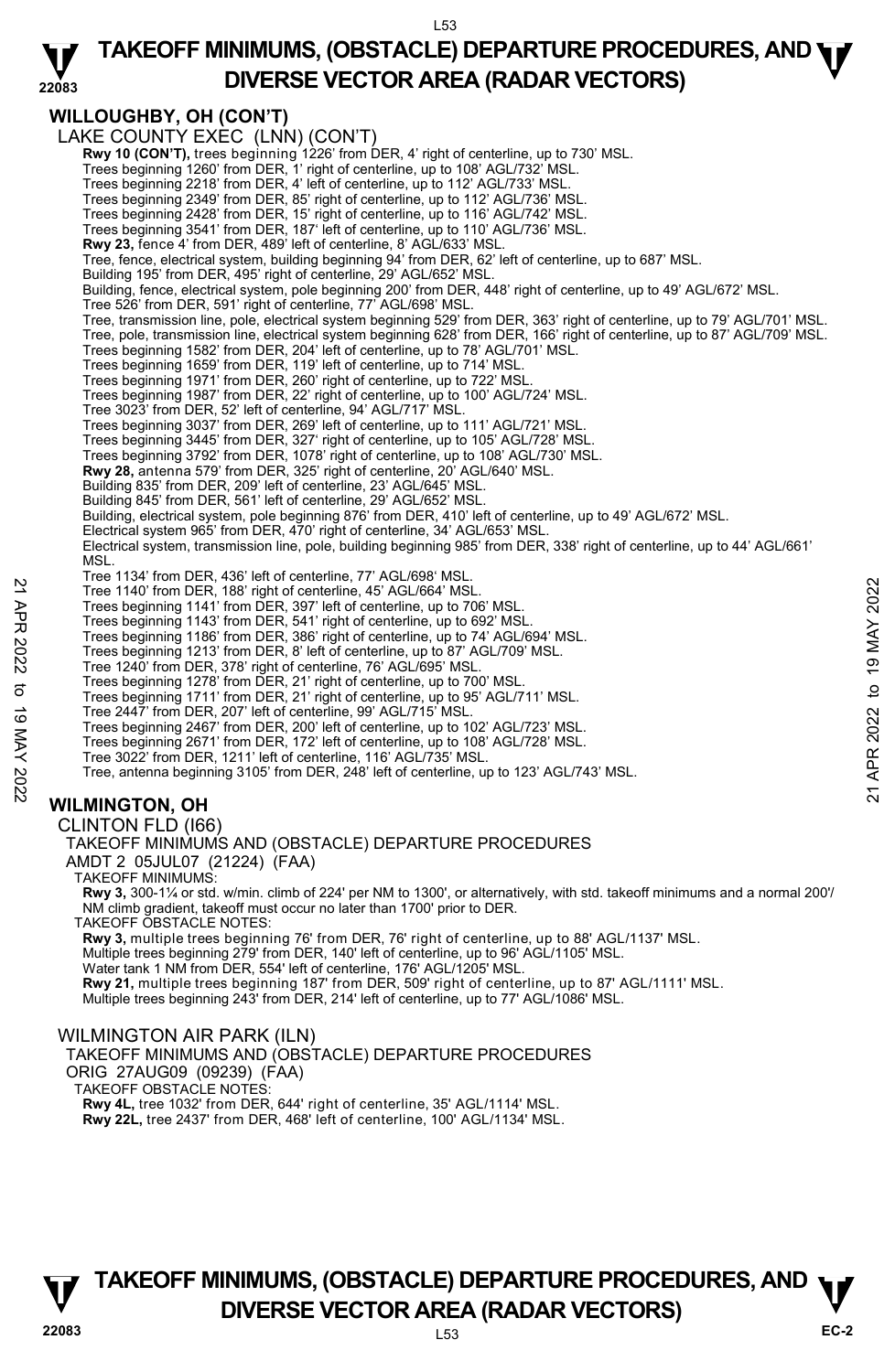# **TAKEOFF MINIMUMS, (OBSTACLE) DEPARTURE PROCEDURES, AND <b>WE**<br>DREBSE VECTOR AREA (BADAR VECTORS) **DIVERSE VECTOR AREA (RADAR VECTORS)**

### **WINAMAC, IN**

**22083**  ARENS FLD (RWN) TAKEOFF MINIMUMS AND (OBSTACLE) DEPARTURE PROCEDURES ORIG-A 11OCT18 (21224) (FAA) TAKEOFF MINIMUMS: **Rwy 9,** 300-1½ or std. w/min. climb of 225' per NM to 1000 TAKEOFF OBSTACLE NOTES: **Rwy 9,** fence 195' from DER, 190' right of centerline, 5' AGL/712' MSL. Pole, NAVAID and vehicle beginning 268' from DER, 21' left of centerline, up to 26' AGL/735' MSL. Tree 356' from DER, 172' right of centerline, 723' MSL. Pole 595' from DER, 409' right of centerline, 34' AGL/741' MSL. Pole 729' from DER, 393' left of centerline, 31' AGL/740' MSL. Poles beginning 736' from DER, 172' right of centerline, up to 37' AGL/745' MSL. Tree 2466' from DER, 463' left of centerline, 782' MSL. Tower 1 NM from DER, 24' left of centerline, 181' AGL/894' MSL. **Rwy 27,** fence 6' from DER, 203' left of centerline, 2' AGL/707' MSL. Tree 99' from DER, 190' left of centerline, 715' MSL. Fence 108' from DER, 208' right of centerline, 3' AGL/709' MSL. Tree 1660' from DER, 852' right of centerline, 757' MSL. **WINCHESTER, IN**  RANDOLPH COUNTY (I22) TAKEOFF MINIMUMS AND (OBSTACLE) DEPARTURE PROCEDURES ORIG 10MAR11 (11069) (FAA) TAKEOFF OBSTACLE NOTES: **Rwy 8,** power poles beginning 503' from DER, 433' right of centerline, up to 26' AGL/1155' MSL. Trees 1013' from DER, 586' right of centerline, 38' AGL/1167' MSL. Trees beginning 3523' from DER, 112' right of centerline, up to 101' AGL/1220' MSL. Tree 1745' from DER, 718' left of centerline, 61' AGL/1180' MSL.<br>**Rwy 26,** trees and power pole beginning 389' from DER, 461' right of centerline, up to 59' AGL/1178' MSL. Barn and silo beginning 590' from DER, 360' right of centerline, up to 32' AGL/1151' MSL. Tree 479' from DER, 571' left of centerline, 23' AGL/ 1142' MSL. Power poles, antenna, and barn beginning 913' from DER, 444' left of centerline, up to 34' AGL/ 1153' MSL. Tree and antenna beginning 1023' from DER, 424' left of centerline, up to 43' AGL/1162' MSL.

# **WOODSFIELD, OH**

MONROE COUNTY (4G5) TAKEOFF MINIMUMS AND (OBSTACLE) DEPARTURE PROCEDURES AMDT 2 30MAY91 (91150) (FAA) TAKEOFF MINIMUMS: **Rwy 25,** 300-1. Example of Discount Pole Deginning 399' from DER, 360' right of centerline, up to 32' AGL/1151' MSL.<br>
The 479' from DER, 571' left of centerline, up to 32' AGL/1151' MSL.<br>
Tree 479' from DER, 571' left of centerline, up t

### **WOOSTER, OH**

WAYNE COUNTY (BJJ) TAKEOFF MINIMUMS AND (OBSTACLE) DEPARTURE PROCEDURES AMDT 1A 26APR18 (18116) (FAA) TAKEOFF MINIMUMS: **Rwy 28,** 300-1. TAKEOFF OBSTACLE NOTES : **Rwy 10,** traverse way 11' from DER, 479' right of centerline, 1141' MSL.

Traverse way beginning 61' from DER, 359' left of centerline, up to 1143' MSL Pole, traverse way beginning 126' from DER, 40' right of centerline, up to 34' AGL/1159' MSL. Pole, traverse way beginning 165' from DER, 69' left of centerline, up to 33' AGL/1157' MSL. **Rwy 28,** vegetation 44' from DER, 467' right of centerline, 5' AGL/1116' MSL. Trees, beginning 1243' from DER, 400' left of centerline, up to 1240' MSL. Trees, beginning 2584' from DER, 229' right of centerline, up to 1203' MSL.

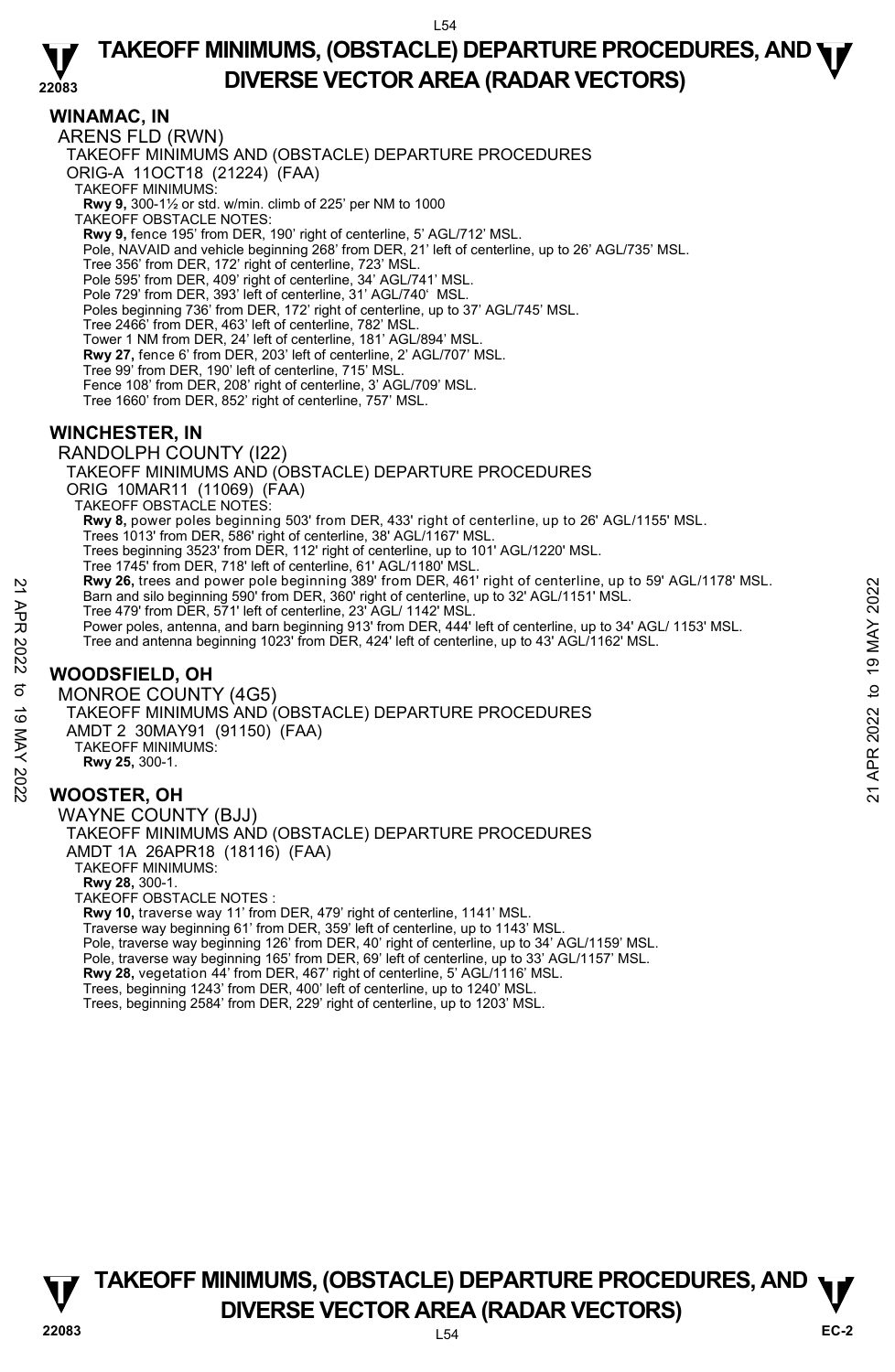#### **22083 TAKEOFF MINIMUMS, (OBSTACLE) DEPARTURE PROCEDURES, AND <b>WE**<br>DREBSE VECTOR AREA (BADAR VECTORS) **DIVERSE VECTOR AREA (RADAR VECTORS)**

# **WRIGHT-PATTERSON AFB (KFFO)**

DAYTON, OH

TAKEOFF MINIMUMS AND (OBSTACLE) DEPARTURE PROCEDURES 22OCT09 (09295) TAKEOFF MINIMUMS: **Rwy 5R, 200-1½\* Rwy 23R, 400-2¾\*\* Rwy 23L, 400-2¾\*\*\*** Or std. w/min. climb of 240ft/NM to 1100'. \*\* Or std. w/min. climb of 260ft/NM to 1300 \*\*\* Or std. w/min. climb of 210ft/NM to 1300'. **Rwy 5R,** climb on track 050° until reaching 1100. TAKEOFF OBSTACLE NOTES: **Rwy 23L:** 43' AGL VORTAC, 850' from DER, 662' right of centerline.  **Rwy 5L:** Up to 105' AGL tree line beginning 3000' from DER, 700' right of centerline to 5100' from DER, 1300' left of centerline. **YOUNGSTOWN, OH**  YOUNGSTOWN ELSER METRO (4G4) TAKEOFF MINIMUMS AND (OBSTACLE) DEPARTURE PROCEDURES AMDT 1A 05FEB15 (15036) (FAA) TAKEOFF MINIMUMS: **Rwy 10,** 300-1¾ or std. w/min. climb of 237' per NM to 1500. **Rwy 28,** 300-2½ or std. w/min. climb of 463' per NM to 1300. DEPARTURE PROCEDURE: **Rwy 10,** climb heading 098° to 2000 before proceeding on course. **Rwy 28,** climb heading 278° to 1700 before turning right. TAKEOFF OBSTACLE NOTES: **Rwy 10,** vehicle on road 200' from DER, on centerline, 15' AGL/1104' MSL.<br>Hangar and trees beginning 34' from DER, 203' right of centerline, up to 100' AGL/1189' MSL. Trees and tower beginning 283' from DER, 322' left of centerline, up to 138' AGL/1332' MSL. **Rwy 28,** trees on centerline, beginning 3380' from DER, up to 100' AGL/1209' MSL. Trees beginning at DER, 222' right of centerline, up to 100' AGL/1119' MSL. Trees beginning at DER, 191' left of centerline, up to 100' AGL/1119' MSL. **YOUNGSTOWN/WARREN, OH**  YOUNGSTOWN/WARREN RGNL (YNG) TAKEOFF MINIMUMS AND (OBSTACLE) DEPARTURE PROCEDURES AMDT 4 26JUL90 (21336) (FAA) TAKEOFF MINIMUMS: **Rwy 23,** 300-1. **ZANESVILLE, OH**  ZANESVILLE MUNI (ZZV) TAKEOFF MINIMUMS AND (OBSTACLE) DEPARTURE PROCEDURES AMDT 1 27JAN22 (22027) (FAA) TAKEOFF MINIMUMS: **Rwy 16,** 300-1¼ or std. w/min. climb of 215' per NM to 1200, or alternatively, with std. takeoff minimums and a normal 200' per NM climb gradient, takeoff must occur no later than 1400' prior to DER. TAKEOFF OBSTACLE NOTES: **Rwy 4,** trees, lighting, NAVAID beginning 45' from DER, 115' right of centerline, up to 92' AGL/900' MSL.<br>Lighting, NAVAID beginning 51' from DER, 114' left of centerline, up to 3' AGL/873' MSL. Fence 80' from DER, 506' left of centerline, 874' MSL. Tree 534' from DER, 634' left of centerline, 907' MSL. **Rwy 16**, tree, vegetation beginning 2' from DER, 66' right of centerline, up to 929' MSL.<br>Vegetation 105' from DER, 95' left of centerline, 7' AGL/899' MSL. Tree 194' from DER, 386' right of centerline, 939' MSL. Trees beginning 208' from DER, 61' right of centerline, up to 99' AGL/956' MSL. Trees beginning 1280' from DER, 331' left of centerline, up to 934' MSL. Trees beginning 1435' from DER, 62' right of centerline, up to 958' MSL. Tree 1438' from DER, 528' left of centerline, 939' MSL. Trees beginning 1465' from DER, 35' right of centerline, up to 962' MSL. Trees beginning 1522' from DER, 28' left of centerline, up to 942' MSL. Tree 1618' from DER, 446' left of centerline, 944' MSL. Trees beginning 1730' from DER, 378' left of centerline, up to 945' MSL. Trees beginning 1860' from DER, 58' right of centerline, up to 968' MSL. Trees beginning 1955' from DER, 96' left of centerline, up to 74' AGL/947' MSL. Trees beginning 1977' from DER, 5' right of centerline, up to 972' MSL.<br>Trees beginning 2099' from DER, 129' left of centerline, up to 62' AGL/948' MSL.<br>Trees beginning 2107' from DER, 8' left of centerline, up to 74' AGL/ Trees beginning 2127' from DER, 5' right of centerline, up to 980' MSL. Trees beginning 2134' from DER, 46' left of centerline, up to 74' AGL/961' MSL.  **CON'T** Trees and trees beginning 343 from DER, 332' left of centerline, up to 138' AGL/1332' MSL.<br>
Trees beginning 383' from DER, 322' left of centerline, up to 138' AGL/1332' MSL.<br> **Rwy 28**, trees on centerline, beginning 3380'